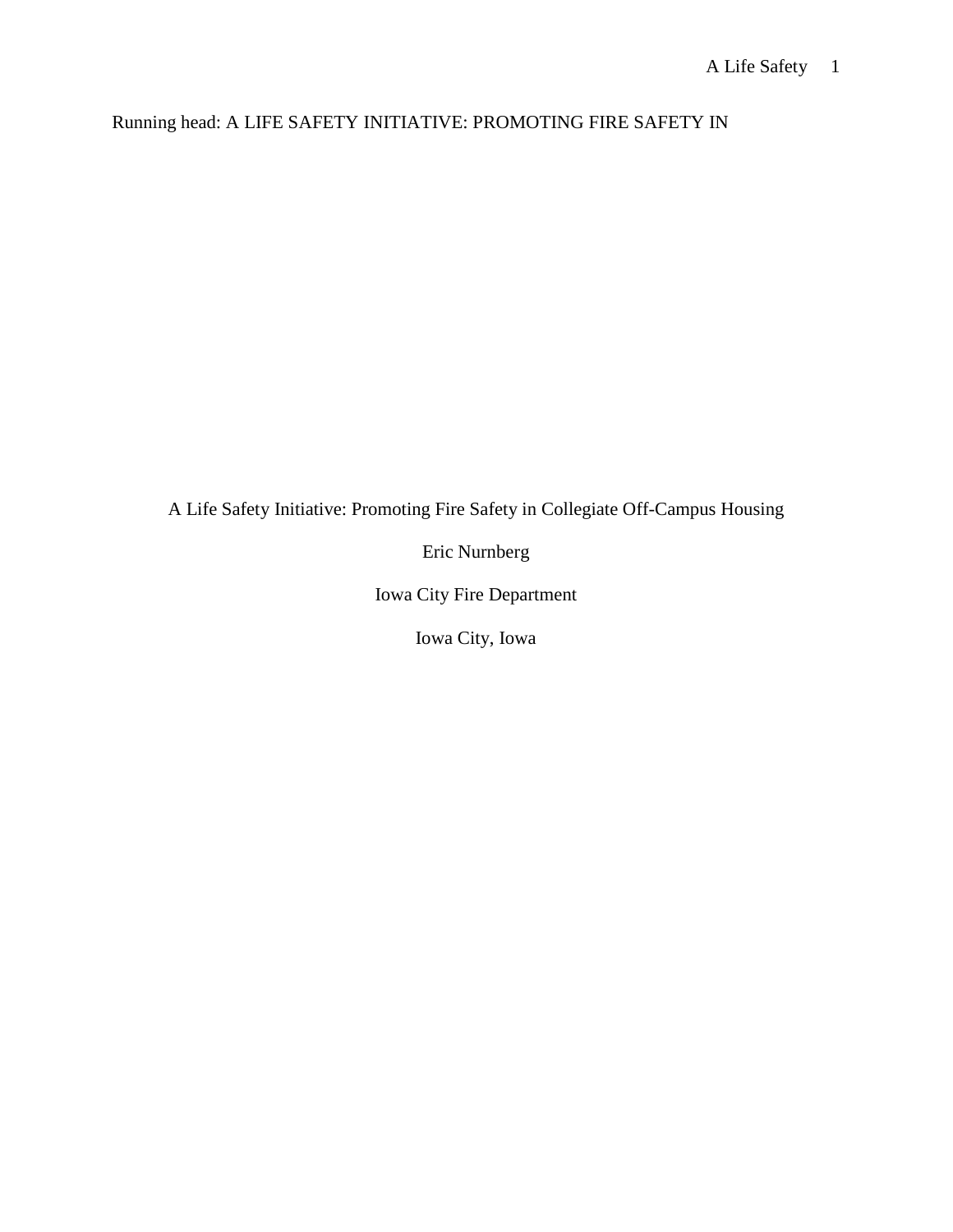# **CERTIFICATION STATEMENT**

I hereby certify that this paper constitutes my own product, that where the language of others are set forth, quotation marks so indicate, and that the appropriate credit is given where I have used the language, ideas, and expressions of writing of another.

Signed:\_\_\_\_\_\_\_\_\_\_\_\_\_\_\_\_\_\_\_\_\_\_\_\_\_\_\_\_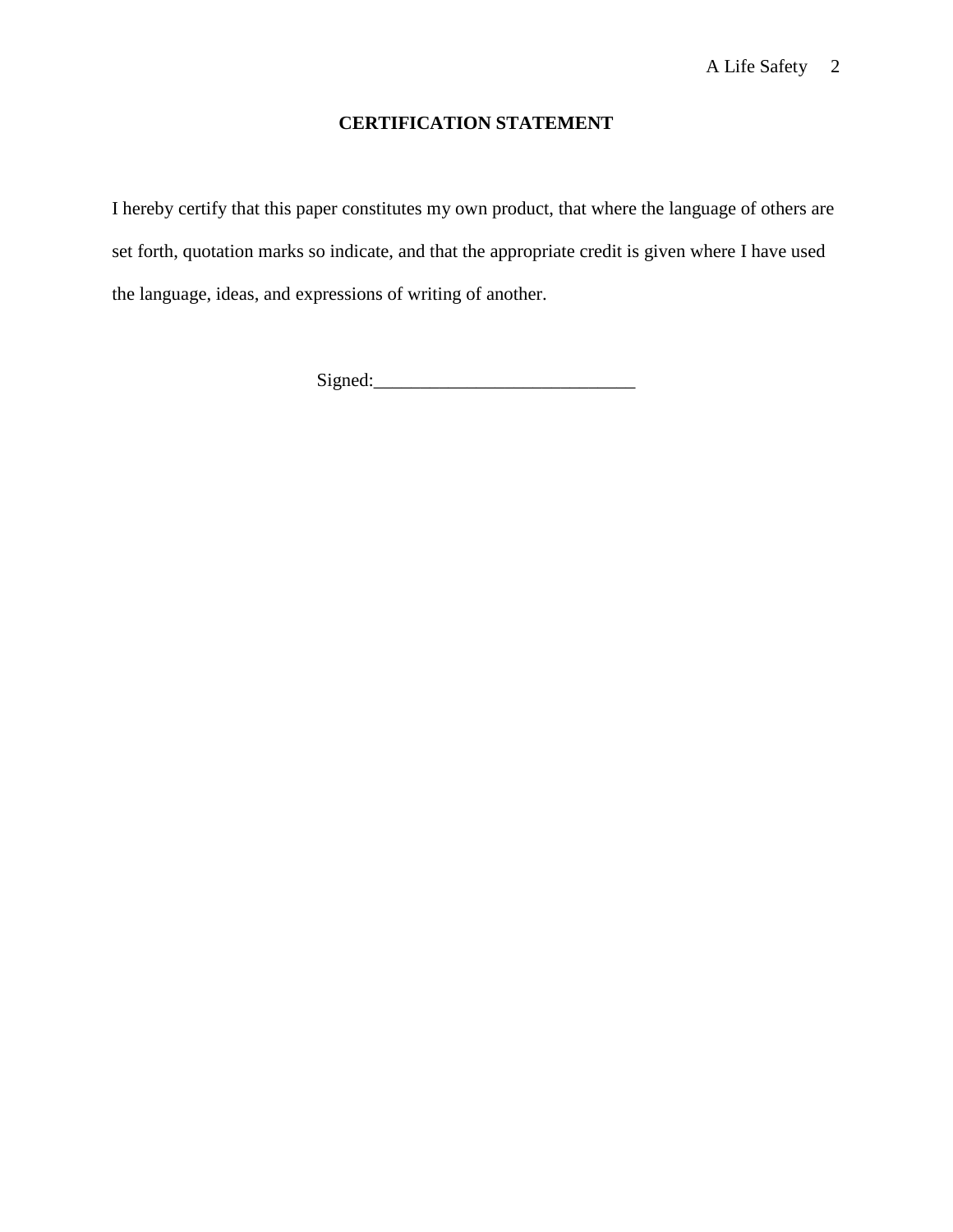#### Abstract

According to the United States Department of Education, nearly 18,000,000 college students were enrolled in America's 4,100 colleges and universities in academic year 2010. In Iowa City, the University of Iowa experienced record enrollment in 2010 with 30,825 full-time students. The majority of students live in off-campus housing.

The problem was that the Iowa City Fire Department responds to a significant number of fire-related emergencies that occur in off-campus collegiate housing. The purpose of this research was to determine methodologies that the ICFD may use to reduce the risk of death, injury and property loss due to fire among college students residing in off-campus collegiate housing.

Research questions asked were: (a) what are the industry, state and local standards for fire prevention in off-campus collegiate housing, (b) what have other fire service organizations done to enhance fire safety among college students living in off-campus housing, and (c) what methods should the Iowa City Fire Department utilize to reduce the risk among University of Iowa students living in off-campus housing?

Descriptive research was conducted. Results of the literature review revealed national and state-recognized standards for fire prevention, while the literature review and interviews with 3 experts identified municipal prevention standards, best risk-reduction practices of other organizations, and specific initiatives to be used by the ICFD.

Recommendations included (a) increase and implement requirements of residential fire protection engineering, (b) adopt new initiatives for code enforcement, and (c) form a fire safety education partnership with the University of Iowa.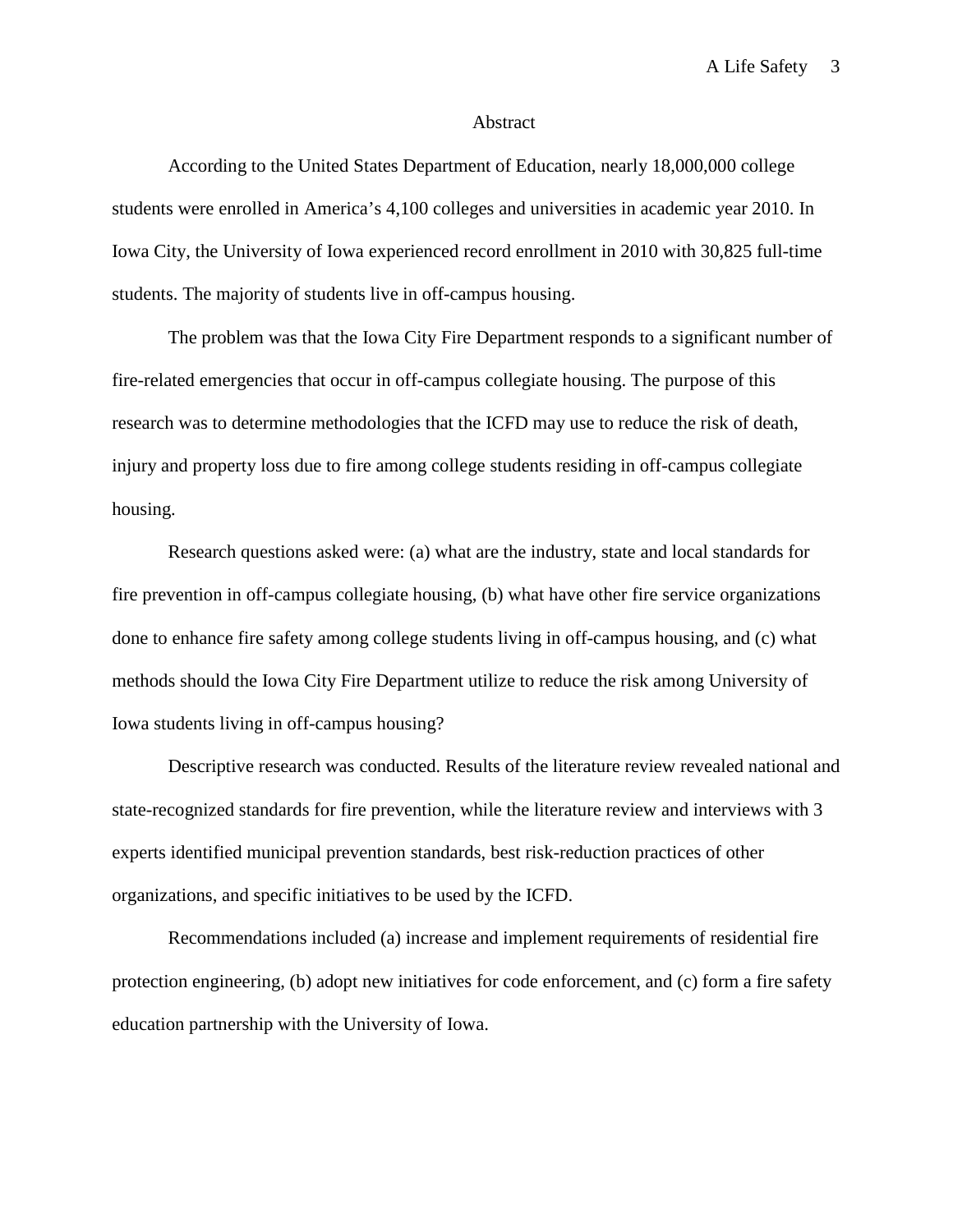# Table of Contents

| Title page                         | $\mathbf{1}$   |
|------------------------------------|----------------|
| <b>Certification Statement</b>     | $\overline{2}$ |
| Abstract                           | 3              |
| <b>Table of Contents</b>           | $\overline{4}$ |
| Introduction                       | 5              |
| <b>Background and Significance</b> | 7              |
| <b>Literature Review</b>           | 11             |
| Procedures                         | 35             |
| Results                            | 43             |
| Discussion                         | 64             |
| Recommendations                    | 70             |
| References                         | 75             |
| Appendix A                         | 80             |
| Appendix B                         | 87             |
| Appendix C                         | 94             |
| Appendix D                         | 104            |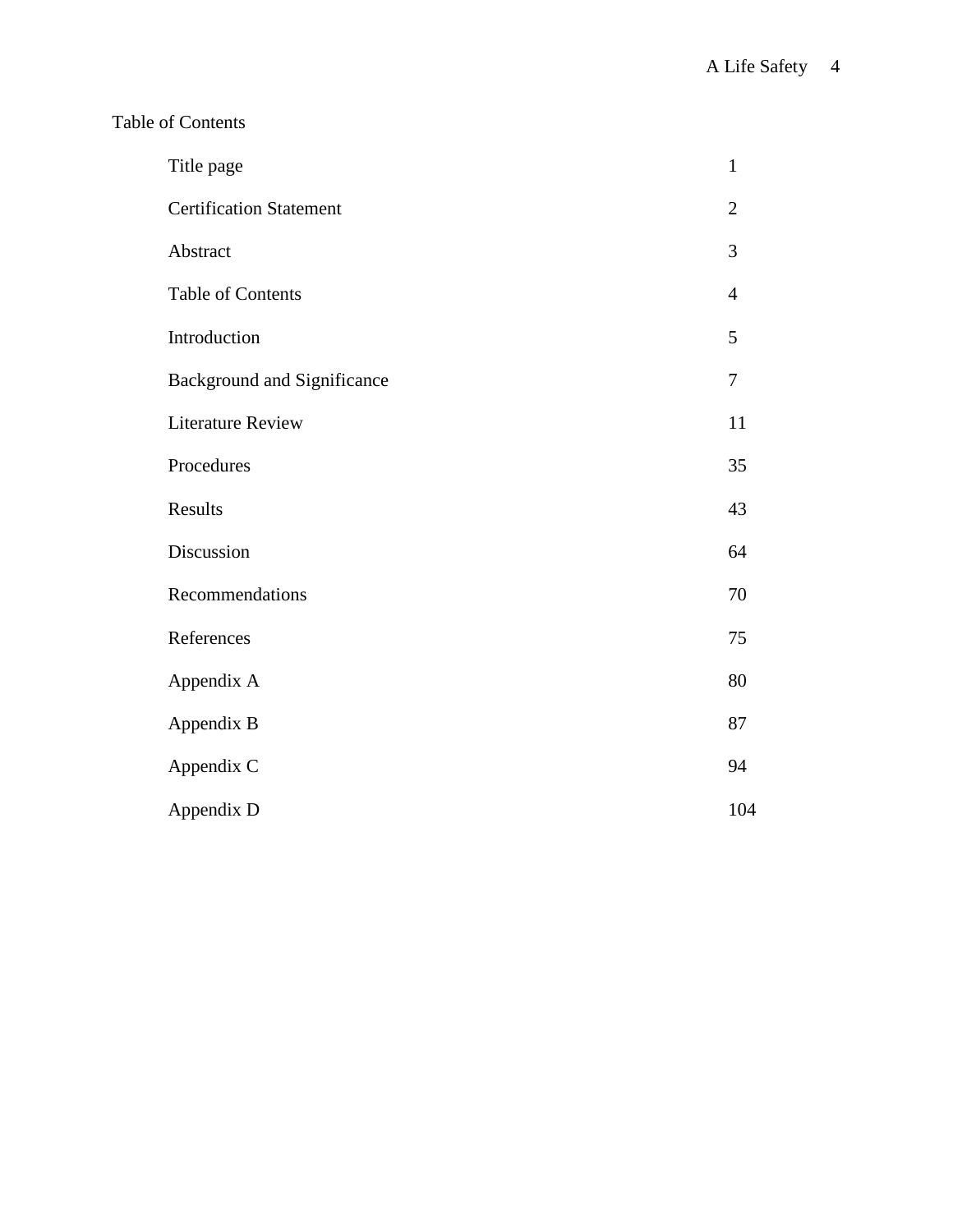#### Introduction

Tragedy struck on January 30, 2010, in Gunnison, Colorado, the home of Western State College of Colorado. In the early morning hours, firefighters responded to a 911 call and found the front porch and living room of a historic home fully involved with flames. As the fire intensified and extended up the interior staircase, team after team of firefighters were repelled by violent conditions that could not be brought under control. The result of the fire is sobering: while 4 people escaped the fire, Western State College students Lucy Causley, 19 and Adam Lockhard, 21, lost their lives. While the home had two smoke detectors, the one upstairs, nearest the sleeping rooms, did not have a battery and failed to operate (Dickey, 2010).

Sadly, every year this scenario occurs repeatedly in the United States. Data related to collegiate fire fatalities has only been collected and analyzed since 2000; from that time to present it is reported that 143 college students have lost their lives in fires (Campus Firewatch, 2010). Further, data indicates that 85 percent of these fatal fires occur in off-campus collegiate housing (2010).

While the number of deaths is sobering, fire service leaders should hardly be surprised at where the incidents occur. It can be stated anecdotally that the disparity in fire-related safety between on-campus and off-campus housing is significant. For the most part, residence halls and dormitories on college and university campuses possess some degree of fire-safe engineering. Adherence to fire codes, frequent inspections, policies that regulate behavior, automatic fire sprinklers, and monitored alarm systems are far more likely to be found in on-campus housing facilities that in those off-campus.

An analysis of pertinent data reveals that common factors may be observed in fires that claim the lives of college students. Since January of 2000, more than 80 percent of fatal fires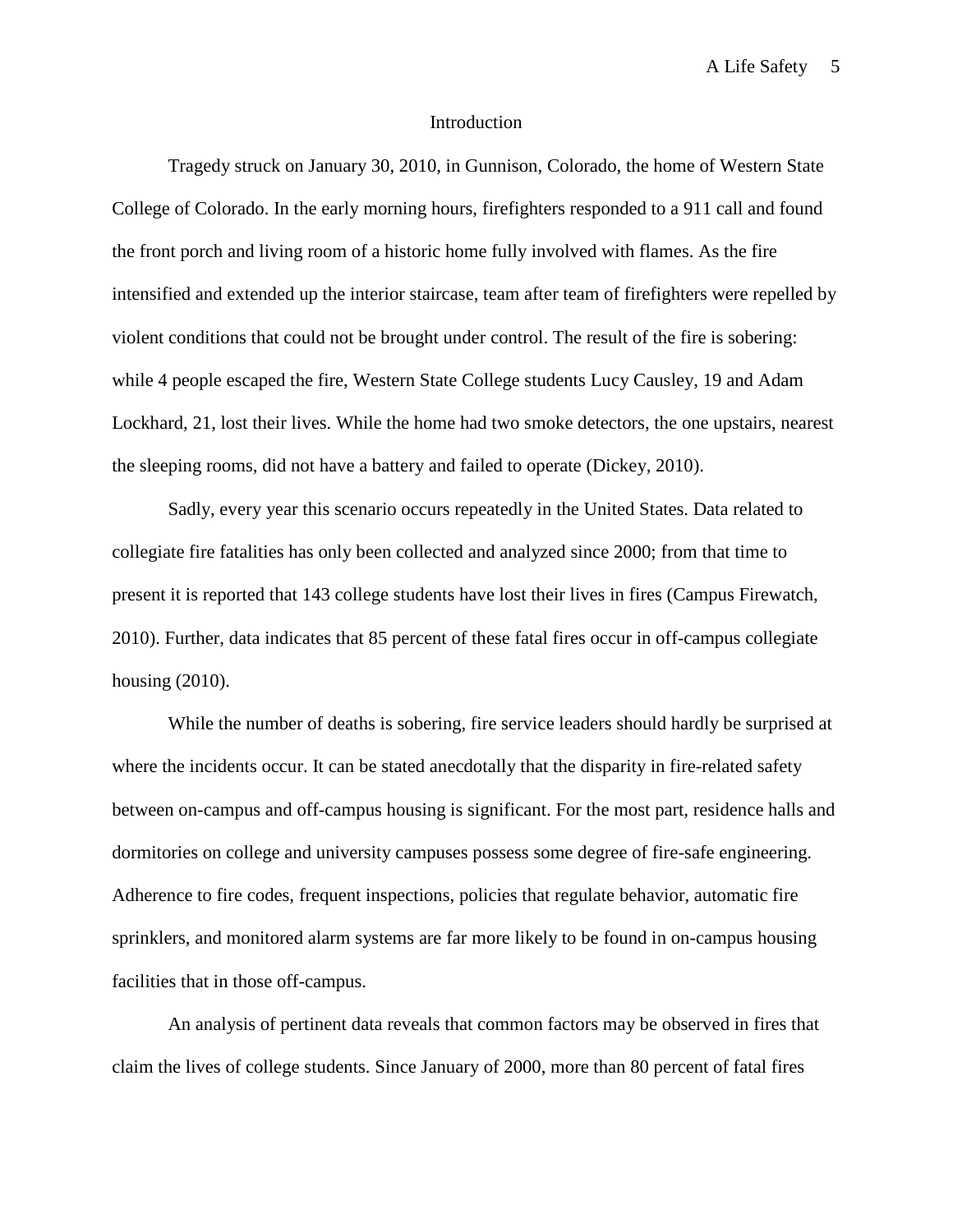have occurred in off-campus housing such as home and apartment rentals, the occupancies lacked fire sprinklers, smoke alarms were either missing or disabled, and careless disposal of smoking materials and alcohol-related impairment were factors (The People's Burn Foundation of Indiana and Campus Firewatch, 2007, p. 3).

It can be assumed that parents who send their children to colleges and universities harbor an expectation that their children will be afforded a safe environment within which to build the foundation of the rest of their lives. This is unfortunately not always the case, as defined by the three bright and promising young students who have been claimed by fire in the first month of 2011 alone (Campus Firewatch, 2010). Tragically, all three lost their lives in fires that occurred in off-campus collegiate housing.

The reality exists that these students, while away from home for the first time, become functional adults for the first time in their short lives. The vast majorities of these college students either immediately or eventually stake their new lives in off-campus housing and are not adequately educated to make well-informed judgments and create sound habits related to fire safety. When considering the chain of events that must take place for a damaging fire to occur, it seems evident that being ill-informed can lead to consequences that include property loss, homelessness, and financial hardship. Tragically, it can too often lead to death.

The problem is that the Iowa City Fire Department responds to a significant number of fires that occur in off-campus collegiate housing. The purpose of this applied research project is to determine methodologies that the ICFD may use to reduce the risk of death, injury and property loss due to fire among college students residing in off-campus collegiate housing. The descriptive method of research was used to answer the following research questions: (a) what are the industry, state and local standards for fire prevention in off-campus collegiate housing, (b)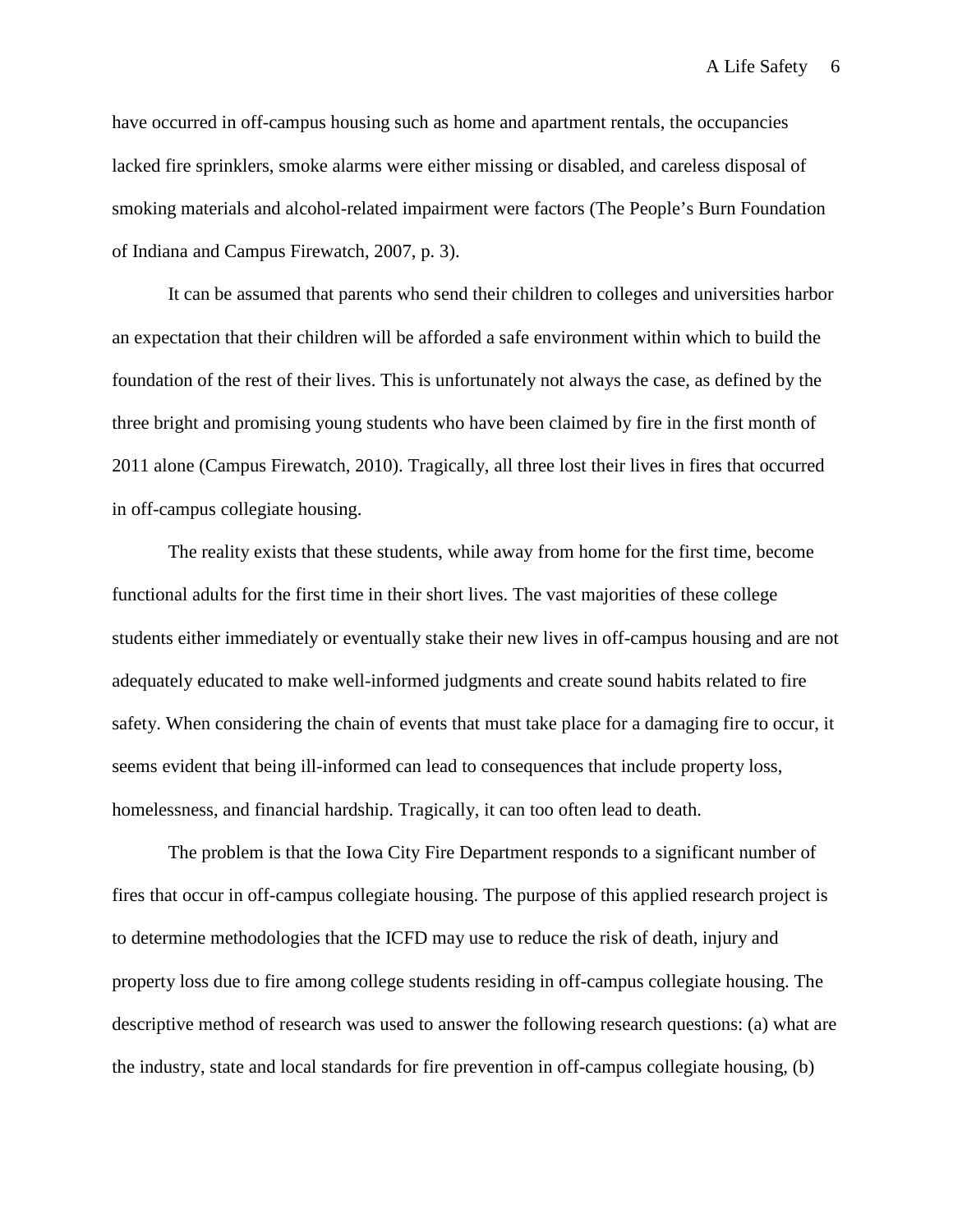what have other fire service organizations done to enhance fire safety among college students living in off-campus housing, and (c) what methods should the Iowa City Fire Department utilize to reduce the risk among University of Iowa students living in off-campus housing?

### Background and Significance

The City of Iowa City is located in the southeastern part of Iowa, approximately 115 miles east of Des Moines and 220 miles west of Chicago. A population of 68,000 resides within the city's 30 square miles. Iowa City is comprised of a mix of residential, commercial, and both medium and heavy industrial occupancies. Iowa City is home to a Big Ten University, the University of Iowa, which increases the city's population by about 35,000 during the academic year. Iowa City is also home to the world's largest teaching hospital, the University of Iowa Hospitals and Clinics, as well as Proctor and Gamble, Oral B, and ACT, which develops and administers standardized testing solutions. The City of Iowa City is divided by the Iowa River and bordered by Interstate 80.

The Iowa City Fire Department is the oldest fire department in the state. Its roots go back to 1842, four years before Iowa's statehood, when the Legislative Assembly of the Territory of Iowa issued Council File 109, which authorized the formation of the Iowa City Fire Engine Company, largely for the protection of the new territorial (and later State of Iowa) capitol building (Brown, 1993).

For the next 70 years, Iowa City would see the formation of several autonomous volunteer fire companies, generally funded by and named for a local benefactor. On October 12, 1912, the Iowa City Fire Department was formally established as a paid full-time fire department. The Iowa City Fire Department has maintained that status since and currently serves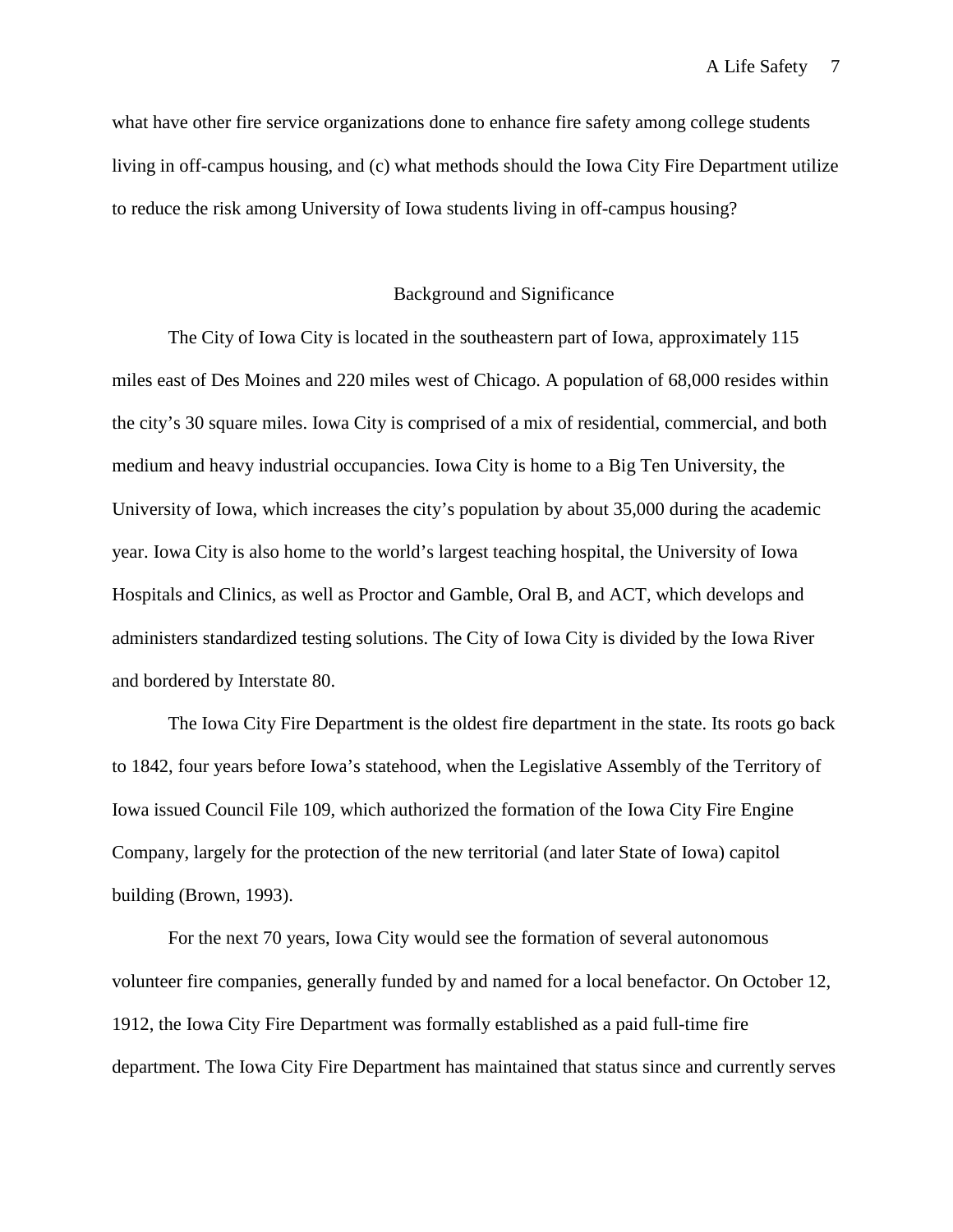the city from three fire stations. Emergency and preventive services are provided by 58 uniformed personnel, including 36 Firefighters, nine Lieutenants, three Captains, and three Battalion Chiefs. Administrative functions are performed by one Training Officer holding the rank of Lieutenant, one full-time Inspector holding the rank of Captain, one Fire Marshal, one Deputy Chief, and one Chief Officer.

Considerable department resources have been committed to improving the functional responsiveness of the organization. In 1997, the Iowa City Fire Department began a three-phase organizational planning process. Phase One included faculty from the University of Iowa's Tippie School of Business assisting department members in the formulation of a mission statement, a statement of core values, and a statement of organizational vision and values. Phase Two was comprised of department leadership embarking on the Commission for Fire Accreditation International self-assessment. , which further led to the ICFD's pursuit of Accredited Department status. Phase Three focused on the design of a comprehensive strategic plan for the ICFD. In 2002, the Iowa City City Council formally accepted the *Iowa City Fire Department Strategic Plan*, endorsing the goals and objectives detailed in the ten-year plan. The Iowa City Fire Department fulfilled the chief goal of the vision statement when the Commission on Fire Accreditation International conveyed an *Accredited Agency* designation in August 2008. In the spring of 2010, the ICFD joined forces with the Center for Public Safety Excellence to form and implement a new five-year strategic plan. As part of the strategic planning process, the ICFD engaged all personnel in developing a new mission statement, which is *the mission of the Iowa City Fire Department is to protect our community by providing progressive, high-quality emergency and preventive services.*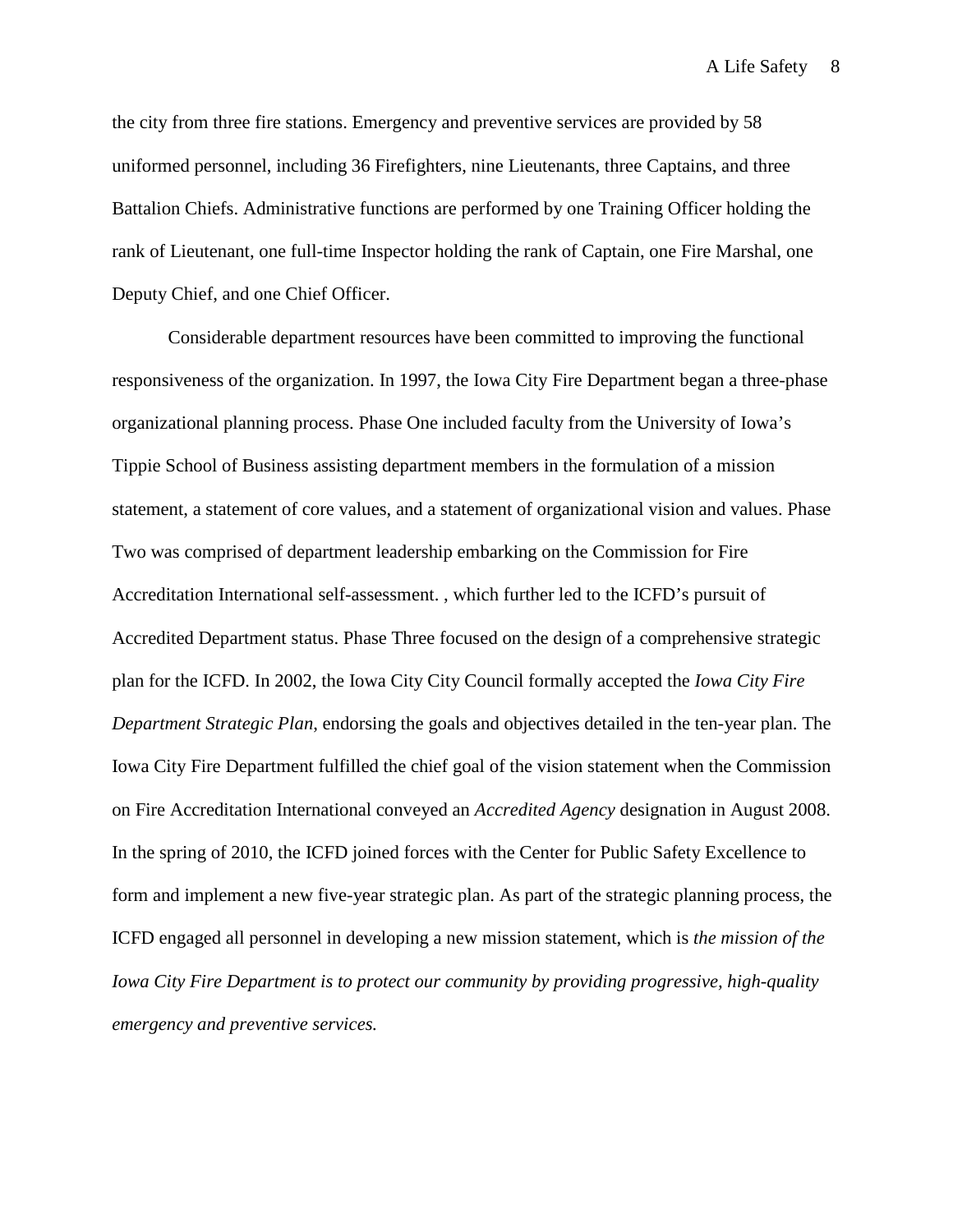In the fall of 2010, the United States Department of Education estimates that 19. 6 million people packed their bags and headed off to colleges and universities (U. S. Department of Education [U. S. DOE], 2010). There never before have been so many college students in the United States. In accordance with the nationwide trend, 2010 enrollment at the University of Iowa in Iowa City shattered all previous enrollment records, registering 30,825 full-time students (University of Iowa, 2010).

These increasing numbers are significant because they represent a growing number of young people who are leaving the relative safety of home for a new and uncertain future. Some college students will, at least for a short time, live in the relative safety of monitored, sprinklered residence halls that have been engineered for fire safety. The majority, however, will either immediately or ultimately establish their residence in off-campus collegiate housing. Not unlike most colleges and universities, the University of Iowa does not have adequate facilities to house all students. In 2011, the University's Office of Student Life reports that they are operating at full capacity, which is 5,800 beds, and that they will be unlikely to keep up with demand generated by the growing enrollment projections for coming years (K. Fitzgerald, personal communication, February 15, 2011). It seems more likely, then, that this growing number of students will be increasingly likely to make their homes in off-campus residences.

The problem is that the ICFD responds to a significant amount of fires and fire-related incidents in off-campus collegiate housing. Off-campus housing is considered to be one-and twofamily homes, apartment buildings, manufactured housing, and single-family homes that have been retro-fitted into rental units. Members of the Iowa City Fire Department can proudly say that there have been no fire-related deaths, civilian of firefighter, for more than 12 years. It is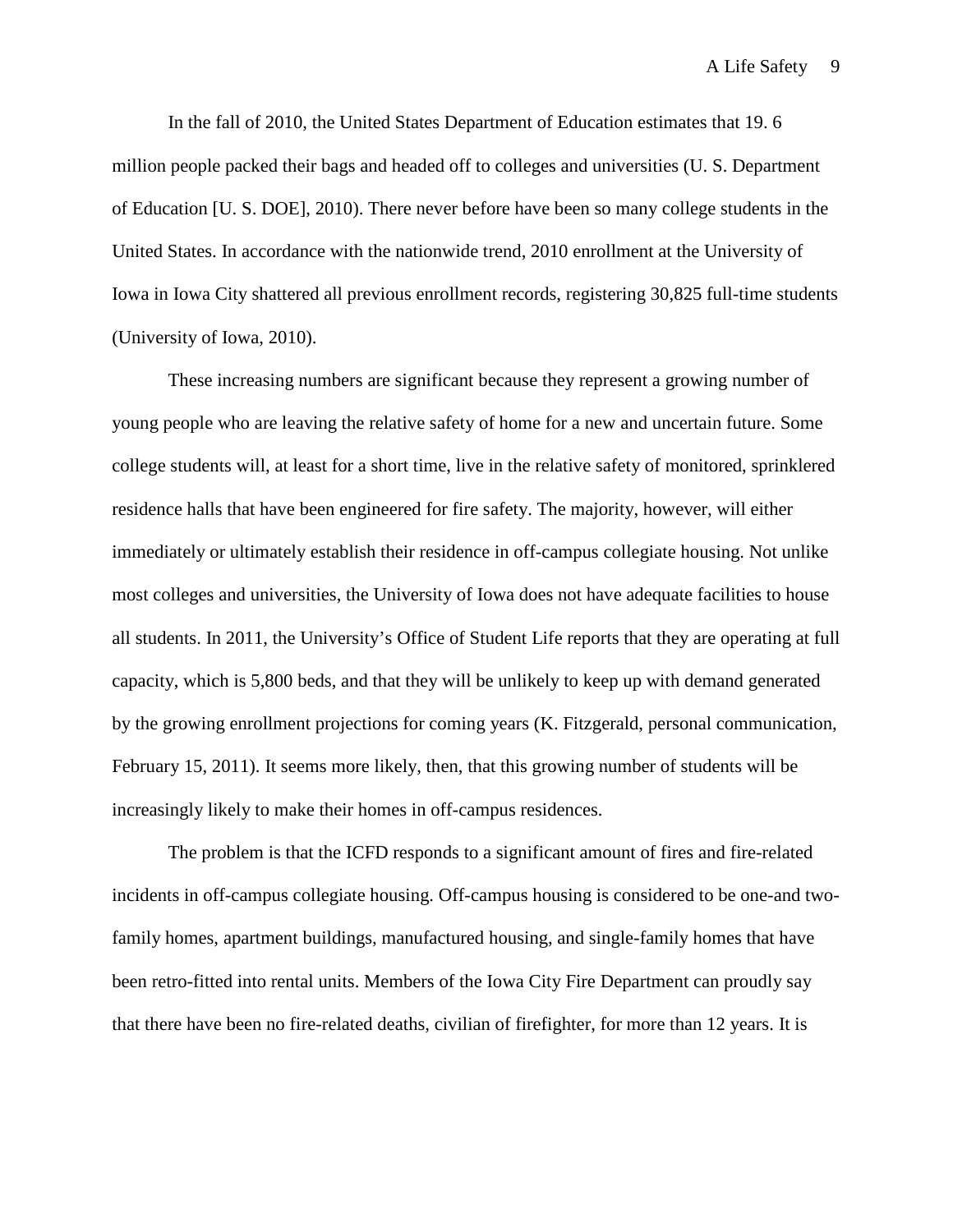common knowledge among department members, however, that there have been a considerable number of close-calls.

Iowa City is a college town, and like comparable Midwestern collegiate cities has a diverse mix of housing options. Tens of thousands of units exist in Iowa City that are routinely rented to college students. The level of engineering for fire safety varies widely, from newer buildings protected by automated fire sprinkler systems, hard-wired smoke detectors, and monitored alarm systems, to balloon frame houses more than a century in age and heavily modified from the original use to rental units. Most of the latter, sadly, are generally only protected by a battery-operated smoke detector. While the Iowa City Fire Department data collection systems do not currently allow for specific and reliable data recall related to events that involve students living in off-campus housing, it must be realized that disparate levels of fire-safety engineering, coupled with a broad array among students of personal responsibility, education, and lifestyle choices, defines a lack of fire-safety continuity in the community that has the potential to lead to disaster.

Directly related to the problem of off-campus fire safety in Iowa City are two points of significance: the operational objectives of the United States Fire Administration (USFA) and the goals of the USFA's National Fire Academy Executive Fire Officer Program (NFA EFOP).

This research paper is related to the USFA operational objectives. The first three objectives specifically address the commitment of the USFA to reduce the loss of life in the demographic aged 14 years and younger, the demographic aged 65 years and older and the group that is comprised of firefighters, respectively. The fifth operational objective defines the USFA's commitment to toward responding to emerging issues (United States Fire Administration [USFA], 2001). By answering the research questions formulated as part of this project, the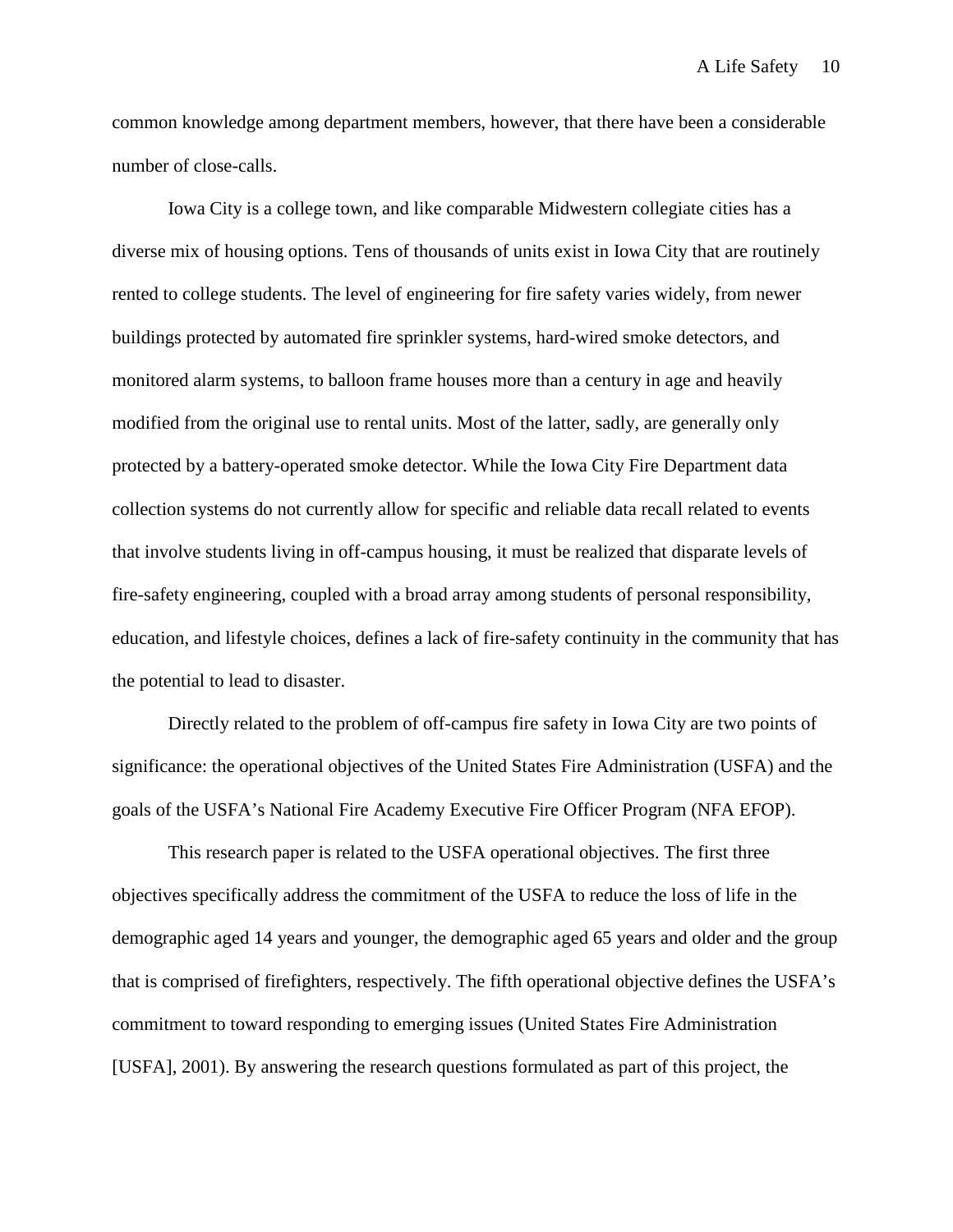author contends that the ICFD will be positioned to consider a strategy to address the emerging issue of fire-safety in off-campus collegiate housing. Further, the research will show that the problem of fire fatalities involving college students living in off-campus housing mirrors the national problem of fatalities occurring in residential occupancies. The author will contend that any action, particularly related to education of a populous and relatively youthful demographic may eventually have a positive impact on fire fatalities in all USFA risk groups.

This research paper meets the course goal of the Executive Fire Officer Program's (EFOP) Executive Analysis of Community Risk Reduction related to developing leaders in comprehensive multi-hazard community risk reduction, researching best practices within the fire service, and preparing to respond to all hazards in an effort to reduce severity of potential threats and emergencies within the community.

#### Literature Review

The literature review for this Applied Research Project (ARP) was initially undertaken by the author at the National Fire Academy's Learning Resource Center (NFA LRC) in Emmitsburg, Maryland. The author surveyed an extensive number of periodicals, trade journals, audio-visual media, and other publications relevant to the research topic. Upon the author's return from that NFA, research was continued by examining resources on file at the University of Iowa Main Library, the Iowa City Public Library, and the Iowa City Fire Department's library of training resources. Those resources included textbooks, journal articles, fire-service trade magazine articles, reports, PowerPoint presentations, and Executive Fire Officer Applied Research Projects. Further research was conducted via the internet, as well as personal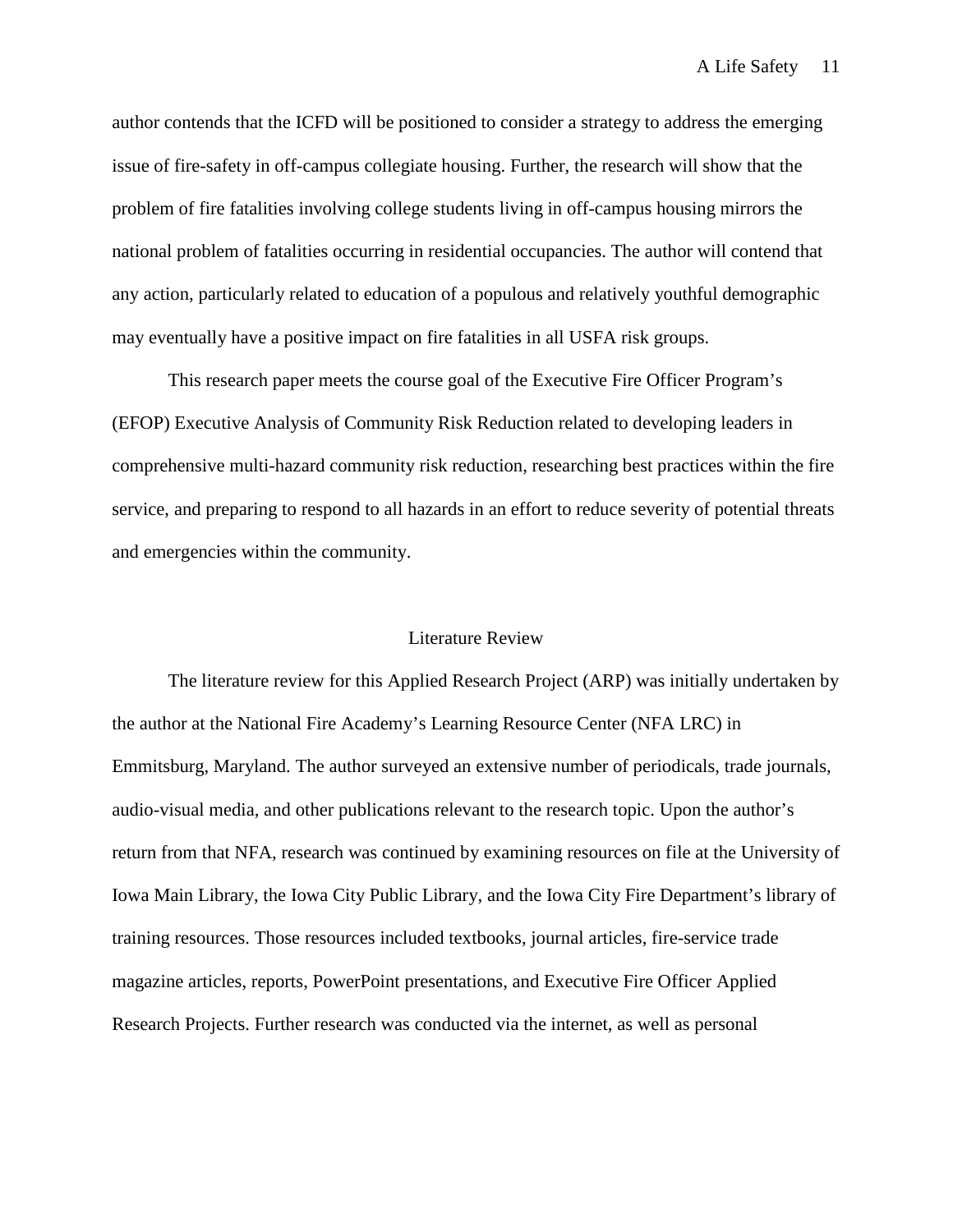communications and formal interviews with both fire service leaders and University of Iowa officials.

Fire service leaders at all levels of government are challenged by the fact that the United States has a considerable civilian fire fatality problem. In 2009, the United States experienced 1,348,500 fires, which resulted in 3,010 civilian fire deaths (Ahrens, 2010). These statistics represent 59 percent decreases in each category when compared with the first data set, collected in 1977. While that might seem like good news, the reality remains that fire deaths remain far too high for a country that has invested so much in fire protection advances.

Data compilation related to U. S. fire deaths paints a sobering picture. Ahrens states that in 2009, 78% of all structure fires occurred in residential properties (2010). Of the 3,010 people who lost their lives in fires during that year, 85% of them died where they lived – in singlefamily and two-family homes, apartment buildings, and manufactured housing (p. 3).

Analysis of data also indicates that, while the United States has ready access to the world's most advanced and proliferate fire protection and detection systems, many people are dying without the protection that those systems provide. During the years 2003-2006, nearly 12,000 people lost their lives as a result of fire (National Fire Protection Association [NFPA], 2010, table 1). Of those 12,000 people, Ahrens (2009) reports that 40% lost their lives in home fires where no smoke detector was present, and another 23% lost their lives in homes where a smoke detector was present, but was disabled – most commonly because the battery had been removed and not replaced, or because the battery was dead.

These statistics reflect some of the major concerns of the fire problem that happens in the world in which we live. In that world, according to Kiurski, the parents of millions of American college students prepare the details to help their children transition from the relative safety of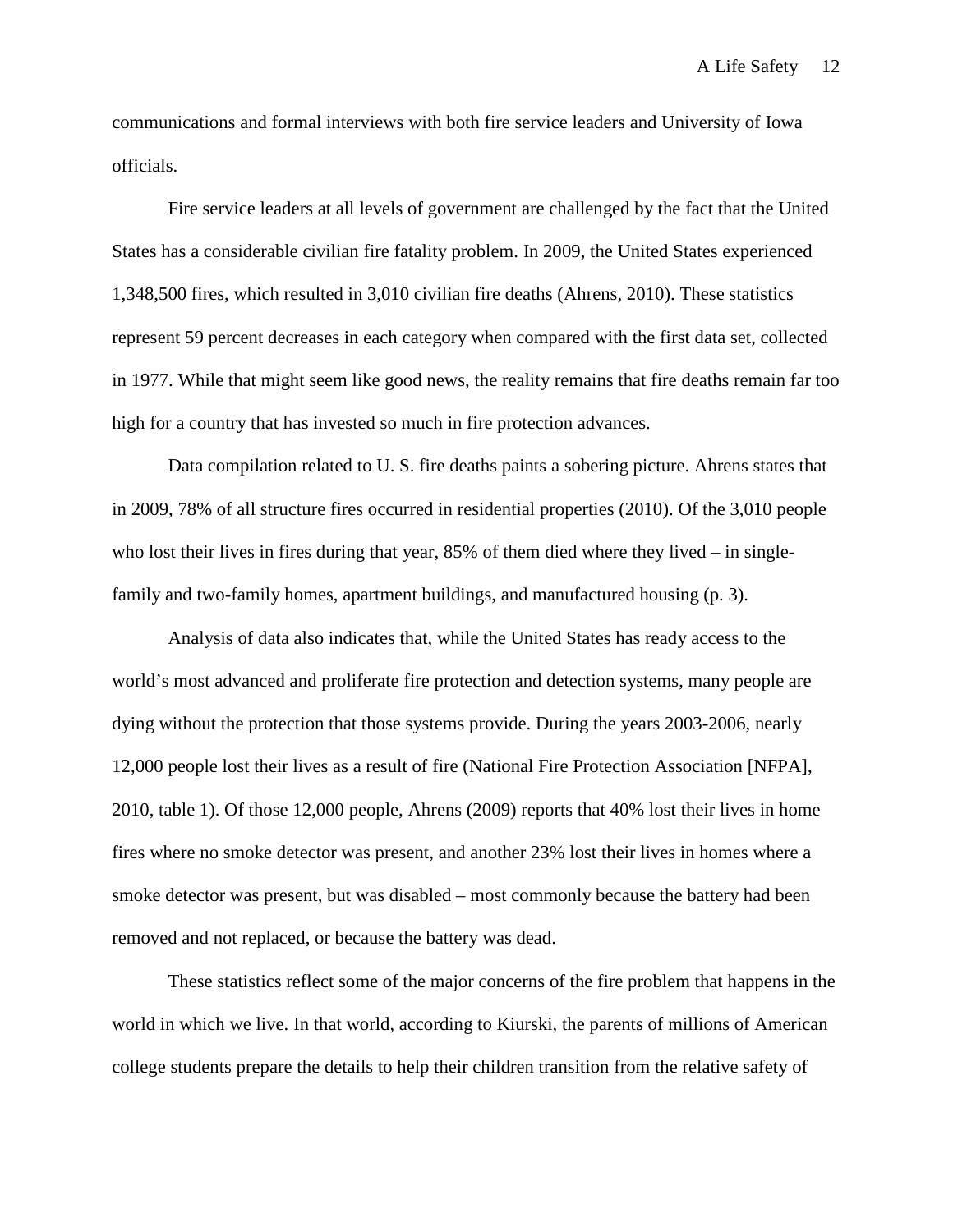home to a new and strange setting as one of the nation's nearly twenty million college students (2007). He further contends that all too-often, those parents and prospective students become so busy that they may overlook the consideration of fire safety when securing housing.

Any literature review related to the topic of fire-safety in off-campus collegiate housing – and anyone hoping to truly reduce the risks associated with these fires – must first start with defining the gravity of the problem.

Ed Comeau is a former chief investigator for the National Fire Protection Association, founder of the Center for Campus Fire Safety, and the publisher of Campus Firewatch, an organization that since 2000 has been a national watchdog helping to define the problem of collegiate fire safety. Campus Firewatch is both a repository and publisher of data, statistics, and public education information related to campus and off-campus fire-safety, and is responsible for promoting legislation that helps to create recognition of the collegiate fire problem, and provide resources to reduce the associated risk (Comeau, 2009).

Campus Firewatch provides many resources that help to draw an important correlate between the U. S. problem and the collegiate fire problem. An accumulated data set that reflects the seriousness of collegiate fire fatalities has only been kept since 2000, when Comeau began the efforts. Between that time and the writing of this ARP, it is reported that at least 143 college students have lost their lives in fires (Campus Firewatch, 2010). The consideration of this problem as a nationwide risk-reduction priority is still in relative infancy, as experts have only begun to translate data revelations into intervention strategies since Comeau began data collection. Even after more than a decade of focus on the problem, statistics reveal that the problem is not getting better. An average of 13 students have died in fires during each academic year since partial data collection began in 2000, and the academic years 2006-2007 and 2007-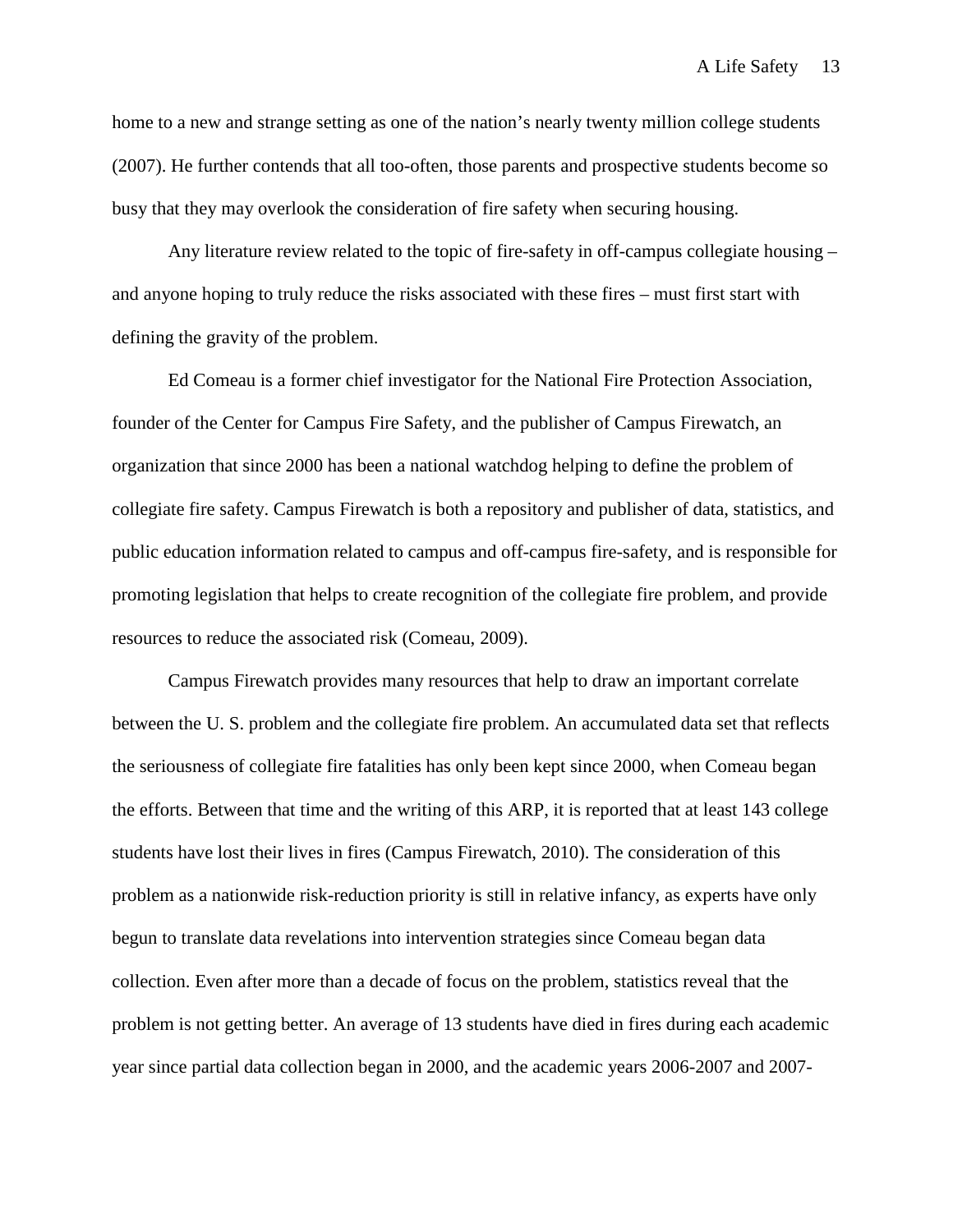2008 registered the highest student fatality numbers, with 20 and 18 fatalities recorded respectively (Campus Firewatch, 2010, table 3). While the two complete academic years since have yielded a smaller fatality total, with 6 in 2008-2009 and 5 in 2009-2010, the current academic session saw three deaths in its first month, possibly putting 2010-2011 on pace to yield a much higher number of young students killed by fire (table 3).

Knisely (2010) reports that 66% of the nation's nearly 20 million college students live in off-campus housing. At the University of Iowa in Iowa City, only 5,800 members of a record enrollment of 30,825 live on campus (K. Fitzgerald, personal interview, February 15, 2011), meaning that the number of students living off-campus is much higher, at nearly 82%.

Campus Firewatch (2010) reports that, of the 143 collegiate fire-fatalities recorded in the past decade, 85% or 121 fatalities have occurred in off-campus housing, while 7% or 10 fatalities have occurred in residence halls and fraternity / sorority housing, respectively. The percentage of collegiate fire fatalities that occurred in off-campus houses and apartments mirrors precisely the national percentage reported by the National Fire Protection Association, which has released data reflecting that 85% of all United States fire deaths in 2009 occurred in residential occupancies (Ahrens, 2010).

The People's Burn Foundation of Indiana (PBF) and Campus Firewatch (2007, p. 3) report that there are more common factors between the national fire-fatality problem and the firefatality problem at college and university campuses. Aside from the fact that there is a similarity between where fires occur and where people die, the PBF and Campus Firewatch also contend that the following are contributing factors.

*Occupancies that lack automatic fire sprinklers.* Ahrens findings (2009, p. 5) support PBF and Campus Firewatch contention by saying "Fire sprinklers were present in only 5% of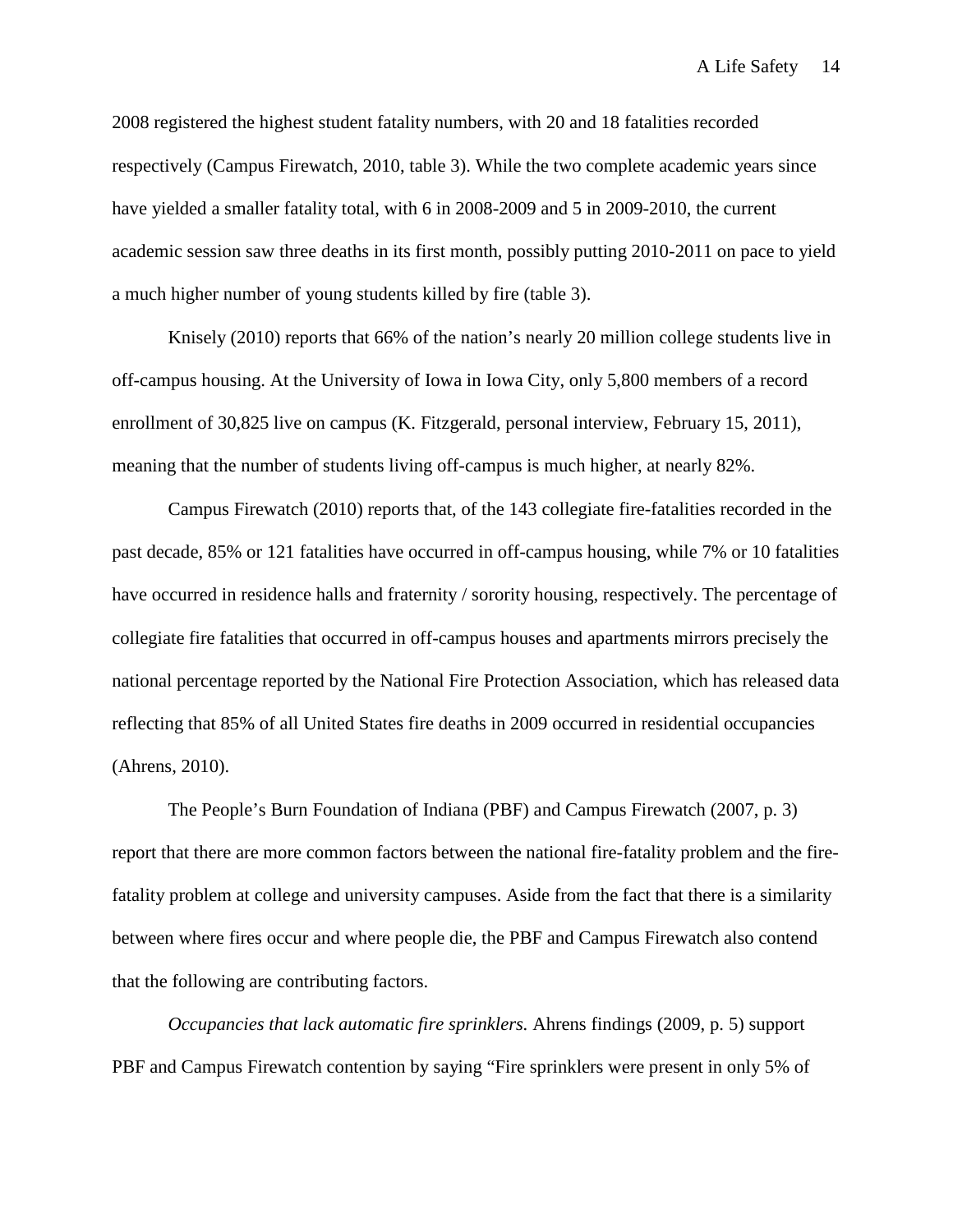home fires. The death rate per 1,000 reported home fires was 83% lower when wet-pipe sprinklers were present compared to reported home fires without any automatic extinguishing systems. " $(\P 3)$ .

*There were missing or disabled smoke alarms.* Ahrens (2009, p. 5) findings again support those of the PBF and Campus Firewatch when he indicates that "Properly installed and maintained fire protection can prevent most deaths. Forty percent of fatal home fire injuries resulted from fires in properties with no smoke alarms at all. Twenty-three percent were caused by fires in which smoke alarms were present but failed to operate. " (¶ 5).

*Careless disposal of smoking materials was a common factor in the fire cause.* Hall reports in his research that of fire-related deaths occurring in 2008, 1 death in every 4 was caused by the careless disposal of smoking materials (Hall, Jr. , 2010). He further quantifies the danger of smoking, stating that in 2008 114,800 structure fires had this phenomenon as a cause, which resulted in 680 civilian deaths. Sadly, he also reports that of those fires, 25% of the people who sustained a fatal injury were someone other than the careless smoker (p. 3).

*Impaired judgment from alcohol consumption played a role.* NFPA data also supports this correlate between collegiate fatal fires and the national problem, as Hall (Hall, Jr. , 2010, p. 30) "Impairment is much more likely with smoking-material fires than with other fires. The percentage of fatal victims with possible alcohol impairment was 23% for smoking-material home fires in 2004-2008, compared to 11% for all other home structure fires with known heat source in ignition. " $(\P 7)$ .

A national media outlet, USA Today, in 2006 conducted a comprehensive study of 43 fatal-fires that involved college students. Having occurred between 2000 and 2006, USA Today also determined some contributing factors that support the data from the NFPA, PBF and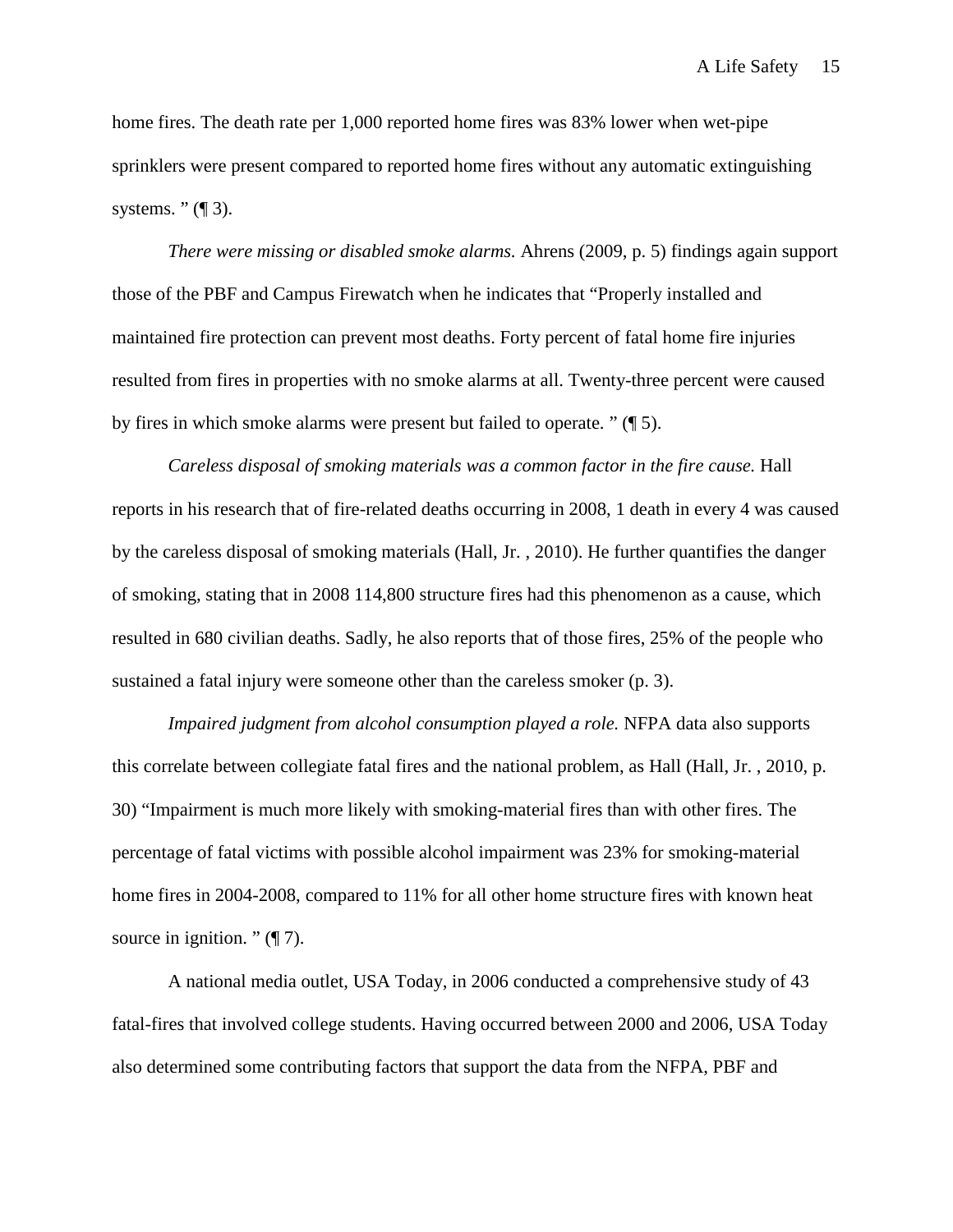Campus Firewatch, but they made their findings related to alcohol the centerpiece for their investigative journalism. USA Today (Davis & DeBarros, 2006) found that of the fatal fires studied, 1 in 4 occurred after a party that involved alcohol, and that in 59% of the fatal fires, at least one of the students who died had been drinking.

According to the People's Burn Foundation and Campus Firewatch, the correlation between the nation's fire problem and the collegiate off-campus housing fire problem is significant because the factors found in off-campus fires are identical to the factors found in fires among the general population (2007). Of further significance is the fact that the similarities define the undertaking that faces fire-service leaders and stakeholders on every plane of the firefatality conversation: "If we can address the campus fire safety problem, this will have a dramatic impact in the next five, ten, or fifteen years in terms of fire safety across the nation as these students graduate and move onward. " (2007, p. 3, ¶ 4).

There may be few places where this sort of undertaking could have a more dramatic effect than in Iowa City, Iowa. According to information from the 2000 United States Census, nearly two-thirds of Iowa City residents aged 25 and older possess a Bachelor's degree or higher – a statistic that more than triples the national average (United States Census Bureau, 2000).

During calendar years 2007-2009, Firehouse data collection records for the Iowa City Fire Department show that the ICFD responded to at least 278 fires and near-fire events that occurred in occupancies that could be classified as off-campus housing.

While a review of published literature related to collegiate off-campus fires clearly defines specific incidents, the demographic involved, and the contributing factors, Knisely (2010) offers that it is also important to create a specific definition for off-campus housing,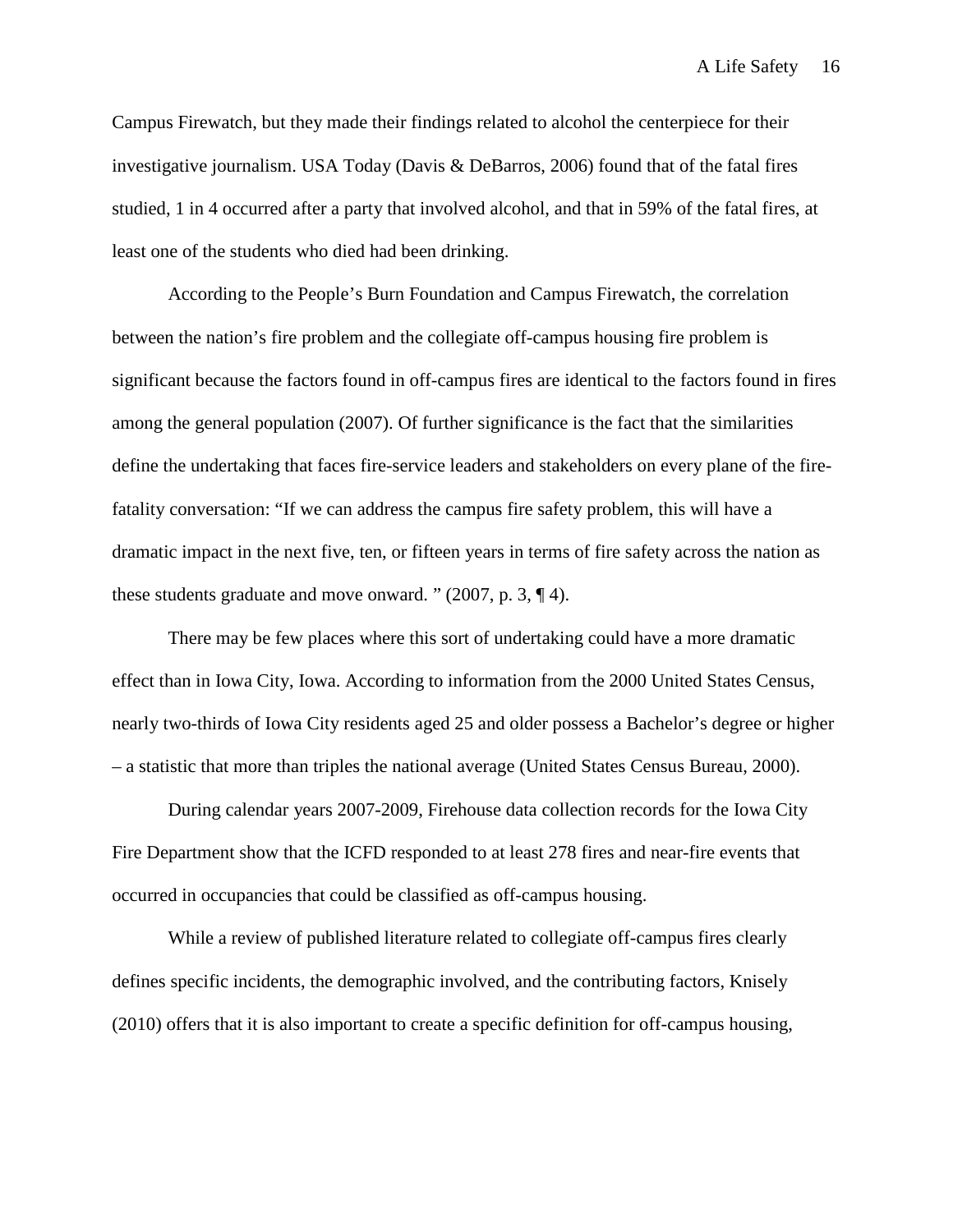because ". . . you could find a differing opinion from just about everyone you ask. Off-campus housing varies greatly from town to town." ( $\P$  1).

Knisely further describes a setting very similar to Iowa City, when he states that offcampus housing could be defined as, among other things, Greek housing and other large apartment buildings that are privately-owned and not under university or college control (2010). Further, he states that the large majority of off-campus housing stock is comprised of older housing that is within proximity to campus. Most of these homes, he says, were

. . . once single-family homes that have been chopped-up and divided into apartments or rooming houses. Often times this was done long before there were fire codes in place that required building components or building structure to prevent or slow the spread of fire, and even longer before smoke alarms were required. (¶ 2).

Investigative reporters Robert Davis and Anthony DeBarros at USA Today agree with Knisely's contention that, in order to appropriately consider the problem of off-campus collegiate fire fatalities, the majority of housing stock within close proximity should be defined as off-campus housing. As part of their investigative report, they found that 76% of fires that claimed the lives of college students occurred in residential units within 2 miles of campus, while 73% occurred within 1 mile of campus (Davis & DeBarros, 2006).

Knisely states that in 2007, stakeholders gathered at Campus Fire Forum 9 in Austin, Texas, with the intention of defining what constituted off-campus housing (2010). In order to further understand all aspects of the off-campus fire problem, panelists considered events that seemed to be out-of-the-ordinary, such as 6 students from Clemson University who died in a fire at a beach vacation home, hundreds of American students who were safely evacuated from a fire at their spring-break hotel in Acapulco, and off-campus fires where victims included non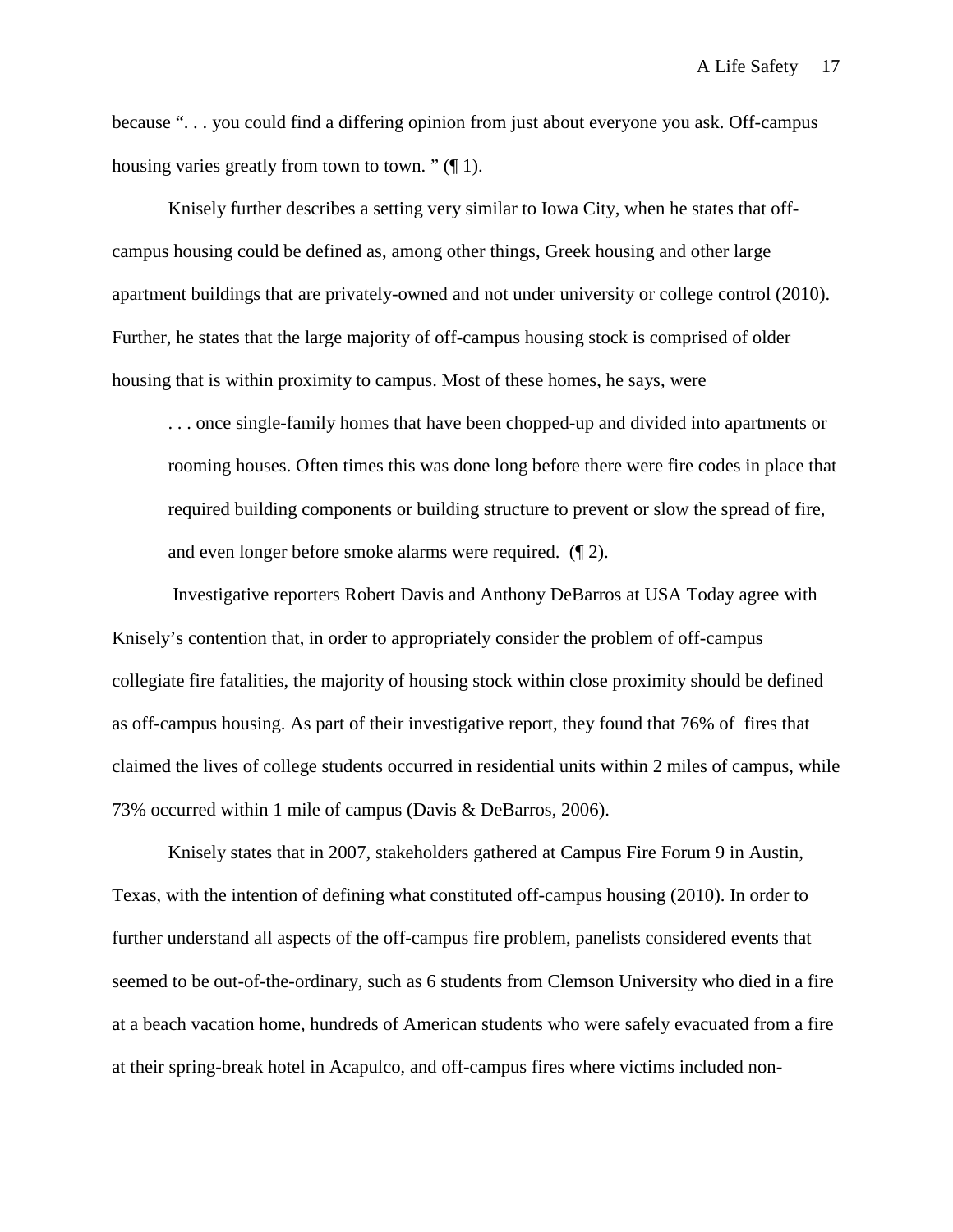household residents, such as family and friends. Knisely concluded that ". . . no definite determination could be reached and it was agreed that more discussion was needed to define the question. " $(\P 3)$ .

Defining what constitutes off-campus housing is an important consideration for both understanding the problem and developing a strategy to reduce the associated risk, according to Iowa City Fire Department Deputy Chief Roger Jensen (R. Jensen, personal communication, January 29, 2011). The growing number of collegiate students who must live in off-campus housing and the non-centralized nature of the University of Iowa campus coupled with the thousands of rental apartments, single-family homes modified for multiple occupancy, and likely high number of residents who rent rooms illegally to students, all cause him to consider a great portion of the city's residential districts to be considered off-campus housing. Jensen further states that his experience as an officer on the Iowa City Fire Department, and particularly his experience as the long-time Fire Marshal for the ICFD, lead him to believe that the residential areas within a two-mile radius of the University of Iowa campus are almost exclusively offcampus housing for college students (personal communication).

Jensen's assertions are supported by a comparison of United States Census Bureau data for the City of Iowa City and the rental permit data maintained by the City of Iowa City Housing Inspection Services. Census data reveals that in 2000 Iowa City had 26,083 residential units (United States Census Bureau), while the Iowa City Housing Inspection Services database reveals that Iowa City has 16,795 residential rental units, providing 33,178 bedrooms (Appendix A).

The adoption and enforcement of fire codes is critical to impacting the off-campus fire problem, according to Ed Comeau of Campus Firewatch (Comeau, 2007). "There is no question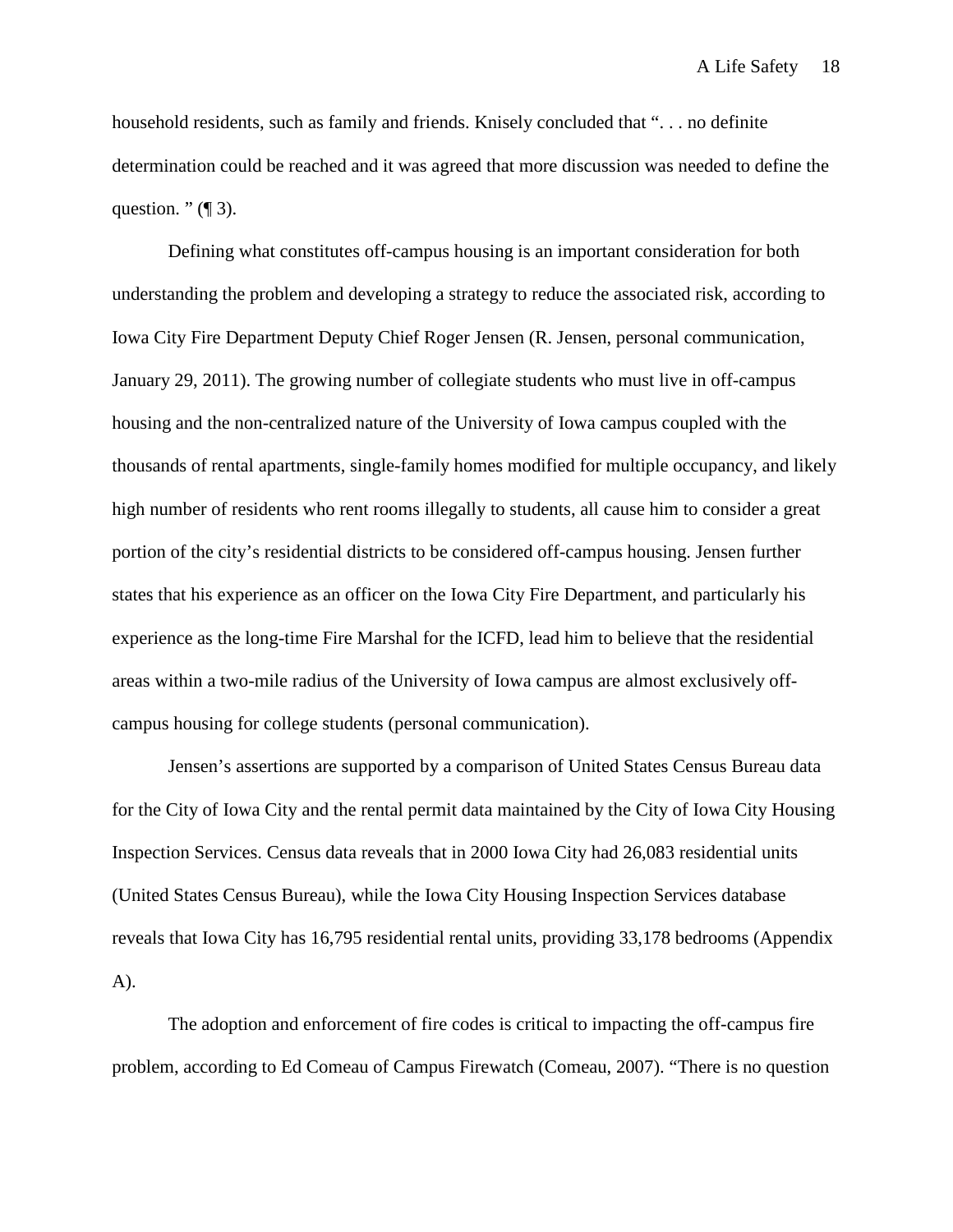about it that the greatest risk to students and firefighters is in the off-campus environment. A vast majority of the students live off-campus, and there are a number of conditions that can lead to not only fires occurring in these occupancies, but also fire injuries and deaths, because of the unique problems they present. Improved building stock, frequent inspections, and strong codes can go a long way towards improving these conditions in the long term" (Comeau, ¶ 34).

Certainly, according to Comeau, who is one of the nation's preeminent experts on the subject, fire codes are a critical piece to the puzzle. Any careful review of published literature, when conjoined with a responsible analysis of the factors that contribute to the problem of fire fatalities in off-campus housing, should determine what – if any – codes and standards seek to provide for occupant safety in Iowa City rental occupancies.

Because the direction offered by experts indicates that codes and standards are a critical component of addressing the student fire-fatality problem, a research question was formulated to reveal what standards exist at the industry, state, and local level to promote fire prevention in collegiate housing, with a focus on off-campus housing. Research reveals that standards in the fire-service industry are straight-forward and directly related to the factors contributing to fatal fire injuries.

*Industry standard.* In order to improve the likelihood of surviving a potentially disastrous fire, Ed Comeau (2010) identifies five steps for students to adhere to when selecting off campus housing. Directly related to contributing factors in student fire deaths, Comeau encourages students to (a) only consider off-campus housing that has no furniture or combustibles on the front porch, (b) make sure that any prospective living quarters have two clear, easily-accessible escape routes from every room and floor, (c) make certain that any occupancy have working smoke alarms, preferably interconnected electronically, (d) never allow a smoke alarm to be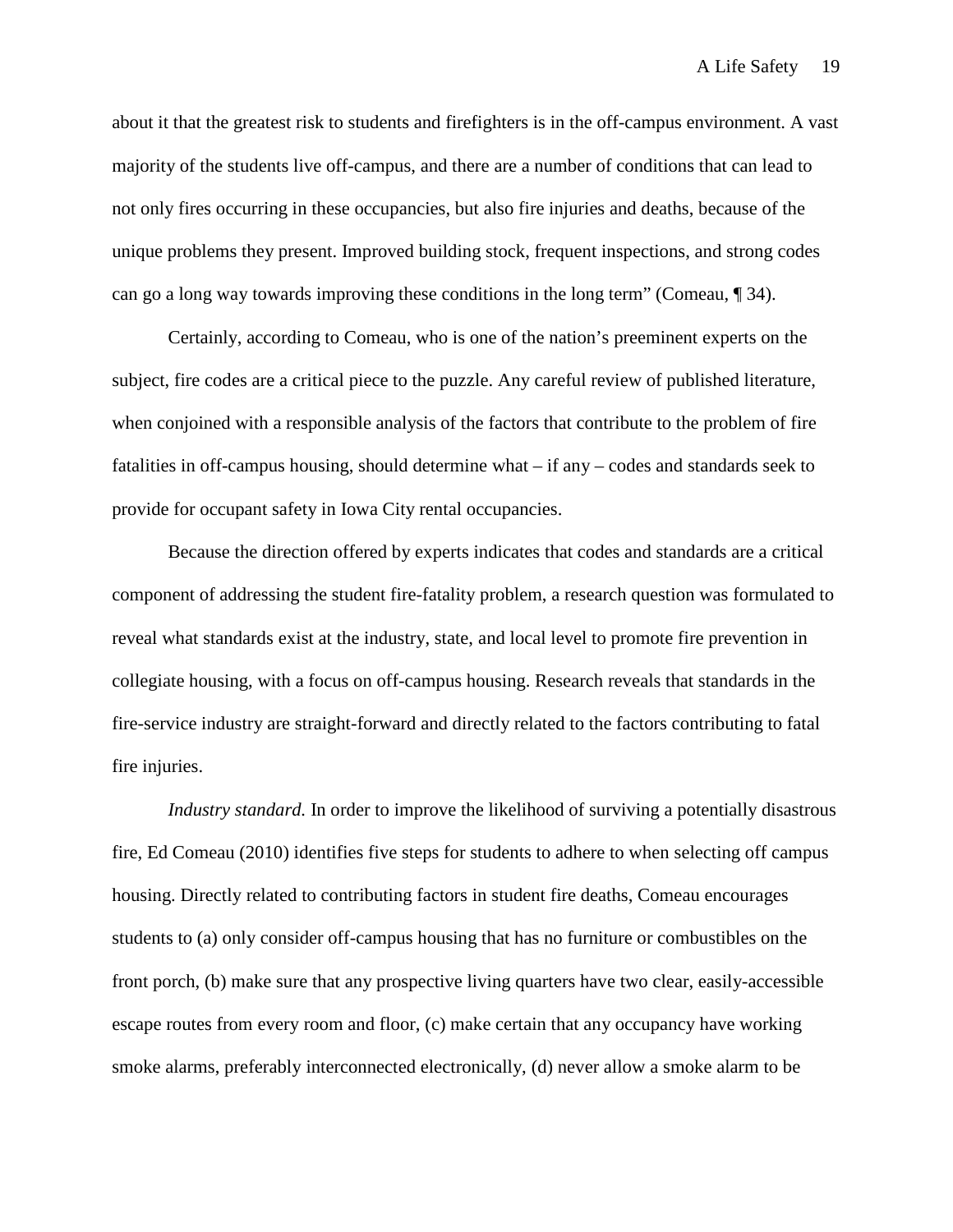disabled, and (e) make certain that any prospective apartment or house be equipped with a lifesaving automatic fire sprinkler system.

Ahrens agrees with major points presented by Comeau, when he reports NFPA statistics that 63% of fire fatalities occur in occupancies where smoke alarms are either disabled or do not exist (Sept. 2010), and that people were 83% less likely to die in a fire that occurred in a home that was equipped with a sprinkler system (March 2010).

Many municipalities that host a college or university have adopted requirements for firesafe construction and fire-safety engineering, and Calderwood and Bruno, both leaders in the fire-service industry, independently agree that enforcement of those codes and standards is an important piece of the puzzle. Bruno says that "When it comes to the off-campus roominghouses and make-shift dorms, the local fire department has full responsibility to provide fire protection, which should include the power to inspect premises and order correction of code violations" (2008, ¶ 7). Calderwood concurs, offering an a multi-pronged initiative that includes (a) informing property owners that illegal apartments and occupancies that violate code requirements will be dealt with swiftly and seriously, (b) recommending that a building inspection task force inspect these occupancies, with representatives including housing inspectors, electrical inspectors, and professionals from the fire and health departments, and (c) a reporting function should be engineered to allow both fire department company officers and concerned tenants to report violations to the building inspection task force (2004).

Education is a key factor to resolving the college fire-safety problem, according to the collaborative study produced by the People's Burn Foundation and Campus Firewatch, particularly because the collegiate fire-related fatalities and associated contributing factors have direct correlates among the fatalities and factors in the American fire problem (2007). According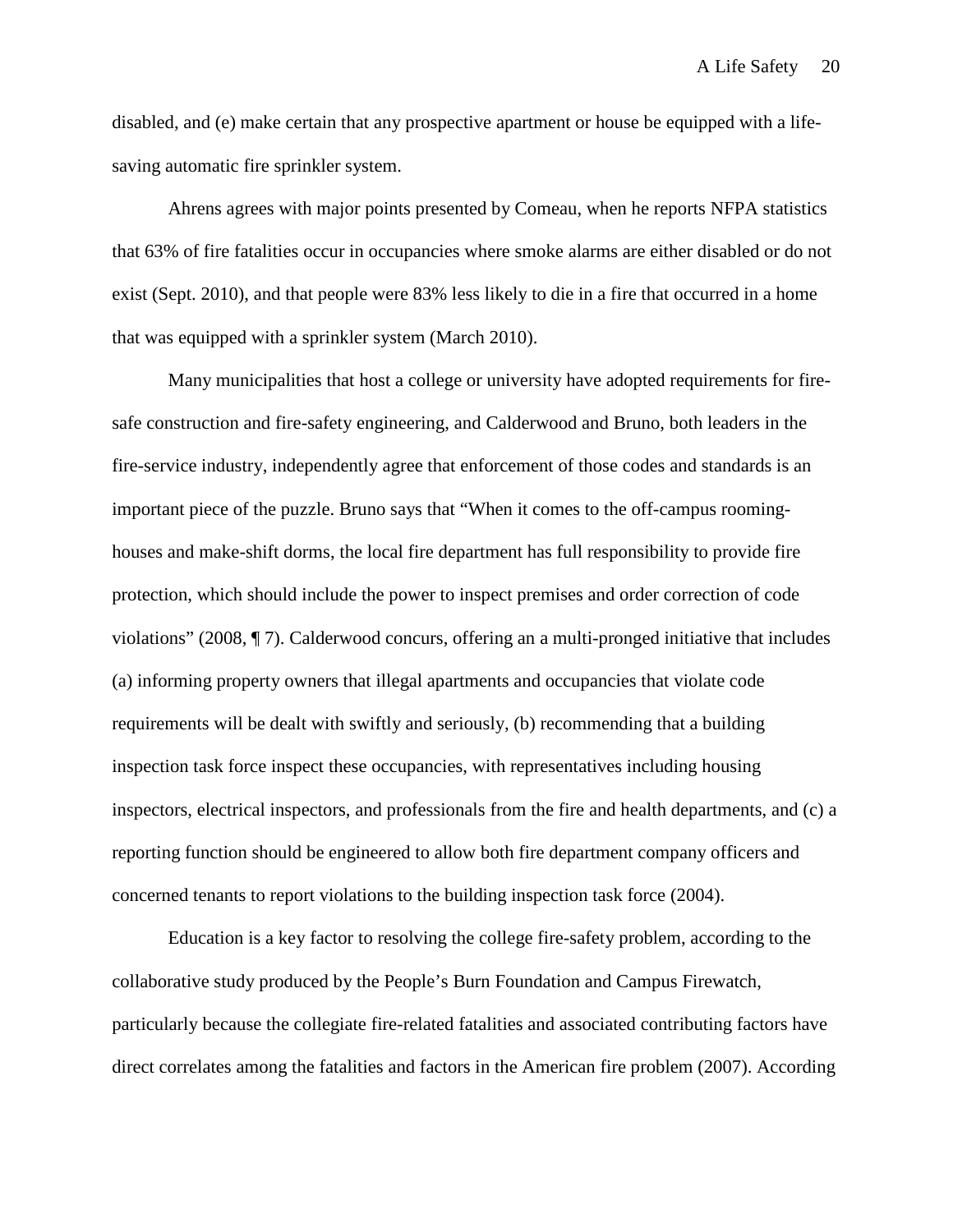to the study, a distinct lack of education – and a corresponding lack of fire-safety knowledge – exists in the ages between 10 and 65. This is due, according to the study, to the nationwide focus on providing public education resources to primarily the young and the aged (2007). The study issues a stark and sobering challenge when it asks why the fire service largely ignores educational opportunities for nearly 70% of the population, and yet expresses dismay when an elderly citizen is the victim of a preventable fatal fire injury. The PBF and Campus Firewatch contend that our expectations are unreasonable if we think it is more effective to change an elderly person's habits through education, rather than teach them to adopt a fire-safe lifestyle much earlier in life (p. 3).

*State standard.* The State of Iowa is governed in matters of fire safety and protection codes by Iowa Administrative Code 661, chapter 201.2, which subjects all buildings owned by the State of Iowa, and all municipalities, to the fire safety requirements of the International Fire Code, 2009 edition, published by the International Code Council (State of Iowa Administrative Code, 2010).

As a State of Iowa Regents Institution, the University of Iowa Residence Halls are subject to the fire safety requirements of the 2009 International Fire Code. Kate Fitzgerald, Assistant Director of UI Residence Halls, says that the University of Iowa is and has been committed to maintaining the strictest obedience to the International Fire Code (IFC), and all Residence Halls currently meet or exceed every fire safety requirement of that document (personal communication, February 15, 2011).

The scope of the 2009 IFC is broad, and its requirements – particularly as they relate to large residential occupancies like the University of Iowa Residence Halls – are exceedingly specific. The IFC governs such things as fire-safe interior finishes in chapter 8, installation,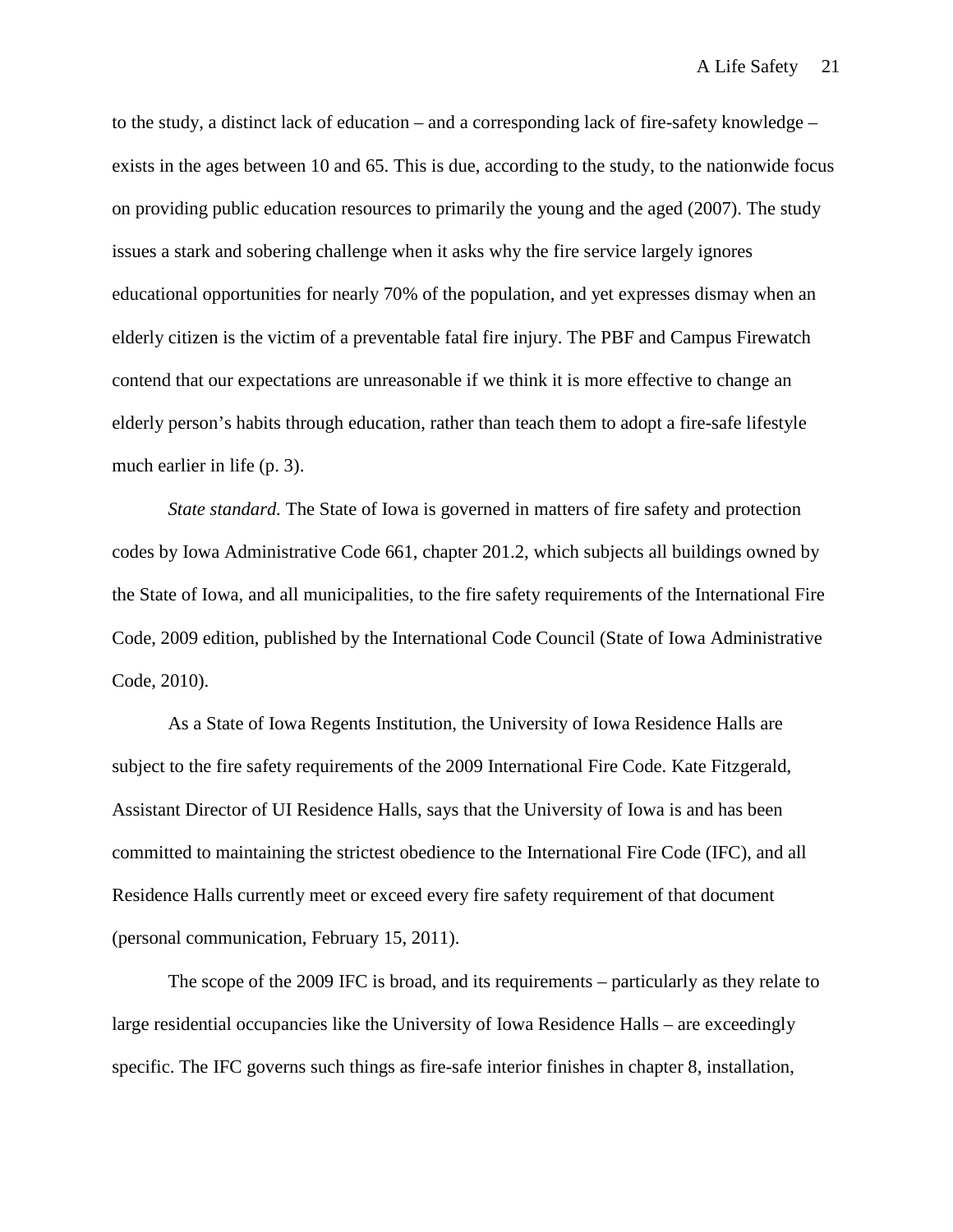inspection, testing and maintenance of fire protection systems in chapter 9, automatic fire sprinkler systems in section 903, means of egress in chapter 10, and a myriad of other features and systems intended to provide the safest possible environment to college students.

According to the University of Iowa Assistant Director of Residence Halls Kate Fitzgerald, the University's committed submission to the highest standards of the fire code do very little to prepare students for safe living when they transition to off-campus housing, because she feels that the high level of protection in the residence halls is taken for granted (personal communication, February 15, 2011). To help promote and even safer living environment, and also to instill safety-conscious living habits, Director Fitzgerald has instituted a number of living regulations that are carefully spelled-out in the *University Housing and Dining Guidebook* (2010).

In support of Fitzgerald's assertion that the University values life-safety education for students, the 5<sup>th</sup> point of the mission statement for University Housing and Dining states "*Safety –* University Housing and Dining creates and maintains a safe environment in which students can live and learn. Acknowledging that student safety is a partnership, we are dedicated to educating residents to make informed choices (¶ 9). In an effort to promote both a safe environment and life-long safety habits, the University of Iowa imposes policy requirements on a number of student habits, proclivities and behaviors. Page 3 of the student rules acknowledges that alcohol consumption can lead to poor decision-making, and outlaws the consumption or possession of alcohol in on-campus residences, punishable by a \$700 fine and possible expulsion from the residence halls.

The guidebook also acknowledges that residential decoration can represent a significant fire hazard, and thereby forbids candles, decorations on any fire-safety equipment, anything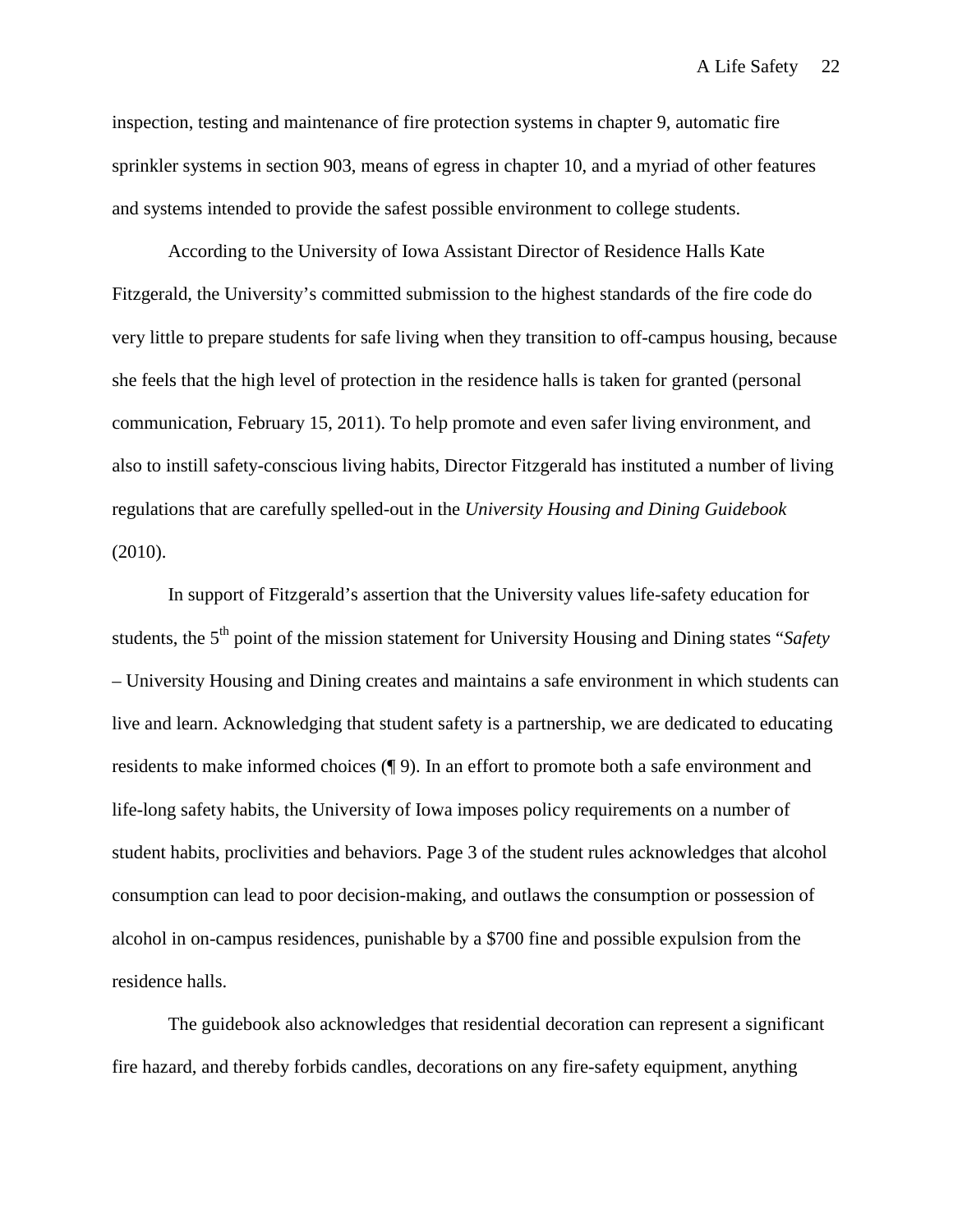suspended from the ceiling or walls, and anything suspended that obstructs doorways, corridors, stairways, or any fire egress (p. 4). The guidebook also forbids any electrical appliance that draws more than 9 amps, as well as space heaters, cooking appliances, unauthorized extension cords and adapters, and overloaded electrical outlets (p. 5). Explosives and combustibles are expressly forbidden (p. 6), and specific procedures for notification of and evacuation in case of fire are detailed as required actions (p.6).

The guidebook also governs the malicious discharge of fire extinguishers and proppingopen of fire doors (p. 9), mandates that smoke detector and sprinkler systems shall not be intentionally or accidentally disabled, and bans the use of cigarettes (p. 11).

According to Fitzgerald, the University requires that students attend multiple meetings in their first two weeks of residence where all rules and requirements related to fire safety are clearly detailed (personal communication, February 15, 2011).

*Municipal standards.* While State of Iowa Code adopts the 2009 International Fire Code, for the state and municipalities contained therein, an amendment exists in the adopting chapter to allow municipalities the latitude of home-rule in adopting fire codes. Iowa Code 661-201.5 (100) mandates that any building, structure, or facility shall comply with the 2009 IFC unless that structure exists in a local jurisdiction that has adopted any other edition of the IFC, any version of the Uniform Fire Code published by the National Fire Protection Association, or the 1997 edition of the Uniform Fire Code published by the Western Fire Chiefs Association (State of Iowa Administrative Code, 2010).

The City of Iowa City complies with the requirements of the Iowa Administrative Code by mandate of the 2010 Iowa City City Code, which establishes the adoption of the 2009 International Fire Code (2010).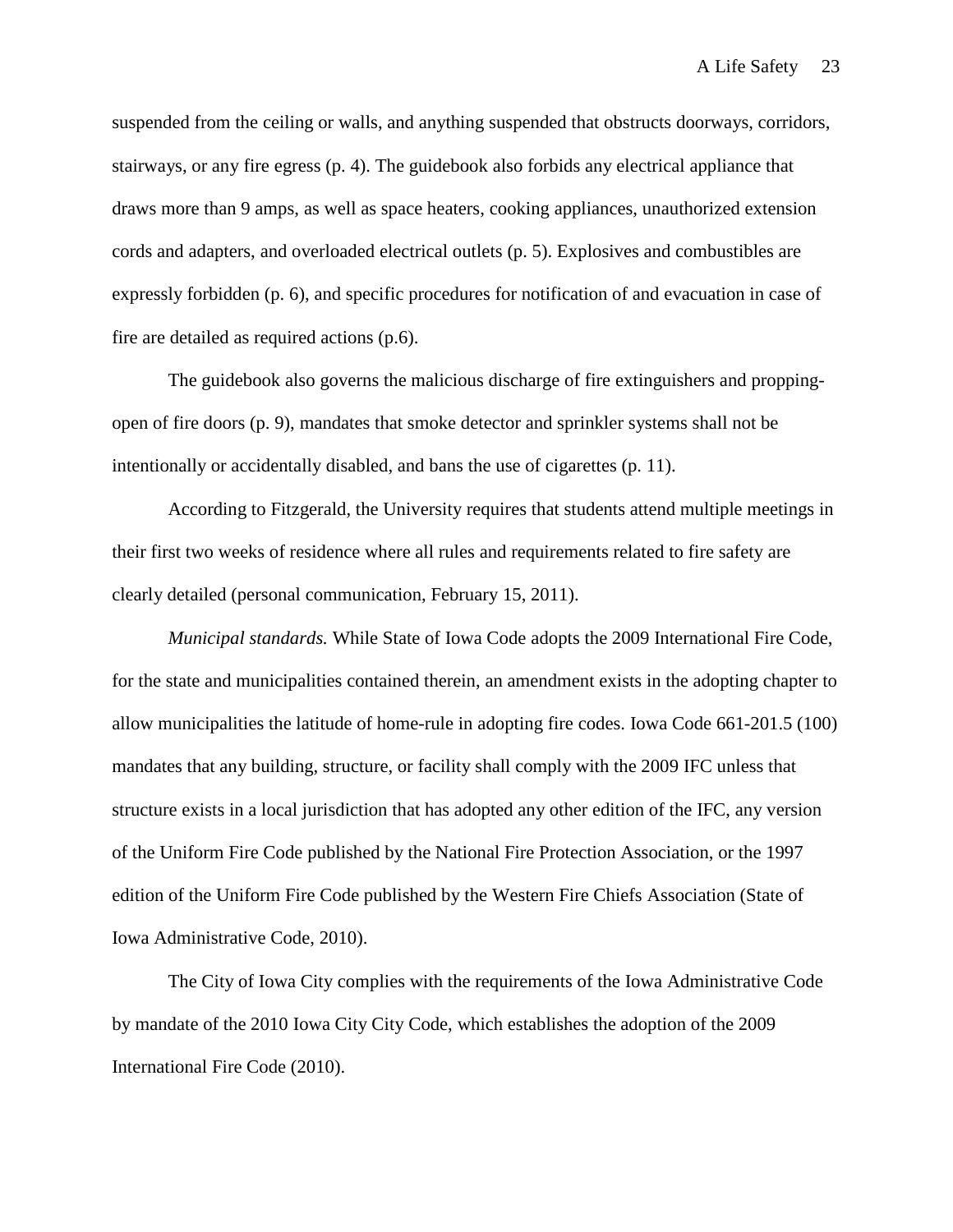The City of Iowa City Housing and Inspection Services is the Authority Having Jurisdiction for all rental occupancies within the corporate city limits. The housing inspection program has been in existence since the early 1970's according to Senior Housing Inspector Stan Laverman, and has experienced continuous improvement in both codes and enforcement measures that have resulted in a safer environment for students who live off campus (personal communication, February 15, 2011).

According to Laverman, Iowa City's rental properties are governed in matters of construction and fire safety by the International Building Code edition under which the structure was built, and the 2008 edition of the Iowa City Housing Code (personal communication).

The International Building Code is both a model and comprehensive building code which established minimum regulations for buildings, building materials, and building practices which set forth prescriptive and performance-based standards. Where it pertains to a safe living environment for college students, the International Building Code sets standards for fireresistance-rated-construction, interior finishes, fire protection systems, means of egress, and electrical systems (International Building Code, 2009).

The City of Iowa City Housing Code contains a myriad of references to the International Building Code, and also sets forth local amendments (City of Iowa City Housing and Inspection Services [Iowa City HIS], 2008). The purpose of the code is declared to ensure that housing facilities and their associated living conditions are of sufficient quality to protect and promote the health, safety and welfare of both occupants and the general public. It also sets forth the responsibilities of all stakeholders in maintaining compliance, to include the owner, landlord, occupants, and officials of the city (2008).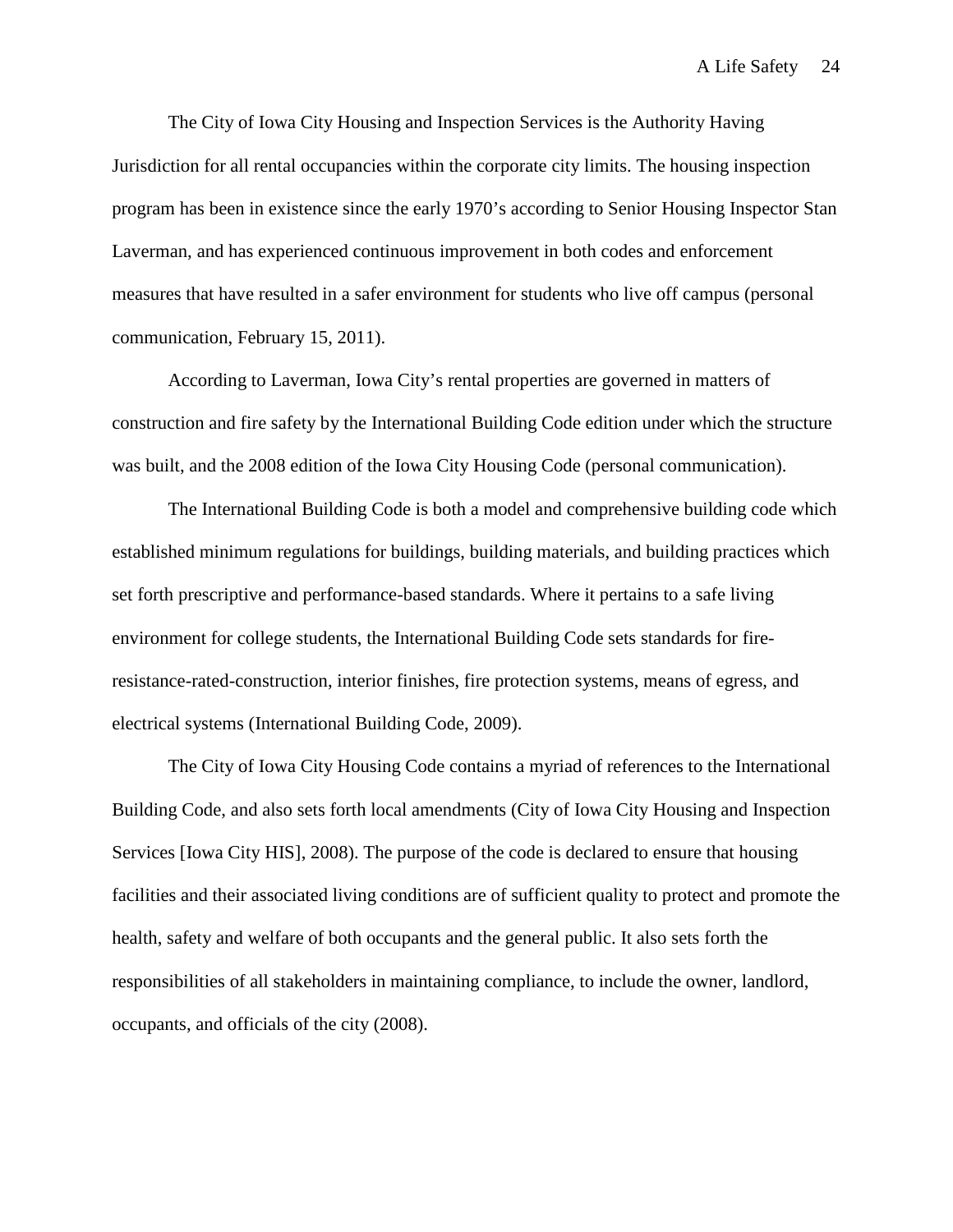The City of Iowa City Housing Code defines a legal and operable dwelling unit as "Any habitable room or group of adjoining habitable rooms located within a dwelling and forming a single unit with facilities which are used or intended to be used for living, sleeping, cooking, eating of meals and sanitation" (Iowa City HIS, 2008, p. 17-5-3).

The Housing Code requires that all structures containing rented dwelling units, as well as the units themselves, be inspected by a code official on an annual basis, and that legal habitation of any buildings or units is predicated upon the issuance of both a Certificate of Structural Compliance and a valid Rental Permit, both of which are predicated upon the positive findings of the housing inspector (Iowa City HIS, 2008).

According to Stan Laverman (personal communication, February 15, 2011), the Housing Code refers largely to the requirements of the 2009 International Code Council where matters of fire safety are concerned. One problem, he cites, is that buildings constructed in decades past are primarily only required to meet the minimum standards of the building code that was valid at the time of construction. He states that this creates a wide line of fire-safety demarcation between rental units in newer buildings and units in older, retro-fitted houses that once were single-family homes and may be between 100 and 150 years in age. According to Laverman, the latter has deficiencies in electrical systems, fire separation, alarm and suppression systems, and fireresistance-rated construction, while the former are likely to have monitored alarm systems, automated fire protections systems, fire-rated building construction materials, and modern electrical systems (personal communication, February 15, 2011).

The Housing Code does contain local amendments to the International Building Code that seeks to instill a degree of fire safety in all rental units, even those that are subject to an antiquated version of the International Building Code. Specifically, the City of Iowa City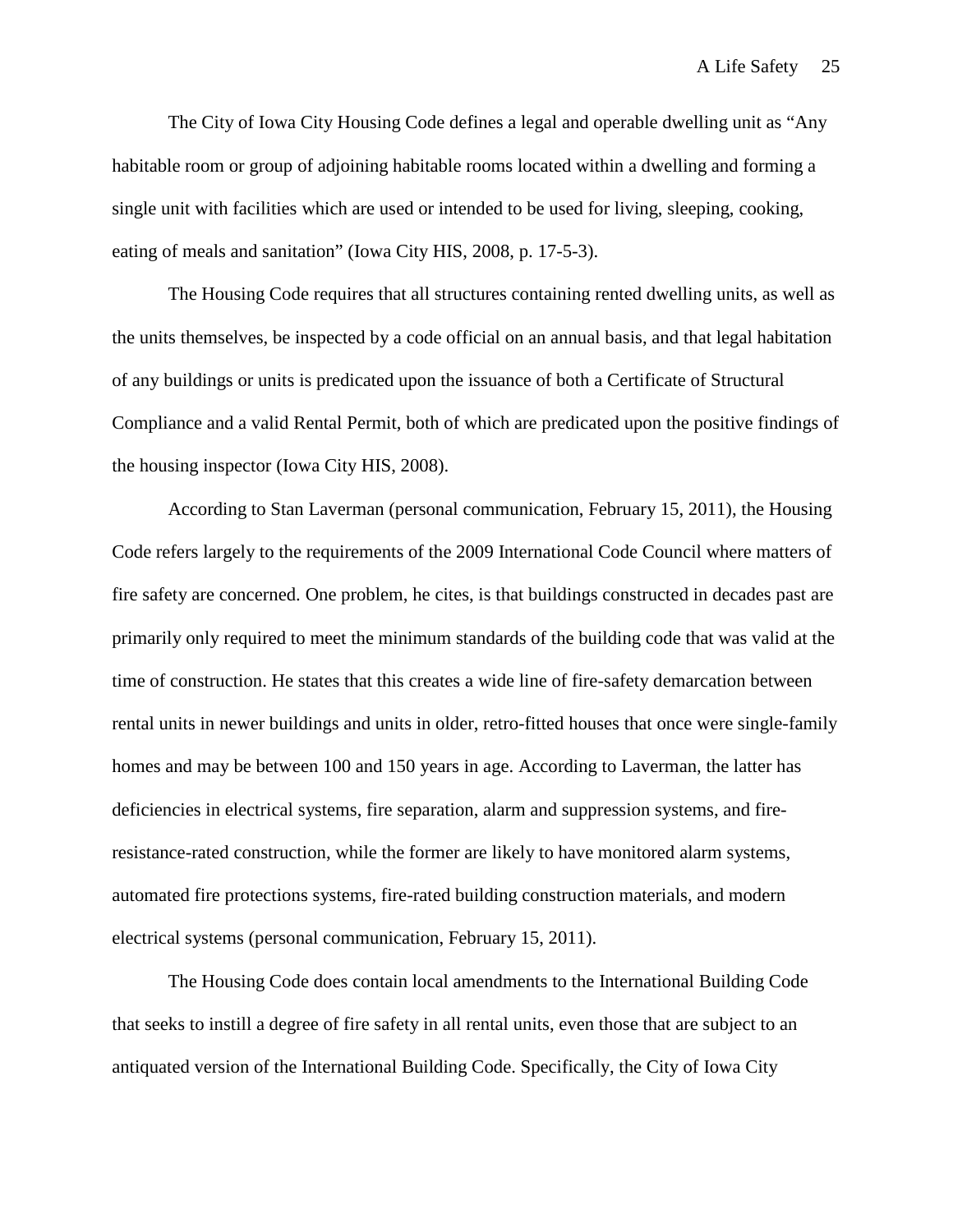Housing Code requires every structure containing a dwelling unit to have at least one unobstructed and continuous means of egress to a public way, and further requires occupancies that exceed 3,000 square feet or 10 occupants to have at least two independent and unobstructed means of egress, located remotely from each other, that discharge directly to a public way (Iowa City HIS, 2008). Similarly, the Housing Code requires that units located either below or above the first floor have no less than two exits, in addition to escape and rescue windows that must be located in each sleeping room (2008).

The Iowa City Housing Code also contains local amendments that require rental occupancies, regardless of their classification or construction date, to contain a ICFD Fire Marshal approved 5 pound, 2A, 10BC fire extinguisher in every common area, utility room, laundry room, and dwelling unit. Further, the code requires all occupancies to have installed a functional, ICFD Fire Marshal approved smoke detector to be located "on each floor level, including basements, in each bedroom, and hallways serving bedrooms (p. 17-5-18).

While experts agree that fire codes can have a considerable impact on the American fire fatality problem in general, and the off-campus fire fatality problem specifically, many sources also indicate that codes are only a part of the solution. According to the editor of Campus Firewatch and the former lead fire and arson investigator for the NFPA "A phrase that is often heard is that you can build the most fire safe building in the world, until you put people in it" (Comeau, 2007, ¶ 35).

Paul Calderwood is a career Deputy Fire Chief and also a fire safety engineer for Tufts University – a university that has lost students to fire in off-campus residences. Calderwood contends that college students a reasonable expectation to live in a safe environment, no matter where they live, learn, and enjoy recreation time (Calderwood, 2004). Calderwood believes that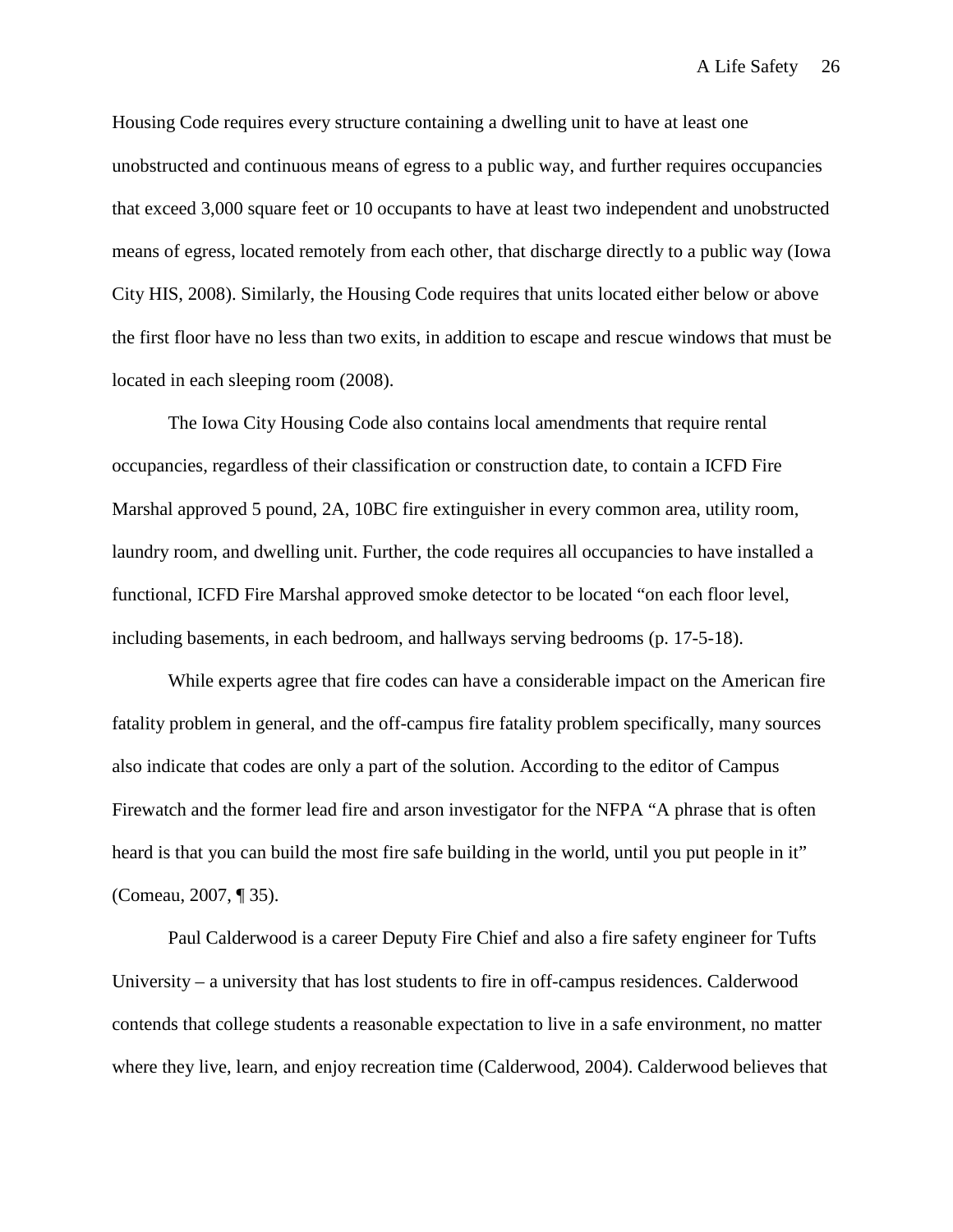students seeking an education should get one, and that an important part of that education should include equipping students with the knowledge, skills, and abilities to protect themselves, make wise decisions, and develop habits that will help to minimize the risk of preventable injury or death (2004).

The People's Burn Foundation and Campus Firewatch teamed together and produced a comprehensive study regarding the attitudes and views toward fire safety of college students (The People's Burn Foundation of Indiana and Campus Firewatch, 2007). The study methodology utilized focus groups, questionnaires, and open dialogue that included 584 students at 20 colleges and universities from all geographic regions of the country. The findings of the study revealed that students have a significant lack of knowledge related to fire and burn safety that was clearly demonstrated at every phase of the project. The study concludes that the insufficient knowledge base is not the fault of the students, but the responsibility of the fire safety community at-large, which has failed to develop and deliver educational programs geared toward educating the student population (2007).

The PBF and Campus Firewatch study yields interesting data that reveals a significant lack of fire safety knowledge among college students. Of the hundreds of students surveyed, only 28% were able to identify smoking as the leading cause of fatal home fires. The remainder either identified the incorrect multiple-choice answer, or admitted that they didn't know (The People's Burn Foundation of Indiana and Campus Firewatch, 2007, p. 9). When asked what steps a student should take when they are in a room that is on fire, only 108 of 492 respondents selected "evacuation activities" as the correct multiple-choice answer. The remaining 384 students either answered that they did not know the actions to take, or they chose an incorrect action (2007, p. 8).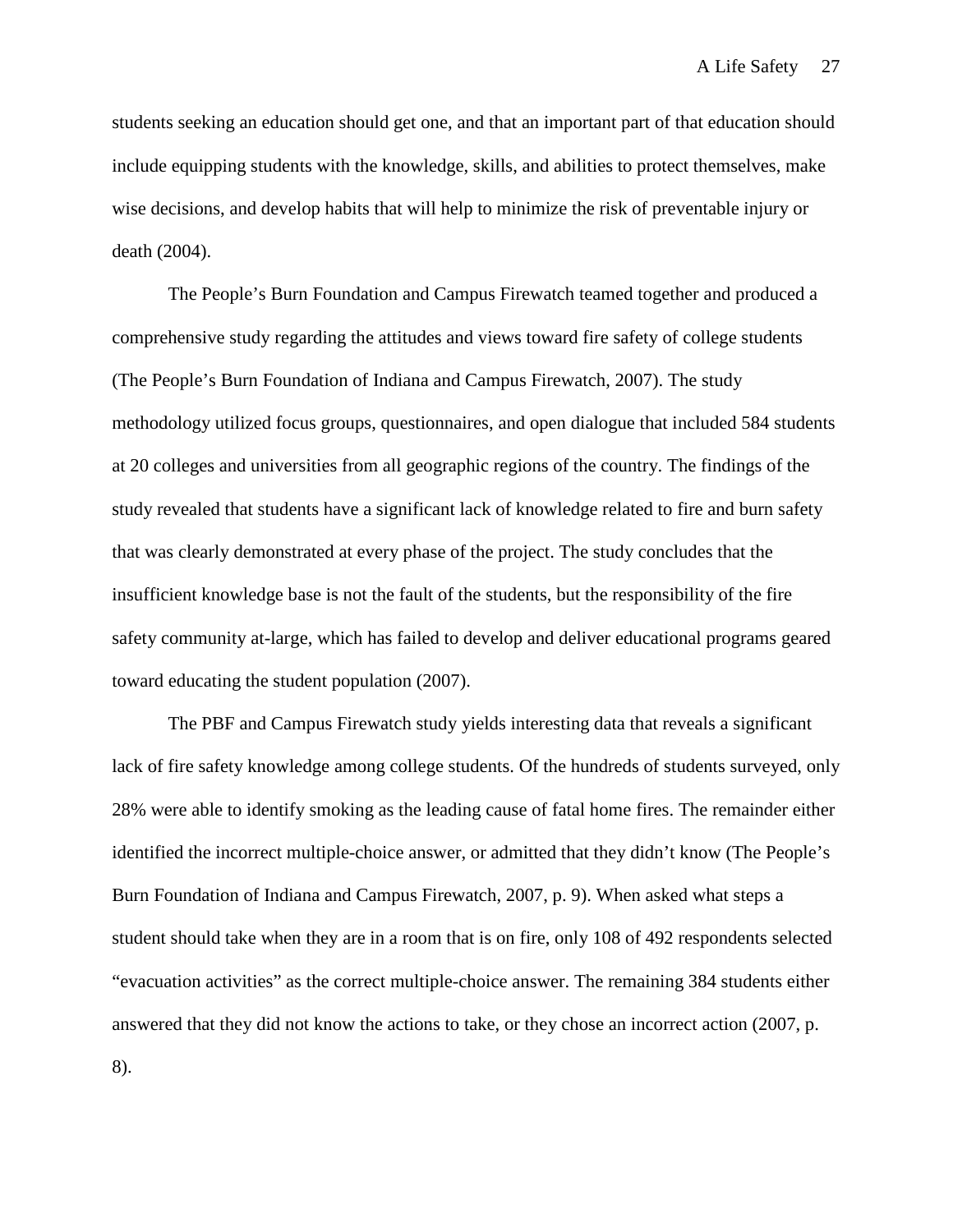The PBF and Campus Firewatch report concludes that of the students studied, very few showed acceptable attitudes, knowledge, and abilities toward fire safety. The report states that "Much of this is because fire safety education stopped when the students were in elementary school and has not started up again until they were in college. The message did not mature with the audience and it is an opportunity to fill in this gap and start them on a new continuum of learning throughout the rest of their lives" (The People's Burn Foundation of Indiana and Campus Firewatch, 2007, p. 27).

Kanterman and D'Amore Jr. lament the state of post-elementary public education, and the effect it is having on the collegiate fire-fatality problem by saying that an irony exists that grade school children display a higher level of fire safety acumen while adults remain uneducated (2001). In most jurisdictions, according to those authors, fire safety education generally is suspended around the sixth grade, and as people progress in age they either forget important fire safety lessons, or develop an attitude of indifference (2001).

Paul Calderwood is one of many fire service experts to offer a model program based on reducing the fire-fatality risk among college students living in off campus housing. His program, developed as a result of a fatal off-campus fire at Tufts University, where he is employed, focuses on risk identification, enforcement, and fire safety education (2004).

According to Calderwood, Tufts utilizes an inspection task force, comprised of members of the fire department and other code enforcement experts to convey the message to landlords and property owners that illegal units, overcrowded apartments, and negligence with regard to maintaining required fire safety and suppression equipment will result in legal action by authorities (2004). Also, easy reporting systems have allowed concerned residents to anonymously report fire safety concerns, and fire department company officers, who respond to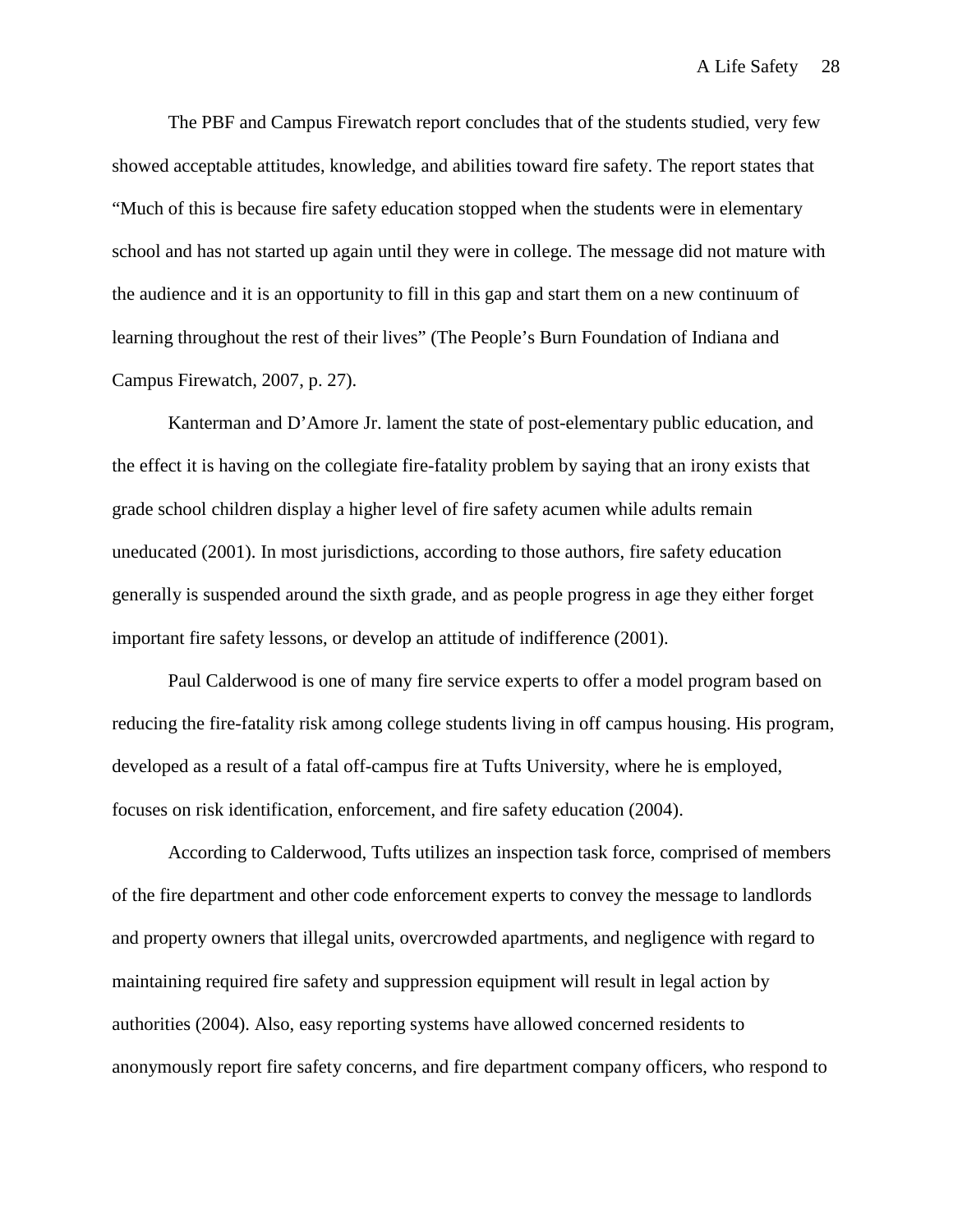emergencies in problem occupancies to relay information directly to the task force for follow-up (p. 2).

Calderwood also contends that education is an important component, not just for students, but for other stakeholders as well (2004). He states that company officers who discover unsafe conditions at off-campus residential units should immediately have the owner of the building contacted so that the unsafe condition or the violation of code can be explained. Further, the company officer then has a teaching opportunity to convey to the property owner that the fire department values code compliance and life safety, and that an expectation for timely mitigation exists  $(p. 4)$ .

Students also must be educated, and Tufts University requires all incoming freshmen to attend a life safety seminar entitled *Operation Awareness* (Calderwood, 2004). This seminar allows the Fire Marshal's office to educate students on the importance of fire safety, and convey information that will allow the students to make wise decisions related to off-campus living (p. 4).

Ed Comeau reports on the unique program developed by Wesleyan University in his hometown of Middletown, Connecticut in response to the 2000 fire that killed 3 students at Seton Hall University and sent subsequent shock waves through the nation's colleges and universities (Comeau, 2008). Comeau reports that Wesleyan University owns a considerable stock of singlefamily homes that have been converted to multiple-occupancy, and operates them as rooming houses where the majority of students live (p. 2).

The leadership of both the Middletown Fire Department and Wesleyan University interpreted the fatal incident at Seton Hall as a wake-up call, according to Comeau's article, and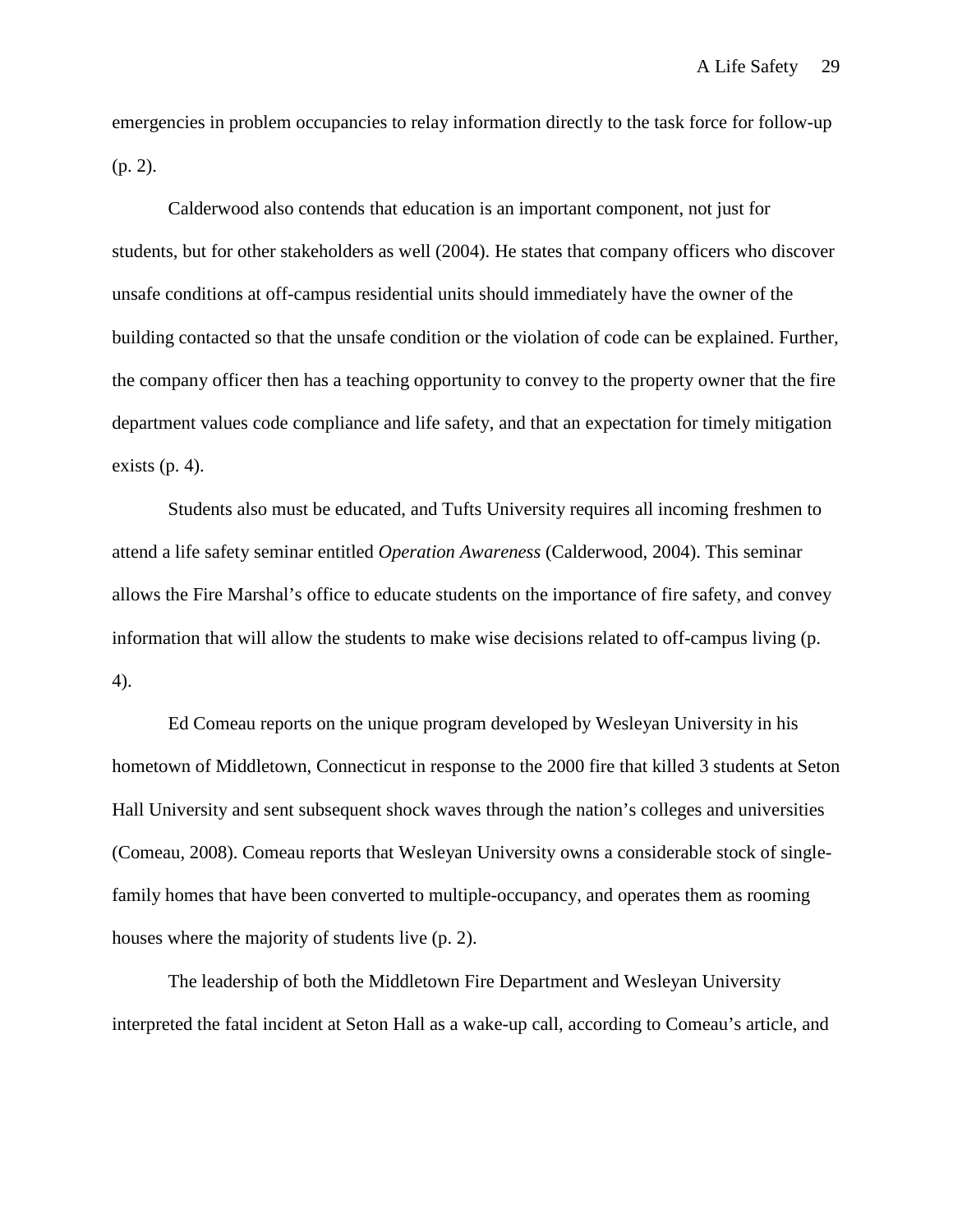immediately purposed to undertake an aggressive initiative that would culminate in educated students and housing that was retrofitted with fire detection and suppression systems (2008).

Comeau reports that the leadership of the local fire department and the administration of the university forged a strong working relationship that agreed to initially identify all collegiate housing that was occupied by five or more students, and commit to equip those occupancies with modern alarm systems and automatic sprinkler systems. This action culminated in a bond referendum that provided the millions of dollars necessary to initiate work on the student housing.

While many dozens of buildings have been painstakingly retrofitted with advanced sprinkler systems, at great expense and in a number of phases, Comeau states that detailed planning and a close working relationship between community and university stakeholders has proven invaluable.

Ronald Kanterman, the Chief of New Jersey's Merck Emergency Services, and Frank D'Amore Jr., a career Fire Marshal in the same state, report on an intervention program that Merck developed, also as a result of the Seton Hall University fire that killed three and injured 53 people (2001).

The authors recommend that fire safety professionals rethink their approach to risk reduction, when they say that the our country has "the worst civilian fire death record of all industrialized nations despite technological improvements in protective gear and equipment and code development" (Kanterman & D'Amore, Jr., 2001, p. 1). They continue to say that it isn't necessarily model codes, fire alerting devices, and suppression systems that make the difference in fire prevention, but that the human factor – people and their behavior, attitudes, and knowledge that define our ability to prevent incidents, rather than respond to them once they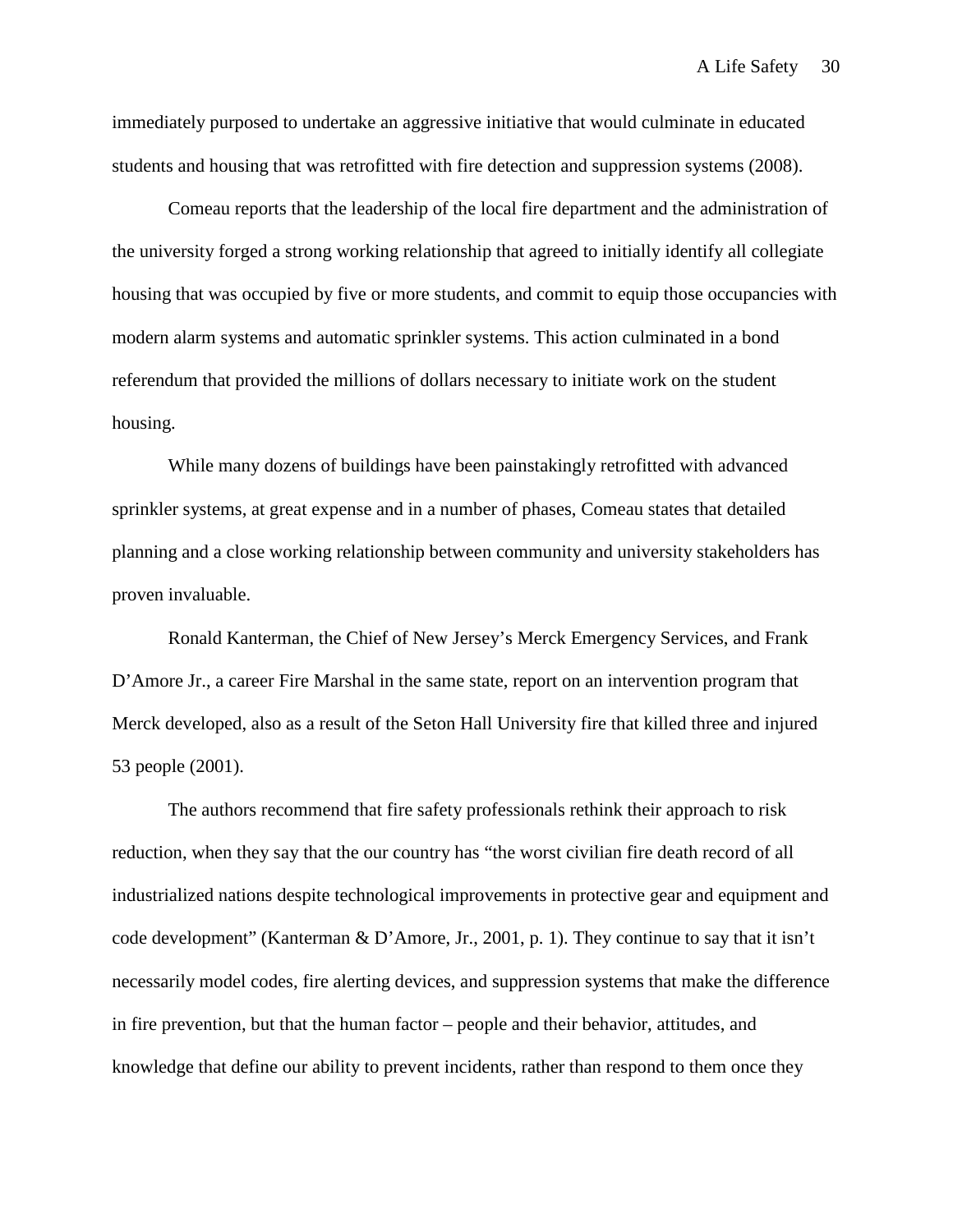occur (p. 1). Kanterman's organization has designed two different programs that aim to student attitudes about fire safety awareness and the lifestyle habits that are common contributors to fires in off-campus housing:

*Student Emergencies in Life and Fire (SELF).* This program intends to address the lack of fire prevention awareness training beyond the grade school age in most municipalities, and is geared primarily toward reinforcing fire and life safety lessons in the demographic that is transitioning from high school to college, and their parents (2001). The class utilizes lectures, college fire safety videos produced by the United States Fire Administration, and hands-on evolutions to convey the importance of fire safety.

The SELF program utilizes easy-to-understand lessons about physiological effects of fire gasses, fire behavior, growth, and spread, and common causal and contributing factors to fires that occur in off-campus housing (2001). Practical demonstrations also play a prominent role in helping students identify with and appreciate the problem. The authors state that audience members who have been affected by fire are asked to share their experiences, and are subsequently asked to answer questions related to their behavior in a fire environment, whether or not they were scared at the time, if they believe they acted appropriately at the time, and if they lost anything valuable in the fire (p. 2).

Volunteers from the audience are solicited to come before the class, and are asked to spend a moment studying their surroundings, in order to commit their familiarity to memory. Participants in the program are then asked to don a zero-visibility mask, and are spun several times in circles, at the same time that recordings of fire ground noises are played over the audio system. The participants are then asked to get on hands and knees and quickly work toward the door of the classroom or auditorium. According to the authors, participating students generally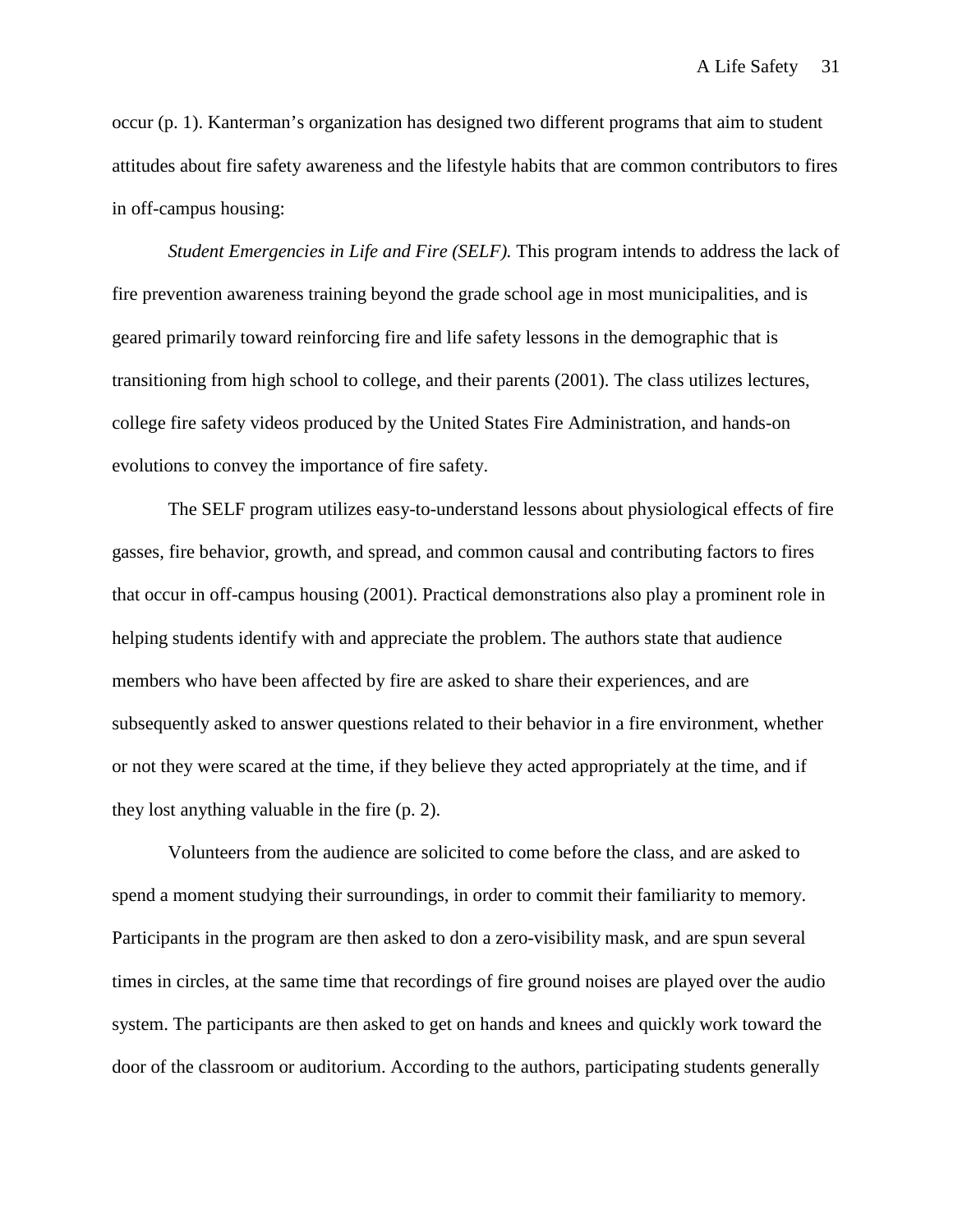become disoriented quite easily, and a subsequent debriefing in front of the entire group proves very profitable as participants describe what they thought and how they felt, with students from the audience being encouraged to ask questions and provide input (Kanterman & D'Amore, Jr., 2001).

*Fire and Injury Prevention in the Home (FAITH) –* This program was created in order that fire department personnel in the authors' home jurisdictions would have objective, clearlydefined guidelines by which to assess fire safety in residential occupancies (p. 4). The major catalyst for this program was the collaborative effort between the Eveready Corporation and the International Association of Fire Chiefs that resulted in the *Change Your Clock, Change Your Battery* campaign. This program presented the first opportunity for fire department personnel to enter residential occupancies and create a fire safety dialogue with residents (p. 4).

From that initial opportunity, the development and implementation of *Fire and Injury Prevention in the Home* allowed solicited fire department personnel a means to provide local residents with education and training regarding fire prevention inspections, smoke detectors, home fire escape plans, household hazardous materials, cooking safety, smoking safety, and other important topics related to fire and life safety in the home (Kanterman & D'Amore, Jr., 2001).

*FAITH* also provides for a post-incident neighborhood canvassing component (Kanterman & D'Amore, Jr., 2001). When a significant event occurs, such as an accidental structure fire, fire department members may initiate a letter-canvas campaign of the neighborhood, inviting citizens to attend the scene and receive a pertinent fire prevention message that people can relate to, and as a result of which people are more likely to change their behavior (p. 5).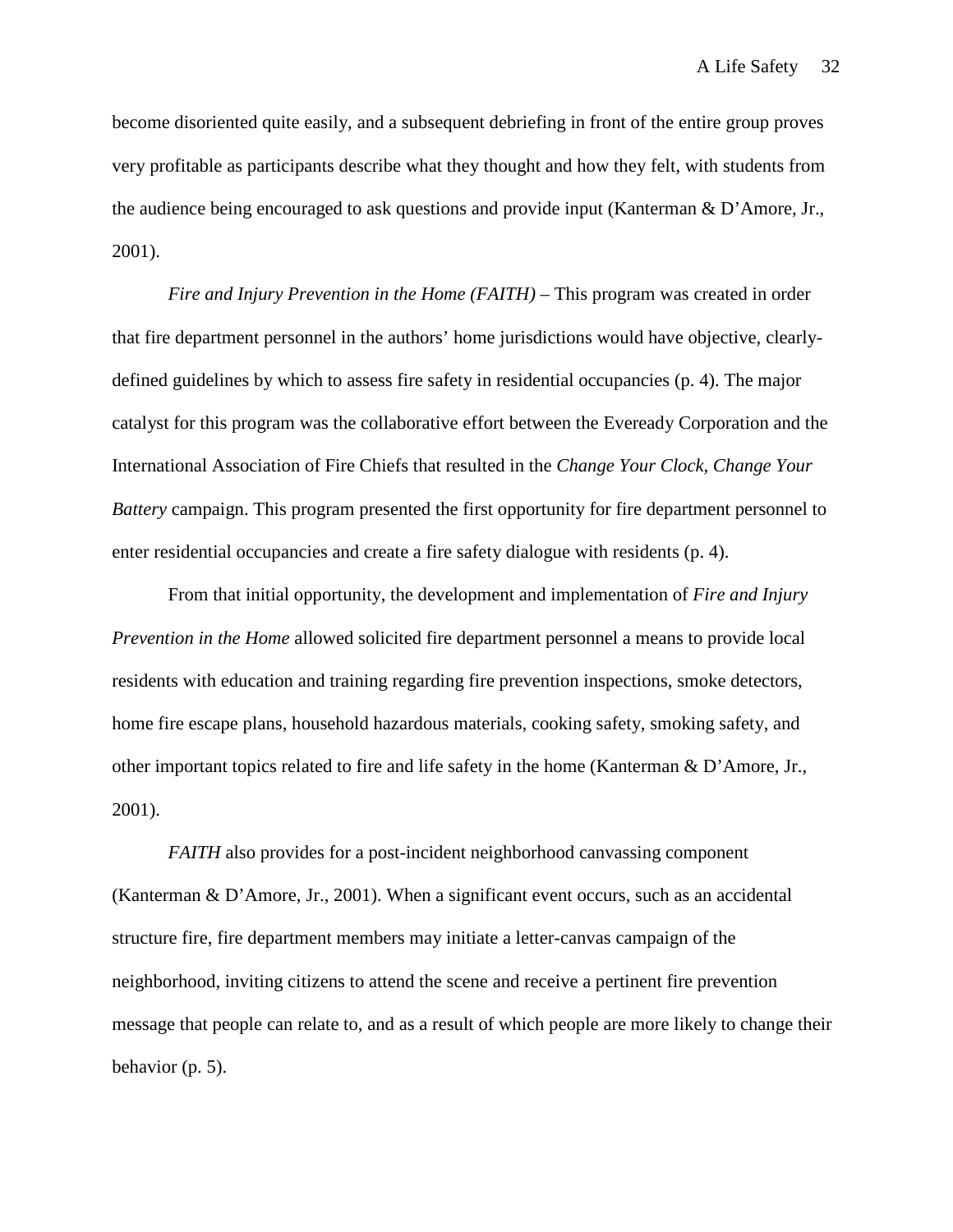While not all incidents are recommended for this sort of campaign, such as arson fires or fires involving juvenile fire setters, inviting people back to the scene for a carefully supervised lesson, conducted strictly in the interest of fire safety, can yield great results. The author's recount a story regarding a fatal fire in their jurisdiction that investigators determined to have been caused by combustibles stored too close to the furnace. Fire department educators were able to educate neighbors about the events leading up to the fire, the incident itself, the fire cause, and ways to prevent a similar incident from occurring in the neighbors' own homes (Kanterman & D'Amore, Jr., 2001).

Marketing and funding are also critical components necessary to support the education effort, according to the authors (Kanterman & D'Amore, Jr., 2001). To that end, *FAITH*  provides guidelines for marketing the program, including promoting the program through local media outlets, utilizing banners and billboards, and conducting formal kick-off ceremonies at the city administration building, which may include a proclamation by the municipal government (p. 4). *FAITH* also stresses the importance of internal marketing strategies, as well, and requires that all fire department members are well-versed in the program, and have easy access to pamphlets promoting its educational opportunities. According to the authors, this invaluable component helps make certain that no citizen ever contacts the fire department for program information only to be asked to call back at a later time when a single program coordinator may be reached (p. 4).

*FAITH* encourages fire departments in cash-strapped municipalities to establish a list of community partners that are willing to contribute funds and in-kind resources (Kanterman & D'Amore, Jr., 2001). The program provides a general list of possibilities for partnership, to include the local chamber of commerce, insurance agents, fraternal organizations, lumber yards and hardware stores, and utility companies (p. 5).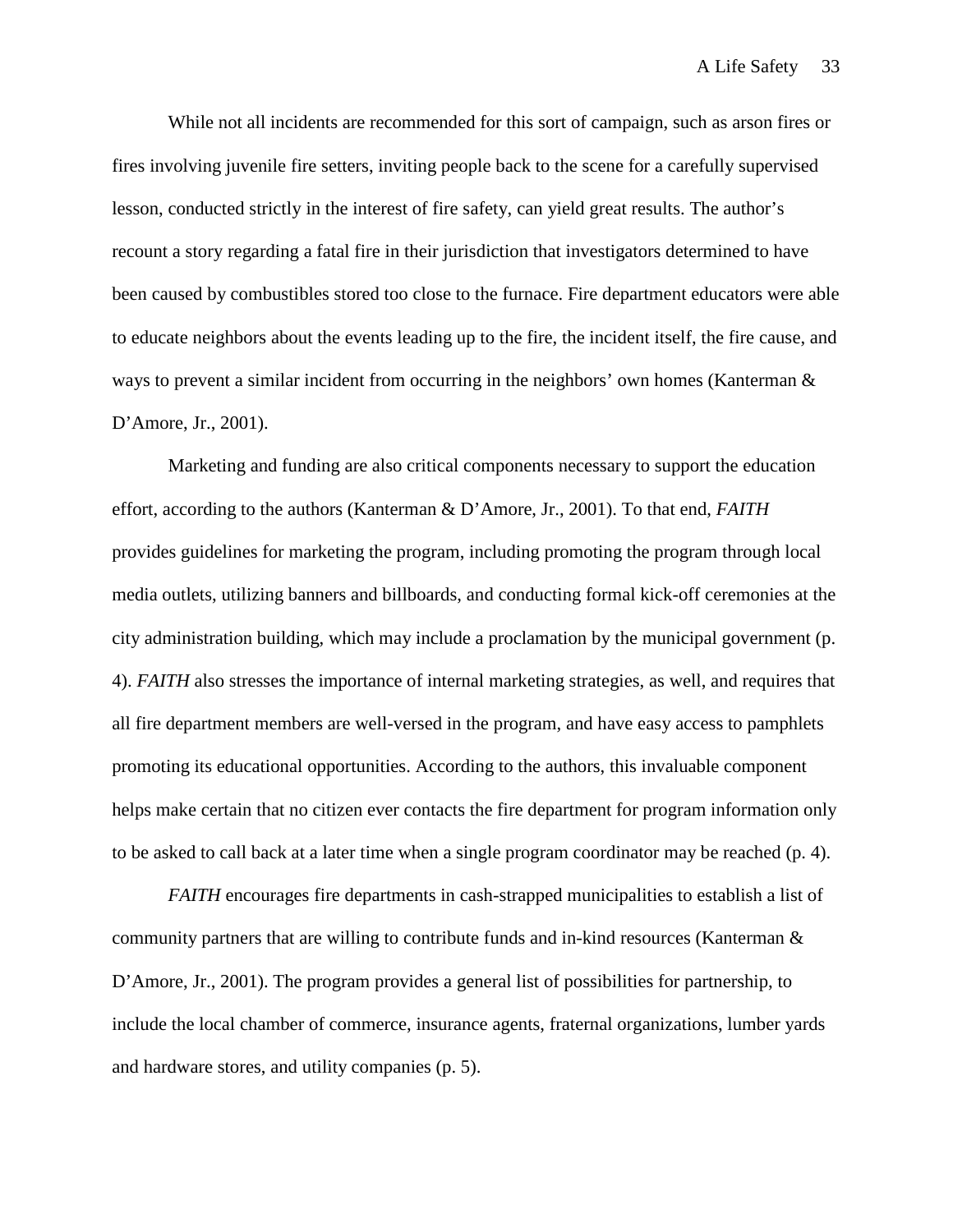While the United States is the richest and most well-developed nations in the world, and possesses both fire departments and fire protection engineering that may be considered the global standard, the sad reality is that far too many people die every year in residential structure fires (Ahrens, 2010). While the victims comprising these statistics come from diverse backgrounds, wide-ranging economic status, and locales ranging from rural area to the largest cities, the literature reviewed as part of this research project indicates that a majority of these deaths may be easily preventable (Ahrens, 2009).

The fire service has been increasingly involved in fire safety and fire prevention education for many decades, yet authors have begun to continually criticize the lack of vision that leads most of these endeavors to stop somewhere around the  $6<sup>th</sup>$  grade (The People's Burn Foundation of Indiana and Campus Firewatch, 2007; Comeau, 2007; Kanterman & D'Amore, Jr., 2001). Where the problem of collegiate fire fatalities in off-campus housing is concerned, a terrific opportunity exists to educate people who are living on their own for the first time, and not only instill living habits that will keep students safe in their homes, but create a lifelong culture that may ultimately help reduce the larger problem of fire fatalities in America (The People's Burn Foundation of Indiana and Campus Firewatch).

The literature review conducted as part of this research project illuminated answers for the three research questions, which are: (a) what are the industry, state and local standards for fire prevention in off-campus collegiate housing, (b) what have other fire service organizations done to enhance fire safety among college students living in off-campus housing, and (c) what methods should the Iowa City Fire Department utilize to reduce the risk among University of Iowa students living in off-campus housing?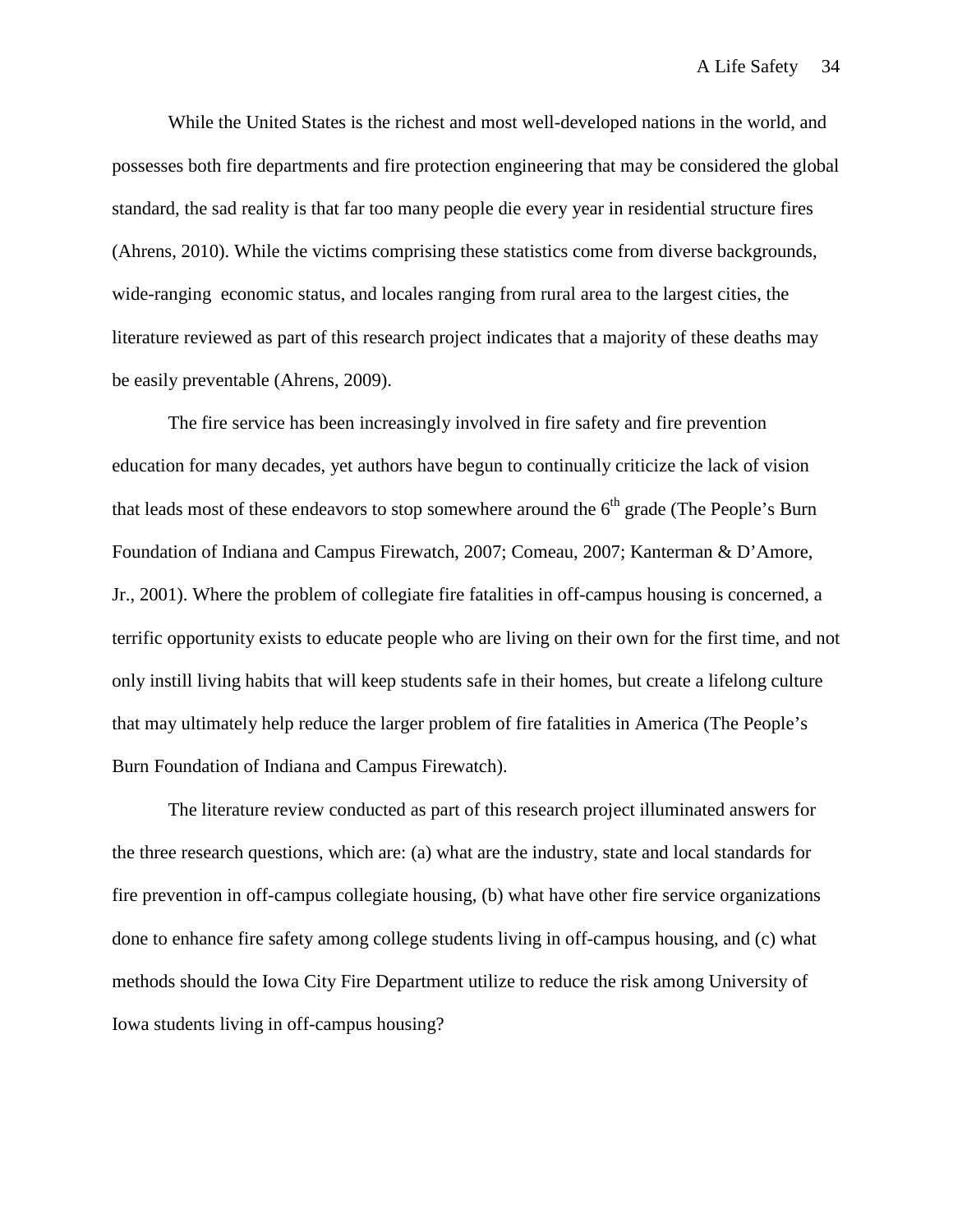The literature review also provided facts and figures, both nationwide and in Iowa City, related to the number of college students, the number of college students who live in off-campus housing, the conditions of the housing stock in which they live, the number of fatal fires involving college students in the past decade, and an overview of the codes, standards, and varied educational initiatives that seek to mitigate those fire deaths. Perhaps most importantly, the literature identified some common causal and contributing factors to fires that have claimed the lives of college students.

## Procedures

The procedures utilized in this applied research project included identification and formulation of a problem statement and research purpose, selection of the descriptive research methodology, and identification of research questions related to both the research problem and purpose. Further procedures included an intensive review of related literature, the administration of three interviews conducted in person. It should be noted that a specific portion of the research related to programs at the University of Colorado focused on materials, notes, and personal communication from the researcher's attendance at a *Campus Fire Forum* symposium conducted in Boulder, Colorado in the summer of 2005. Due to the time elapsed since, written permission was obtained from the Boulder Fire Department Fire Safety Education Coordinator to reference these resources.

The research problem and purpose were identified by the researcher's experience as a member of the Iowa City Fire Department Fire Prevention Bureau command staff, a company officer who has responded to thousands of emergency calls in off-campus collegiate housing, and a public safety educator.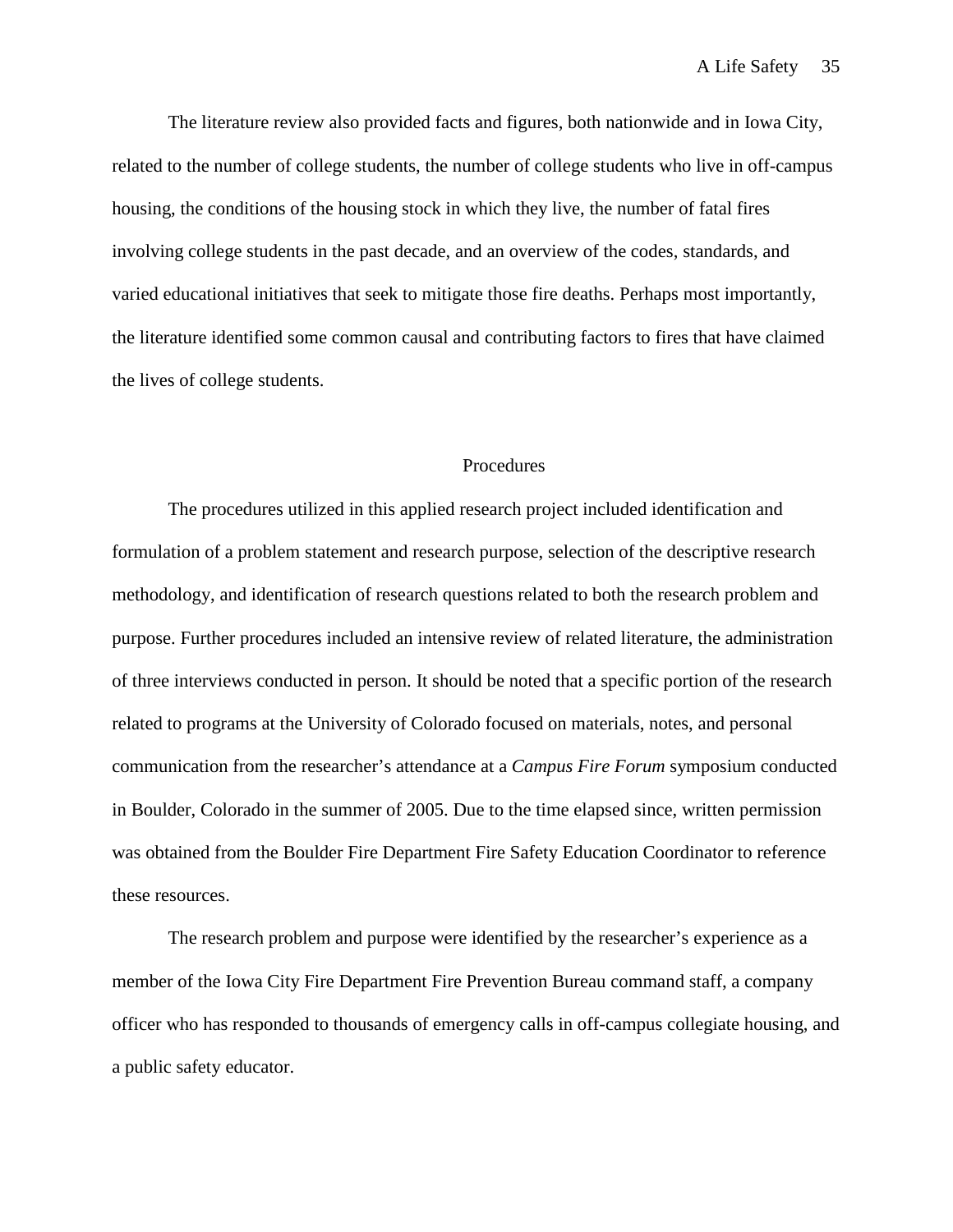Research questions were developed to determine: (a) what are the industry, state and local standards for fire prevention in off-campus collegiate housing, (b) what have other fire service organizations done to enhance fire safety among college students living in off-campus housing, and (c) what methods should the Iowa City Fire Department utilize to reduce the risk among University of Iowa students living in off-campus housing? Interview subjects were carefully considered, and interview questions formulated to identify what codes, standards, policies and initiatives were currently in place to mitigate the risk of fire fatality, as well as to identify the opinions of experts regarding the effectiveness of those efforts.

A literature review was conducted to identify plausible answers regarding what codes and standards exist to reduce fire-related risk in off-campus collegiate housing, what other organizations have done to enhance fire safety in these occupancies, and identify initiatives that may be recommended for use by the Iowa City Fire Department. Separate in-person interviews were conducted with Iowa City's Senior Housing Inspector and the University of Iowa's Assistant Director of Housing to provide insight into the first and third research question. An inperson interview was conducted with the Fire Marshal of the Iowa City Fire Department to provide answers to all three research questions. The literature review and all interviews were also invaluable in helping the researcher better define the scope of the problem statement and the purpose of the research.

The literature review was first undertaken at the National Fire Academy's Learning Resource Center (NFA LRC) during September 2010, when the researcher attended Executive Analysis of Community Risk Reduction (EACRR). The LRC afforded the opportunity to explore collections related to the fire fatality problem in general and the collegiate off-campus fire problem specifically. The researcher reviewed dozens of publications including books, trade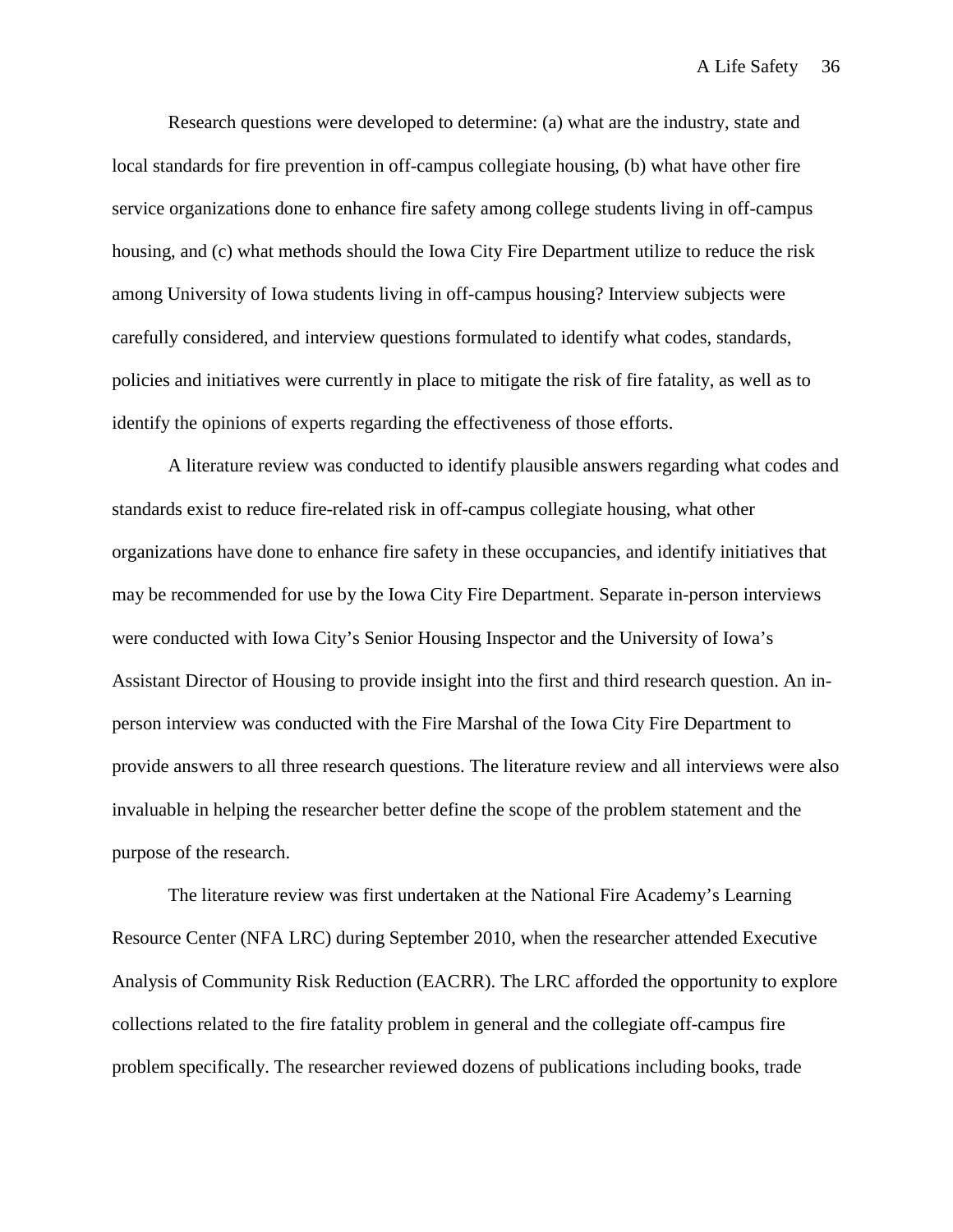journals, magazines, EFO ARP's, and multimedia sources. Subsequent searches for literature were conducted in the researcher's home town of Iowa City, at the Iowa City Public Library. References were also consulted from the ICFD training resource library, the ICFD Fire Prevention Bureau library, and the code enforcement library located in the Iowa City Department of Housing Inspection Services. The researcher's personal collection of fire service professional publications was also utilized, which included publications, notes, and media from previous personal attendance at a symposium related to the research topic. The internet was used to research media archives, web pages of fire departments, colleges and universities, and to access the databases maintained by professional fire service publications. Finally, a list of electronic resources related to effective research practices and project development techniques, supplied to this researcher in 2009 by Mr. Bernard Becker, was referenced frequently.

Three interview instruments were used to gather critical information related to firefatalities in off-campus collegiate housing. The first interview was conducted on February 17, 2011 at ICFD headquarters, and had as the subject Iowa City Fire Marshal John Grier. The Fire Marshal has 20 years of experience in the ICFD and is a graduate of the Executive Fire Officer Program. He holds a Bachelor's Degree in Psychology and a Master's Degree in Fire Science. He currently serves as President of the Iowa State Fire Marshal's Association. A transcript of the interview is located in Appendix A.

The purpose of the interview with Fire Marshal Grier was to validate and further define the research problem and purpose. The interview instrument was also designed to answer, in part, the first and third research questions, which are: (a) what are the industry, state and local standards for fire prevention in off-campus collegiate housing, and (c) what methods should the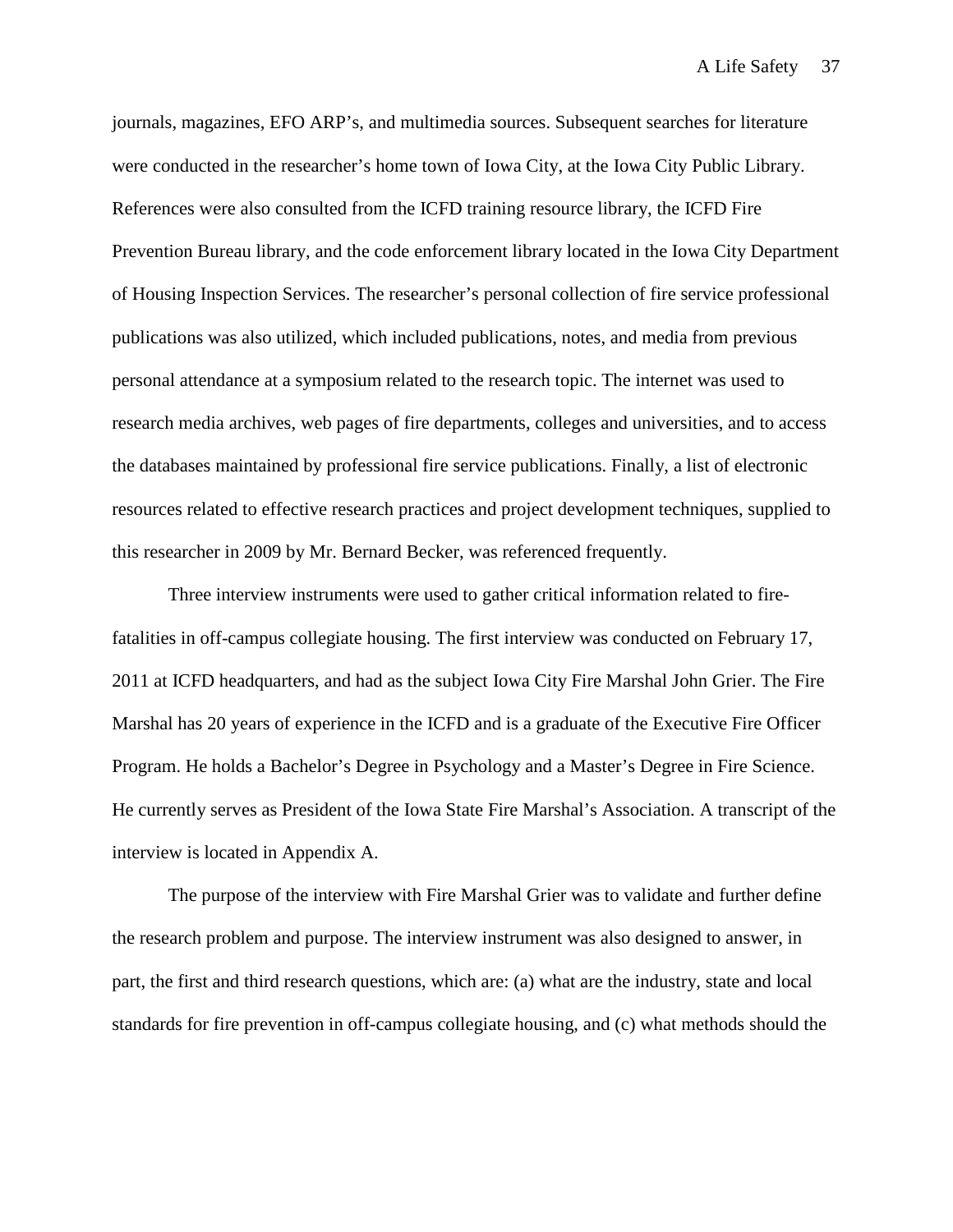Iowa City Fire Department utilize to reduce the risk among University of Iowa students living in off-campus housing?

In addition to the general goals of the interview as stated above, the researcher consulted the *Community Risk Reduction Model* found in the EACRR handbook and attached as Appendix D. The researcher concluded that some, but not all steps of the risk reduction model could be partially satisfied by interview responses.

With that supposition in mind, questions 1, 2, 3, 4, 5, 8, and 10 were developed by the researcher to provide an analysis of community-specific information, identify hazards and causal factors in fires, and assess the vulnerability of college student living off-campus. Questions 6 and 7 were developed to identify organizational and personal responsibility, as well as identify resources. Question 8 was developed to create risk reduction objectives, in addition to the goals listed previously in this paragraph. Question 10 was developed with the intention of determining if current standards, codes, and initiatives defined a level of risk that was determined to be acceptable. All of the goals related to these ten questions are classified under the assessing community risk, intervention strategies, and action plans of the community risk reduction model (Appendix D).

A second interview was conducted on February 15, 2011 in the City Hall office of Stan Laverman, the Senior Housing Inspector for the City of Iowa City. Mr. Laverman is the senior code enforcement official for the City of Iowa City in matters pertaining to residential and rental occupancies. He is certified as an International Residential Building Code Inspector. The results of the interview are located in Appendix B.

The purpose of the interview with Mr. Laverman was to validate and further define the research problem and purpose. The interview instrument was also designed to answer, in part,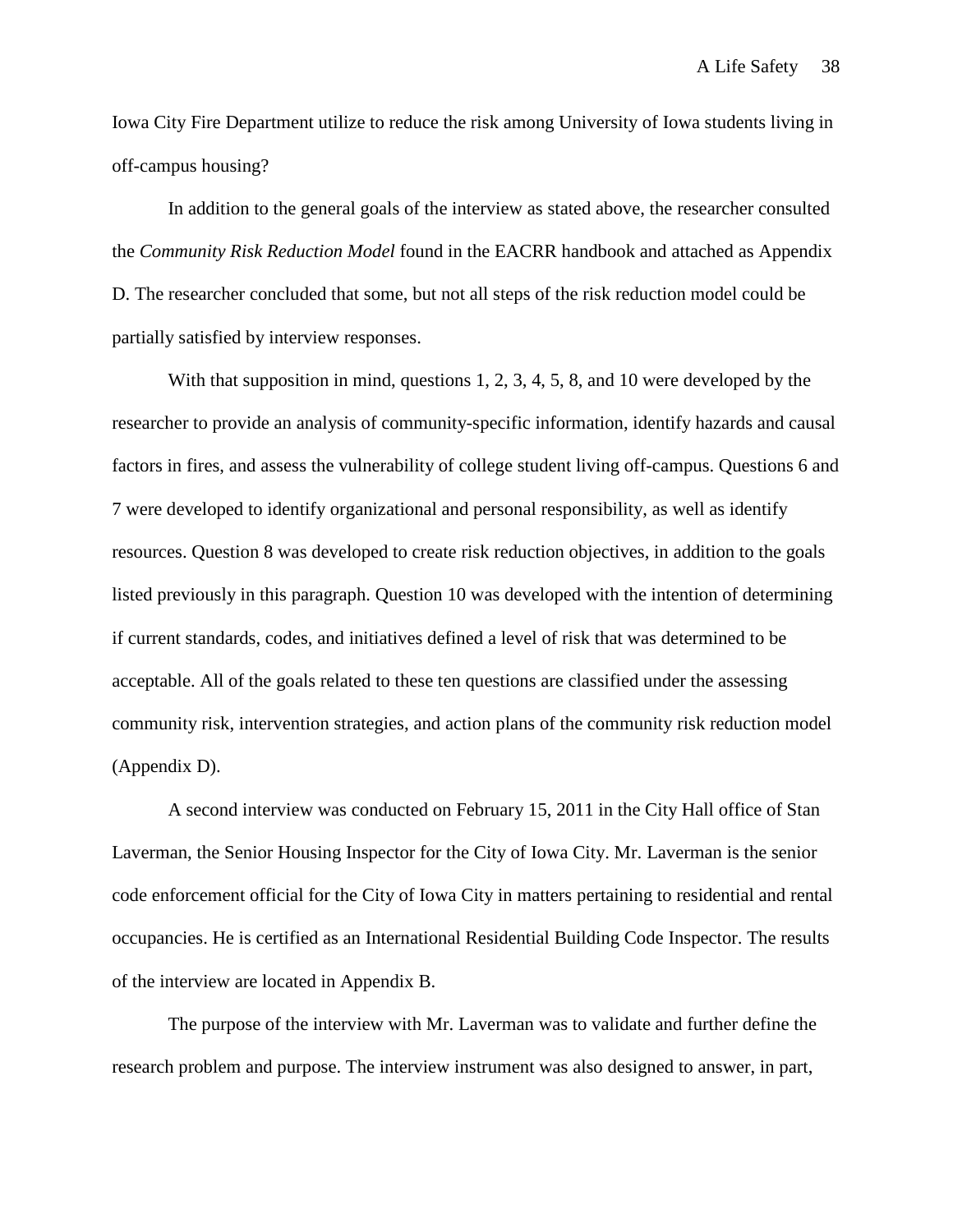the first and third research questions, which are: (a) what are the industry, state and local standards for fire prevention in off-campus collegiate housing, and (c) what methods should the Iowa City Fire Department utilize to reduce the risk among University of Iowa students living in off-campus housing?

Questions 1, 2, 3 and 4 were developed to analyze the rental housing stock of the community, particularly where compliance to minimum code requirements is concerned, and to assess related vulnerabilities. Question 3 additionally was designed to determine the degree to which Iowa City rental units are equipped with automatic suppression systems. Question 5 was developed to identify common code violations related to fire risk, in order that hazards might be identified and associated vulnerability assessed. Questions 6 and 7 were designed to determine if there are non-compliant occupancies in Iowa City that are being rented illegally to college students. It was assumed that the answer to these questions would help further analyze the community, assess risk and identify hazards, and establish priorities based on those risks, if any existed. Question 8 was designed to determine the attitudes of property owners, to help define stakeholder-engagement strategies. Question 9 was developed to solicit Mr. Laverman's expert opinion regarding priorities for rental unit selections, based on how he would counsel a family member conducting a housing search.

On the afternoon of February 15, 2011, a third in-person interview was conducted with Kate Fitzgerald, the Assistant Director of Housing Services for the University of Iowa. The researcher has extensive experience working with Ms. Fitzgerald to develop and institute a Fire Academy for Resident Advisors at UI. In her capacity as Assistant Director, Ms. Fitzgerald is directly responsible for every aspect of student life in the UI residence and dining halls. Academic and social programming, the oversight of residence halls and their respective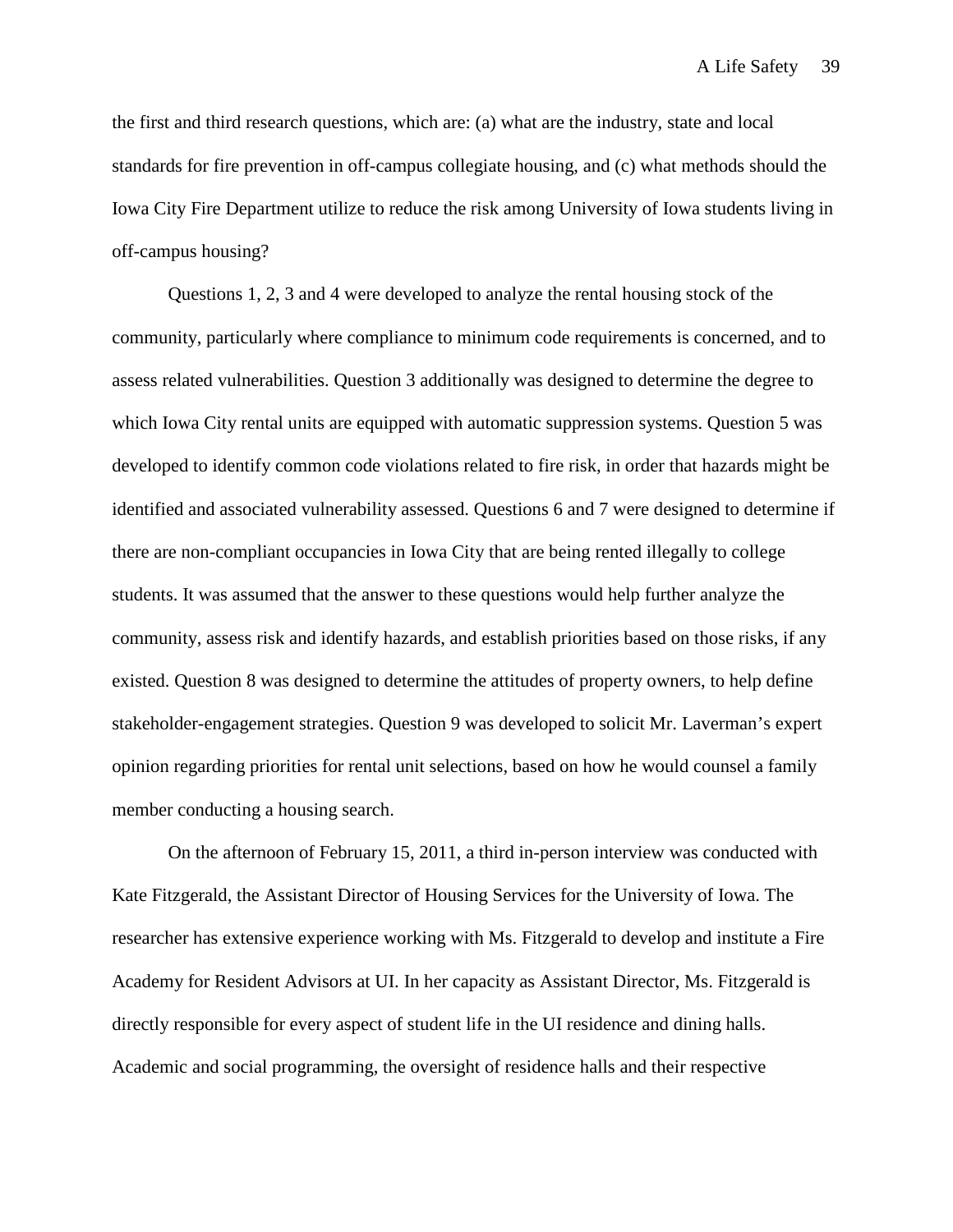managers, policy development and enforcement, the student discipline process, crisis management and roommate management, and the safety and security of residence halls all fall within her areas of responsibility. Aside from being an experienced and progressive director of these services, Ms. Fitzgerald is the daughter of a career firefighter and is known to be a strong and informed advocate for fire safety initiatives. The interview instrument is included as Appendix C.

The purpose of the interview with Kate Fitzgerald was to validate and further define the research problem and purpose. The interview instrument was also designed to answer, in part, the first and third research questions, which are: (a) what are the industry, state and local standards for fire prevention in off-campus collegiate housing, and (c) what methods should the Iowa City Fire Department utilize to reduce the risk among University of Iowa students living in off-campus housing?

Question 1 was designed to define Director Fitzgerald's areas of influence and responsibility at the University of Iowa, and to establish her qualification as the University of Iowa's (UI) leading expert pertaining to the subject matter of the interview. Question 2 was developed to analyze the record size of 2010 UI enrollment, and to characterize the institution's responsibility to provide for student safety. Questions 3 and 4 intended to analyze the student community, identify potential hazards, and assess vulnerability of the demographic. Questions 5, 6, 7, 9, 10, and 11 were developed to analyze the student community, assess vulnerabilities, establish priorities based on rated risks, and provide insight toward the creation of risk-reduction objectives. Question 8 was appealed to Director Fitzgerald's expertise in educating a diverse and dynamic student population, in order to potentially create risk-reduction objectives and identify potential strategies. Question 12 sought to evaluate the authority and politics surrounding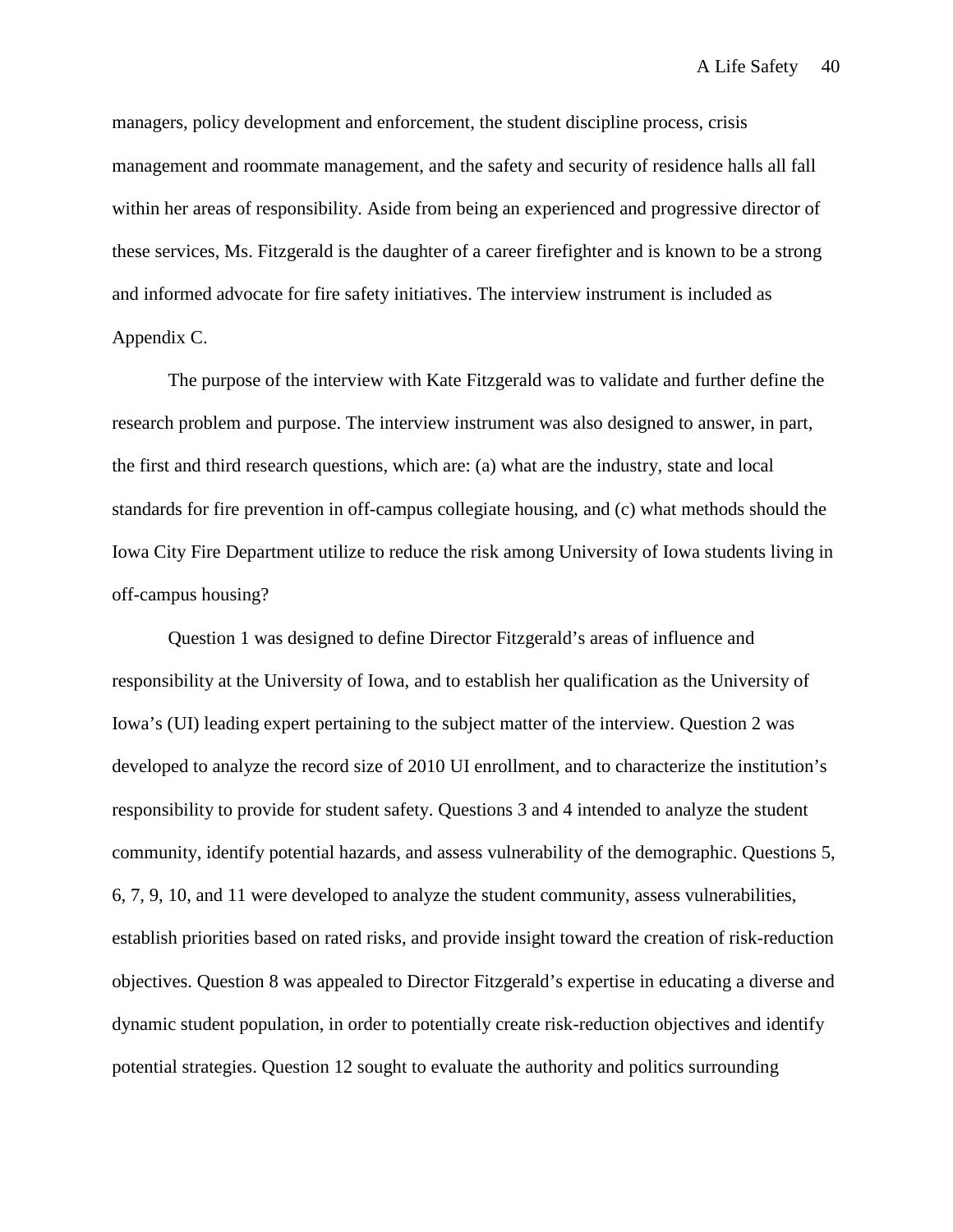development of a risk-management partnership, and provide insight into how a plan might be developed toward that end.

There are pertinent limitations that became apparent during the course of the research. The most notable limitation is the relatively short time that student fire-fatalities in off-campus housing has been clearly defined as a problem. The Center for Campus Fire Safety and the Campus Firewatch program is the first organization to carefully monitor and define the problem. The relatively young organization has only been compiling collegiate fire-death statistics for a decade, and associated research into causal and contributing factors is even younger (Bruno, 2009). A great deal of information has been published in trade journals and professional fire service magazines regarding the problem. Very few comprehensive research studies have been conducted, however, and virtually no books have been published on the topic.

The lack of reliability in accurate reporting of fires in off-campus housing generally, and in collegiate fire fatalities specifically, is also classified by this researcher as a limitation to the project. Campus Firewatch relies mainly on a survey of media reports to collect fatality data, and it is almost certain that some fatalities have gone under-reported. Further, as a function of nationwide incident reporting, it is often problematic for local fire jurisdictions to accurately identify whether fire-affected occupancies are defined as off-campus collegiate housing.

A research limitation that is associated with the first research question pertains to the shear overwhelming volume of fire safety and fire prevention components present in the International Code Council series of standards. The researcher believes that a thorough research project would seek to identify each code component related to fire safety and summarize its impact on the problem and purpose, but the reality remains that any such effort would simply be a chapter-by-chapter review of hundreds of code sections.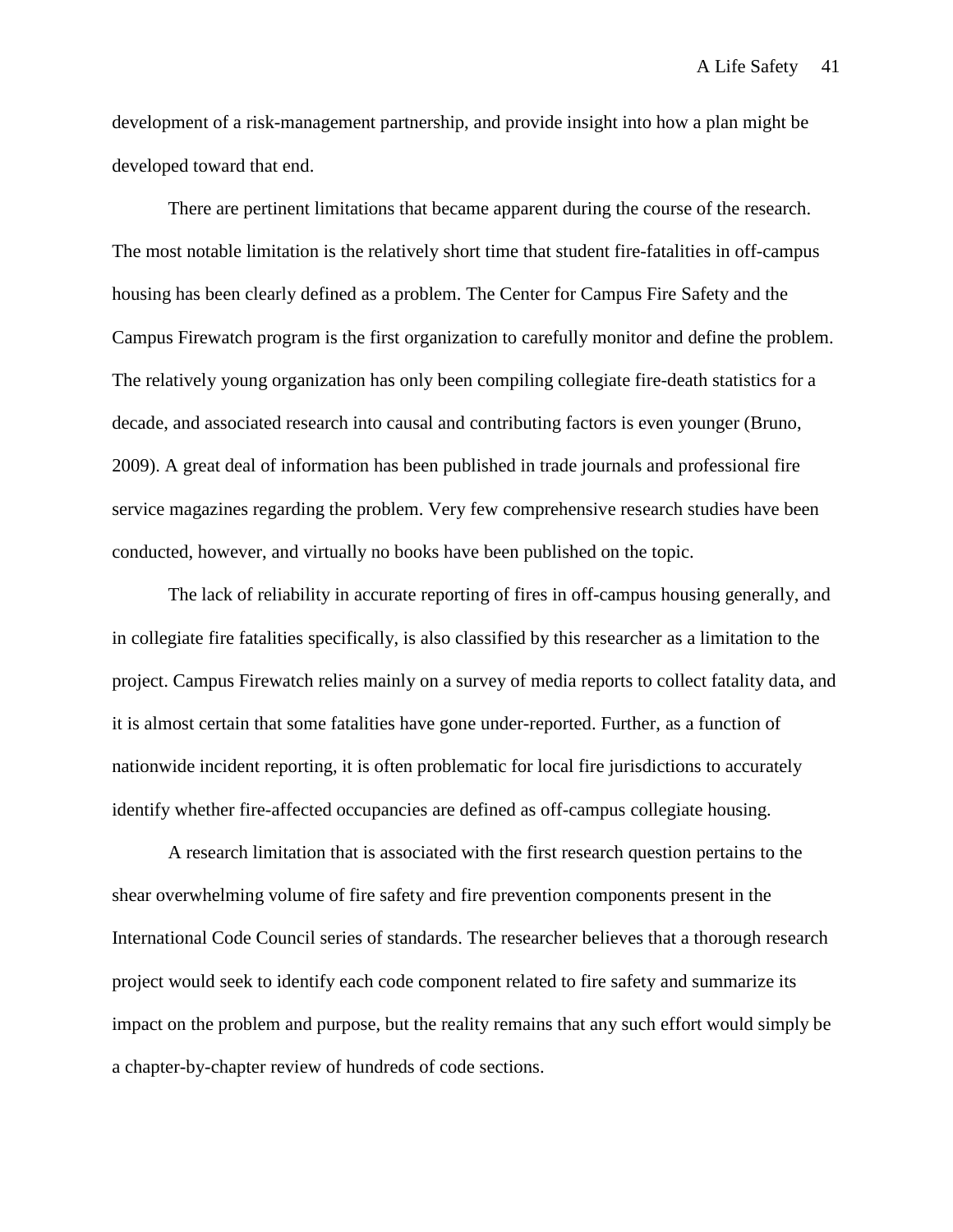Finally, the researcher's inexperience in developing a comprehensive risk-reduction program must be identified as a research limitation. During the course of the research, it became increasingly apparent that the logistical problems are numerous. Tens of thousands of college students, possessive of virtually no current fire-safety knowledge, live in a diverse and hightempo environment, and their limited attention is coveted by innumerable interests. The researcher endeavored to minimize the limitations of scope and inexperience by carefully developing interview questions in accordance with EACCR's *Community Risk Reduction Model*  (Appendix D) and the research problem and purpose.

## *Definition of Terms*

Automatic Fire Alarm System – a fire alerting system comprised of electrical circuits and devices that are designed to detect products of combustion or actuation of fire suppression systems and alert occupants.

Automatic Fire Sprinkler System – An engineered system of piping, connected to a water supply on one end and sprinkler heads on the other, which is specifically designed to actuate during a fire, discharging water to control the growth and spread of fire.

Automated Fire Suppression System – An approved system of devices and equipment which automatically detects the presence of fire and releases an approved extinguishing agent onto the area of fire.

Balloon Frame Construction  $- A$  system of framing a wooden building that allows open stud spaces along the full height of the building frame; allows for rapid fire communication to all levels of the building.

Building Code – a model set of minimum standards and local amendments used by architects, builders, and governmental plans review and code enforcement agents that set forth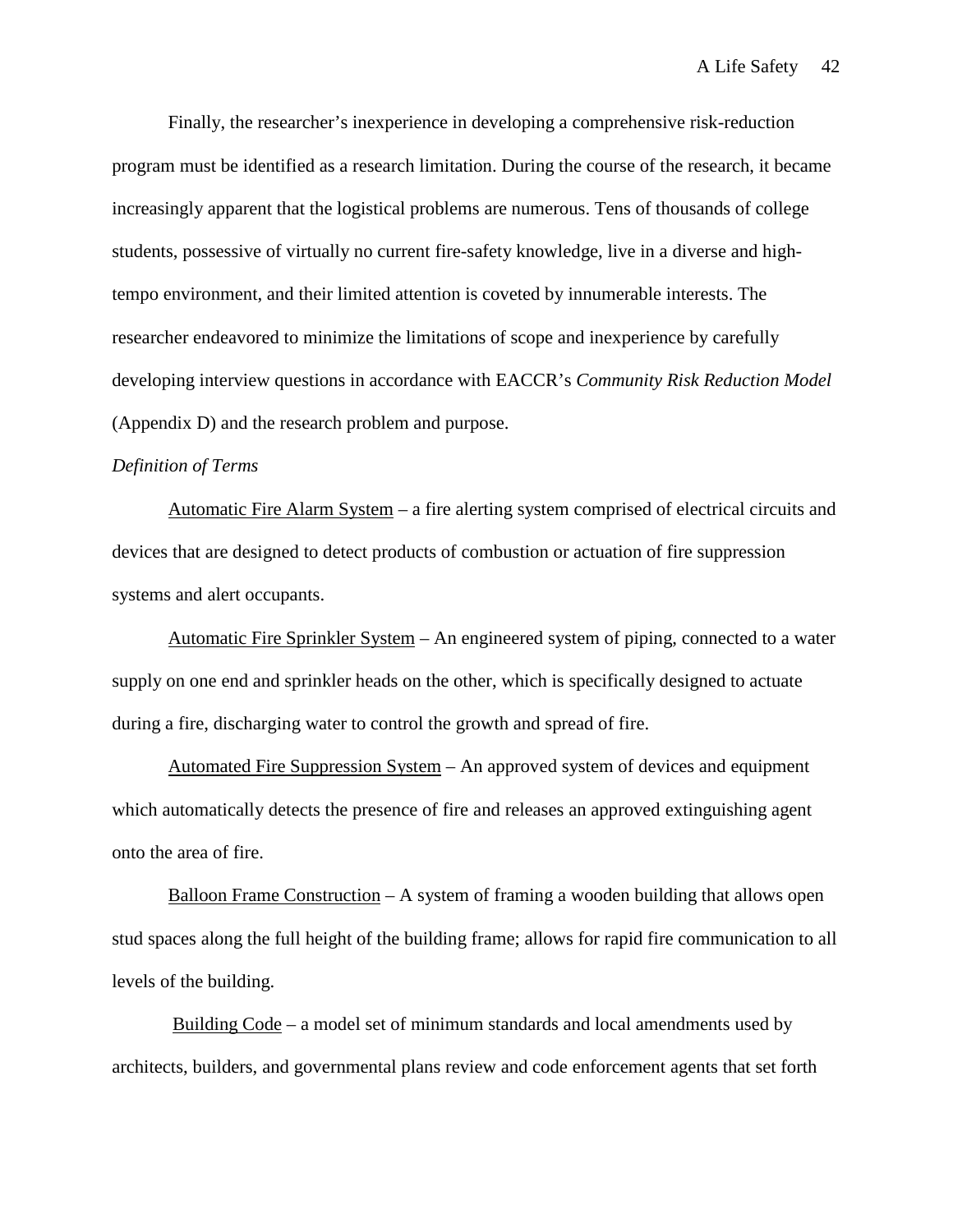construction requirements during the design, construction, and inspection phases of a structure's life.

EACCR – Executive Analysis of Community Risk Reduction

NFPA – National Fire Protection Association.

PBF – The People's Burn Foundation of Indiana.

Residence Hall – a large building comprised of many residential occupancies used by colleges and universities to house large numbers of students.

Resident Advisor – a student leader living in a residence hall who is charged with managing a specific area of the hall, generally an individual floor. The Resident Advisor is tasked with enforcing safety rules and regulations, education resident students about policies and procedures, and incident specific training, such as fire evacuation drills.

USFA – United States Fire Administration.

## Results

The literature review and three separate interviews answered the first research question. The interviews were conducted with ICFD Fire Marshal John Grier, City of Iowa City Senior Housing Inspector Stan Laverman, and University of Iowa Assistant Director of Housing Kate Fitzgerald.

1. What are the industry, state and local standards for fire prevention in off-campus collegiate housing?

Nearly every piece of literature consulted in the course of the research referenced the importance of codes and standards in general, and the use of modern and functional fire detection and suppression systems specifically, as being critical components in mitigating fatal fire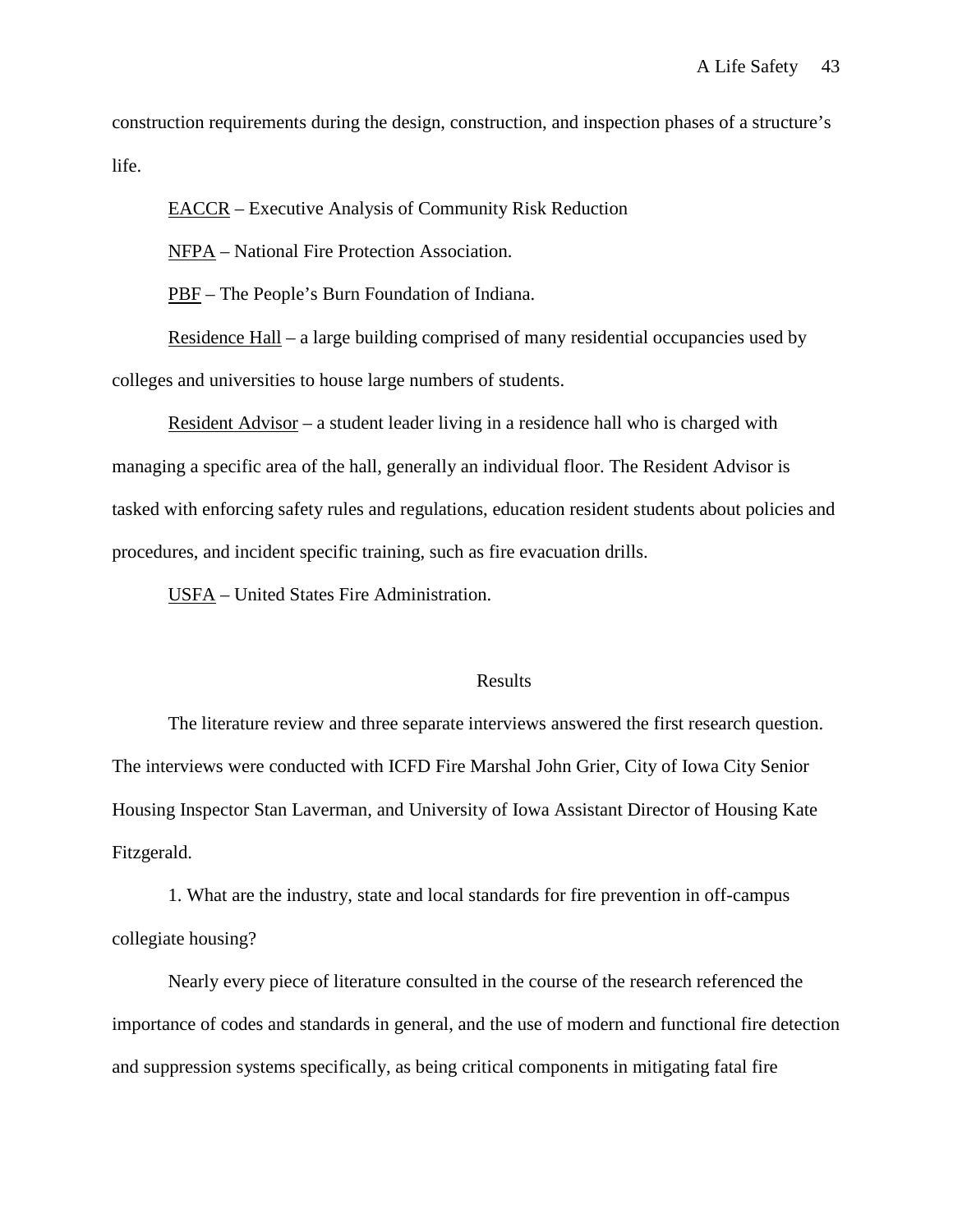injuries. The International Code Council series of regulations, to include the International Fire Code, the International Building Code, and the International Residential Code, among others, is the most widely accepted and adopted version of codes in the country (International Code Council, 2010, ¶ 1). The International Code Council is the result of many regional code standard authorities combining in 2000 to create a single internationally-recognized series of codes related to design, construction, maintenance, and operation of buildings. Currently, the International Building Code (IBC) has been adopted at the state and/or local level in 50 states and Washington, D.C. The International Residential Code (IRC) has been adopted at the state and/or local level in 48 states, Washington D.C., and the U.S. Virgin Islands. The International Fire Code has been adopted at the state and/or local level in 42 states and Washington D.C. (ICC, 2010).

Defining the scope of the IBC, IFC, and IRC is a staggering undertaking. For the purposes of this research however, the individual scope of authority is defined for the IBC as pertaining to fire-safe building practices and the design of fire detection and suppression systems in all buildings and residential occupancies, excluding one-and-two family homes. The residential occupancies governed by the IBC are classified as Group R-1, R-2, R-3, and R-4 (International Building Code, 2009, p. 34). These occupancies are generally classified as hotels, motels, apartment buildings, dormitories, fraternities and sororities, and certain care and congregate facilities (p. 34).

The IRC defines fire-safe building practices and the design of fire detection and suppression systems in one-and-two family occupancies, which are classified as Group R (International Building Code, 2009). These occupancies are defined as buildings or structures used for sleeping purposes that are not classified as Group I, which in-part are hospitals, nursing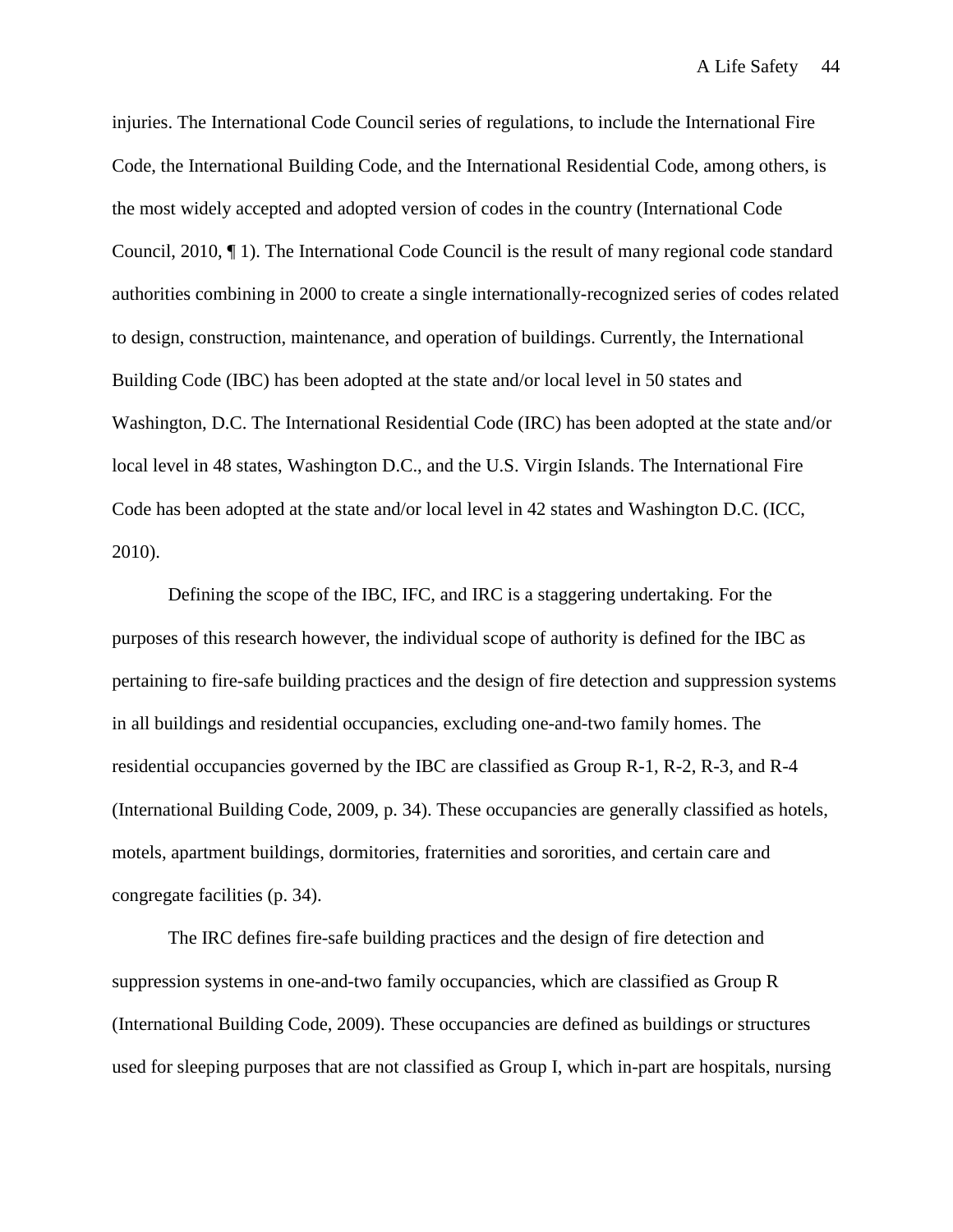homes, residential care facilities, group homes and jails (2009, p. 33). Group R also specifically excludes Groups R1 through R-4, which are governed by the IBC (p. 34). Effectively, these definitions illuminate all potential occupancies used for sleeping and habitation, with the exception of one-and-two family homes.

While the IBC and IRC govern the design and building requirements for occupancies during the construction phase, the International Fire Code governs the operation and maintenance of any building, relating to fire prevention, which has been completed.

The wide-spread adoption of the IBC, IFC and IRC, as well as the adoption of these code standards in the researcher's home state and city, define it as an industry, state, and local standard related to fire prevention (IBC, 2010; State of Iowa Administrative Code, 2010; Iowa City City Code, 2010).

A survey of these codes reveals a pertinent finding – that all three code standards require automatic and manual fire detection systems and automated fire suppression systems where people live and sleep. The IBC and IFC both contain strict requirements for alarm systems in their respective Section 907 (IBC, 2009; IFC, 2009), while the IRC list requirements for detection systems in Section R313 (IRC, 2009). Likewise, the IBC and IFC contain requirements for sprinkler systems in Group R occupancies in Section 901 (IBC, 2009; IFC, 2009). The IRC contains a notable requirement in the 2009 edition, which requires all new residential one-andtwo family occupancies, as of January 2011, to be built with a NFPA 13D-compliant automated fire suppression system (IRC, 2009).

The researcher discovered that, based on the specific grouping and use of the occupancy, exceptions and variations to requirements are far too numerous to summarize. Generally speaking, however, all Group R occupancies are now required to be protected by an automated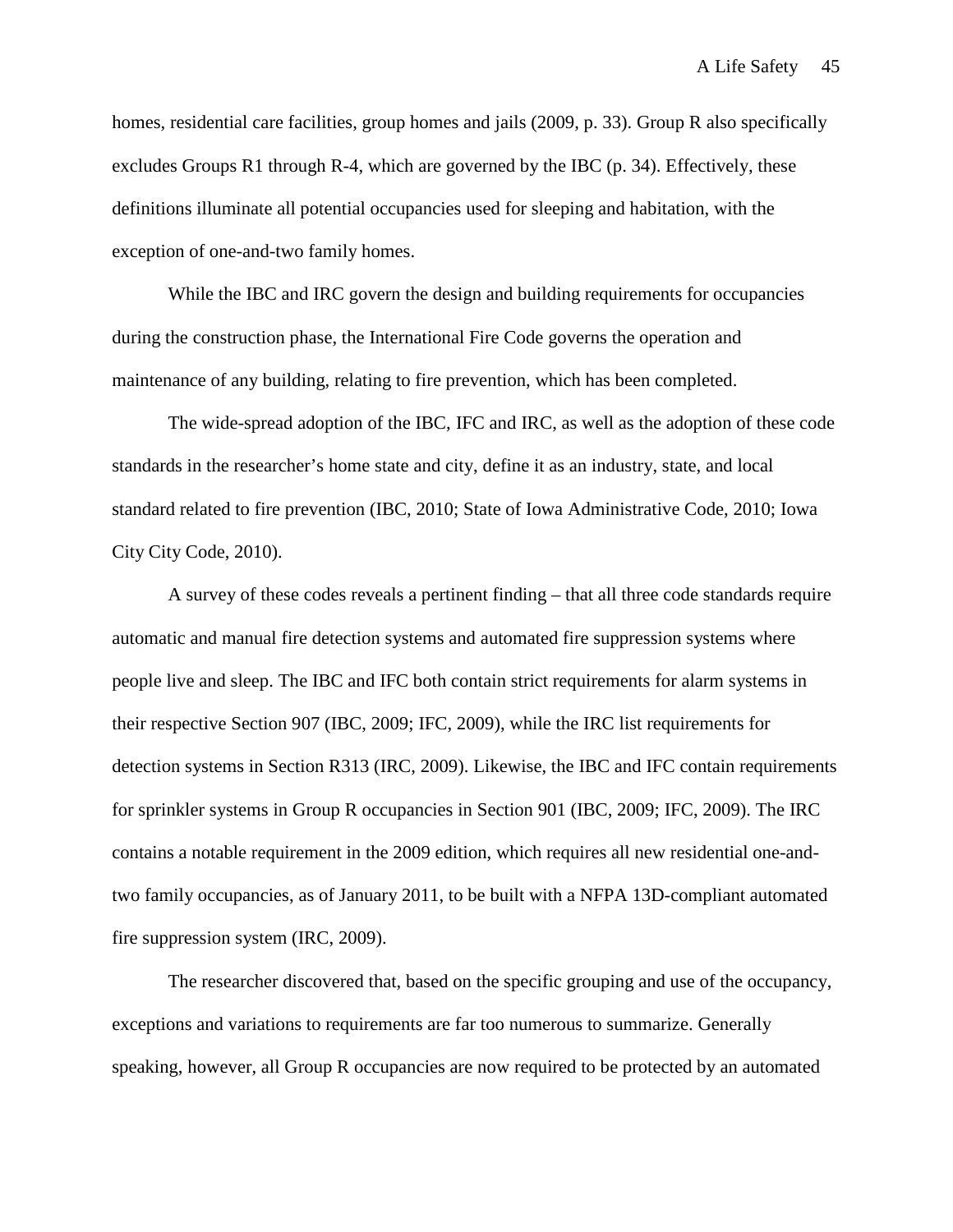fire suppression system in accordance with NFPA 13D or NFPA 13R. The IBC and IFC require automatic fire detection systems in all Group R occupancies, generally requiring smoke detectors to be located in each sleeping room, in every common area, and on every floor of the building (IBC, 2009; IFC, 2009). Similarly, the IRC requires smoke detectors to be located in every sleeping area, immediately outside each separate sleeping are, and on all floors of a new home (IRC, 2009).

There are limitations and exceptions to these requirements, however. While these codes have increased fire safety and prevention requirements, it must be noted that they have had their effect only largely on newer buildings. This means that generations of older – and potentially more dangerous – housing stock is only required to comply with older sections of the codes, thereby subjecting them to lower standards (S. Laverman, personal communication). Another notable limitation is the fact that adopting states and municipalities are generally allowed by their own code of laws to make local amendments to IBC, IFC, and IRC requirements. This is notable in Iowa City, where a successful lobby against the residential fire sprinkler requirement was successful. Opponents cited increased construction costs and a less-competitive housing market in convincing the City Council to pass an amendment ignoring the sprinkler system requirements of the 2009 IRC (Iowa City City Code, 2010).

Several fire service experts have concluded these codes, as written, can be the most important agents in reducing fire fatalities, both in off-campus collegiate housing and nationwide. Data compiled by the National Fire Protection Association reveals that 66% of people who lose their lives in residential fires were never alerted by a detecting device, because one was either not present, or was not functional (Ahrens, 2009). The NFPA also published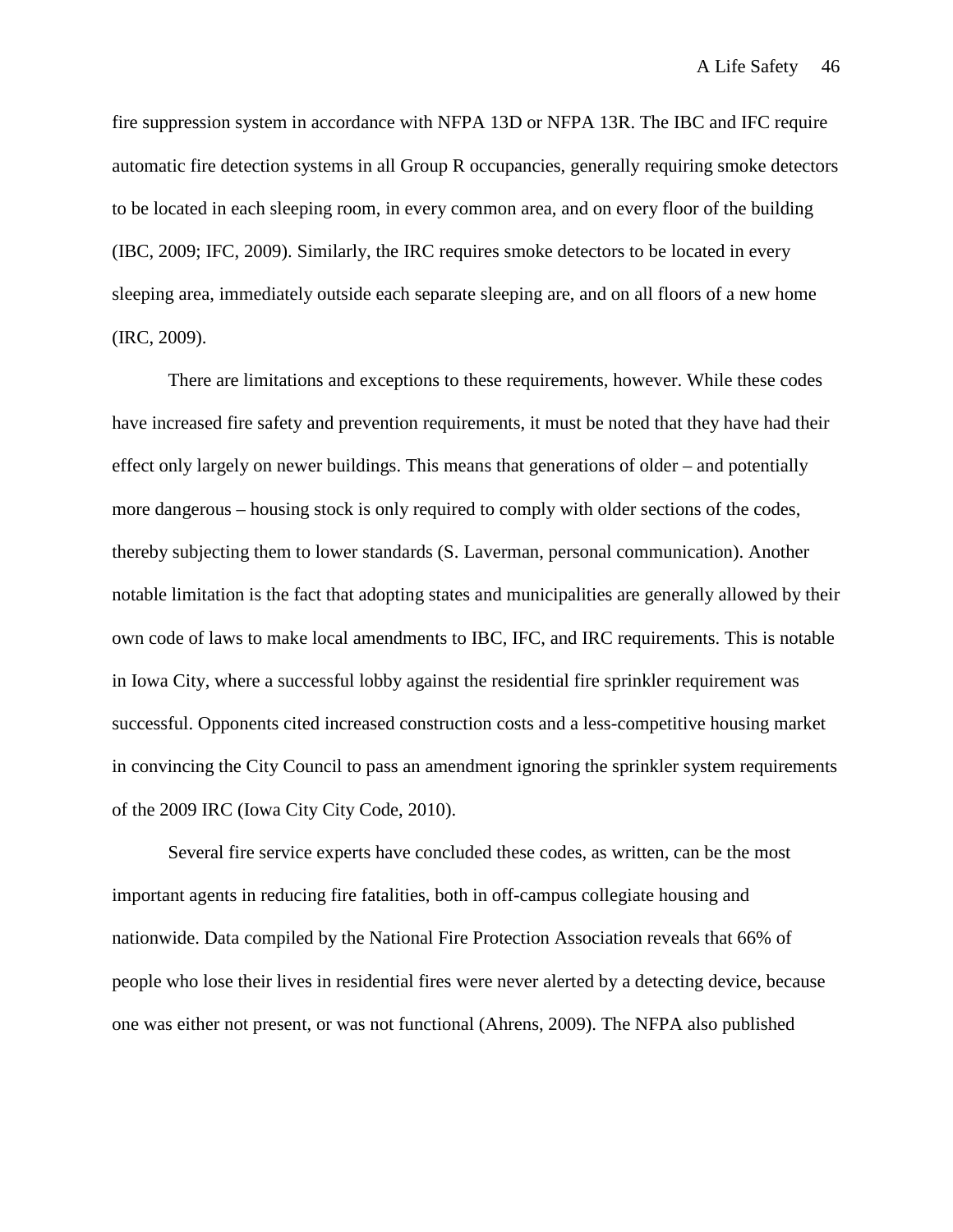information that concluded that a person involved in a fire had at least an 86% greater chance of survival if automatic fire sprinklers were present (2009).

Campus Firewatch and the People's Burn Foundation found that statistics related to collegiate off-campus fire deaths almost perfectly mirror those of the greater U.S. fire fatality problem. They conclude that of 5 contributing factors in off-campus fire fatalities, 2 of the most common are lack of automatic fire sprinklers and lack of functional detection instruments (The People's Burn Foundation of Indiana and Campus Firewatch, 2007).

ICFD Fire Marshal John Grier contends that implementation of model codes requiring fire sprinklers is the most important initiative the ICFD could undertake to reduce the risk of fatal fire injuries in off-campus housing (personal communication).

As a result of the research and the literature review, the researcher has concluded that the industry, state, and local standard for fire prevention in off-campus collegiate housing is adoption of and compliance with the 2009 editions of the International Building Code, International Fire Code, and International Residential Code. These codes provide numerous standards to prevent fatal fires, most notably the installation of approved, automated sprinkler systems in all residential occupancies. The researcher has determined emphatically that these are the model standards, and that the sprinkler requirements must be left intact by adopting authorities for these to be considered sufficient standards.

The literature review was largely used to answer the second research question. Other information relied upon was the material and notes the researcher gathered while attending *Campus Fire Forum* in Boulder, Colorado in 2005. Notes taken by the researcher during that symposium reflect personal communication with and lecture content by Sherry Kenyon, the Fire Safety Education Coordinator for the Boulder Fire Department.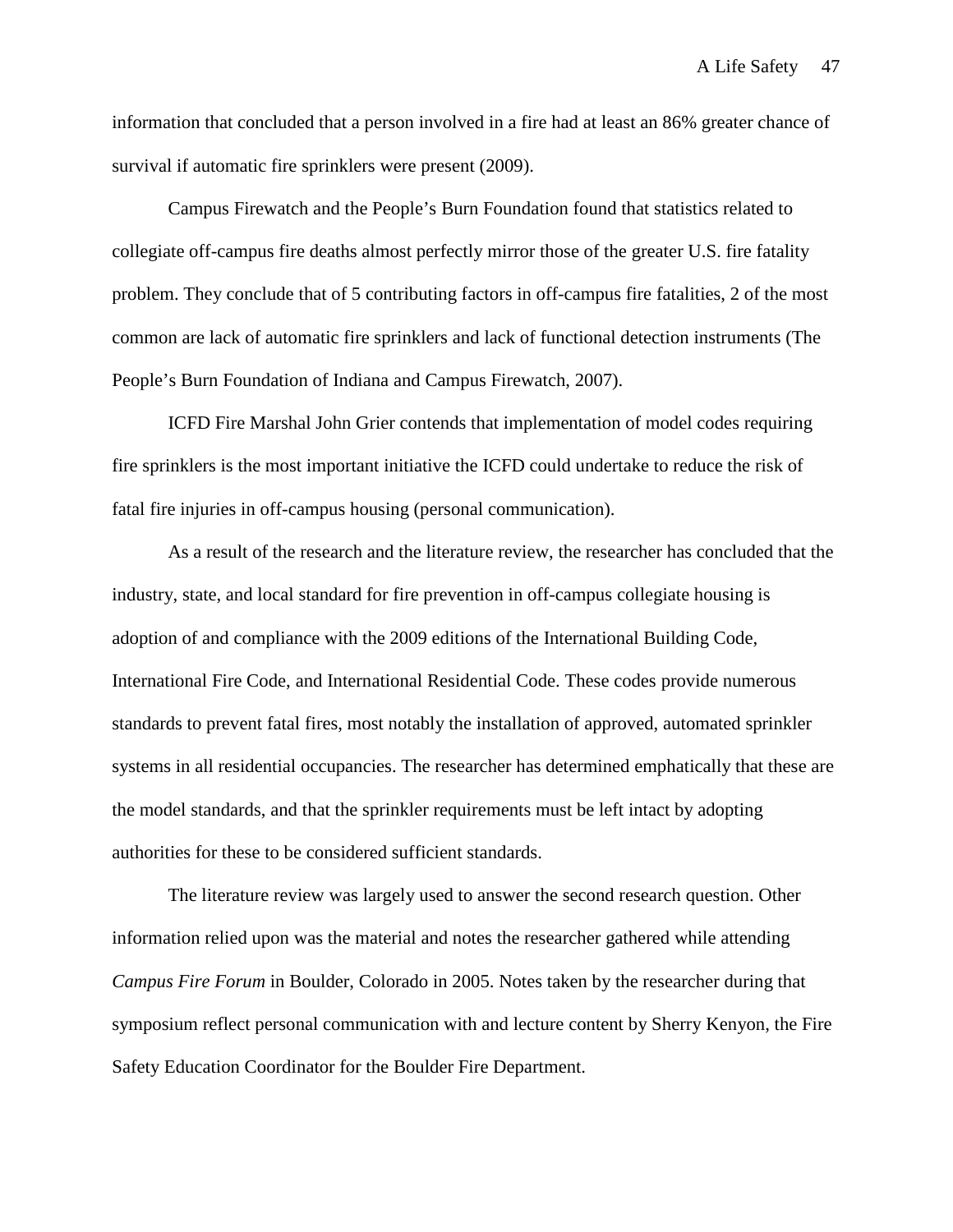2. What have other fire service organizations done to enhance fire safety among college students living in off-campus housing?

The research related to this question revealed that the American fire service has largely failed to establish fire-safety education as a priority for college students and those preparing to attend college.

A study prepared by the People's Burn Foundation and Campus Firewatch poses a challenging question:

Across the nation, there is a distinct lack of fire safety education being provided to the public between the ages of 10 and 65. This means that approximately 68% of the population does not receive regular fire safety information that can help to save lives. So often we are dismayed when an elderly person dies because they did not have a smoke alarm and were smoking while on oxygen. What we're asking is unreasonable – for a person to change a lifetime of unsafe habits and practices. Wouldn't it be better to change these when they are younger? (2007, p. 3)

After a fatal fire at Seton Hall University in 2000, colleges and fire service professionals across the country began to more seriously consider the problem of collegiate fire deaths. Wesleyan University, in Middletown, Connecticut, performed a risk-assessment of their campus and concluded that the 130 wood-frame, unprotected, multiple-occupancy houses the university owned and operated as student housing represented a significant risk (Comeau, 2008). Prior to the Seton Hall incident, Comeau reports that local fire department officials and university administration were never able to find common ground when assessing fire prevention requirements, largely because of the financial impact (2008). A realization of the seriousness of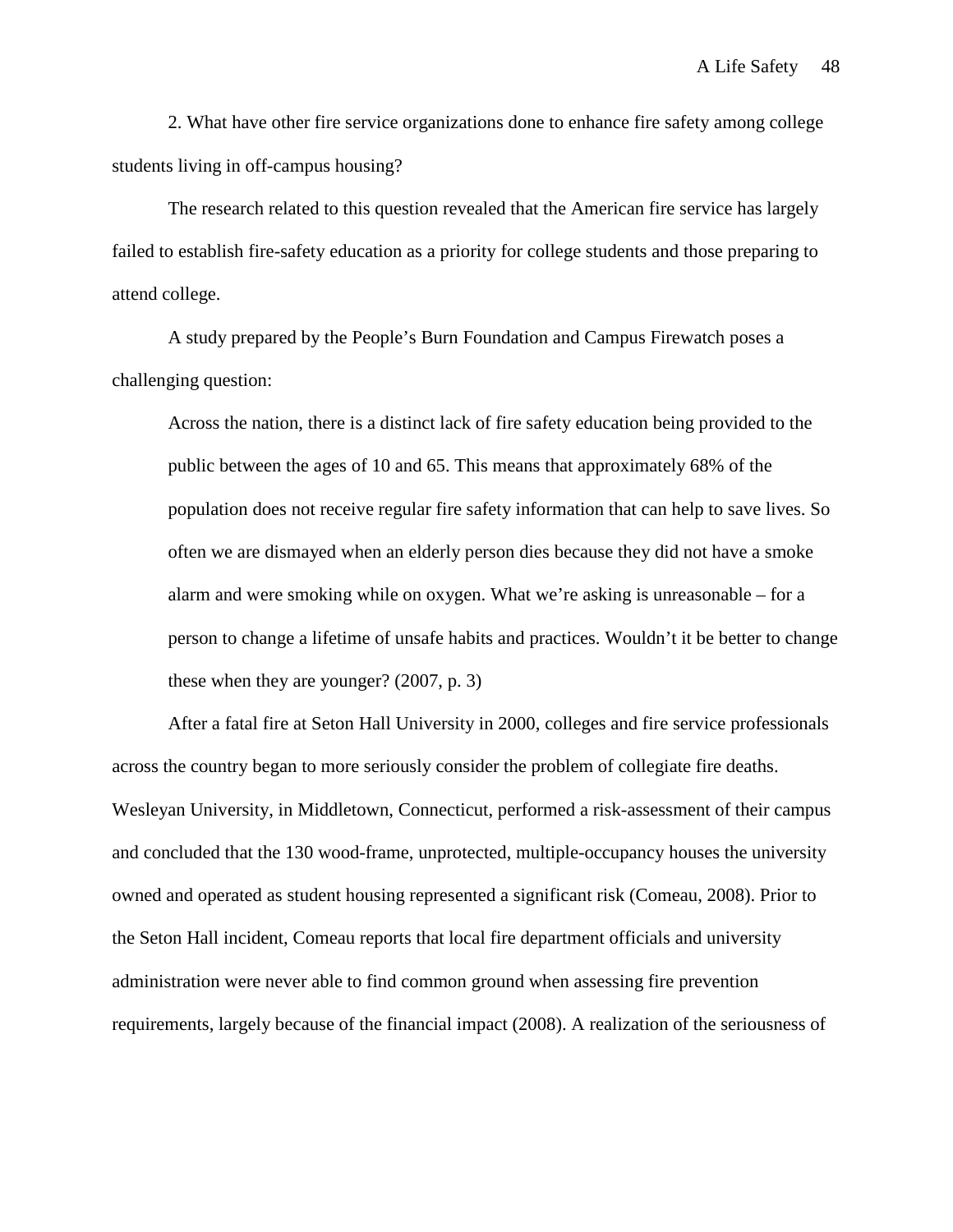the problem, however, caused both parties to join a partnership designed to identify best practices for securing the fire safety of Wesleyan students (¶ 6).

After identifying the problem, Wesleyan immediately hired an administrator who was an expert in fire safety. The team comprised of fire department and university officials decided that their guiding principle would be that the fire and life safety of students was their highest priority, and they agreed that the most effective way to accomplish their mission was retrofit all 130 residential occupancies with sprinkler systems (Comeau, 2008).

Initially, the cost alone seemed staggering. The partnership decided to forward a bond proposal for funds to accomplish their goal in a set of phases. The bond referendum passed, which was an indicative of the high value community members placed on fire and life safety (2008).

In 2006, retrofit of sprinkler systems began, and 17 houses were outfitted. In the years since, all Wesleyan University-owned houses have been protected by automatic fire suppression systems, greatly improving the fire and life safety of Wesleyan students (2008).

Paul Calderwood reports that Tufts University, near Boston, adopted a similar codecompliance initiative following the death of one of their students in an off-campus fire (Calderwood, 2004). Calderwood says that this fire was especially tragic, because the fire broke out in an illegal apartment over a garage, where code enforcement personnel did not have the opportunity to inspect. Further, the apartment had grossly insufficient egress for the student to escape safely, and there was no working smoke alarm in the illegal occupancy.

The Tufts University fire official outlines a number of initiatives that can have a dramatic impact on student life safety. First, a collaborative effort should be undertaken by city officials, fire department company officers, and tenants in rental units. The city officials should work hard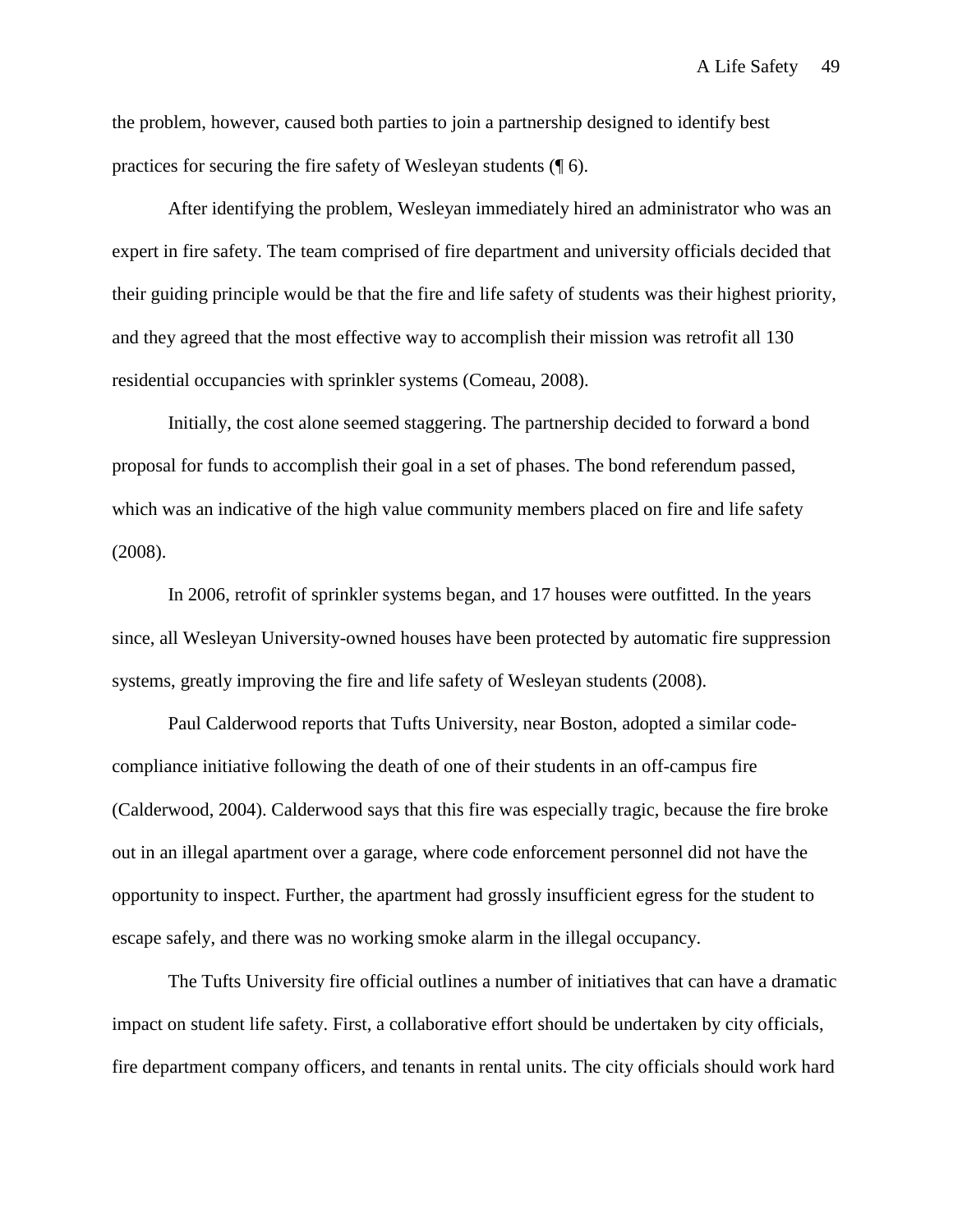to convey to property owners that illegal rental spaces, overcrowded apartments, and absence of required fire and life safety equipment will result in prosecution (2004). Fire department company officers should have an easy was to report serious safety violations that they observe while on emergency calls in these apartments, so that city code officials can follow up directly. Finally, the University or the municipal code enforcement authority should establish an on-line reporting tool where tenants can anonymously voice their concerns about alleged safety violations  $(\P 6)$ .

Enforcement is only one part of the puzzle, according to Calderwood, and there is a need for colleges and universities to educate students on fire and life safety principles. Tufts University annually conducts a life safety seminar for all incoming freshmen titled *The Operation Awareness Program* (Calderwood, 2004). During this presentation, officials from the Tufts university Fire Marshal's office educate students on fire and life safety principles and habits, and they are issued a booklet of university fire safety policies and guidelines, which are reviewed during the presentation (¶ 14). Also, students are provided with a comprehensive offcampus housing checklist that identifies dozens of important safety features for the students to investigate before choosing an apartment (¶ 14). Calderwood stresses the importance of creating a student mindset of preparedness, as emergencies such as home fires can happen without warning. Personal responsibility is an important factor to stress, according to Calderwood, because "Being prepared also means that they cannot put themselves at risk by ignoring the lessons that have cost other students their lives, such as disabling the fire detection systems. Smoke detectors will save their lives only if they are working" ( $\llbracket 20$ ).

Ronald Kanterman and Frank D'Amore, Jr., prefer an educational approach to reducing the risk of fatal fire injury among college students in off-campus housing (2001). They believe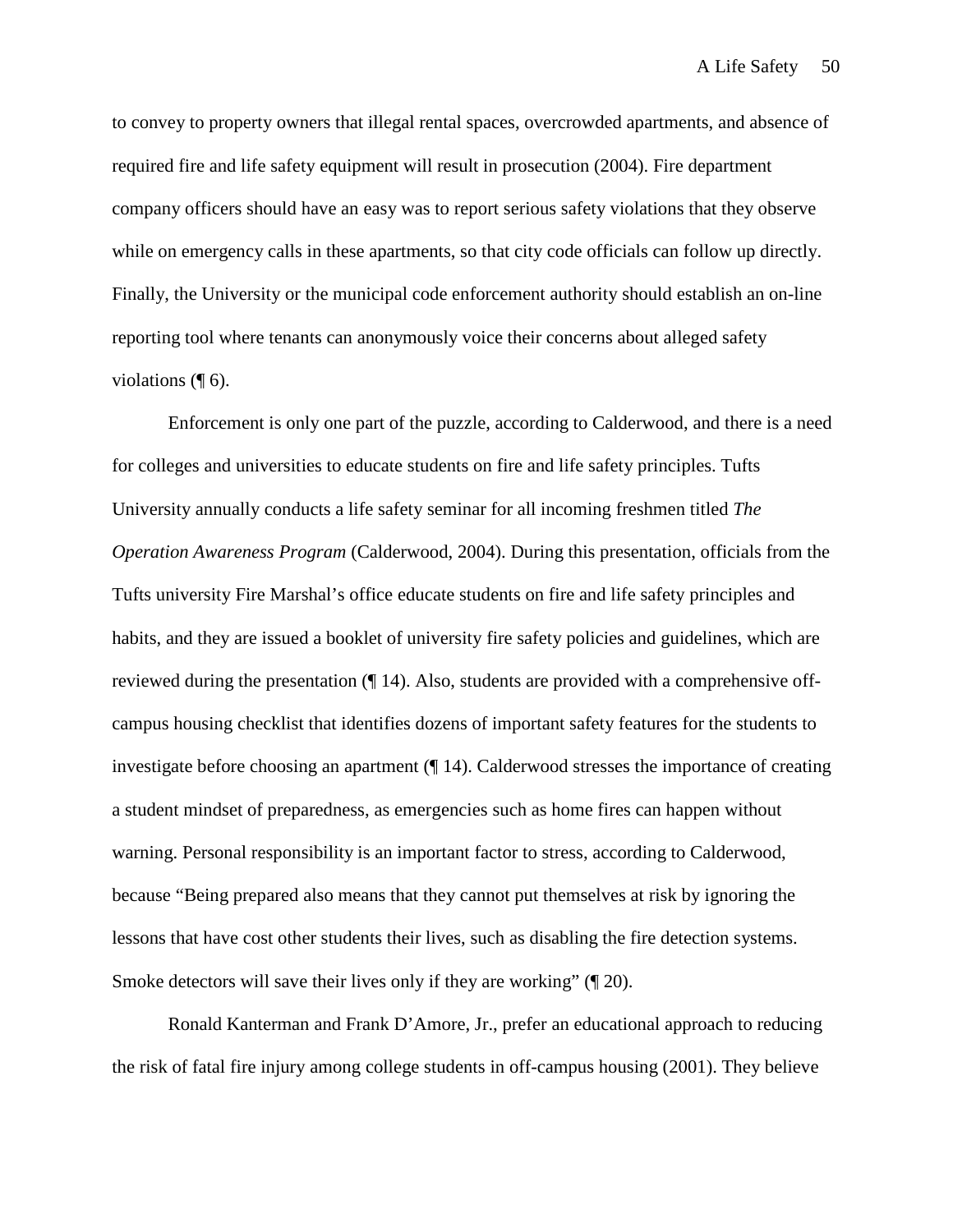that fire protection technology is not necessarily the ultimate difference-maker in fire prevention, because it is human behavior that is the greatest contributing factor in fatal fires (¶ 1). While statistics indicate the high likelihood that fire will negatively impact each American twice during their lifetime, almost no one truly believes it will happen to them. According to the authors, this defines an ill-informed culture (¶ 2).

Following the Seton Hall fire, Merck Emergency Services in Rahway, New Jersey, developed a comprehensive educational program aimed at educating college students and prospective college students (2001). The authors state lament the irony that most grade school children possess a strong knowledge base regarding what to do in the event of a fire, but adults cannot – likely because they have either forgotten with age, or because they have grown indifferent (¶ 5).

In most places throughout the country, fire safety education ceases at around the sixthgrade level (2001). Kanterman and D'Amore, Jr. believe that the American fire service is missing an important opportunity to reduce fire deaths in all age groups by establishing educational initiatives that should continue through high school and into college (2001).

As defined in the literature review, Merck Emergency Services developed a program called *Student Emergencies in Life and Fire or S.E.L.F.* (2001). The program is designed to educate high school juniors and seniors, and their parents, about fire safety in collegiate housing. The course consists of lectures by fire department public education officials, fire safety videos, power point presentations, and hands-on demonstrations (2001). During the course of the program, students are taught about fire growth and behavior, the physiological effects of fire and fire gasses, the importance of selecting housing with fire protection features, and the importance of reacting quickly and consistently when fire alarms sound (p. 3). Instructors also cover proper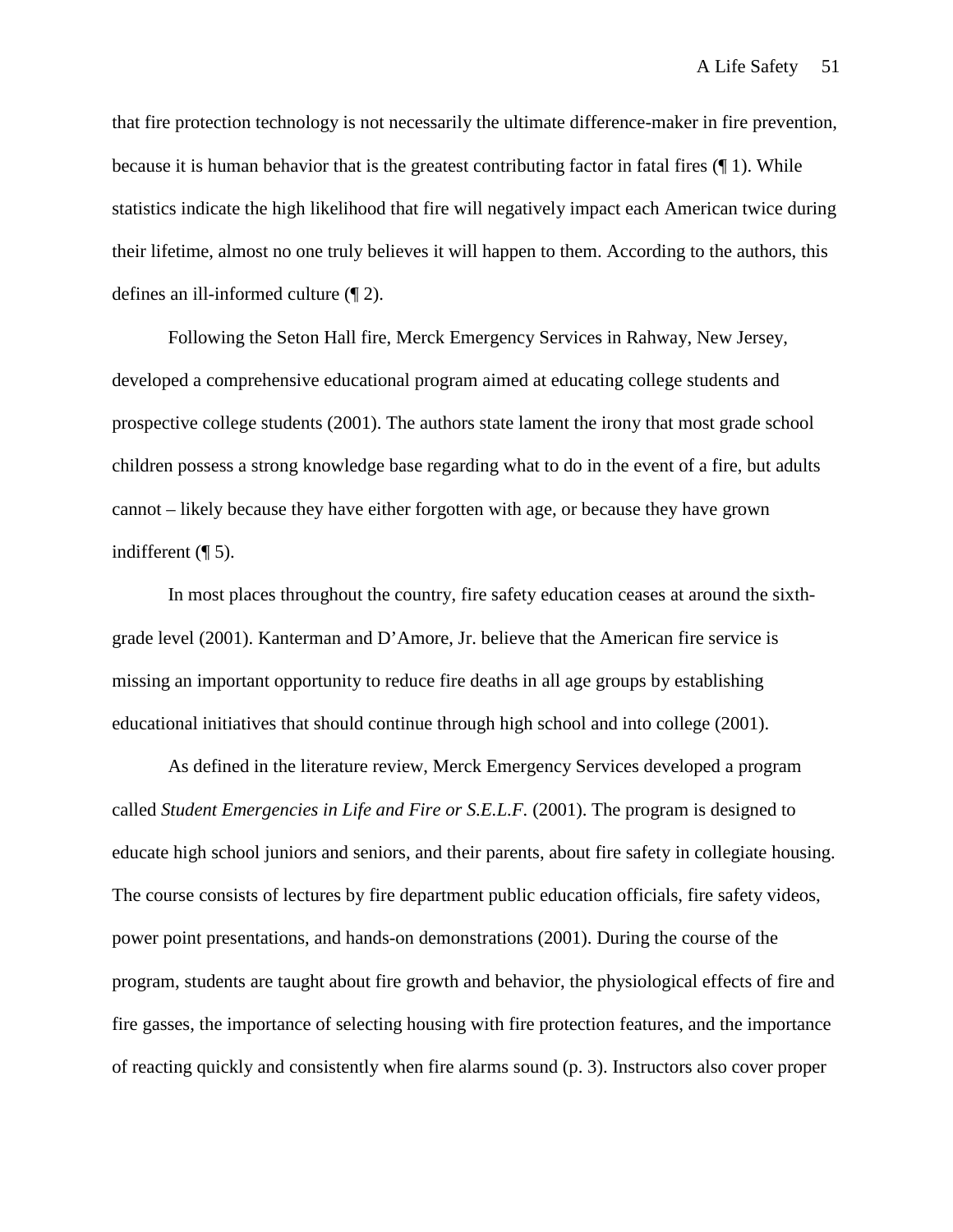use of a fire extinguisher, and review case studies of fatal fires, to include causal and contributing factors. Finally, students are asked to participate in a blind-folded disorientation drill, designed to make all of the subject matter personal and relevant (p.4).

Finally, the students are given handouts with detailed information regarding how to respond if a fire alarm sounds, how to preplan multiple escape routes and practice them, and tips for maintaining a safe building, even during times when a student might host a social function in their residence (p. 6).

University of Colorado and the Boulder Fire Department formed one of the nation's first and most progressive partnerships designed to educate students about fire and life safety. Sherry Kenyon, the Boulder Fire Department's Fire safety Education Coordinator believes that education should be the ultimate consideration when the goal is to reduce the incidences of fire and fatal fire injuries, because behavior is the key contributing factor in fires (personal communication, 2005).

Many fires can be prevented by education that intends to change behavior, according to Kenyon, and by extension many fire fatalities are also preventable. "Careless disposal of cigarettes is a behavior, leaving cooking or candles unattended is a behavior, and that can be changed," according to Kenyon (2005). "But disabling smoke detectors, putting rugs on extension cords, and choosing to rent unsafe apartments are also behaviors, and these are behaviors that students can change if we teach them how" (2005).

To achieve that goal, Boulder Fire partnered with University of Colorado to create a national-model fire safety program that has multiple initiatives. While their educational partnership has many profitable components, there are three initiatives that have had a particular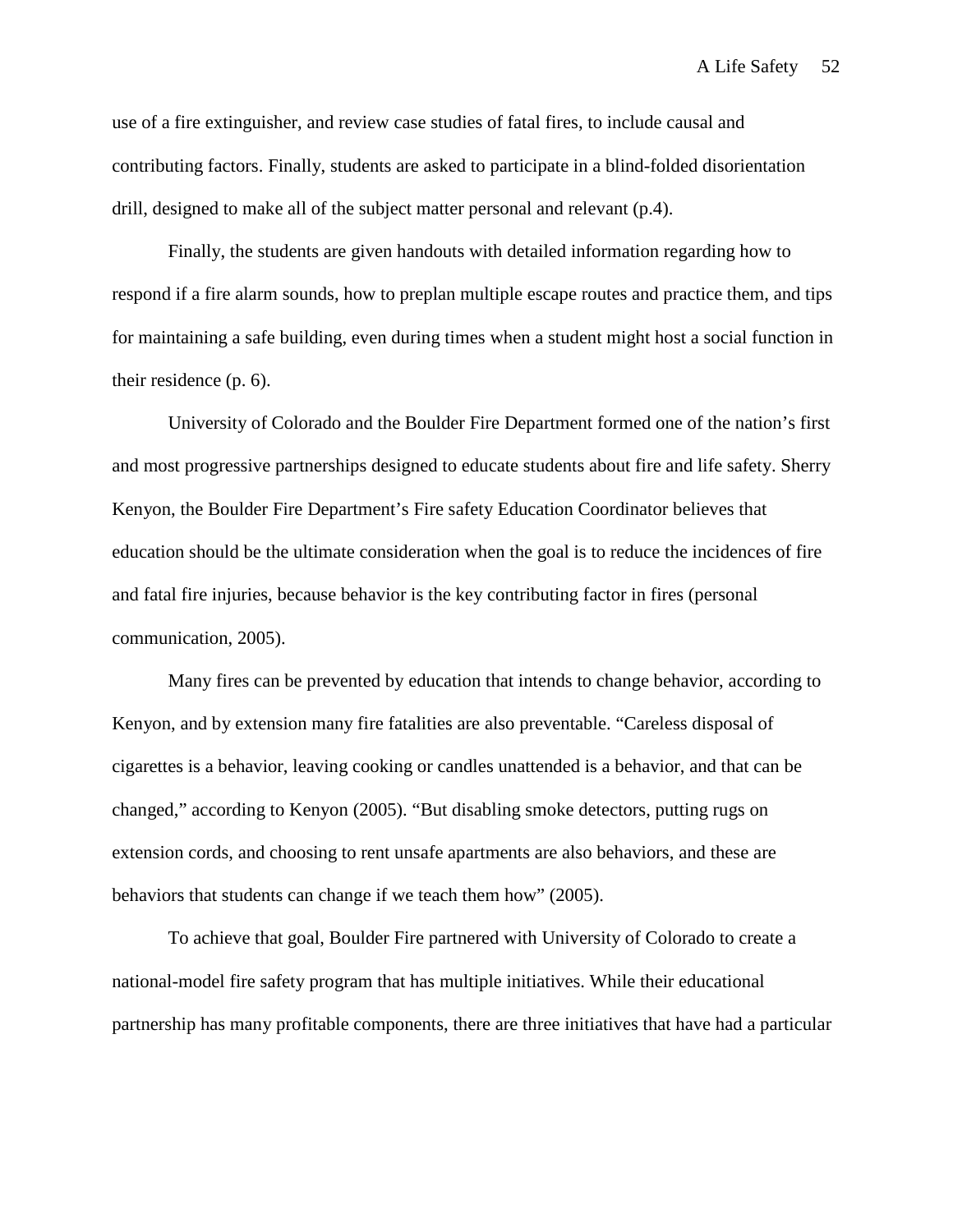impact in reducing off-campus fires, according to Sherry Kenyon, the Boulder Fire Department Fire Safety Education Coordinator (2005).

The crown jewel of the University of Colorado fire safety education program is the RA Fire Academy, where Resident Advisors, the floor managers in the CU residence halls, spend two days with University administrators, residence hall directors, and fire department personnel learning about a wide range of topics (S. Kenyon, personal communication, August 25, 2005). Much of the curriculum covered deals with residence hall policy related to fire safety, fire drills, sanctions for violating policies and the RA's role in reporting, case studies of collegiate fire fatalities, and several hands-on evolutions with Boulder Fire Department personnel. These drills include fire extinguisher training, turn-out drills, and disorientation and escape drills in residence hall occupancies that are filled with theatrical smoke (2005). The University has devised curriculum and established social events that enable the RA's to return to their floors and deliver fire safety education to all students in the residence halls. Because of this, all students living in residence halls are subjected to a similar fire safety message that will stay with them when they move to off-campus housing.

The Boulder Fire Department and University of Colorado also reaches the entire student body by mailing pamphlets of information to them prior to the beginning of each school year. The pamphlets, intended for both student and parents, carefully detail CU's policies and procedures related to fire safety in the residence halls, the disciplinary measures for infractions, and advise them of what products and appliances are allowed by the school's fire safety standards. Also, students are mailed checklists, prepared by Boulder Fire, to use while selecting off-campus housing. The list defines responsibilities for both the renter and the landlord, and contains some of the following questions for students to ask.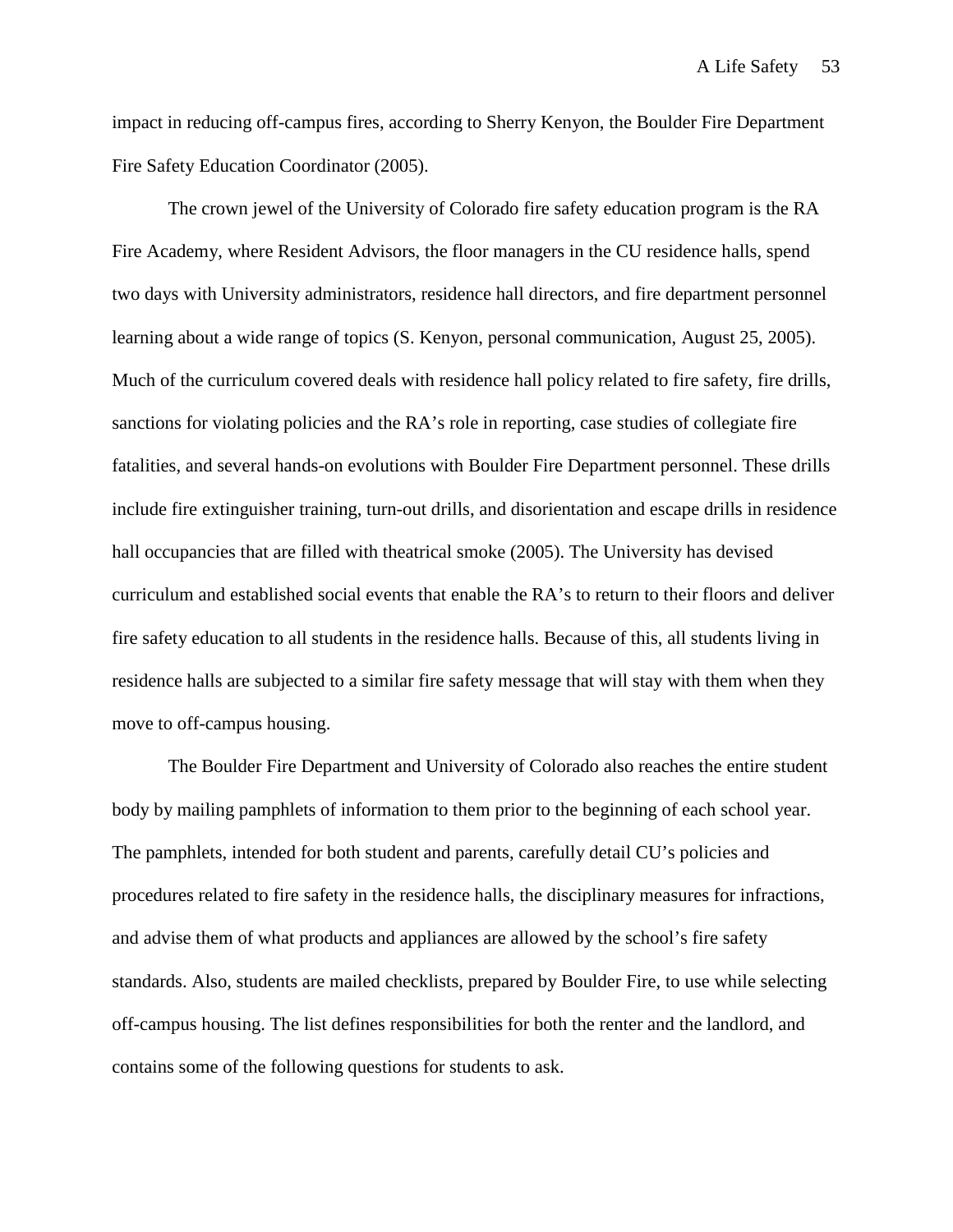- 1. Is this a licensed rental unit?
- 2. Does the apartment have a working smoke alarm?
- 3. Is the kitchen equipped with a fire extinguisher?
- 4. Is the furnace inspected every year?
- 5. Will I change the battery in my smoke detector when it chirps?
- 6. Will I blow out candles before I leave the room or fall asleep?
- 7. Will I remember to check for smoldering or burning trash after a party?
- 8. Will I always evacuate for a fire alarm?

A recent development that Kenyon says has generated a very positive response among college students is the implementation of the Leadership Academy (personal communication, March 1, 2011). The Boulder Fire Department hosts a day-long fire academy for 28 student leaders from Greek organizations, student government, and other campus leadership organizations (2011). An internet press release states that the students perform a day of activities as a fire company, and are subjected to simulated emergencies that require teamwork and cooperation to mitigate. Alongside Boulder firefighters, the students hook fire hydrants, advance attack lines, perform high-rise evacuation evolutions, and perform the search for and rescue of a mannequin while wearing full firefighter PPE in a zero-visibility environment (City of Boulder, 2010).

Kenyon informed the researcher that admission to the academy was purposefully made very competitive, to guarantee that student leaders in attendance had demonstrated a strong desire to attend (personal communication, 2011). Applicants are required to answer a questionnaire that defines their desire and qualifications to be chosen for the academy, with an attached personal essay highlighting the student's leadership accomplishments, motivation to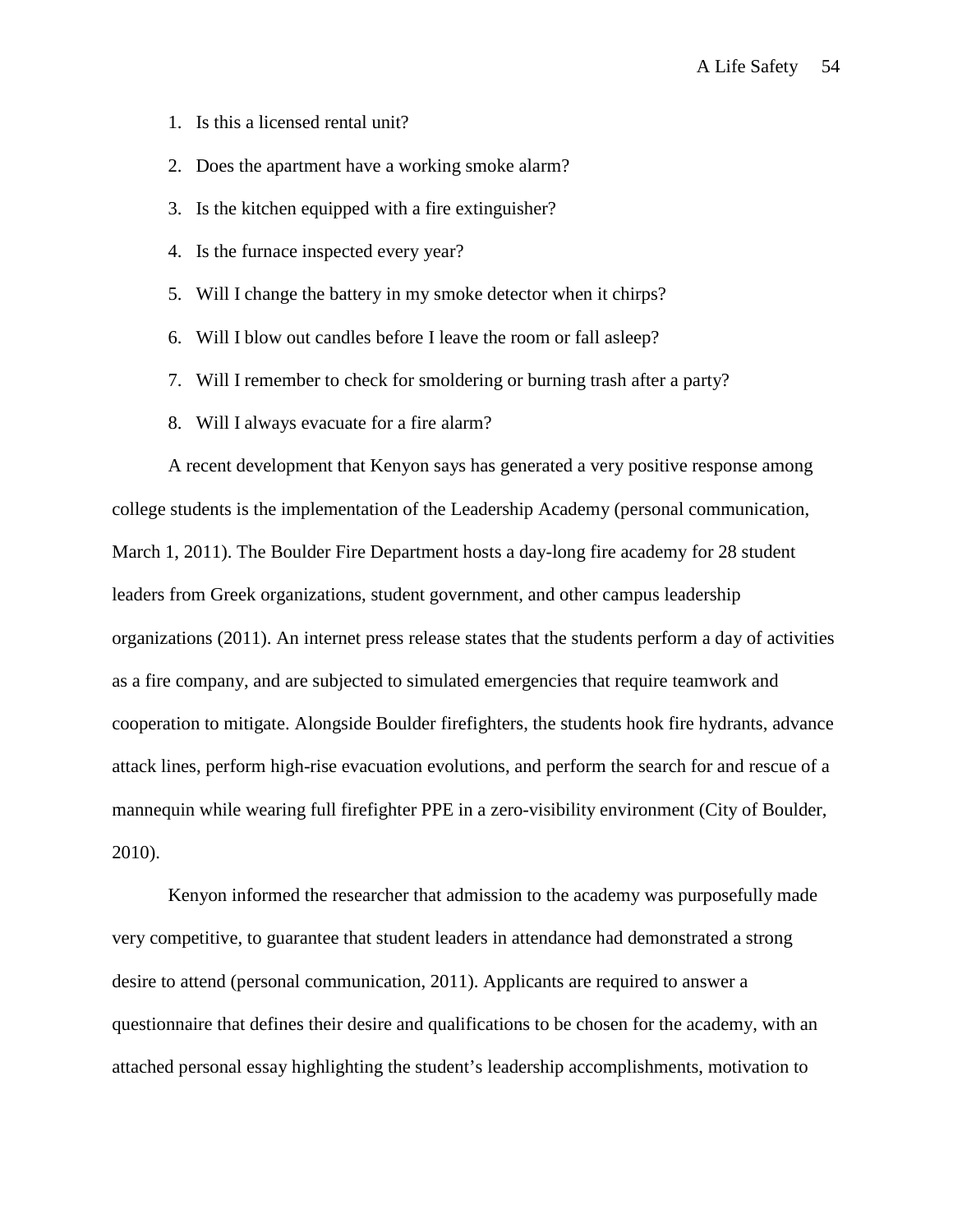attend the training, and plan to educate members of the CU student body. Upon completion, Kenyon requires that the students present a comprehensive fire-safety class to their organization(s), after which a ceremony is held to award them a certificate of completion (2011). Kenyon states that the competitiveness of program admission and training alongside the firefighters has caused the program to become a leading educational initiative on the University of Colorado campus (2011).

A comprehensive review of available literature, the researcher's attendance at the 2005 Boulder symposium, and personal communication with Sherry Kenyon clearly identified that other organizations employ varied initiatives to provide for the fire safety of college students.

Overwhelmingly, however, those initiatives fall into three major categories: (a) engineering, (b) enforcement, and (c) education.

Engineering initiatives, like the one at Wesleyan University, seek to promote fire and life safety in off-campus housing by installing those fire protection systems that are most likely to save lives in case of fire. Enforcement initiatives, like the ones described by Calderwood, seek to promote student safety by strictly enforcing existing codes, as well as identifying and dealing with problem and illegal occupancies. Also, fire department response personnel and students should be treated as assets, and systems to allow easy reporting by these members of safety concerns can allow them to effectively serve as eyes and ears of housing inspection divisions.

Finally, the value of the educational component cannot be overstated. It is true that poor habits and dangerous behaviors can, both deliberately and unknowingly, significantly contribute to the risk of fatal fires in off-campus housing. Progressive and effective educational programs, like the ones developed by Merck Emergency Services and the Boulder Fire Department, are the most likely way to transform a standard of poor behavior into a safety-savvy base of knowledge.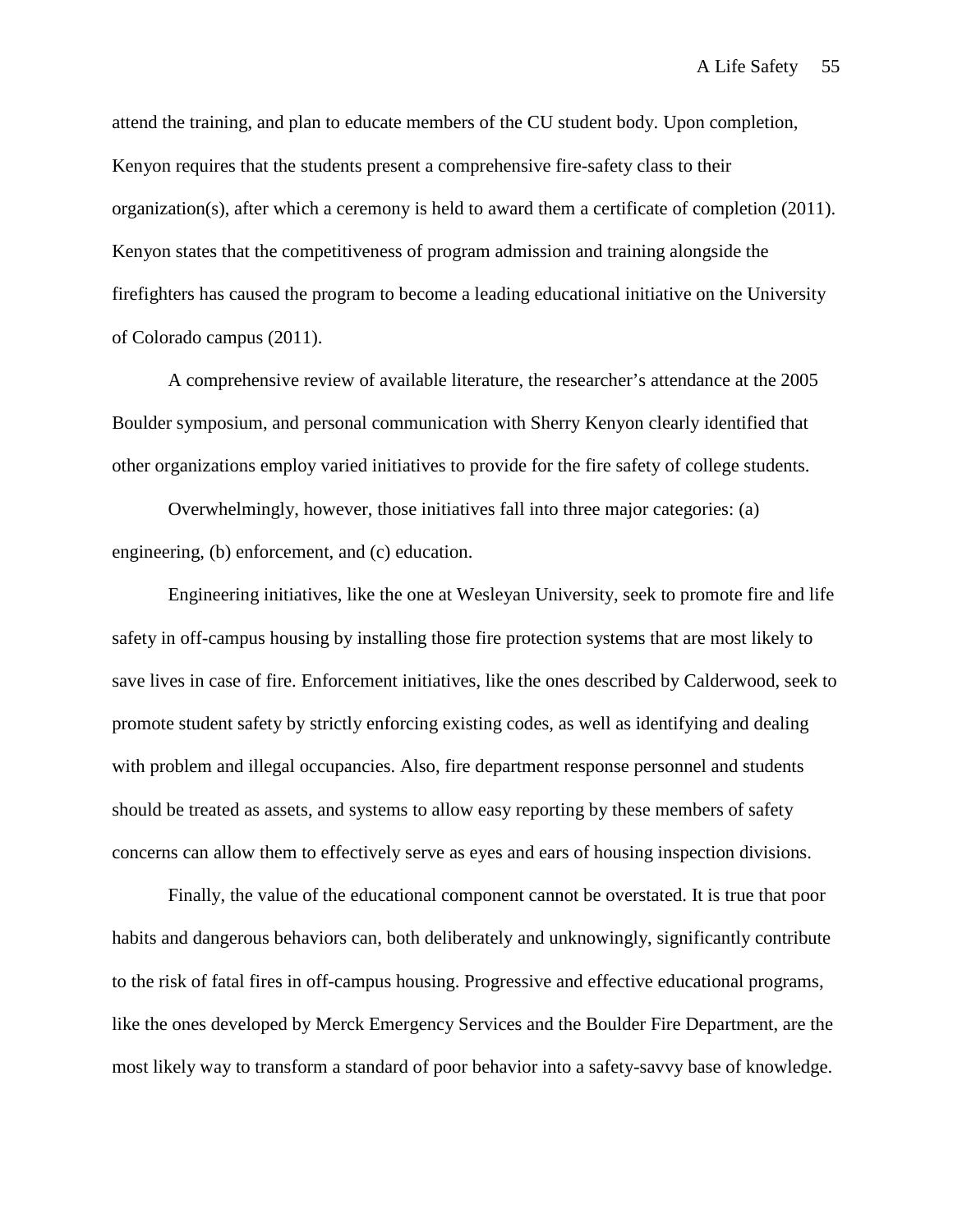In summary, the answer to the second research question is that other organizations have utilized fire protection engineering required by fire and building codes, prioritized enforcement of those codes and other local standards, and employed educational initiatives to create students with fire-safe habits and increased levels of fire prevention knowledge.

The literature review and three separate interviews answered the third research question. The interviews were conducted with ICFD Fire Marshal John Grier, City of Iowa City Senior Housing Inspector Stan Laverman, and University of Iowa Assistant Director of Housing Kate Fitzgerald. Answers to the first two research questions also provided significant insight into the third research question.

3. What methods should the Iowa City Fire Department utilize to reduce the risk among University of Iowa students living in off-campus housing?

Research associated with the first two research questions revealed that three categorical imperatives for addressing the problem of college students losing their lives in off-campus fires are (a) engineering (Ahrens, September 2009, March 2010, September 2010; Comeau, 2008), (b) enforcement (Calderwood, 2004), and (c) education ((Kanterman & D'Amore, Jr., 2001; The People's Burn Foundation of Indiana and Campus Firewatch, 2007; Bruno, 2008, and Kenyon, 2005).

A gap analysis is defined by the Business Dictionary in the following way: Technique for determining the steps to be taken in moving from a current state to a desired future state. It begins with (1) listing of characteristic factors (such as attributes, competencies, and performance levels) of the present situation (what is), (2) cross-lists factors required to achieve the future objectives (what should be), and then (3) highlights the gaps that exist and need to be filled.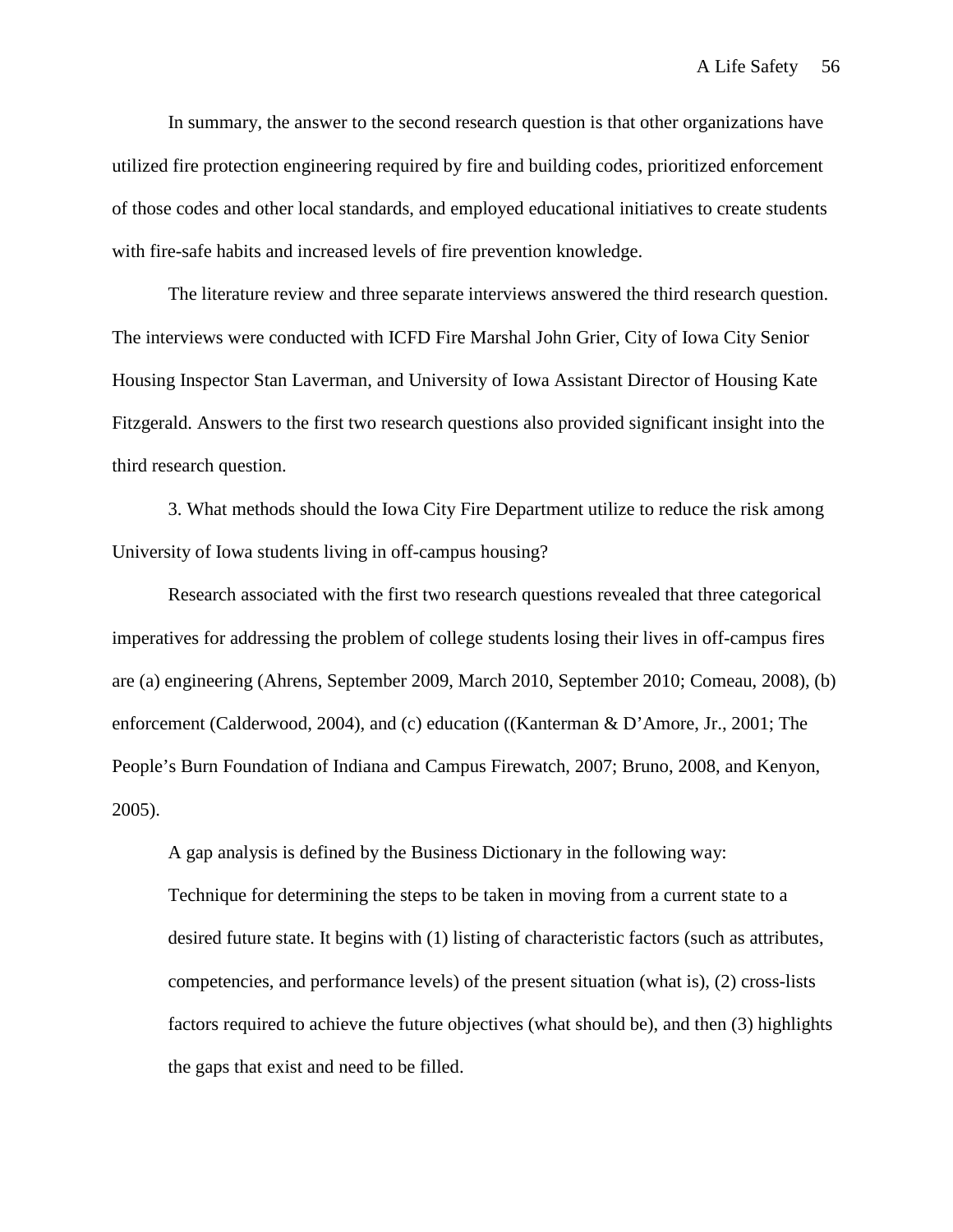A justifiable and objective approach to determining the answer to the third research question would be to compare the core areas and model initiatives identified by the research with current ICFD and University of Iowa initiatives, in order to determine what must be done to address the problem.

*Engineering.* The State of Iowa, which governs regent's institutions like the University of Iowa, has adopted the 2009 edition of the International Fire Code (State of Iowa Administrative Code, 2010), as has the City of Iowa City, where UI is located (Iowa City City Code, 2010). Every UI residence hall is equipped with modern fire detection, fire protection, and fire suppression systems (K. Fitzgerald, personal communication, February 15, 2011) and all new residential occupancies, to include any residential space, is built to the strictest standards of the 2009 International Building Codes (S. Laverman, personal communication, February 15, 2011), which requires model requirements for fire-rated building components and fire separation, as well as fire detection, fire protection, and fire suppression systems (IBC, 2009).

Fitzgerald states that university managed housing is very safe because of the level of protection these systems provide (personal communication, 2011). Laverman makes the same assertion about the newer rental occupancies off-campus, because the city has required them all to be built in accordance with modern codes.

Newer buildings, because of the engineered protections systems, don't tend to represent as much of a risk to college students as older occupancies, according to the Iowa City Fire Marshal (J. Grier, personal communication, February 17, 2011). Fire Marshal Grier states that older residential occupancies represent broad fire-safety challenges because there is a wide line of demarcation between how they are used now and how they were built to be used (2011). Grier (2011) and Laverman (personal communication, February 15, 2011) agree that many of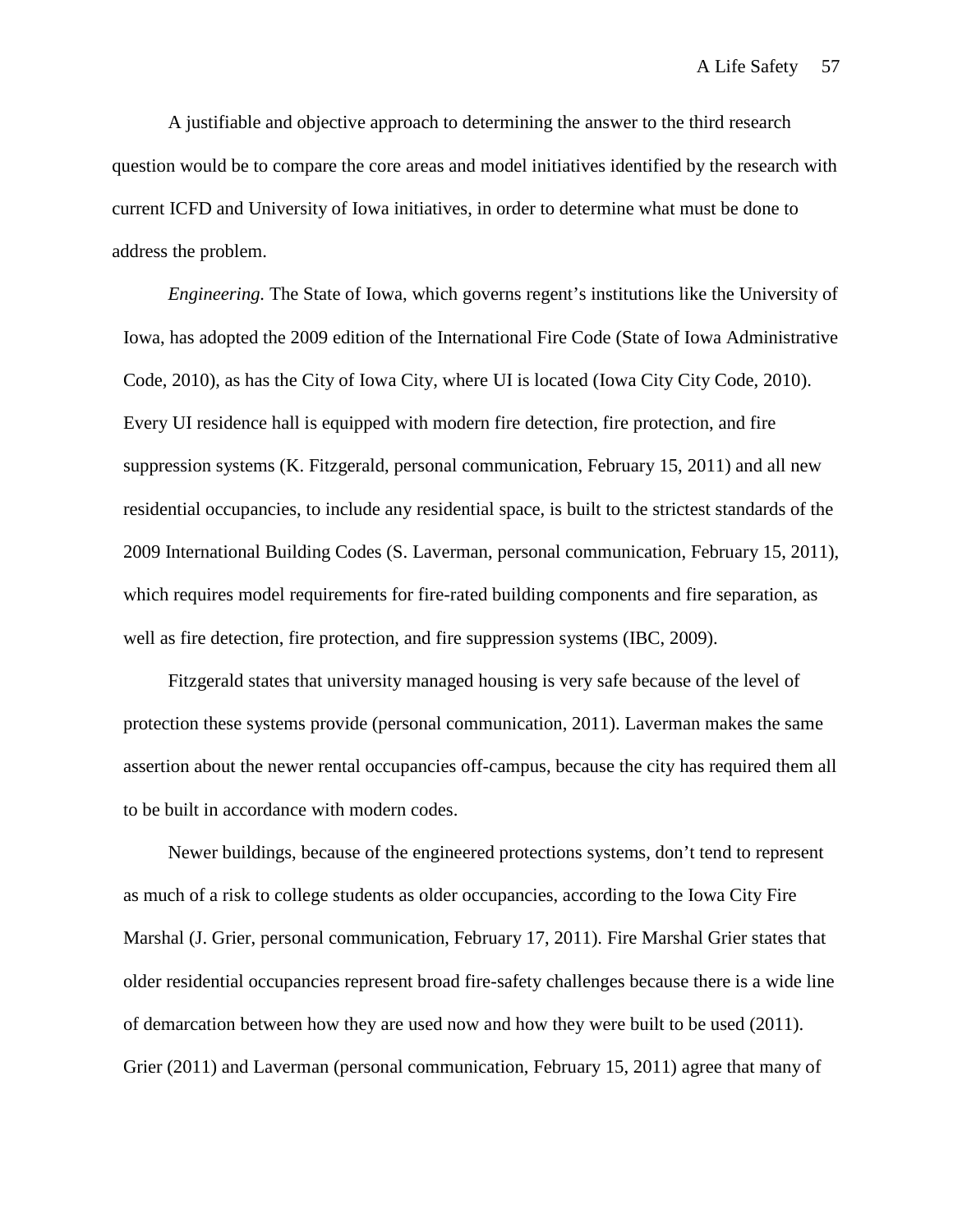these structures were built and intended to be used as single-family homes, but they have been significantly modified into multi-unit, multi-family occupancies. Grier characterizes the specific risks in these occupancies as being unkempt, having overloaded electrical systems, and they lack both automatic sprinklers and monitored alarm systems (2011). Laverman concurs, identifying the lack of fire separation, sprinklers systems, and advanced alarm systems as key hazards in Iowa City's older rental occupancies (2011). Ed Comeau, a strong advocate of sprinklers in off-campus collegiate housing, concurs with the findings of both Laverman and Grier by saying that a key problem is that sprinkler systems are not being installed in these offcampus occupancies (Bruno, 2009).

When asked what local code amendments contributed to student safety in off-campus housing, Laverman pointed to an amendment that requires any rental unit to have working and approved smoke detectors installed in every bedroom, in every hallway, in every common area, and on every floor. Laverman believes this requirement to be a significant one because it is one of the fire safety amendments that applies all rental units, regardless of age, and it at least provides a measure of fire protection in the older housing stock, which he believes to be the most dangerous (personal communication, February 15, 2011).

Fire Marshal Grier was asked if building and fire codes in Iowa City require a level of fire-safety engineering that is adequate to protect college students living in off-campus housing. He responded by saying that new and newer buildings are adequately protected largely because of the fire-protection engineering requirements (personal communication, 2011). Grier states that all new and newer rental occupancies in Iowa City have remotely-monitored alarm systems, and they have a high-level of protection provided by NFPA 13-compliant sprinkler systems (2011).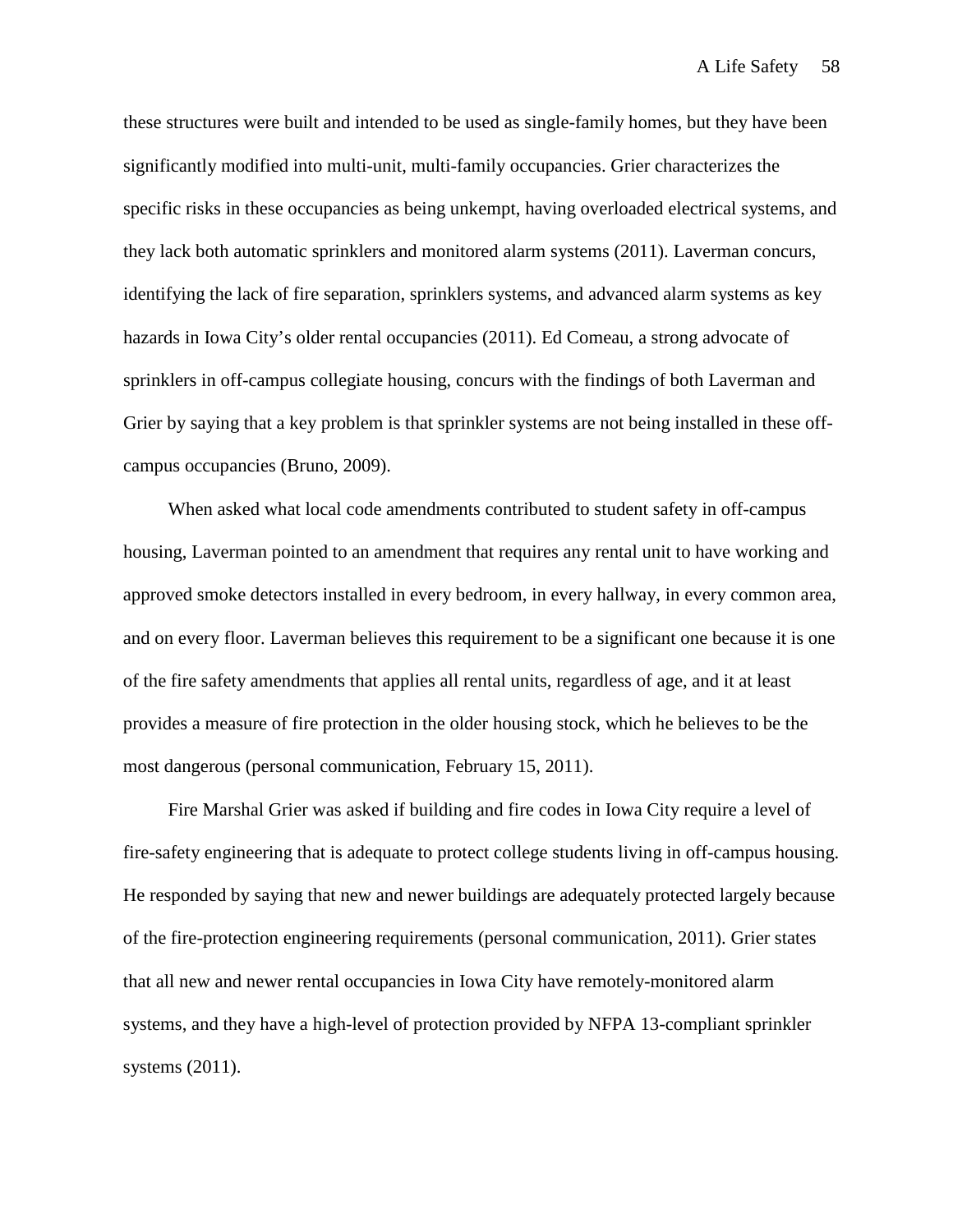Related to the engineering component, Grier defines the key shortcoming to be the lack of political will to implement sprinkler requirements in one-and-two family homes (personal communication, 2011). Grier believes that older construction is not as safe as newer, primarily because the engineering protections are not present (2011). Grier points out that because of the political problems associated with increasing code requirements in older housing, it is necessary for the fire department to educate students and parents to choose off-campus housing that is equipped with automated fire protection systems (2011).

*Enforcement.* Paul Calderwood believes that an effective enforcement component is critical in mitigating off-campus fire deaths (2004). He believes that inspections of rental occupancies, performed frequently and by a task force of qualified professionals from all disciplines will yield positive results causing fire hazards to be identified and rectified (2004). Bruno agrees, stating that "the local fire department has full responsibility to provide protection, which should include the power to inspect premises and order corrections of code violations" (2009, ¶ 7).

Stan Laverman, the Senior Housing Inspector in Iowa City, places the creation of his department in the early 1970's, and states that the overriding goal of all department members since has been to accomplish continuous quality improvement of enforcement measures (personal communication, February 15, 2011). Laverman believes that the dedication to progressive enforcement measures has had a positive impact on the safety of all residents, to include college students living in off-campus rentals (2011). The adoption of model codes like the IBC and associated local amendments allow experienced housing inspectors to enforce a standard that is explicitly designed to increase the safety of building occupants. Further, according to Laverman, the inspection rotation guarantees that a certified inspector will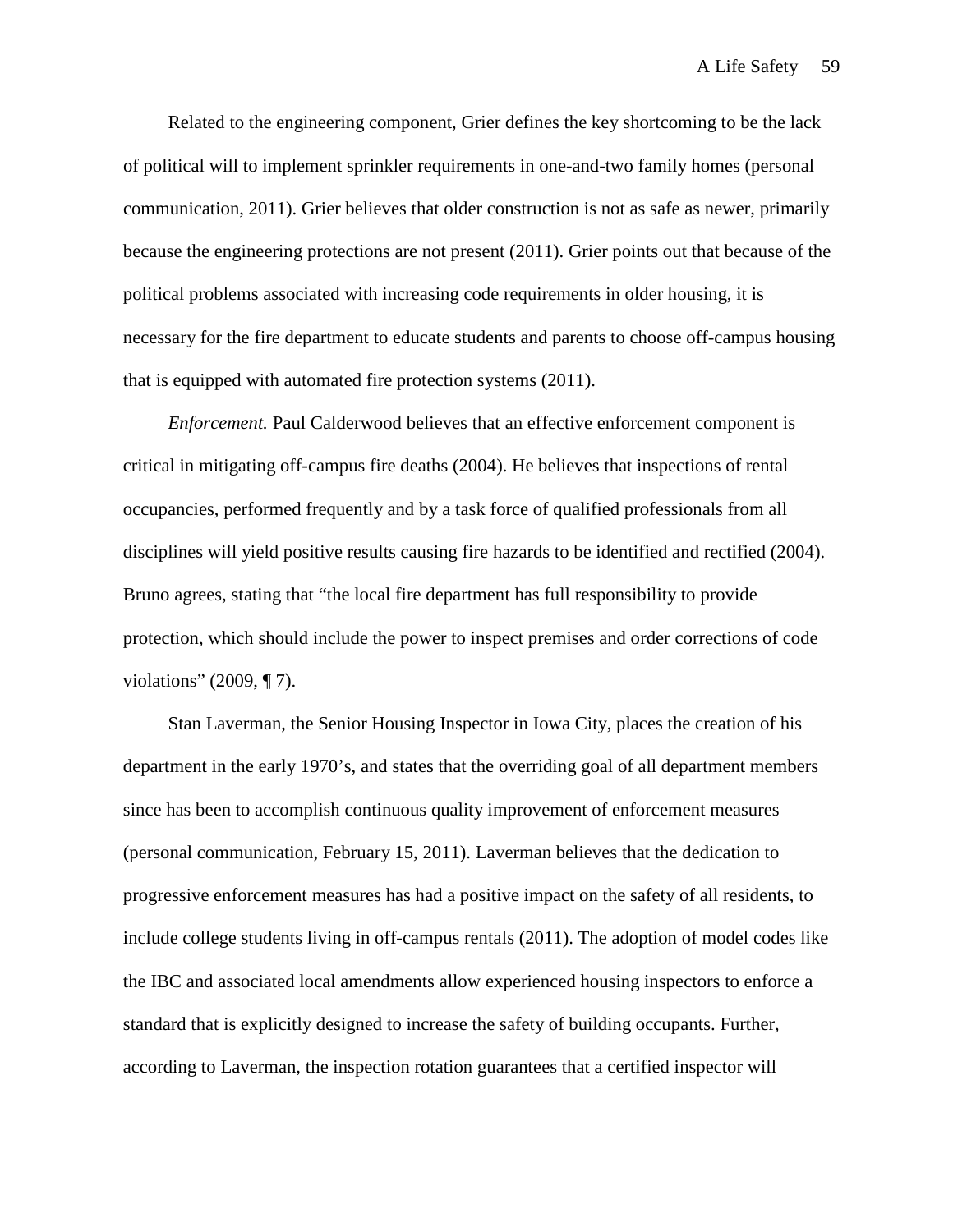conduct a thorough and progressive inspection of every room in every rental occupancy biennially (2011).

Laverman is largely pleased with enforcement measures in Iowa City, and claims that local property owners generally work very quickly to rectify any code violations scheduled for re-inspection (personal communication). The Housing Inspection Services division in Iowa City is also on the cutting-edge of limiting over-crowding and non-licensed occupancies in illegal spaces, according to Laverman (2011). Because of the significant hazard represented by these violations, Laverman's division and the City of Iowa City Internet Technology Services have partnered to create programs and databases that monitor advertising mediums such as craigslist and utility company billing databases.

Laverman says that these programs automatically monitor online advertisements and compare advertised leases with zoning occupancy restrictions, in order to identify cases where property owners attempt to over-rent, or overcrowd a rental space. Similarly, technology is used to cross-reference names on utility accounts with the names of property owners. Primarily in the case of one-and-two family homes, this investigation tool can be used to identify rooms and houses that are being rented illegally and therefore not subject to inspection (personal communication). These initiatives are very successful, according to Laverman, with his division identifying more than 100 unsafe and illegal occupancies every year (2011). According to Laverman, "we have a pretty progressive and reliable system that will only get better as we build our database and refine our investigative techniques" (personal communication).

An analysis of best practices revealed in the research and those practices currently employed by the City of Iowa City reveal that enforcement initiatives are considered to be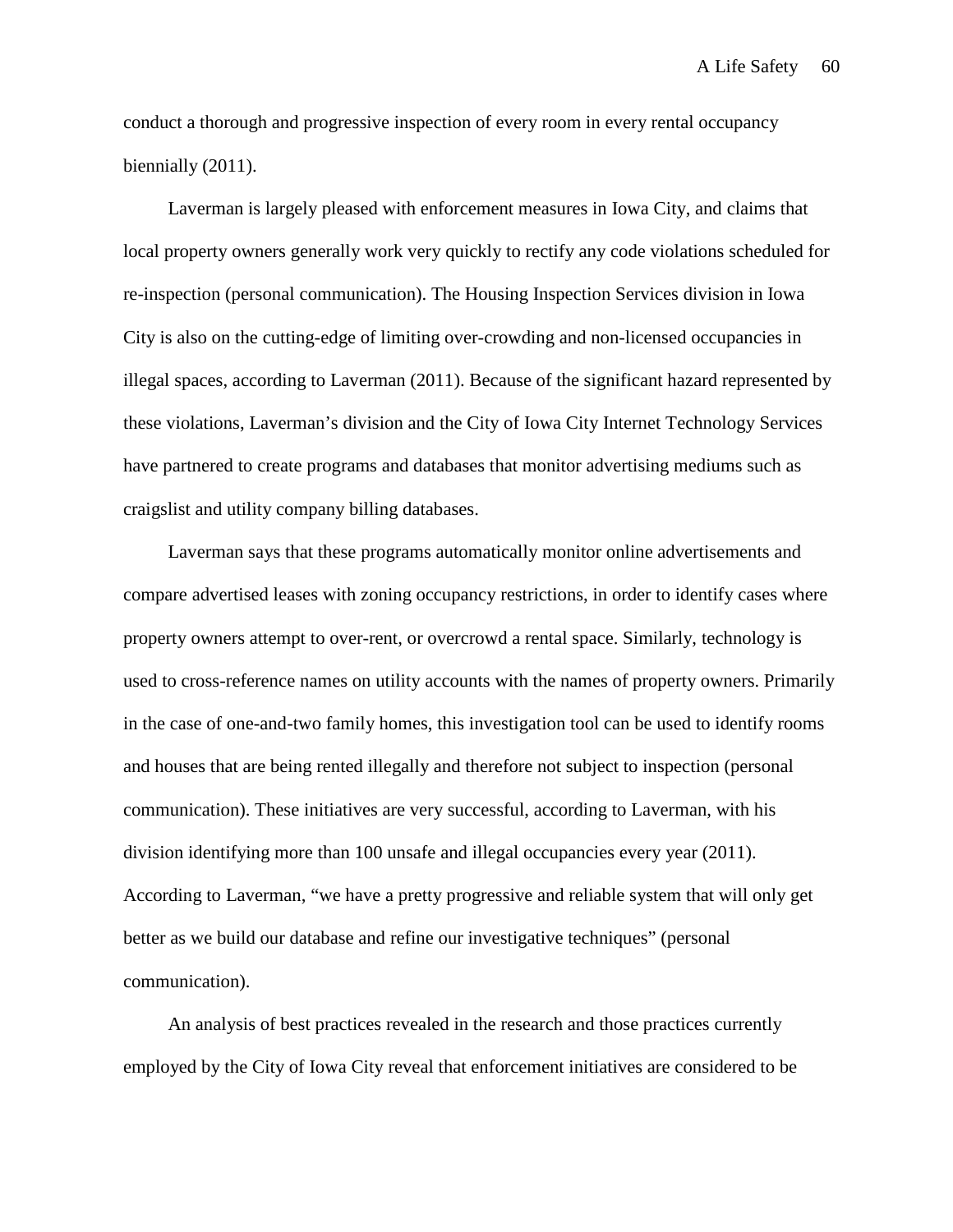adequate. The City of Iowa City Housing Inspection Services, however, is already utilizing technology and web-based applications to assist their investigation and enforcement services. The research reveals that no web-based reporting solution exists to allow either fire department responders or concerned tenants to quickly and effortlessly report safety concerns, as recommended by Calderwood (2004).

*Education.* The research reveals that many experts support the use of fire-safety and fire prevention education as the key factor in reducing off-campus fire fatalities (Bruno, 2008; (Comeau, 2007; Kanterman & D'Amore, Jr., 2001).

The Iowa City Fire Department and the University of Iowa have already formed a strategic partnership dedicated to fire-safety and fire prevention education. Kate Fitzgerald, Assistant Director of University Housing, believes that the most profitable endeavor to date is the Resident Advisor (RA) Fire Academy (personal communication, February 15, 2011). This endeavor was first conducted in the Fall of 2006 and modeled after the RA Fire Academy at the University of Colorado.

During the RA Fire Academy, residence hall student-leaders learn fire safety tips, receive lectures from fire department education professionals and watch college-student specific video presentations prepared by student advocacy groups. Also, students do pre-tests and post-tests to determine their fire-safety knowledge base, conduct case studies of fatal fires in collegiate housing, and finally participate an evacuation drill in a floor of a residence hall that has been filled with theatrical smoke.

According to Fitzgerald, prior to the RA Academy, her students spent an hour during orientation covering fire safety. She believes that the entire day of hands-on important fire training offered by the RA Fire Academy truly educates the student managers and equips them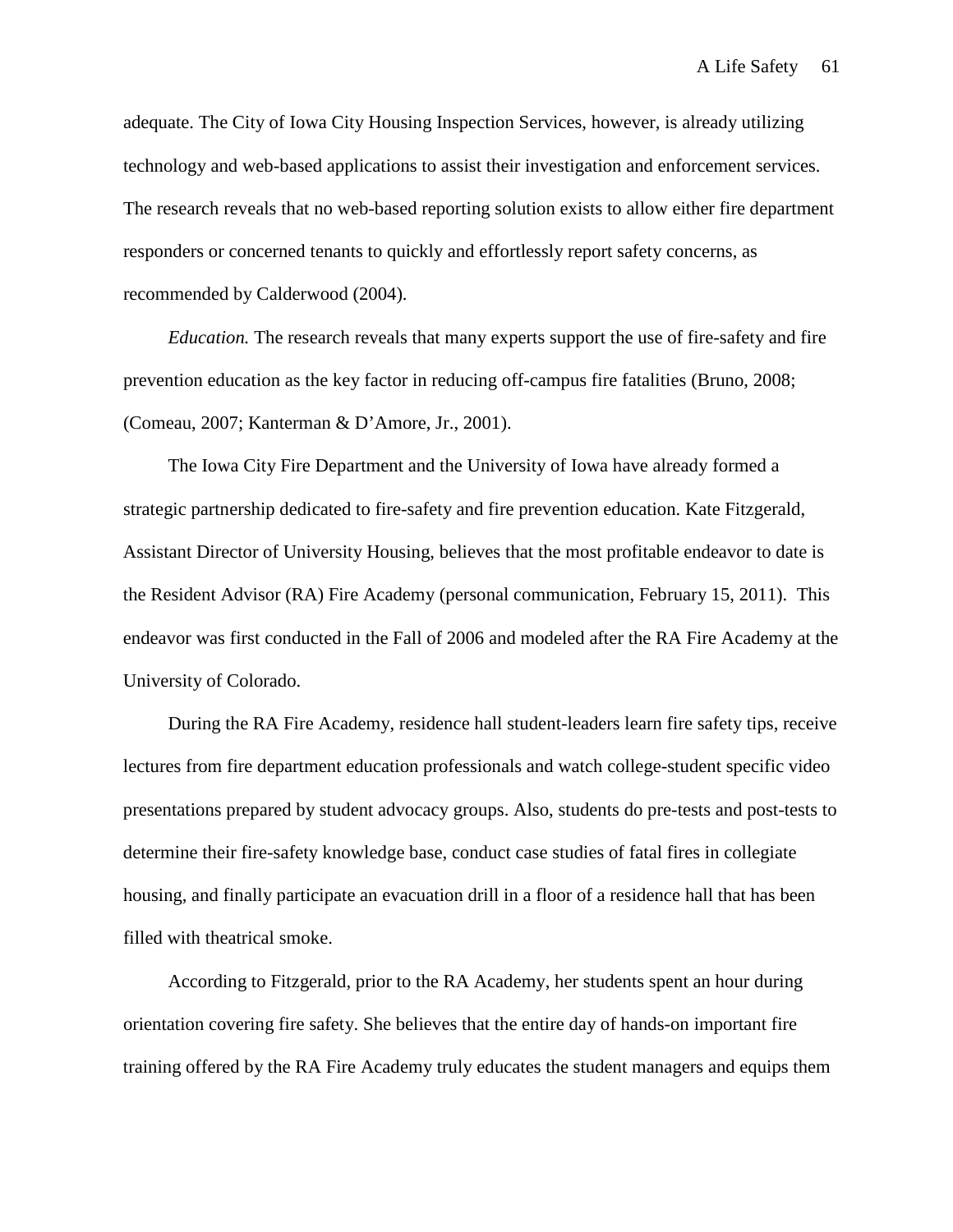to carry a fire safety message back to the students who live on their residence hall floors (personal communication, February 15, 2011).

Fitzgerald also references a mock room burn that the ICFD does an important campuswide educational initiative (personal communication). Fire crews build two identical, furnished residence hall rooms. The rooms are located next to each other in the college green, and one is equipped with a single sprinkler head, while the other remains unprotected. Crews then start small fires in each room's trashcan, and the rooms are allowed to burn. The large crowd of students who witness this event will see that (a) the unprotected room will quickly become completely engulfed, and (b) the sprinkler head in the protected room will either control or extinguish the incipient fire. Fitzgerald believes that this is a popular and effective educational tool (2011). University officials have, in fact, discussed how to more effectively market the tool, to include requiring all Greek students to attend, and creating a documentary on University of Iowa TV (2011).

Students receive adequate briefing regarding fire safety in the residence halls, according to Fitzgerald (personal communication, February 15, 2011). During orientation they attend a seminar of UI fire-safety policy, where candles, cooking, appliance, alarm systems, and safe and unsafe behavior are discussed (2011). When students check into residence halls, they are officially issued the residence hall policies related to fire safety. During their first week on campus, they are required to attend a class with their RA, where educational elements of the RA Fire Academy are conveyed. Following those meetings, fire drills and fire drill debriefings are conducted by UI and ICFD staff. In total, according to Fitzgerald, on-campus residents are formally exposed to fire-safety messages 6 times in their first 14 days on campus (personal communication February 15, 2011).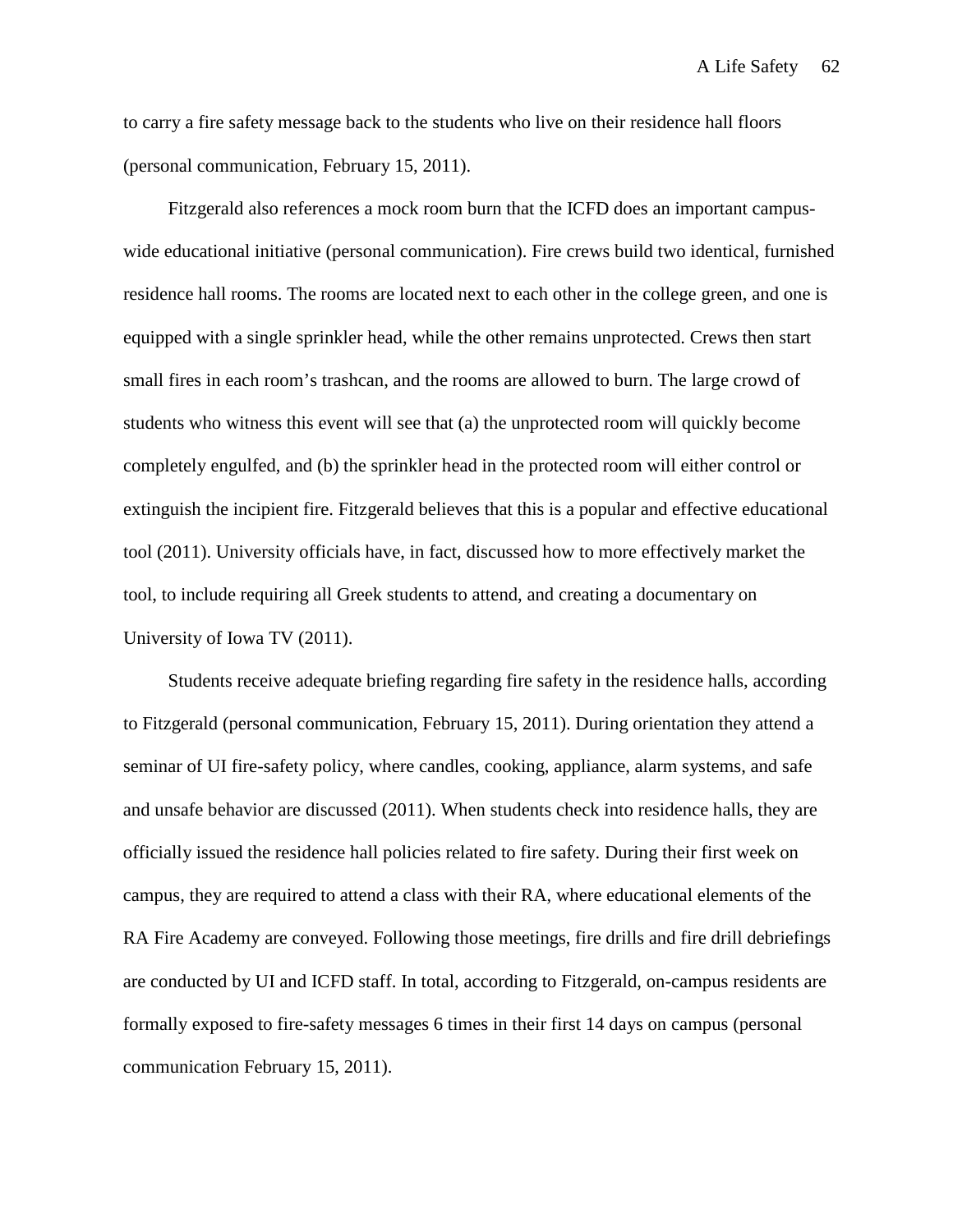Despite fire-safety educational endeavors by UI and the ICFD, Fire Marshal Grier (personal communication, February 15, 2011) believes that students are largely unprepared for fire-safe living when they move off campus, because the ICFD is currently only able to share educational opportunities with a very small percentage of students. Fitzgerald agrees with the premise, and states that student apathy may play a contributing role (personal communication, February 15, 2011). She believes largely that students living in residence halls take fire protections systems and fire safety policies for granted, and that when they look for off-campus housing they are distracted by matters of location, comfort, and convenience, rather than fire safety (2011).

Director Fitzgerald believes that there currently exists a rare opportunity to grow the ICFD and UI fire safety partnership to include other programs and initiatives (personal communication, February 15, 2011). The time to institute a higher degree of educational exposure, according to Fitzgerald, is when a student chooses to live off-campus (2011). She states that students must declare to the university, prior to a semester, whether they plan to live on or off campus. The time that they declare for off-campus housing would be the ideal time to institute an online educational requirement. Already the UI has required online courses for binge drinking and sexual assault, and she claims that they are very successful (2011). She believes that the UI Vice President of Student Services would be very willing to explore collaborations that reach more students.

The research has revealed that the Iowa City Fire Department should reduce fire risk in off-campus collegiate housing by (a) promoting and increasing fire-safety engineering, particularly fire detection and fire suppression systems, (b) exploring new initiatives in code enforcement, particularly with regards to online reporting for fire department officers and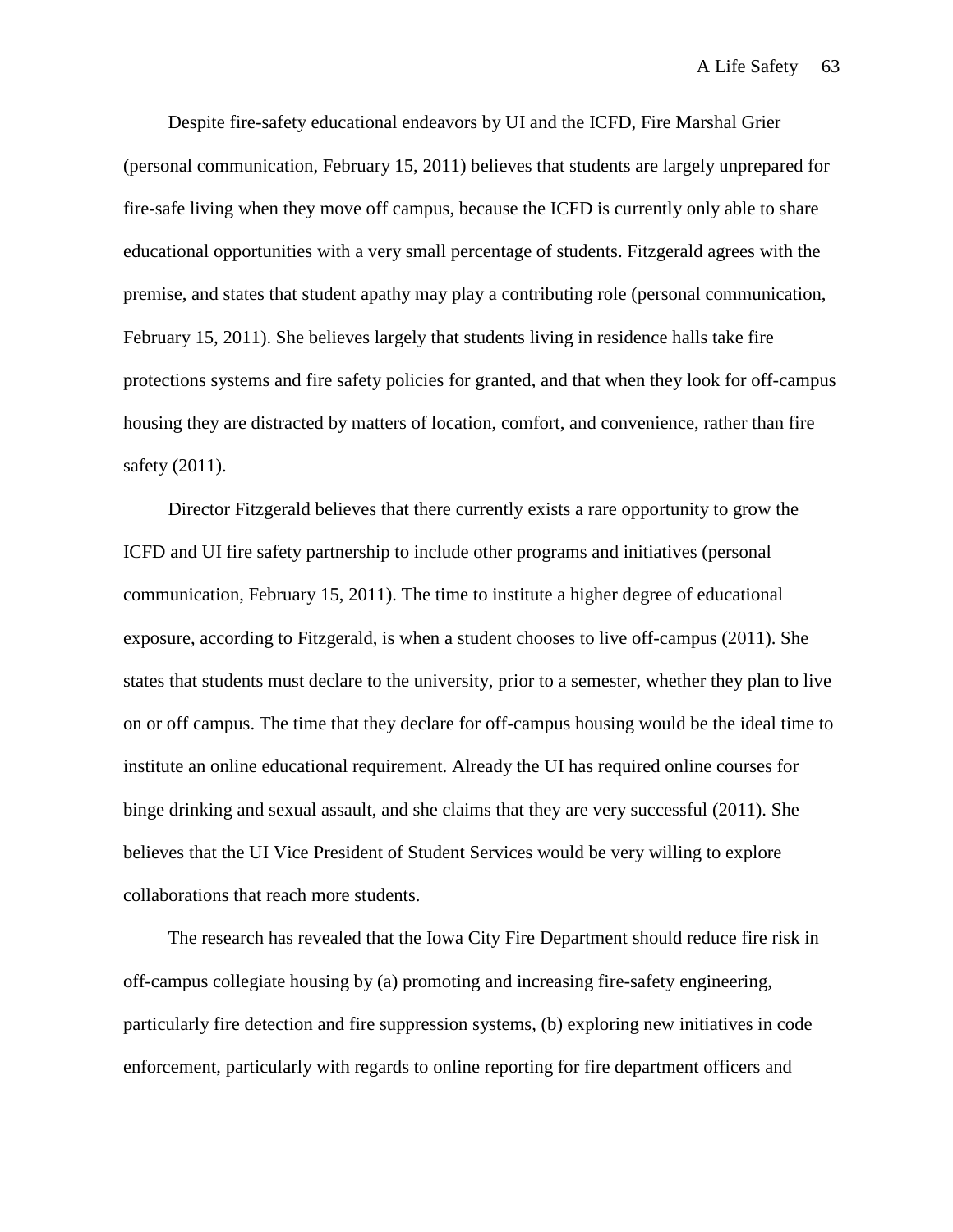concerned tenants, and (c) approaching UI administration with ideas for both growing the ICFD / UI fire-safety partnership and increasing fire safety and fire prevention educational efforts.

## Discussion

The results of this applied research project are directly attributed to information gathered through a comprehensive literature review process and personal interviews with experts from a Big Ten University, the Fire Marshal of Iowa City, and the City of Iowa City's expert on residential housing inspection and code enforcement. Results of the personal interview with Fire Marshal John Grier are recorded in Appendix A, while the results of personal interviews with Senior Housing Inspector Stan Laverman and Assistant Director of University of Iowa Housing are located in Appendices B and C, respectively. The model for community riskreduction, referenced extensively in National Fire Academy Risk reduction curriculum and used to formulate interview questions is located in Appendix D.

The findings revealed by these research undertakings identified several significant findings related to the research problem. The problem that formulates the basis of this research is that the Iowa City Fire Department responds to a significant number of fires that occur in offcampus collegiate housing. The problem is confirmed by the researcher's experience as a company officer responding to emergencies in Iowa City, as well as Fire Marshal Grier's contention that many of Iowa City's fires occur in occupancies that may be defined as offcampus housing (personal communication, February 17, 2011).

The purpose of the research is to determine methodologies that the ICFD may use to reduce the risk of death, injury, and property loss due to fire among college students residing in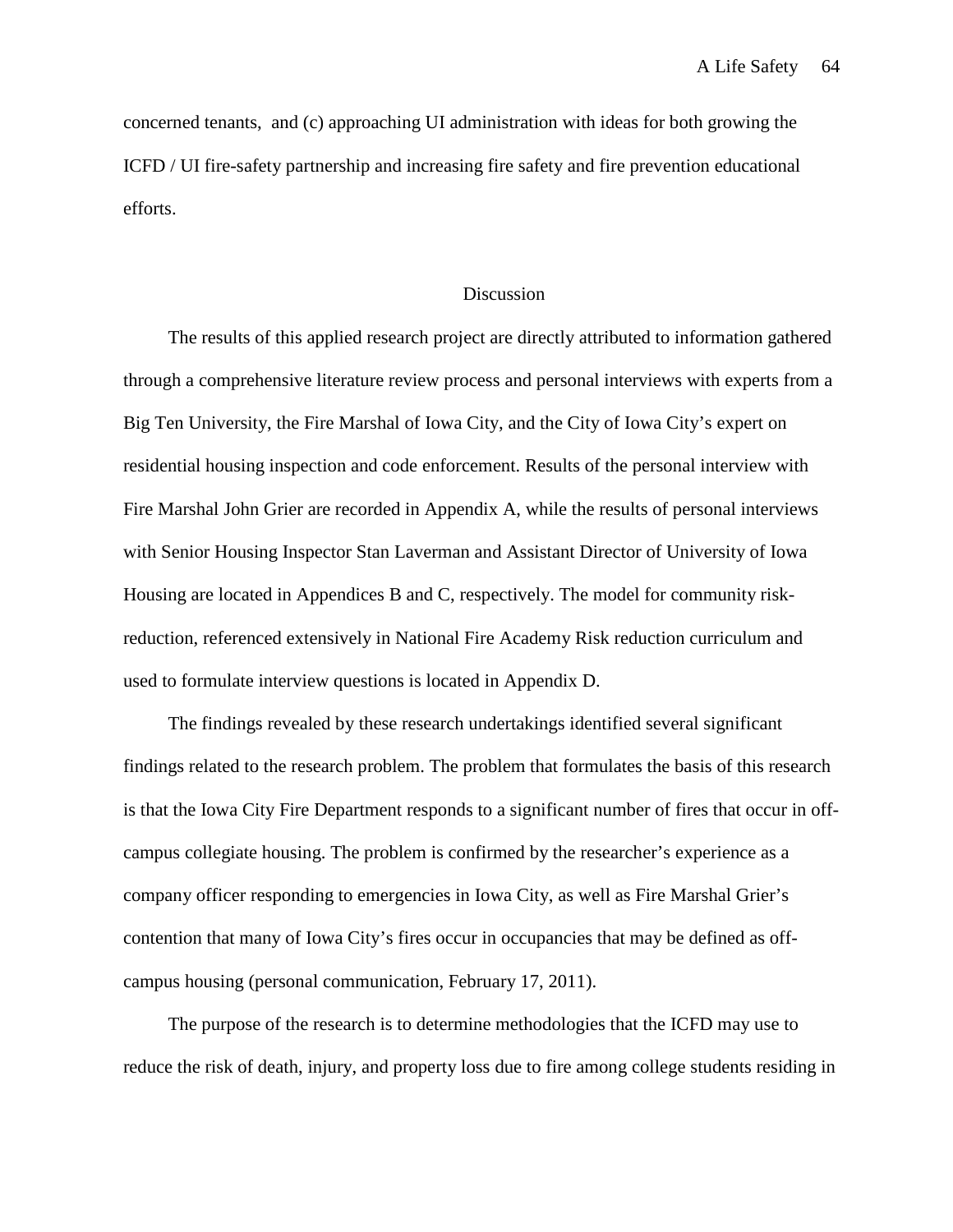off-campus housing. The research revealed 3 findings of particular interest to the researcher, namely that (a) the greatest majority of students who die in fires die in residential structure fires in occupancies off-campus, and nearly every important statistic in this group mirrors the those found in an analysis of the national fire problem, (b) off-campus housing, particularly in Iowa City, may be defined as nearly any residential occupancy located within 2 miles of the main campus, and (c) the major initiatives that should be undertaken to reduce the problem must focus on fire-protection engineering, code enforcement, and education.

Of great interest to the researcher is the fact that the fire-fatality problem among college student mirrors the fire-fatality problem nationally. The NFPA reports that in 2009, 85% of America's 3,010 fire fatalities occurred in residential occupancies (Ahrens, 2010) while Campus Firewatch reported in 2010 that 85% of all collegiate fire fatalities occur in residential structure fires. The NFPA also reports that in 2009, 63% national fire fatalities occurred in homes that either had no smoke detector or had a smoke detector that had been disabled (Ahrens, 2010). By the same token, the People's Burn Foundation identified missing or disabled smoke detectors as one of the leading contributing factors in fatal off-campus fires (2007). Similarly, both organizations have identified that fatal fires rarely occur in residential occupancies with automatic fire sprinkler systems.

While the Iowa City Fire Department maintains a modern database of emergency incident information, shortcomings in data input make it nearly impossible to identify specific occurrences of fire in off-campus housing. USA Today, in a study published January 24, 2006, stated that 76% of students who die in off-campus structure fires do so in residences that are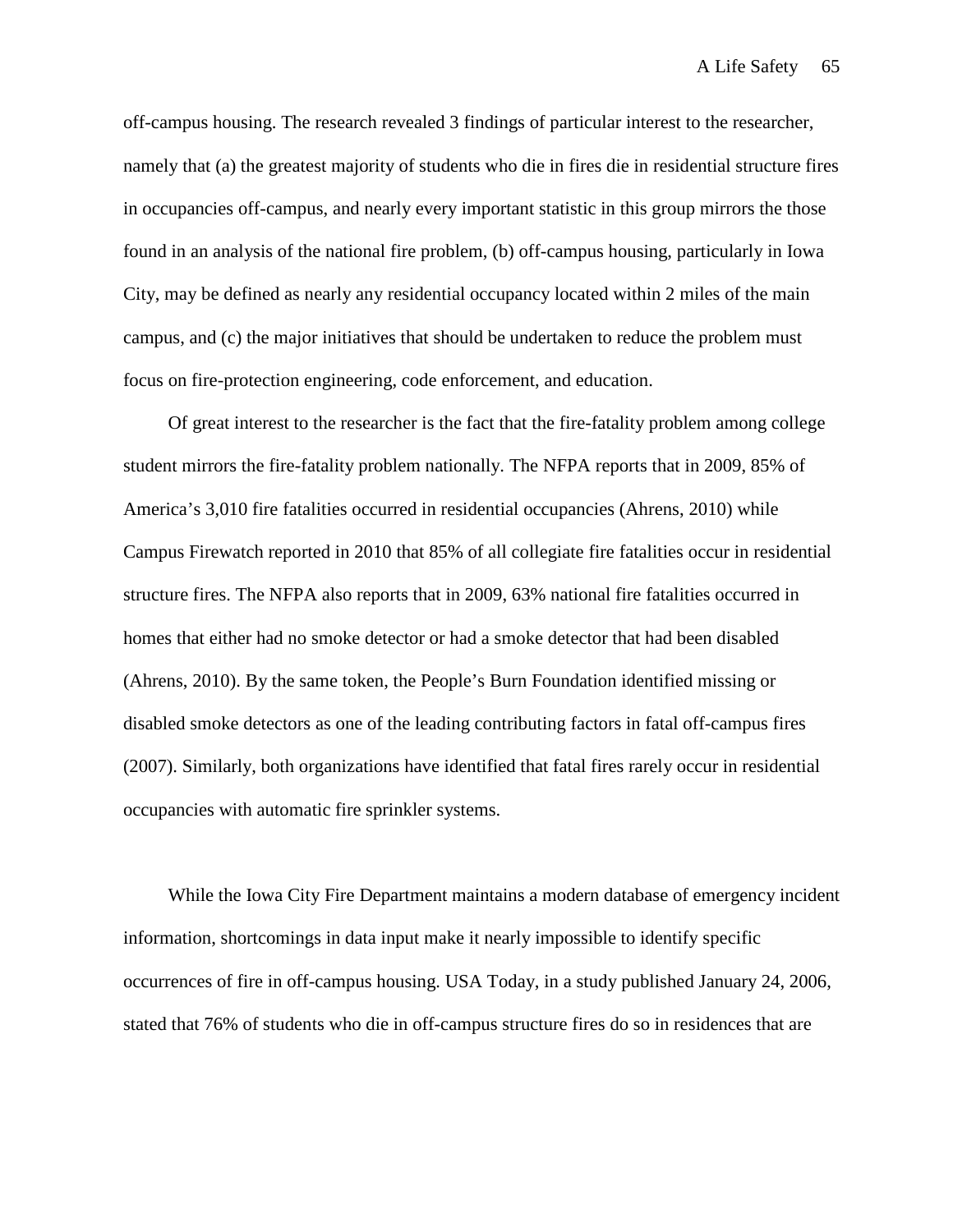within a 2-mile radius of campuses, while 73% of fatalities occur within 1-mile (Davis  $\&$ DeBarros, 2006).

Iowa City is geographically defined by the central University of Iowa campus in its center, surrounded by high-density residential housing that transitions in all directions to residential neighborhoods. University of Iowa data reveals that the University of Iowa, in fall 2010, UI experienced it's largest-ever enrollment of 30,825 students (University of Iowa, 2010). Director Fitzgerald reports that University of Iowa residence halls have 5800 beds, and operate at capacity (personal communication, February 15, 2011). City of Iowa City housing data reflects that rental properties in the city make available 33,178 bedrooms in 16,795 housing units (Laverman, 2011). A comparison of this data leads this researcher to conclude that 5800 college students live in university housing, leaving 25,025 students to choose campus housing from the stock of 33,178 available rental bedrooms. While it is likely an invalid assumption that all 25,025 of those students live in Iowa City rental properties, it can anecdotally be assumed that the vast majority of rental occupancies in Iowa City house college students. Therefore, the contention by USA Today that most student fatalities die within two miles of campus is validated for Iowa City, and it may be assumed that almost all fires that occur in rental occupancies affect college students. This more clearly defines the problem for the Iowa City Fire Department, as it identifies many of the city's citizens and residential occupancies as being at risk.

The third significant finding of the research focused on three particular areas where riskreduction initiatives should be focused – engineering, enforcement, and education.

Fire protection engineering is the first of three key components revealed in this finding. Because Iowa City has adopted the 2009 editions of the International Building, fire and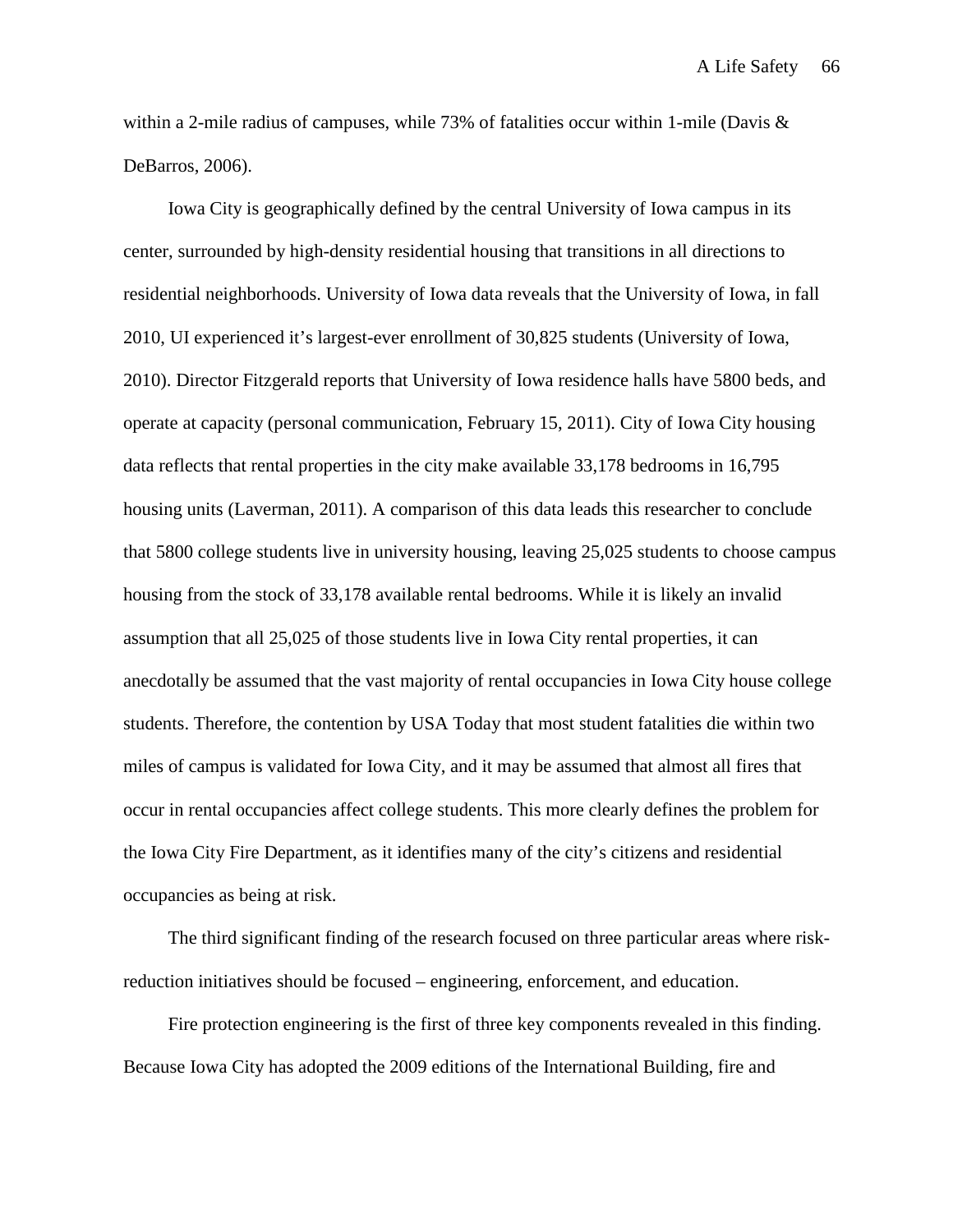Residential Codes (Iowa City City Code, 2010), building and operation requirements for all new and newer off-campus housing are deemed to be appropriate (J. Grier, personal communication, February 17, 2011). Iowa City has, however, amended out the code requirement for residential fire sprinklers due to a powerful opposition lobby (J. Grier, personal communication, February 17, 2011). The importance of fire sprinklers in residential occupancies revealed by the NFPA (Ahrens, 2010) and Comeau (2008), make it apparent that the Iowa City Fire Department must increase efforts to encourage council members to adopt the IRC standard for sprinklers.

The second of three key components was identified by the research to be enforcement of adopted codes. Laverman contends that initiatives undertaken by Iowa City's housing inspection department are progressive and appropriate, and that there level of expertise, inspection cycles, use of technology, and dedication to continuous improvement define Iowa City as having a model code enforcement program (S. Laverman, personal communication, February 15, 2011).

That dedication to continuous quality improvement may be augmented, however, by a recommendation of Paul Calderwood (2004). Calderwood states that fire department company officers, who respond to thousands of incidents in residential properties, can be utilized as extra eyes and ears for housing code officials (¶ 6). Calderwood contends that housing inspection departments should have an easy reporting system whereby fire department members can report on safety and code violations that they witness while on emergency calls. Similarly, an online and anonymous reporting system should be established to allow tenants a way to communicate concerns to housing inspection officials. Given the high volume of calls that ICFD members run, the significant risk identified by this research, and Laverman's willingness to use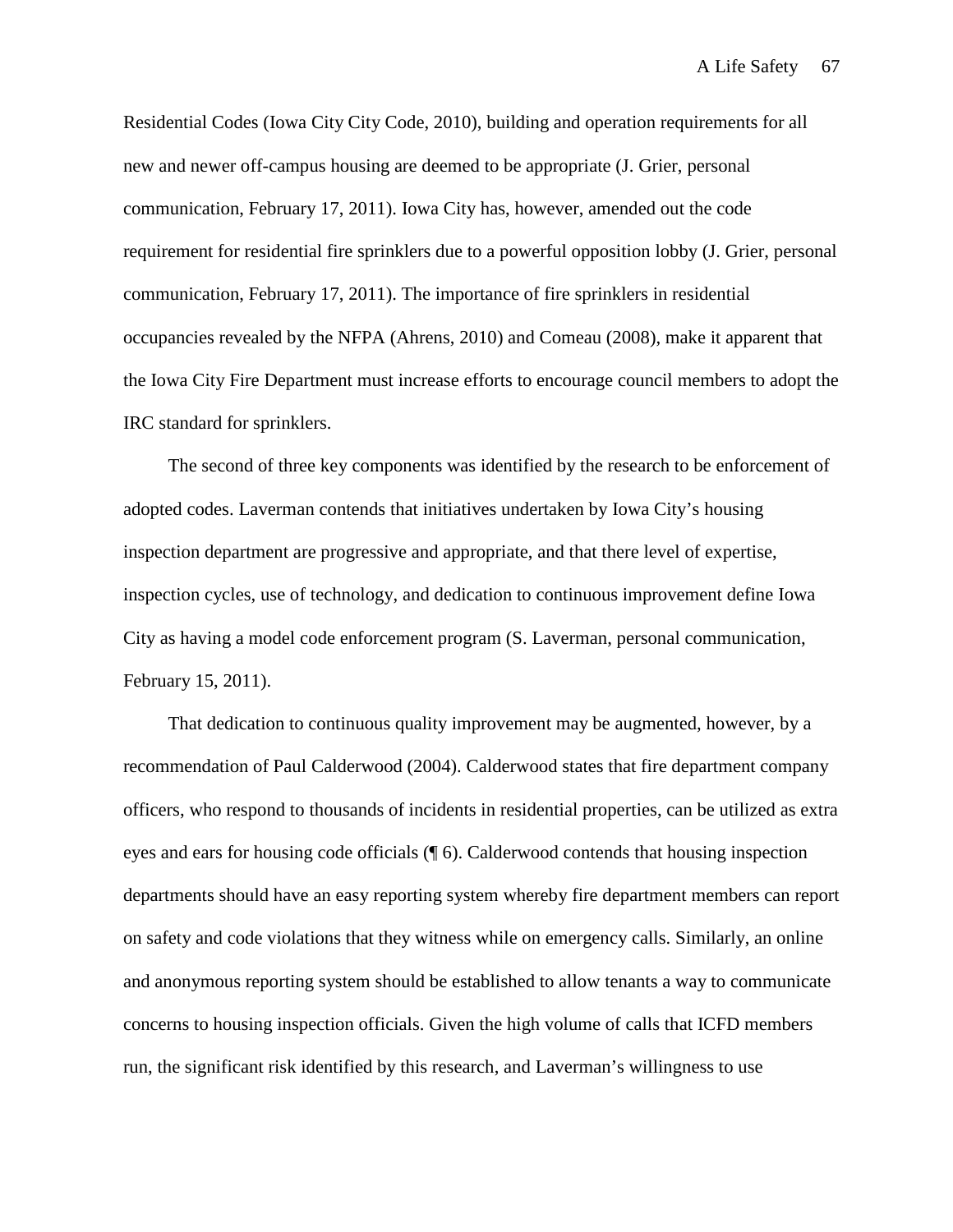technological initiatives to improve services (personal communication, February 15, 2011), the ICFD should consider advocating such a service.

The significant findings identified by this research are of high importance to ICFD riskreduction efforts, because they more clearly define perhaps the most proliferate fire-fatality risk the community faces. Currently, fire prevention and education efforts are focused primarily on grade-school children, while very few are committed to college students, and none are dedicated to high school students transitioning to college.

Kanterman and D'Amore, Jr. believe that education is the key component the resolving the off-campus fire-fatality problem, even above those of engineering and enforcement (2001). They state that poor behaviors are the greatest contributor to fatal fires, and believe that this is primarily because they have been subjected to very little fire-safety education beyond the sixth grade.

This becomes the most significant finding of the research, because it defines how efforts may be focused to reduce the off-campus fire fatality risk while simultaneously realizing a reduction in the nationwide fire problem. Accordingly, the study published by the People's Burn Foundation and Campus Firewatch concludes that "the fire safety problem at our nation's campuses mirrors the fire safety problem throughout society. If we can address the campus fire safety problem, we will have a dramatic impact. . .in terms of fire safety across the nation as these students graduate and move onward" (2007, p. 3).

This is an emphatic truth for ICFD leaders to keep in mind when considering allocation of risk-reduction resources. The PBF study says that college students who value fire safety will become adults who value fire safety. Census data for Iowa City defines the municipality as one of the most educated cities in the nation, with nearly 60% of adult residents having a bachelor's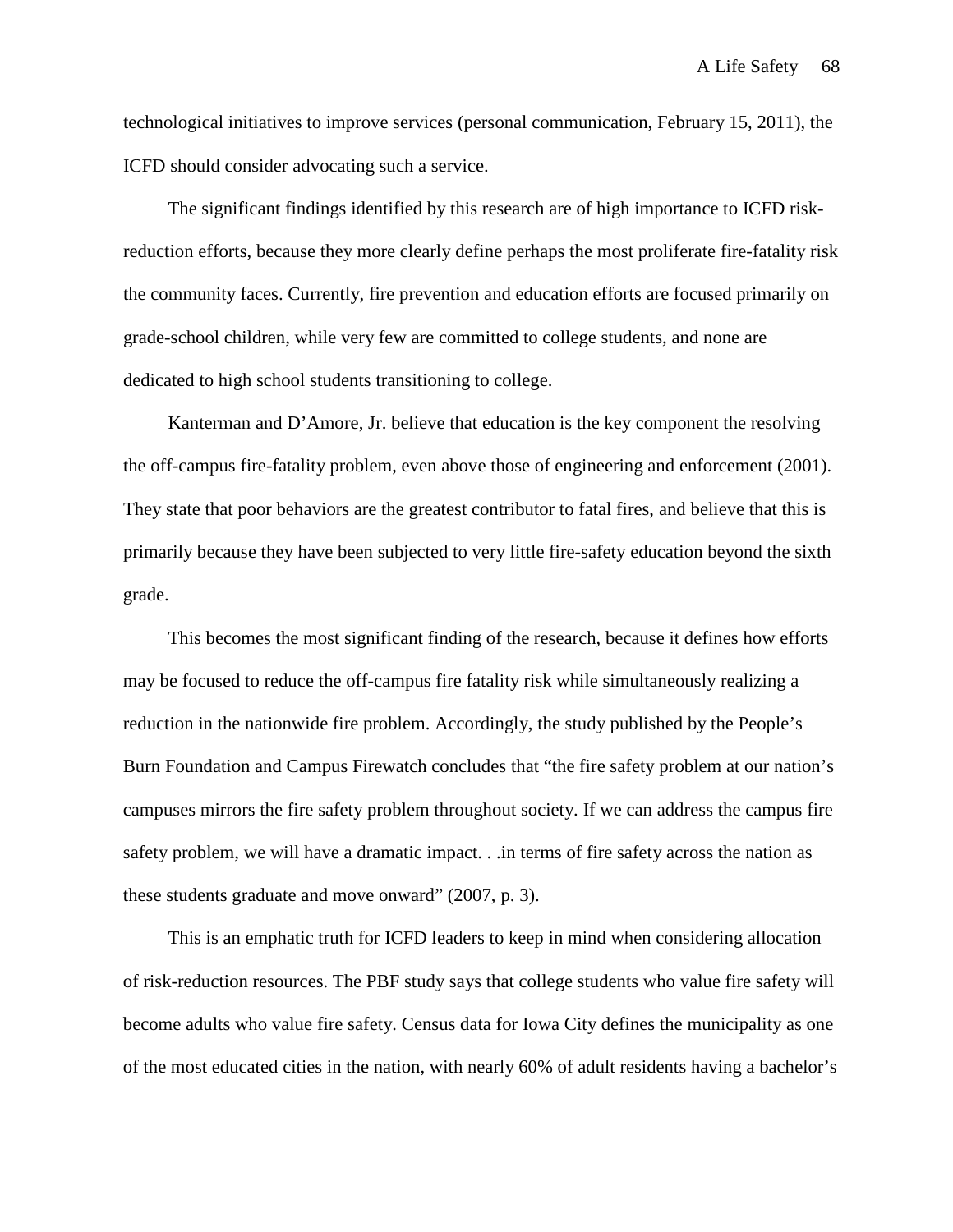degree or higher (United States Census Bureau, 2000). This means that the best way to reach the citizenry of America, and of Iowa City, with important fire safety training is to engage college students. Over time, as college students graduate and become part of the community, it is likely that the off-campus fire-fatality problem and the fire-fatality problem across society's broader cross-section would simultaneously decline. In this researcher's opinion, this could be one of the most important educational initiatives ever undertaken by the fire service, and should be made the top priority for ICFD risk-reduction efforts.

The specific findings of the research reveal that the ICFD should immediately engage University of Iowa leadership and officially form a fire safety education committee, where important strategic initiatives might be considered. Fire Marshal Grier indicated that the IVFD would be very willing to act on findings of the research, and commit resources to where they might be most effective in reducing the risk of off-campus fire fatality (personal communication, February 17, 2011). Kate Fitzgerald states that the Vice President of Student Services at the University of Iowa is receptive to partnering on new educational initiatives, particularly related to large-group presentations like mock burns, and online educational opportunities for incoming students (personal communication, February 15, 2011).

Sherry Kenyon states that one of the most profitable new educational efforts at the University of Colorado is the Student Leadership Academy, a highly competitive and intensive fire training program that requires participants to educate fellow students (personal communication, March 1, 2011). Because resources at the ICFD and the University of Iowa are limited, partnership endeavors with student leadership groups, effectively training and enlisting students as fire safety instructors, should be adopted.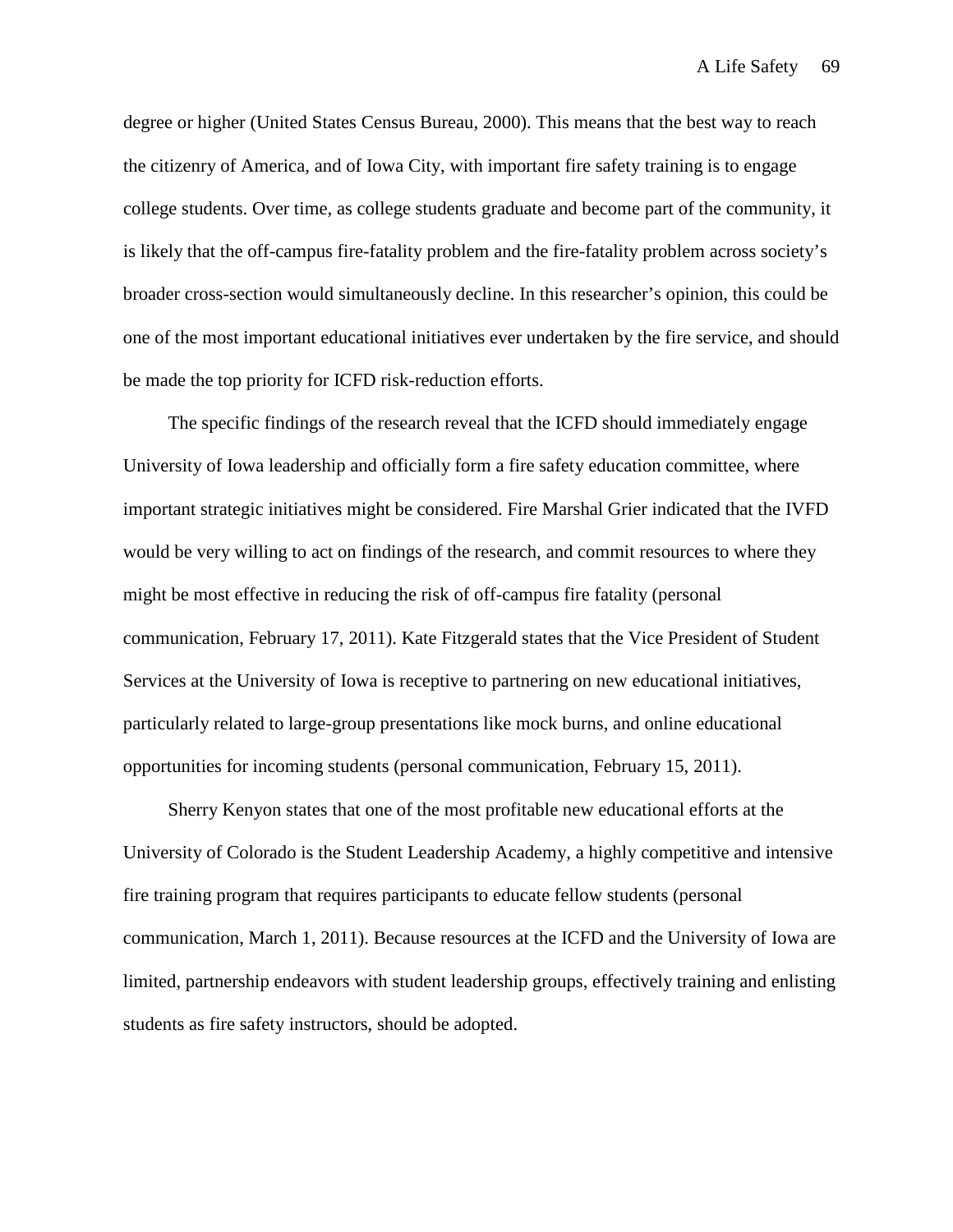In summary, it is the researcher's opinion that the applied research has identified a clear and pressing need to establish engineering, enforcement, and particularly educational initiatives to reduce the risk of University of Iowa students being killed or injured in off-campus fires. It is further empirically established that efforts to reduce fire-fatality risk among college students will realize the collateral benefit of reducing the fire-fatality risk among the general population. These facts are in keeping with the Iowa City Fire Department's Mission Statement, which is *to protect our community by providing progressive, high-quality emergency and preventive services.*

It is the researcher's opinion that while the literature review and personal interviews were sufficient in scope, there are further concerns regarding the lack of comprehensive information regarding educational initiatives at other fire departments, colleges and universities. Costeffective resource allocation is more important now than it has ever been, and the ICFD is faced with considerable fiscal challenges. This researcher's position in the Fire prevention Bureau has recently been eliminated, thereby eliminating the official that would be largely responsible for designing and implementing any educational programs, symposiums, or academies. It is noted by this researcher that further research is required to accurately identify the most effective and efficient ways that the ICFD could undertake fire safety educational programs for college students in general, and those living off-campus specifically.

## Recommendations

The problem is that the Iowa City Fire Department responds to a significant number of fires that occur in off-campus collegiate housing. While it is considered by the researcher that the Iowa City Fire Department has a progressive, modern fire department that places an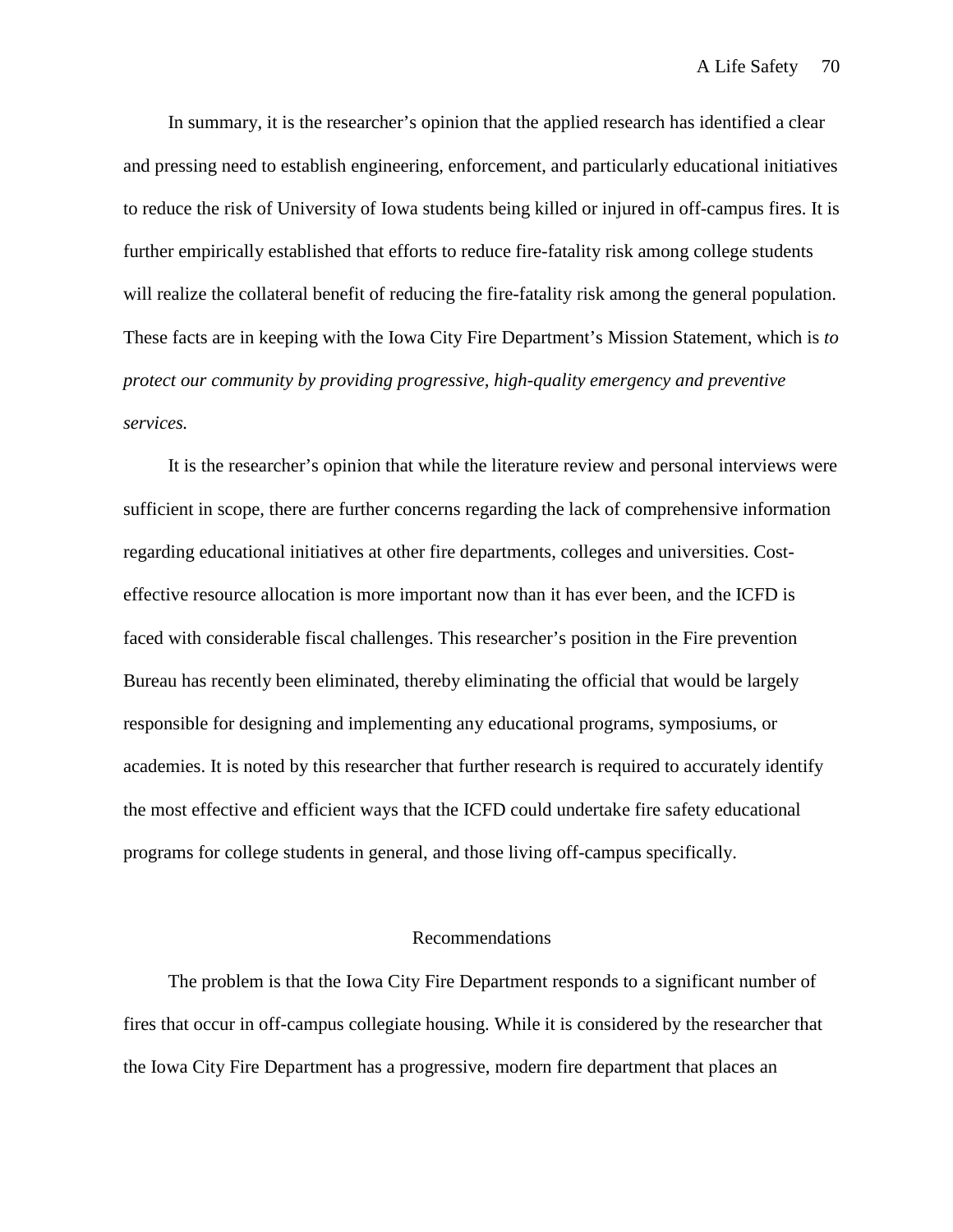emphasis on fire prevention education, the research has revealed that the ICFD has not adequately addressed the community's largest at-risk group for fire fatalities – college students living in off-campus housing. It is the purpose of the research to determine methodologies that the ICFD may use to reduce the risk of death, injury and property loss due to fire among college students residing in off-campus collegiate housing.

The research presented in this applied research project confirmed that college students living in off-campus housing are a large at-risk group prone to experience fire-loss, injury or death as a result of a residential structure fire. The research concluded that measures promoting fire-safety engineering, fire and building code enforcement, and fire-safety education are the keys to addressing and reducing risk among this demographic.

The following recommendations are the result of exhaustive research related to fire fatalities in off-campus collegiate housing. They are respectfully submitted by the author as the foundation for a risk-reduction program that will achieve the goal of reducing the risk of fire death among college students in Iowa City, and realize a collateral benefit of reducing fire deaths among the general population of the city.

1. Convene a committee of fire department and fire prevention bureau leaders to consider the results of this applied research project.

2. The committee shall obtain support of senior leadership for creating new initiatives and forming a formal fire-safety education partnership with University of Iowa leadership.

3. The committee shall establish goals for a risk reduction program associated with offcampus fire safety.

4. The committee shall form a sub-committee to further research best practices of fire service organizations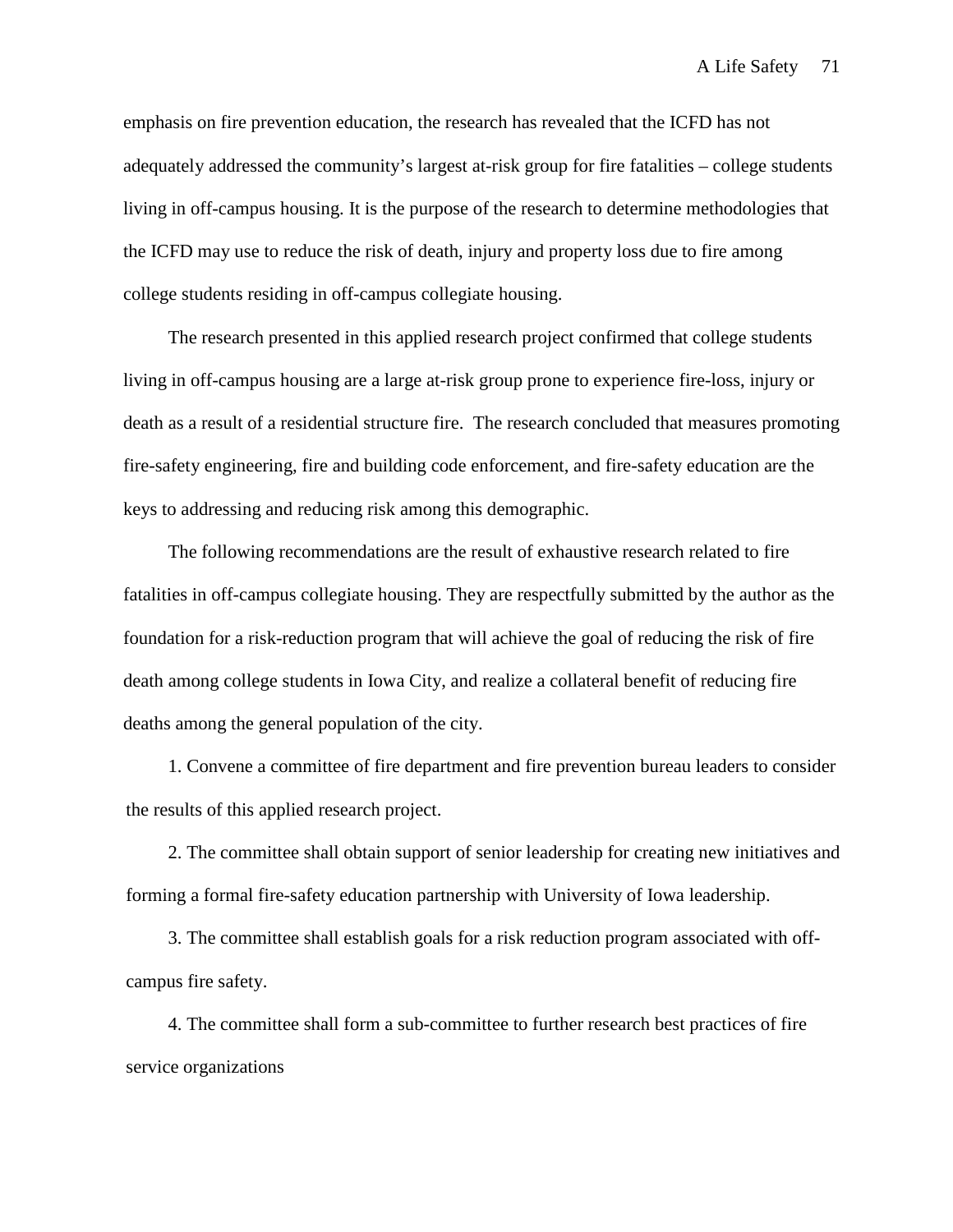5. The committee shall solicit a meeting with leaders from the University of Iowa Office of Student Life, with the purpose to formally present the findings of this research and recommendations for forming an exploratory partnership or task force.

6. The committee shall recommend to University of Iowa leaders that effective mediums for educational delivery be identified, with general recommendations for on-line learning, fall orientation lectures, and educational academies with hands-on components.

7. The committee shall consider partnering with University of Iowa Admissions to send educational mailings – particularly material that focuses on choosing fire-safe housing – to the home addresses of all incoming students.

8. The committee shall consider the feasibility of sending at least one committee member and at least one University official to Boulder, Colorado, to observe the *Leadership Fire Academy*.

9. The committee shall align the goals of an off-campus fire fatality risk reduction program with departmental strategic planning initiatives.

10. The committee and / or the ICFD / UI task force shall identify specific educational initiatives to be adopted.

11. The committee and / or the ICFD / UI task force shall establish a timeline for the design and pilot implementation of all educational initiatives.

12. The committee and / or the ICFD / UI task force shall develop an evaluation strategy for all educational initiatives.

13. The committee and / or the ICFD / UI task force shall modify risk-reduction initiatives as needed.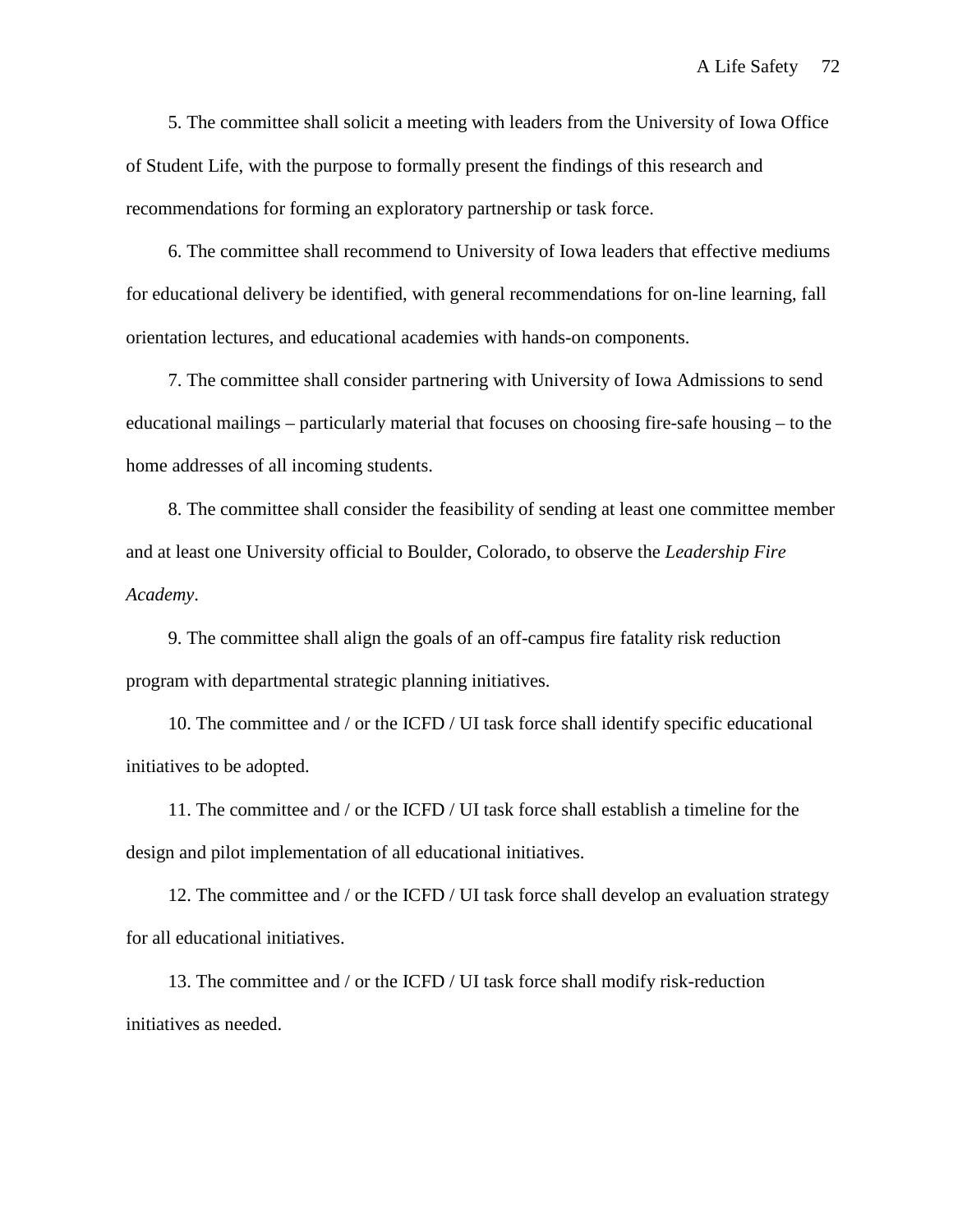14. The ICFD Fire Marshal should identify a means within Firehouse incident reporting software to accurately record what fires occur in defined off-campus housing and how many college students are affected by each fire, so that accurate evaluations may be performed.

15. The committee shall consider making a presentation to the city council, using the findings of this research and the goals of a risk-reduction program to achieve the reinstatement of the eliminated captain's position in the Fire Prevention Bureau.

16. The committee shall make recommendations to Iowa City Internet Technology Services and Housing Inspection services to create a web-based violation reporting tool for both fire department members and housing tenants.

17. The committee shall explore and consider best practices for promoting the adoption of the residential sprinkler code requirement contained in the 2009 International Residential Code.

18. Implement the risk-reduction program.

Implementation of these recommendations will have a positive impact on the ability of the Iowa City Fire Department to fulfill its mission, and will also have a positive impact on the life safety of college students choosing to live in off-campus housing in Iowa City.

A final recommendation, while outside the researcher's scope of authority, is for some stakeholder organization like Campus Firewatch, the People's Burn Foundation, The United States Fire Administration, the National Fire Protection Association, or the Department of Education to consider development of a comprehensive database containing best-practice risk reduction strategies employed by fire departments, colleges, and universities. This research has identified the importance of reducing fire fatalities in off-campus housing, and its correlate on the national fire fatality problem is of high significance, particularly to the USFA's operational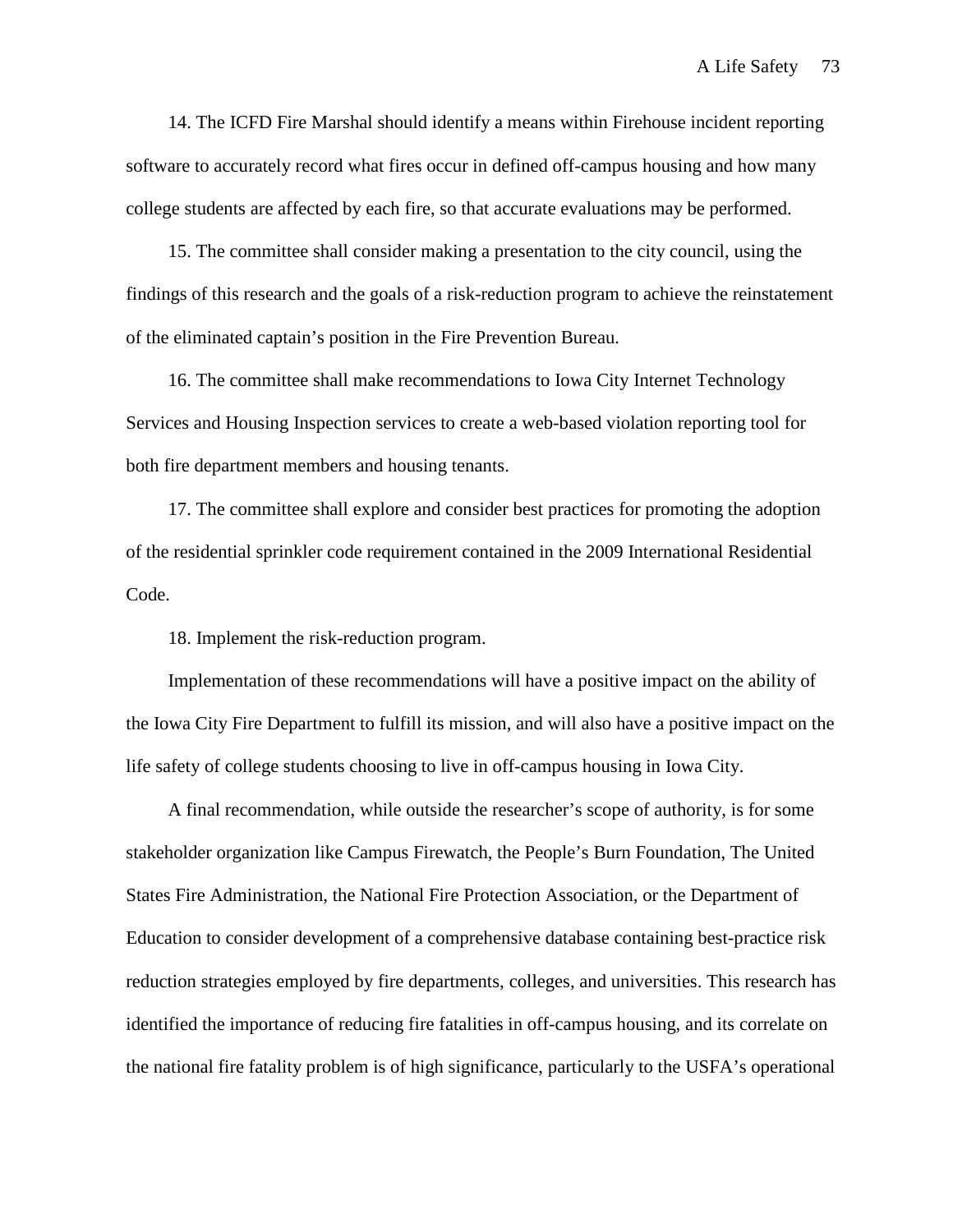objectives. A central point of data collection, or some comprehensive electronic database would be of great benefit to any risk-reduction leader hoping to impact this problem in their communities. It would also further EACRR's goal of developing leaders in comprehensive multi-hazard community risk reduction, researching best practices within the fire service, and preparing to respond to all hazards in an effort to reduce severity of potential threats and emergencies within the community.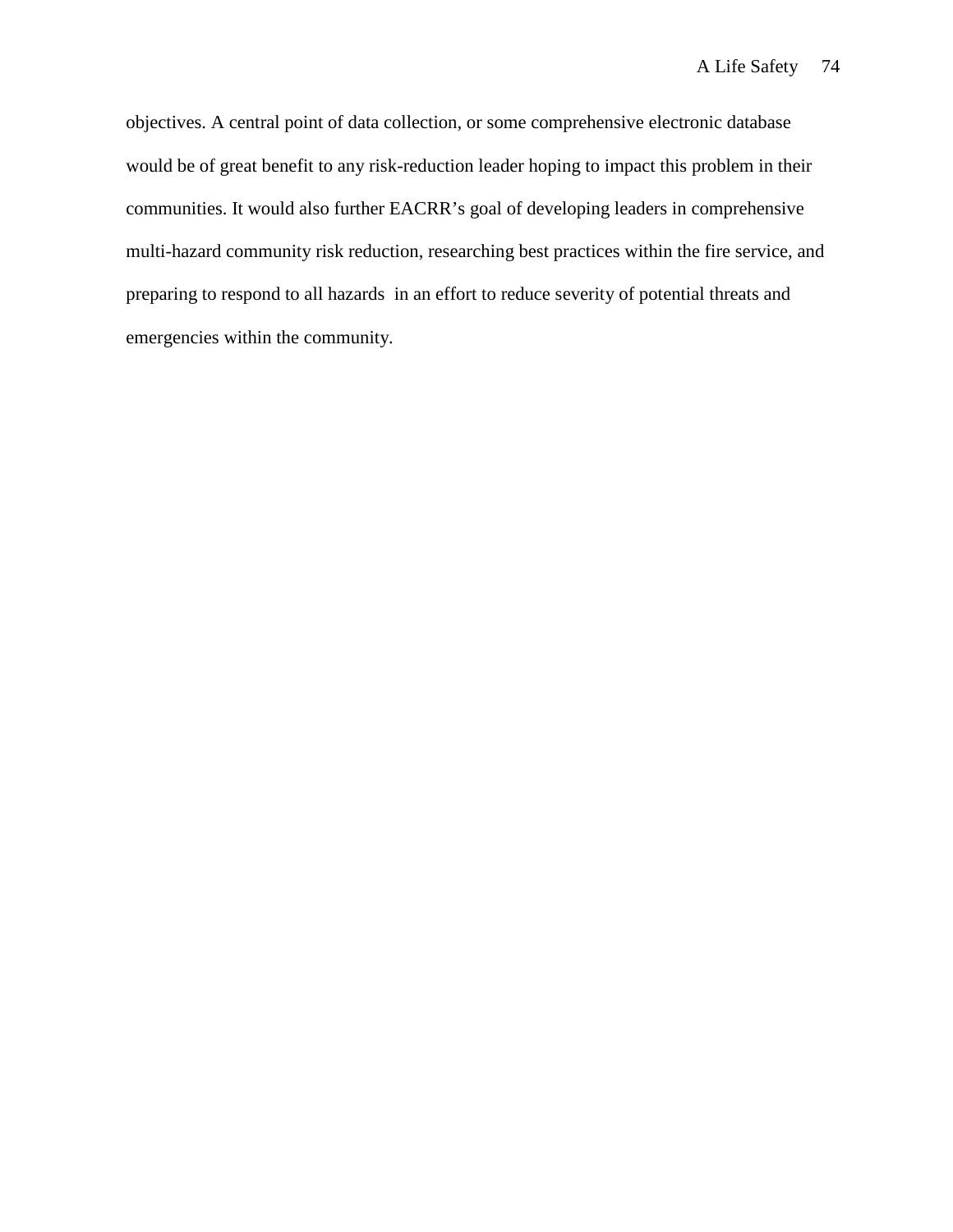## References

- Ahrens, M. (2009, January). *Home structure fires* (NFPA No. USS12G). Quincy, MA: National Fire Protection Association.
- Ahrens, M. (2009, September). *Smoke alarms in U. S. home fires* (NFPA No. USS04). Quincy, MA: National Fire Protection Association.
- Ahrens, M. (2009, September). *Home structure fires* (NFPA No. USS12G). Quincy, MA: National Fire Protection Association.
- Ahrens, M. (2010, September). *Trends and patterns of U. S. fire losses in 2009* (NFPA No. USS47). Quincy, MA: National Fire Protection Association.
- Brown, K. L. (1993). *Commemorative history of the Iowa City Fire Department*. (Available from the Iowa City Fire Department, 410 E. Washington St. , Iowa City, IA 5242)
- Bruno, H. (2008). An educational approach to campus fire safety. *Firehouse Magazine*. Retrieved November 11, 2011. Retrieved from www. firehouse. com

Calderwood, P. E. (2004). College fire safety: off-campus housing problems. *Fire Engineering*, *157*(1). Retrieved from http://www. fireengineering. com/index/articles/display/199525/articles/fire-engineering/volume-157/issue-1/features/college-fire-safety-off-campus-housing-problems. html

- Campus Firewatch. (2010). *Campus fire safety information sheet*. Retrieved from http://www. campus-firewatch.com/resources/information%20sheet. pdf
- Campus Firewatch. (2010, August 30). *Campus-related fatal fires January 1, 2000 to April 3, 2010*. Belchertown, MA: Ed Comeau.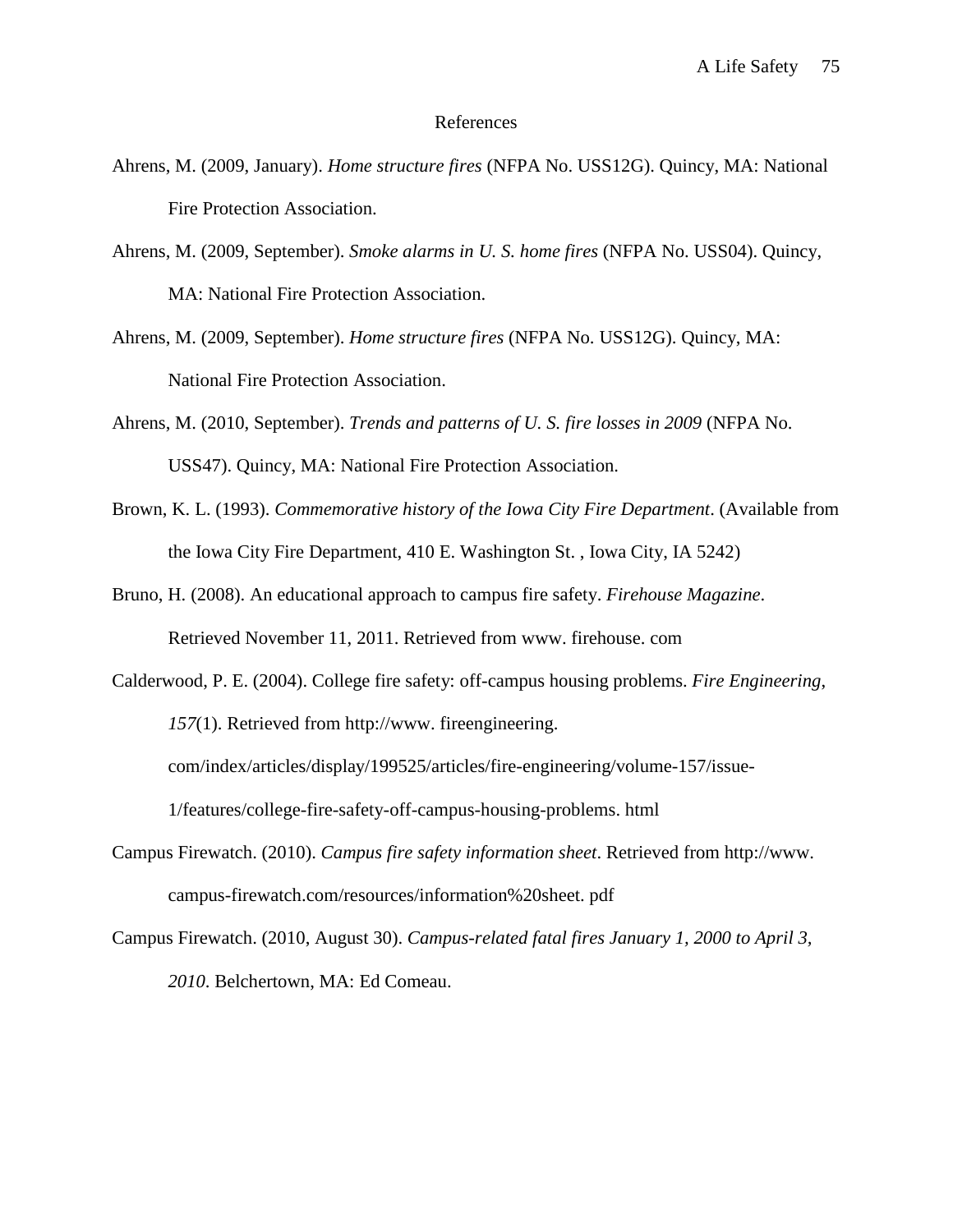- City of Boulder, Colorado, (2010). *Leadership academy.* Retrieved February 22, 2011, from http://www.bouldercolorado.gov/index.php?option=com\_content&view=article&id=5909 &Itemid=2411.
- City of Iowa City Housing and Inspections Services, (2008). *Iowa City Housing Code* (2008 ed.) Iowa City, IA: City of Iowa City.
- Comeau, E. (2007). Marketing campus fire safety. *Fire Engineering*, *160*(10). Retrieved from http://www. fireengineering. com/index/articles/display/308889/articles/fireengineering/volume-160/issue-10/features/marketing-campus-fire-safety. html
- Comeau, E. (2007). Off-campus fire safety firefighter safety depends on reaching out to students. *Firehouse Magazine*. Retrieved November 11, 2011. Retrieved from www. firehouse. com
- Comeau, E. (2008). Off-campus fire safety. *NFPA Journal*. Retrieved from www. nfpa. org/journalPortal. asp
- Comeau, E. (2009). *What is Campus Firewatch*?. Retrieved February 12, 2011, from http://www. campus-firewatch. com/aboutus. Html
- Comeau, E. (2010). *Parents urged to help their children select off-campus housing after fatal fire*. Retrieved February 12, 2011, from http://www.campusfirewatch.com/press/2010/couches042010.html
- Davis, R. , & DeBarros, A. (2006, August 30). Alcohol and fire a deadly mix. *USA Today*. Retrieved from http://www. usatoday. com/news/nation/2006-08-29-campus-firescover\_x. htm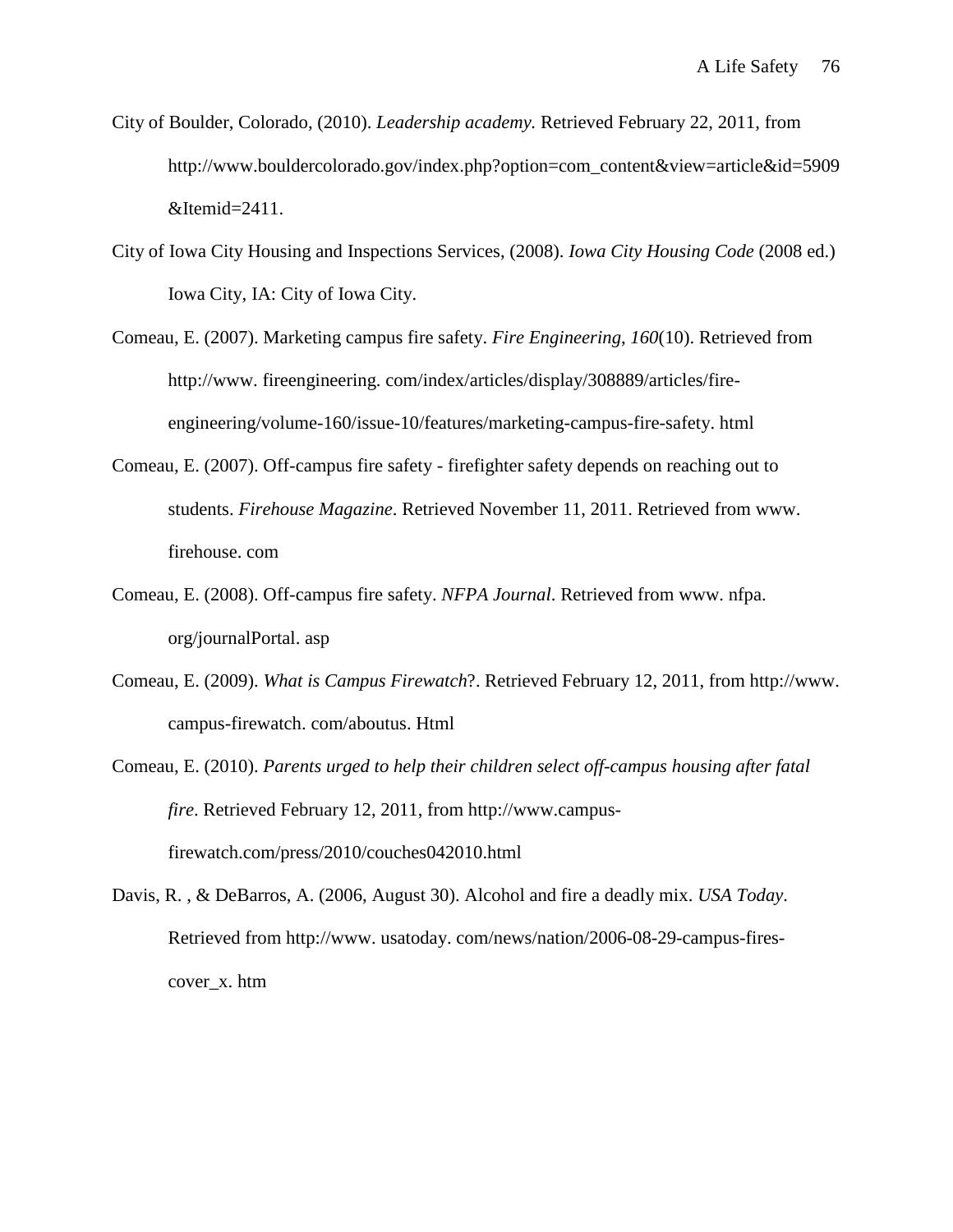- Davis, R. , & DeBarros, A. (2006, January 24). Off-campus fires claim young lives. *USA Today*. Retrieved from http://www. usatoday. com/news/education/2006-01-24-campus-fire\_x. htm
- Dickey, C. (2010, February 4). Two die in fire that destroys home. *Gunnison Country Times*. Retrieved from http://www. thedenverchannel. com/news/22390808/detail.html
- Hall, J. J. , Jr. (2010, September). *The smoking-material fire problem* (NFPA No. USS10). Quincy, MA: National Fire Protection Association.
- International Code Council, Inc. (2009). International Building Code (2009 ed.). Country Club Hills, IL: Author
- International Code Council, Inc. (2009). International Fire Code (2009 ed.). Country Club Hills, IL: Author
- International Code Council, Inc. (2009). International Residential Code (2009 ed.). Country Club Hills, IL: Author
- Iowa City City Code, 1 Iowa City, IA City Code §§ 7. 1. 1-7. 1. 4 (2010).
- J. Grier, personal communication, February 17, 2011.
- K. Fitzgerald, personal communication, February 15, 2011.
- Kanterman, R. E. , & D'Amore, F. , Jr. (2001). Public education: its time has come, again!. *Fire Engineering*, *154*(11). Retrieved from http://www. fireengineering. com/index/articles/display/128476/articles/fire-engineering/volume-154/issue-11/departments/fire-prevention-bureau/public-education-its-time-has-come-again. html
- Kiurski, T. (2007). Connecting with the community: fire safe at college. *Fire Engineering*. Retrieved from http://www. fireengineering.

com/index/articles/display/310369/articles/fire-engineering/prevention-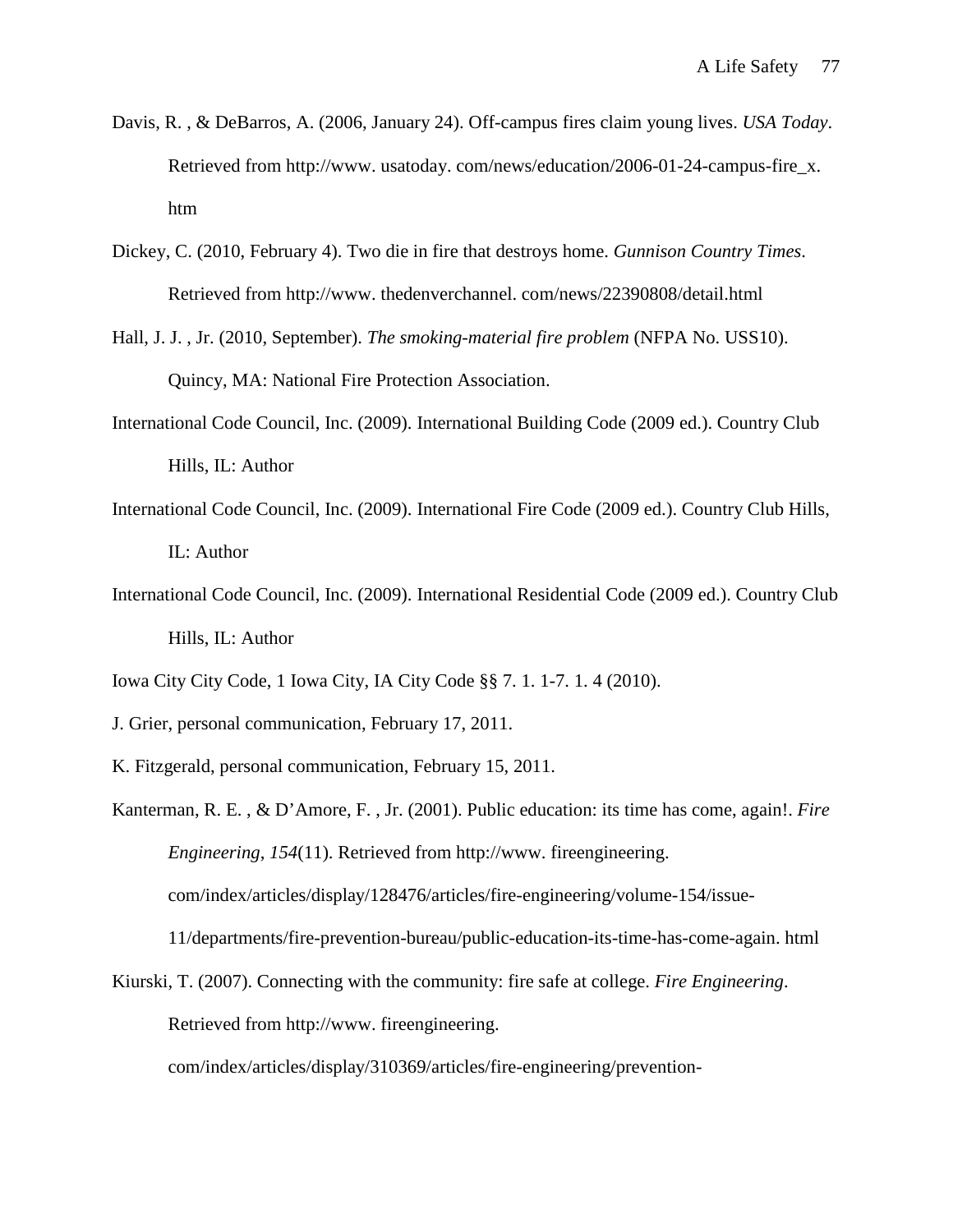\_\_protection/public-education/2007/10/connecting-with-the-community-a-call-to-action. html

- Knisely, T. (2010). What is off-campus?. *Fire Engineering*. Retrieved from http://www. fireengineering. com/index/articles/display/4896234953/articles/fireengineering/prevention-\_\_protection/fire-prevention-news/ccfs/2010/05/what-is-offcampus. html
- National Fire Protection Association. (2010). *The U. S. fire problem* [Fact sheet]. Retrieved from http://www. nfpa. org/itemDetail.

asp?categoryID=953&itemID=23071&URL=Research%20&%20Reports/Fire%20statisti cs/The%20U. S. %20fire%20problem

- S. Kenyon, personal communication, August, 2011.
- S. Kenyon, personal communication, March 1, 2011.
- S. Laverman, personal communication, February 15, 2011.
- Shannon, J. M. (2008). Fire safety on college campuses. *NFPA Journal*. Retrieved from www. nfpa. org/journalPortal. asp
- State of Iowa Administrative Code, 6 State of Iowa Administrative Code §§ 201. 2-201. 5 (2010).
- The People's Burn Foundation of Indiana and Campus Firewatch (2007, September 4). *Student attitudes and views of burn and fire safety*. Indianapolis, IN: The People's Burn Foundation of Indiana.
- U. S. Department of Education. (2010). *Digest of Educational Statistics, 2009*. Retrieved from http://nces. ed. gov/programs/digest/d09/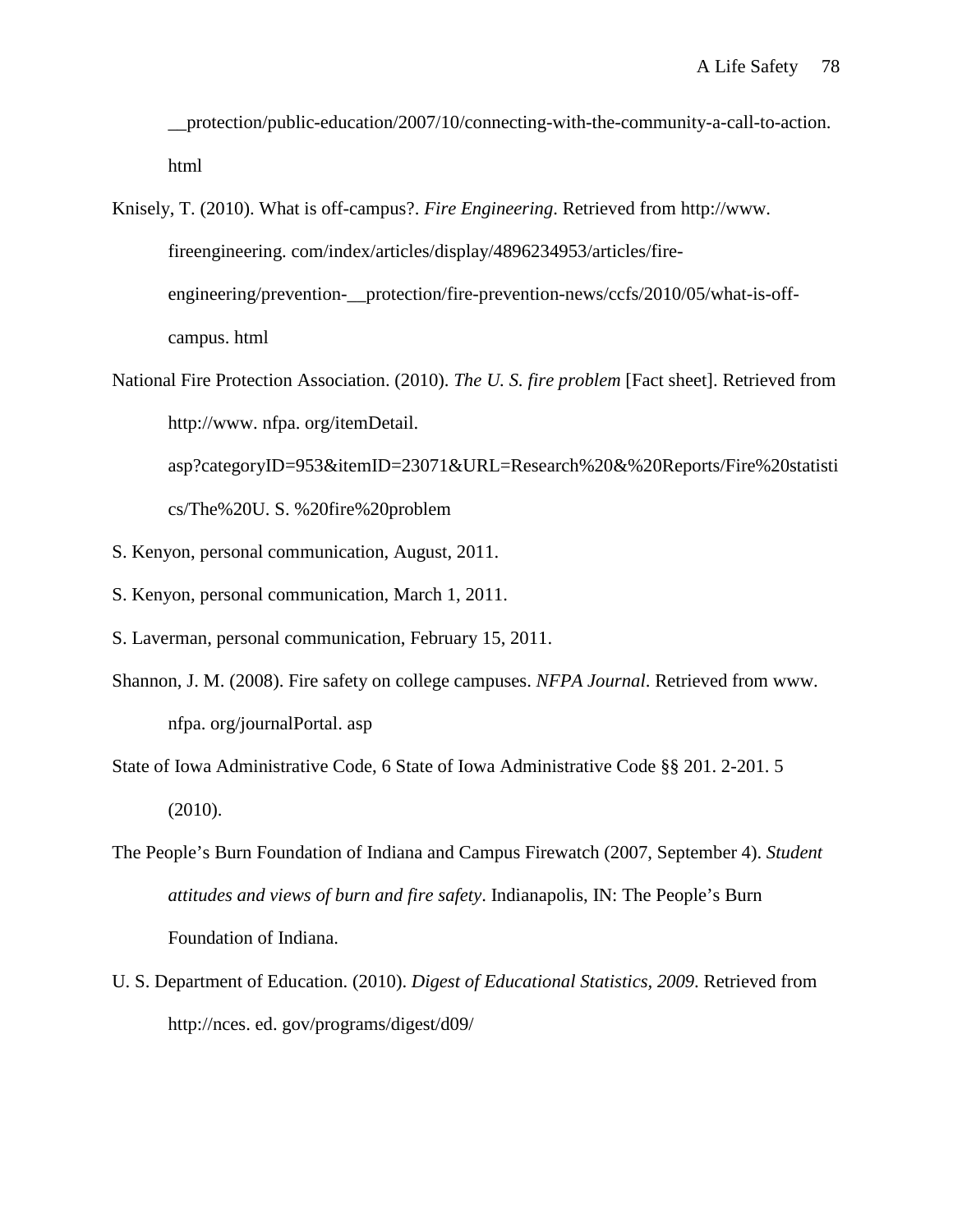United States Census Bureau. (2000). *Iowa City, IA fact sheet* [Fact sheet]. Retrieved from http://factfinder. census.

gov/servlet/SAFFFacts?\_event=ChangeGeoContext&geo\_id=16000US1938595&\_geoC ontext=01000US%7C86000US52240&\_street=&\_county=iowa+city&\_cityTown=iowa+ city&\_state=04000US19&\_zip=&\_lang=en&\_sse=on&ActiveGeoDiv=geoSelect&\_useE V=&pctxt=fph&pgsl=010&\_submenuId=factsheet\_1&ds\_name=DEC\_2000\_SAFF&\_ci \_nbr=null&qr\_name=null&reg=null%3Anull&\_keyword=&\_industry=

- United States Fire Administration (2001, March). *Report on United States Fire Administration's fire research agenda* [White paper]. Retrieved from United States Fire Administration Web site: http://www. usfa. dhs. gov/downloads/pdf/research/01research-agenda. pdf
- University of Iowa. (2010). *Census counts, Fall 2010* [Fact sheet]. Retrieved from http://www. registrar. uiowa. edu/LinkClick.

aspx?fileticket=vJK%2focIImNQ%3d&tabid=132&mid=577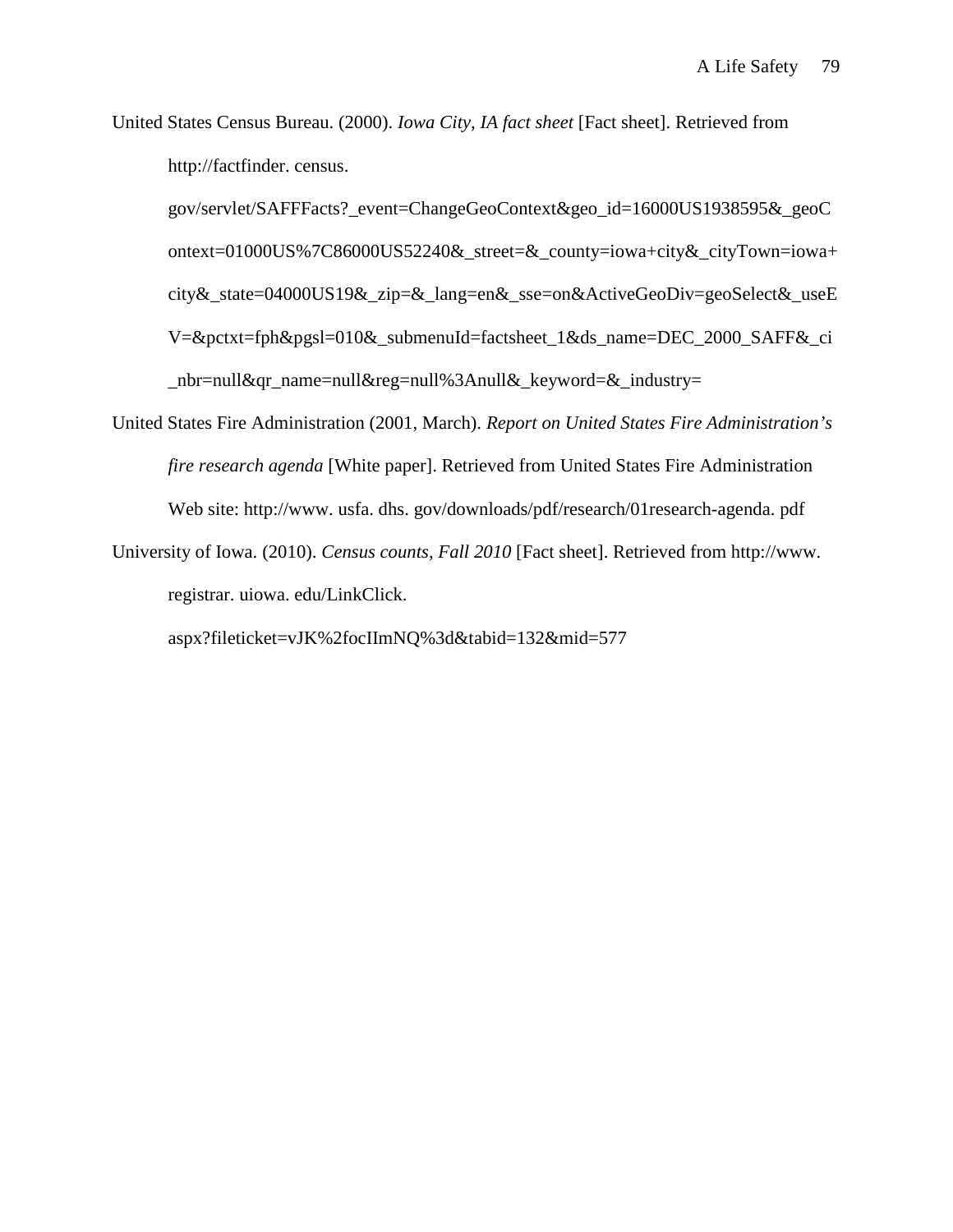Appendix A Personal Interview February 17, 2011 John Grier, Fire Marshal Iowa City Fire Department

Note: This appendix represents the content of a personal communication between the author and the interview subject. Results may not be reproduced without the expressed consent of the interview subject.

1. What percentage of fires in Iowa City involve college students?

Unfortunately, our records management software system does not allow us to track that data. Rather, I am certain that the system has some capability that would allow us to track fires that involve college students, but to date we have not sought to collect that data set.

Your question, though, hints at something that I think is a bigger problem than just fires involving current college students, and that is what percentage of fires in Iowa City involve someone who either is or once was a college student? If we were to begin tracking some related data set, I would like to see us capture the bigger picture. I think the Department of Education has reported that up to 70% of American adults have attended some amount of secondary school. Here in Iowa City, more than 70% of residents over age 25 have at least a Bachelor's Degree. There is a huge educational component here that we are not necessarily taking advantage of on a local or national scale, and that is the number of people who we have had the opportunity to educate while in the secondary education system. American college students eventually become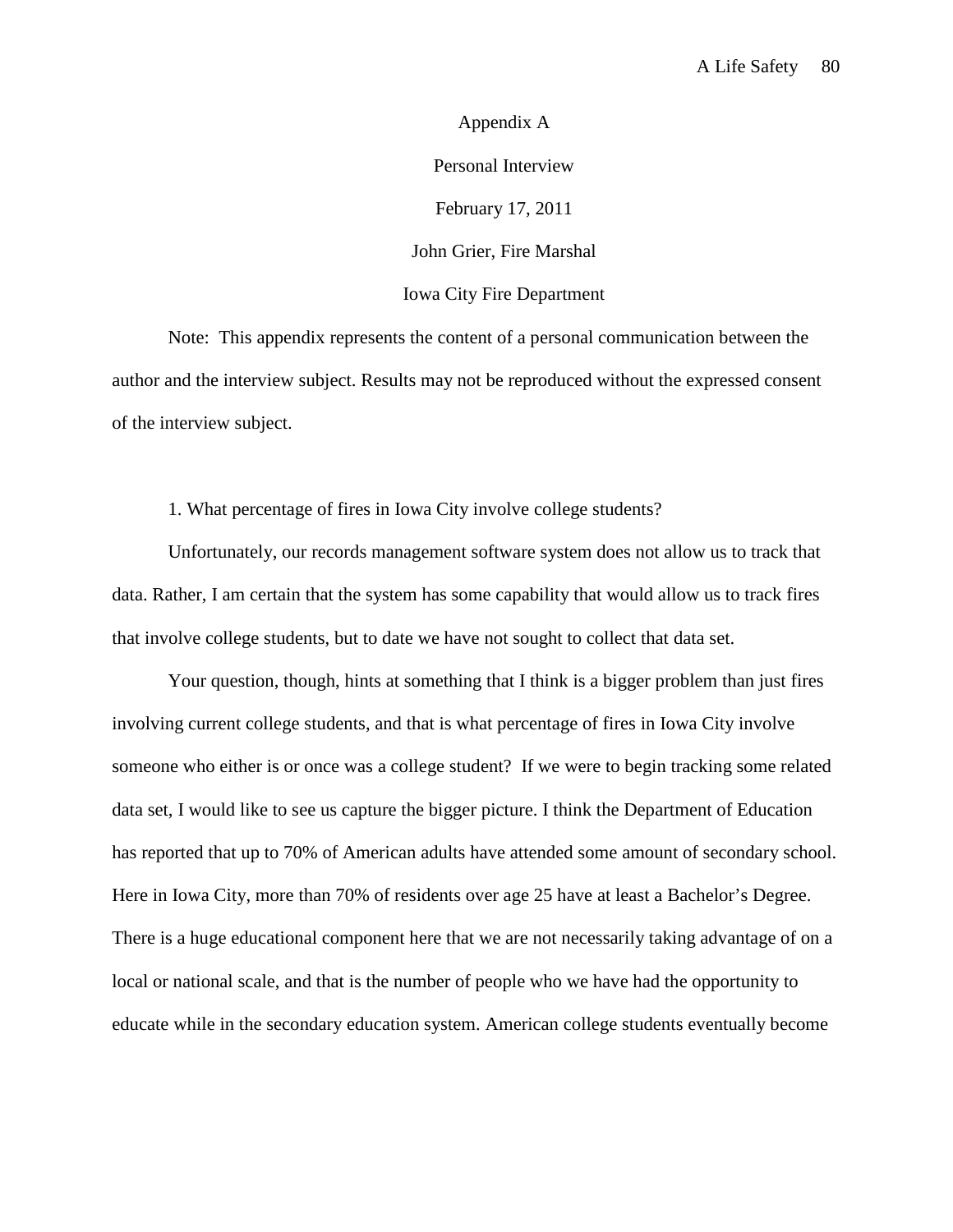A Life Safety 81

citizens and home-owners. If we want to impact the fire problem in the greater population, I think an ideal place to start would be with the college population.

With all of that said, I think the best answer I can give to your question is that a majority of fire incidents in this city involves someone who either is a college student, or was a college student at one time. Unfortunately we just don't have the refined data to look at.

2. What are the leading causal factors of fires in Iowa City that involve college students living in off-campus housing?

The causal factors in Iowa City are consistent with the national trends. We haven't yet broken down the structure fire data in Iowa City to account for causal factors in fires that involve off-campus collegiate housing and residential housing in general, but national data indicates that the causal factors are nearly identical between the two groups, and my experience tells me that holds true here in Iowa City. Unattended cooking is the leading fire cause, and careless disposal of smoking material continues to be a significant fire cause in our community. The great majority of our fires are accidental as opposed to intentional, but our leading causes certainly indicate that the root causes are related to behaviors that can be changed. It is also significant to note that a contributing factor to many fires is alcohol intoxication, as the consumption of alcohol adversely impacts awareness, lowers inhibition, impedes judgment and slows down reaction time.

3. In your experience, do more fires occur involving college students living on-campus or off-campus. Why?

The answer to that question is off-campus, by a landslide. There are many reasons. Students who live off-campus lack oversight, they are more prone to use poor judgment because of the excitement of living on their own for the first time, they have more freedom to do things that might contribute to an unsafe environment, and in this city, they generally live in a structure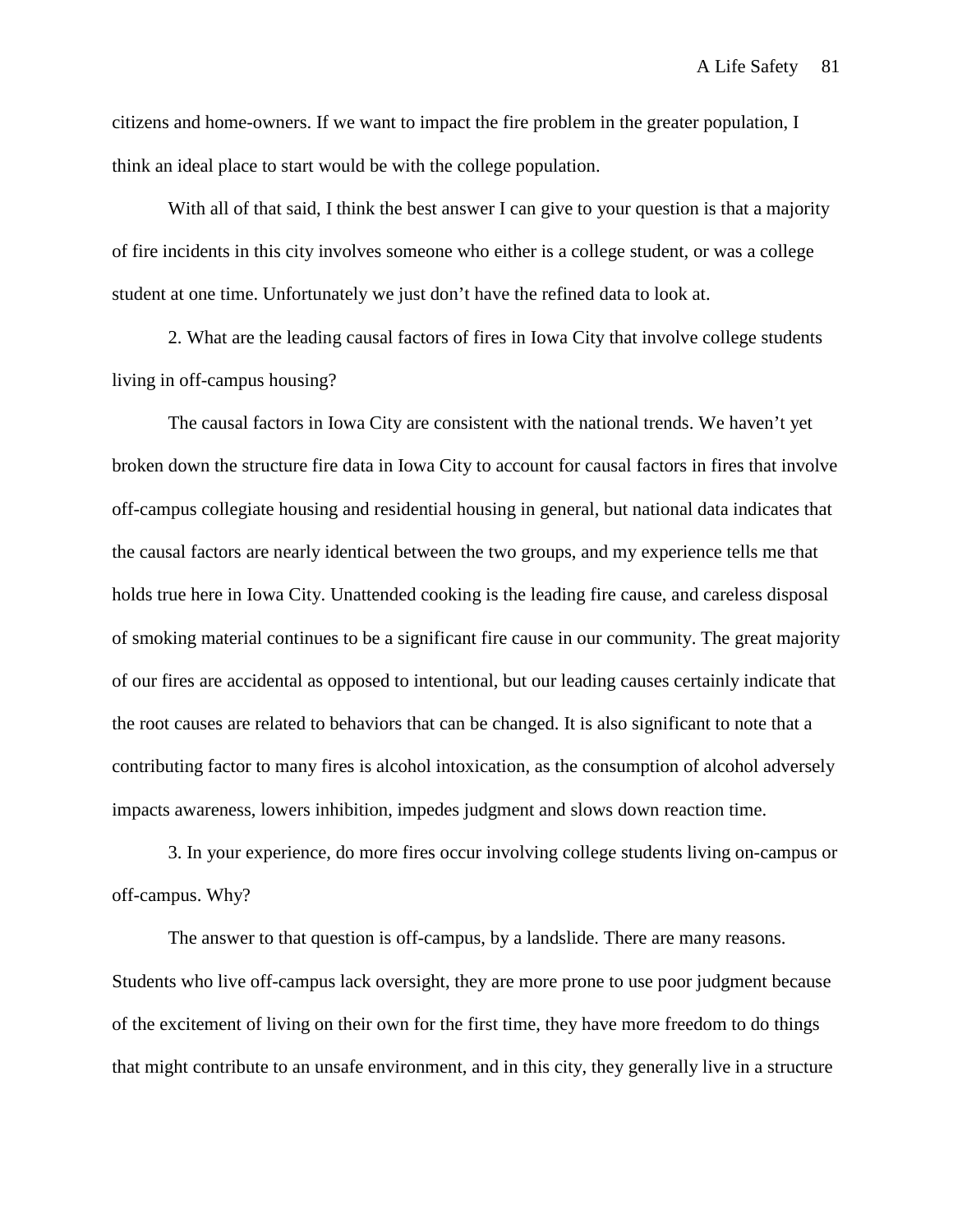that fewer engineered protection features. Also, students are more likely in off-campus housing to own things that are not allowed in residence halls because they are unsafe, such as candles, incense, unauthorized outlet adaptors and extension cords, portable space heaters, etcetera.

It is also significant to note that a contributing factor in many fires is alcohol intoxication, as the consumption of alcohol adversely impacts awareness, lowers inhibition, impedes judgment and slows down reaction time. In my many years as a company officer, I can say that  $-$  by far  $$ the most frequently occurring hazard that I saw in off-campus housing was late-night cooking that had become unattended because the intoxicated occupant came home, put food on the stove, and then passed out. I certainly believe that most or all company officers would agree with me on that. I also believe, however, that these incidents have fallen sharply in just the past few months, after the local law was changed to allow only people 21 and over into bars. We have seen a dramatic decrease in intoxicated college students in the past months, and that has produced a decrease in the number of fire calls where alcohol intoxication was a contributing factor.

4. What level of involvement does the ICFD have with fire-safety education at the University of Iowa?

For the past few years, our involvement with fire-safety education at the University has primarily focused on a day-long campus fire academy for Resident Advisors (RA's), who are really the student-managers of the residence halls. We have, in recent years, attended the University of Iowa's annual Off-Campus Housing Fair, attempting to share some information that would help students to make both safe lifestyle choices in off-campus housing, and also help them choose housing that is fire safe. Our efforts have really been limited, though, because the housing fairs do not see good attendance at all – I think we average maybe 60 contacts per year – and we really only reach probably about 100 students when we do the RA Fire Academy in the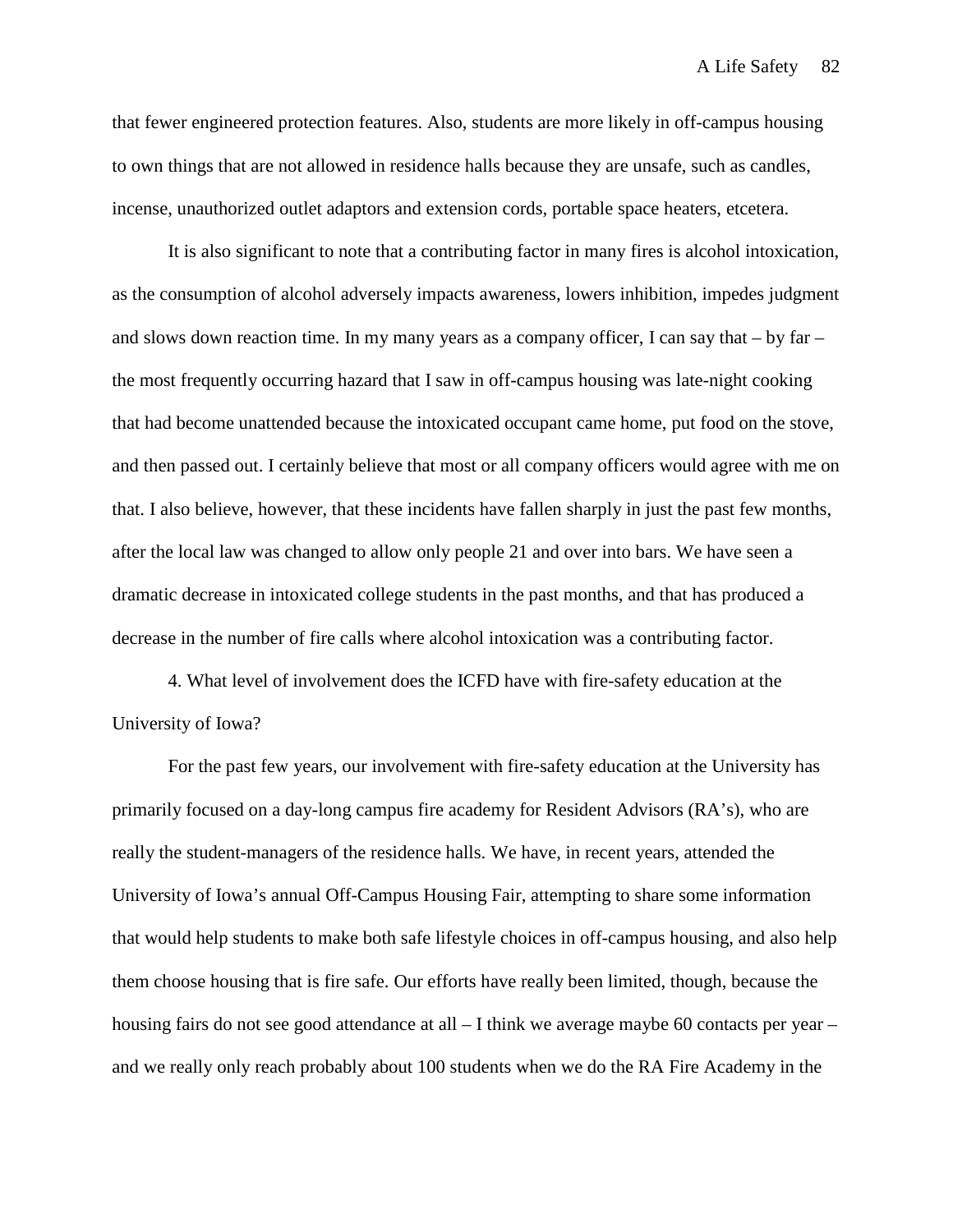fall. I do not know the extent to which the RA's pass along their fire-safety learning experience to the student body. I think they have tried to do a good job on that, but it is something that I haven't been able to follow-up on. I'm sure we could do better, and we need to develop the right plan that reaches out to the students with an effective message and also allows us to overcome the hurdle of very limited resources.

5. In your opinion, are college students in Iowa City educated appropriately on fire-safety topics?

Unfortunately, I am sad to say that I don't think they are. I do think that the people we have contact with in educational settings are educated appropriately, due to the fact that we are equipped to share the appropriate knowledge that can be used to help the students keep themselves safe. What they do with that knowledge cannot be quantified, really, and unfortunately we currently only have contact with a very small percentage of the University of Iowa student population.

6. In your opinion, who is responsible for educating University of Iowa college students about fire-safety in off-campus housing?

I think it really has to be a three-pronged approach when you talk about that. First of all, there is a high-degree of personal responsibility that the college student bears. While a student cannot always be expected to make the appropriate decisions without a specific knowledge base, nationwide and locally we see a pattern of irresponsible behavior that should be able to be prevented with common sense – patters like smoking in bed, cooking late at night while intoxicated, shooting fireworks and discharging fire extinguishers in the hallways of apartment buildings, a disabling smoke detectors should all be prevented if a college student could exercise some responsibility.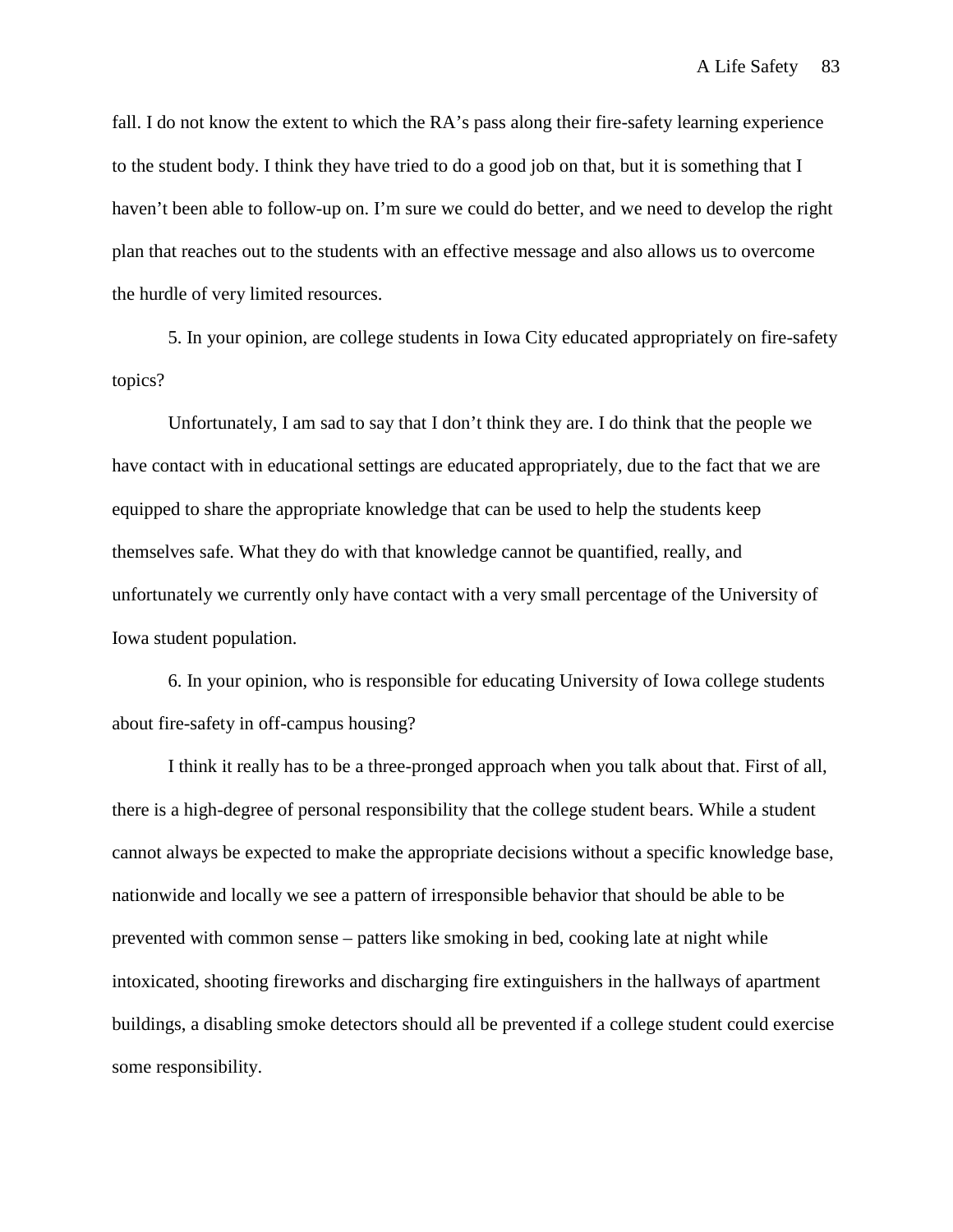The University of Iowa obviously bears responsibility in helping to deliver messages of fire-safety and personal accountability, and the ICFD, as an organization, understands the problem and has the experts in the field of fire-safety public education, and we certainly have a responsibility and a desire to be involved in any conversation. Essentially, I think when we look at those groups we see the major stakeholders that share responsibility, and if we can engage all of the stakeholders, then we can have a positive impact on the problem.

7. Does the ICFD have resources available to develop and deliver new fire-safety initiatives for college students?

That's a good question. We will have for a few months, until the position eliminations for FY12 take effect. Unfortunately, we have so many other things going on in our department that we do not have the time or the resources to dedicate anyone to give this program the attention it deserves. I think our department will eventually get it done with a tram approach, but it will take much longer, and perhaps be less effective, than if we had a point-person who had a passion and a vision to help develop and deliver programs. We are certainly willing to dedicate time and money to this problem, but our limited personnel and financial resources continue to see both increased responsibility and increased scrutiny.

8. A review of case-studies reveals that most fires involving the fatality of college students living in off-campus housing occur in occupancies similar to those found in Iowa City. In your opinion, does the potential for an incident of this type exist in Iowa City?

The potential most definitely exists. There is a great deal of houses, particularly in the neighborhoods nearest campus, which began life in the 1800's and early 1900's as single-family homes. They present a wide-range of fire-safety challenges because they are no longer being used as intended – most have been chopped-up into multiple-unit, multi-family occupancies. So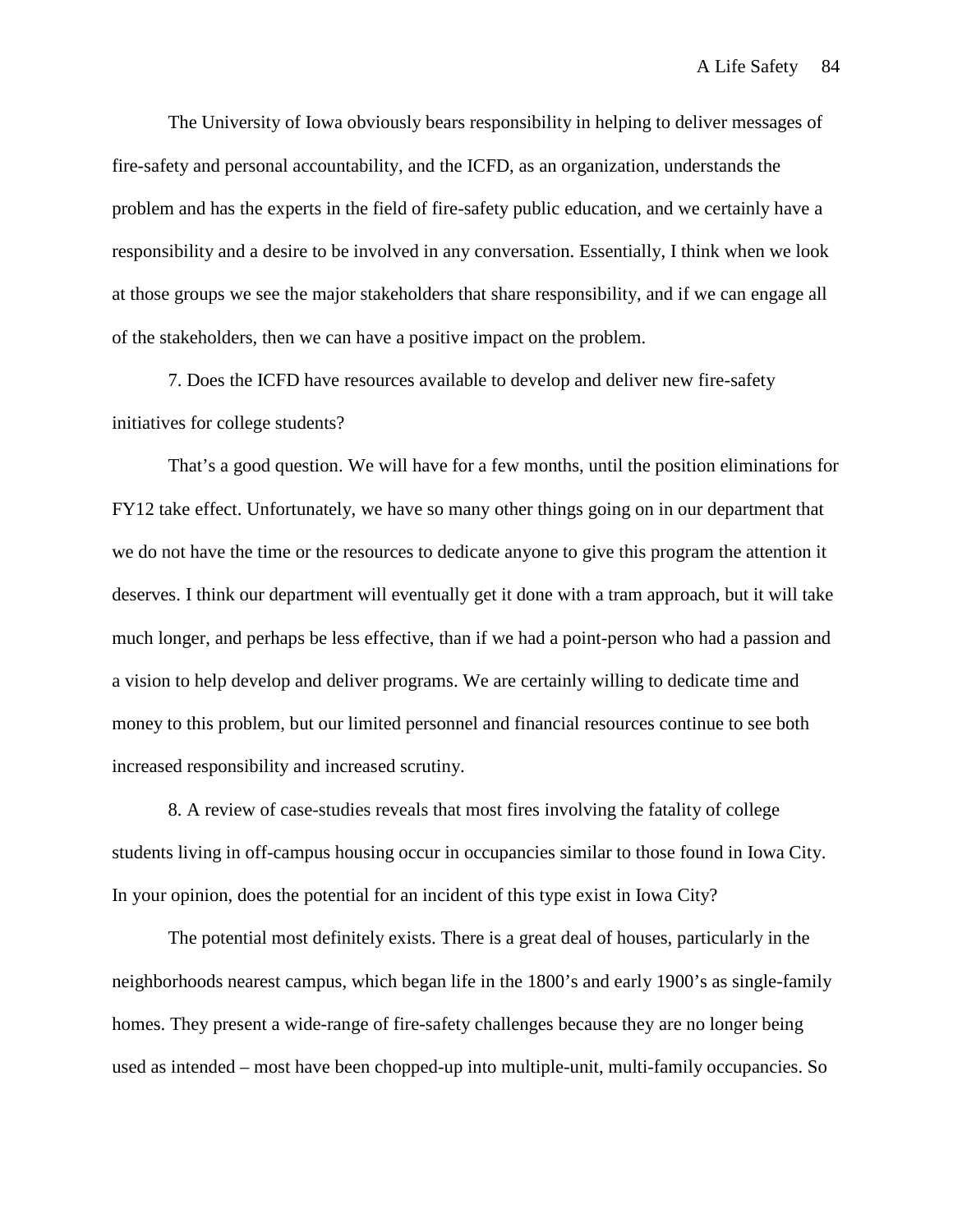A Life Safety 85

they are being used in a way that isn't consistent with the original intent, and they were built long before any adequate codes were in place to protect the occupants. So the hazards we see in these are that they are often unkempt, their electrical systems – while sufficient for the loads of 60 years ago, can't keep pace with all of the electrical devices that kids bring to school now. They aren't sprinklered and don't have monitored alarm systems.

9. You have had considerable involvement with the residential fire-sprinkler debate in Iowa City. How do automatic fire sprinklers impact the incidents of fatal injuries sustained in residential fires?

Residential sprinklers are engineered for life-safety. Alarm systems – even advanced ones – seek primarily to alert occupants that there is a fire, but they don't provide a lot of assistance for a safe escape. Sprinklers do that – they afford a potential victim the opportunity to escape a fire without being seriously injured or killed. When someone's life is at risk, conservation of the property is a secondary concern, and so in life-safety situations we would rather see a person afforded the opportunity to escape a fire, and worry about everything else second.

I think the latest research released by the NFPA reveals that a person's chances of surviving a residential structure fire are nearly 90% greater if that fire occurs in a residential occupancy that has automatic fire sprinklers. I don't know of any other initiative that we could adopt that would immediately have that type of impact. We just have to find a way to get everyone on the same side when it comes to the sprinkler battle. We know that people don't die in fires that occur in sprinklered buildings. Our goal is to keep people from dying in fires. It only makes sense, then, that we turn to sprinklers as a major part of the solution.

10. In your opinion, do codes in Iowa City require a level of fire-safety engineering that is adequate to protect college students living in off-campus housing?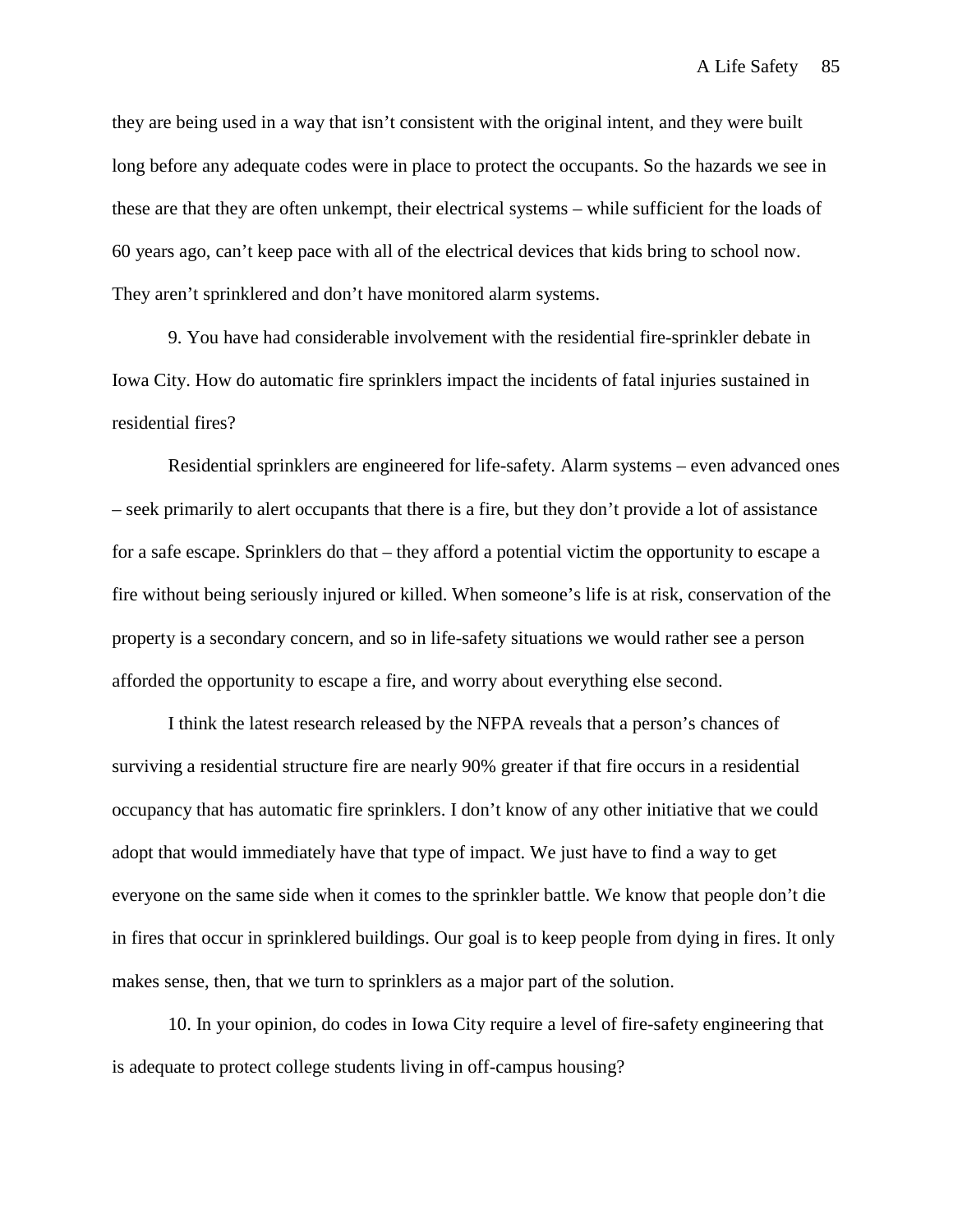A Life Safety 86

When you are talking about newer buildings, I would say most definitely they possess adequate fire-protection engineering. All of our new and newer rental buildings are required to have a remotely-monitored alarm system, and depending on the size of the structure they are required to be sprinkler-compliant with either NFPA 13 or NFPA 13R. NFPA 13 deals with occupancies that require full-protection, and in 13R there are a lot of concessions available to the property owner. Almost all of our newer buildings fall under NFPA 13, and so they have a much higher level of automatic sprinkler protection.

Existing construction is not as well protected, because our code does not require them to have the level of protection required in newer buildings. It does not mandate retrofits for alarm systems or sprinkler systems, except in cases where structural additions or significant modification of the structure occur. Because of the cost associated with those fire protection systems, most builders seem to be very aware of what sort of modification triggers those retrofit requirements, and they stay just on the other side of the line. And that is perfectly legal for them to do. A number of residential rental units meet the minimum requirement of the code, which again is perfectly legal.

I think because of the politics associated with increasing code standards in existing housing, it is incumbent on us to try to encourage college students – and their parents – that when looking for off-campus housing, they should look for those newer occupancies that have fire-protection systems.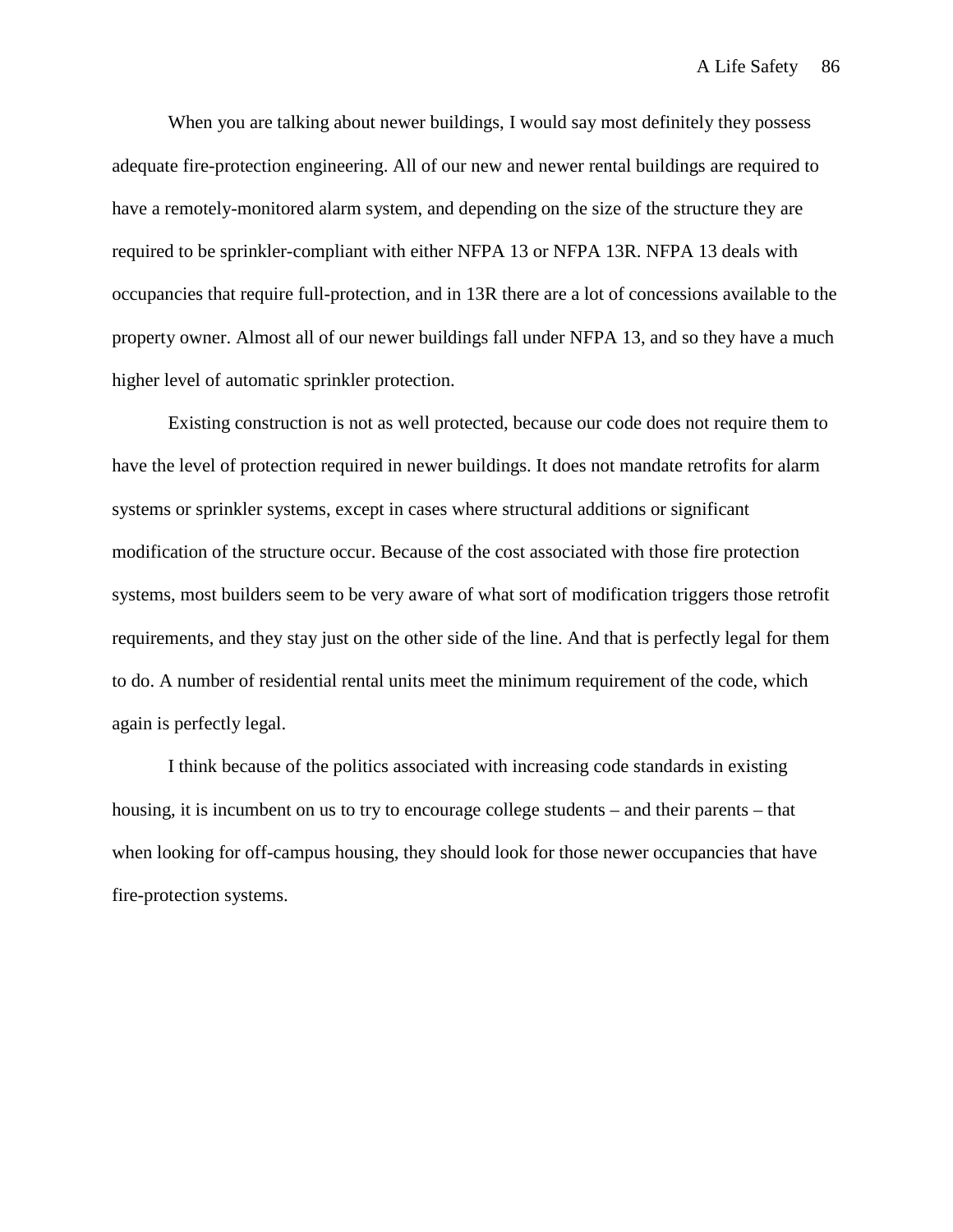Appendix B

Personal Interview

February 15, 2011

Stan Laverman, Senior Housing Inspector

Iowa City Housing Inspection Services

Note: This appendix represents the content of a personal communication between the author and the interview subject. Results may not be reproduced without the expressed consent of the interview subject.

1. What standards govern the fire safety of rental units in Iowa City?

There are two major codes that govern a rental unit – that is the building code under which the structure was built, and the Iowa City Housing Code. So, already when you talk about these structures, you're talking about places that aren't sprinklered, structures that don't have alarm systems. So there is kind of a graduated scale that as the properties you are looking at become newer, you have more advanced levels of building construction and fire-safe engineering that allows for the safety of the occupants, and that is because the codes that structures are built under are always evolving, and by relation the safety features are evolving, too. The Iowa City Housing Code doesn't really reach back and put some of those major safety features into existing housing. It does reach back and put smoke detectors in all bedrooms; because of the state fire code those smoke detectors, as they age-out, are becoming the dual-sensing type. But certainly the fire separation isn't there in older buildings, nor are fire alarm systems or fire sprinklers. So there are many instances where we are inspecting an existing rental unit, and we have to go back to the fire codes of the 1970's to see what was required of that structure when it was constructed.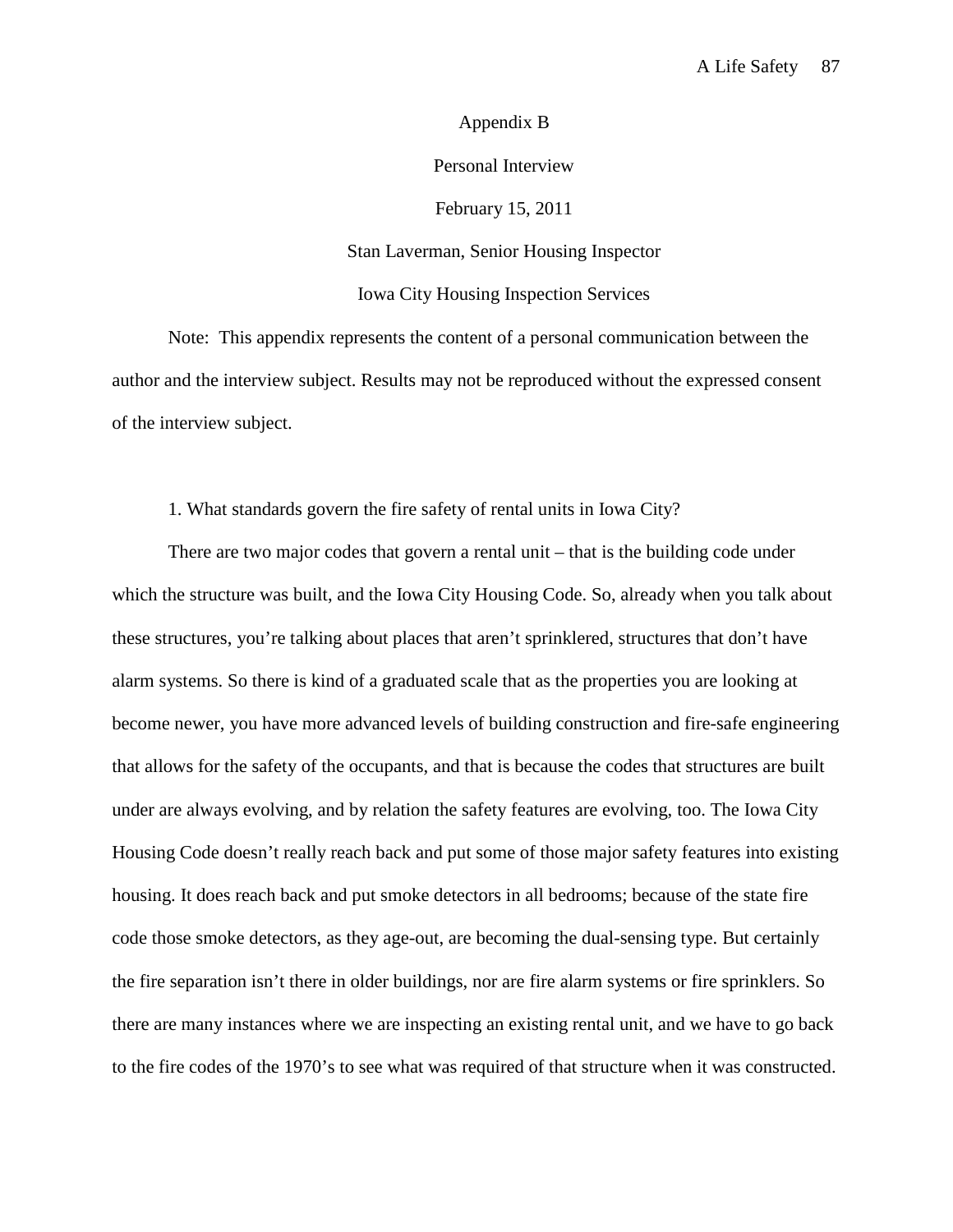And it gets really interesting, because you can see how the codes have evolved over time just by looking at the volumes. In the 1970's, all construction was governed by one volume that was relatively small. Now the codes have just grown and expanded to the point that there are volumes upon volumes, and they are much more complex.

2. Are there any local amendments that have a significant impact of fire safety in these units?

In my opinion, our local amendment that requires a specific size of fire extinguisher to be installed in each unit and inspected annually is a big thing for the safety of the residents. Obviously not all people know how to use a fire extinguisher appropriately, but it is one more piece that has been added that could increase the chances of a person to safely escape a fire and limit fire growth prior to the arrival of the fire department.

Also, the retroactive requirement for smoke detectors in all units, which is one of the few that we have that reaches back to any occupancy regardless of age, which is extremely important. That at least provides a minimal amount of notification for people living in the most dangerous structures.

3. What percentage of rental housing in Iowa City is protected by sprinklers?

That is very hard to say, because you are looking across a broad range of occupancies and a broad range of structure age. But that requirement took place within the last decade, so off the top of my head I would say that you could look at all rental housing that has been constructed during that time frame, and those are the units that are protected by sprinklers.

We have not really seen any property owners voluntarily retro-fit existing structures with sprinkler systems. Most of the sororities have, and that is huge. The fraternities have been a different story, and there has been considerably less success. Some have started a retro-fit, but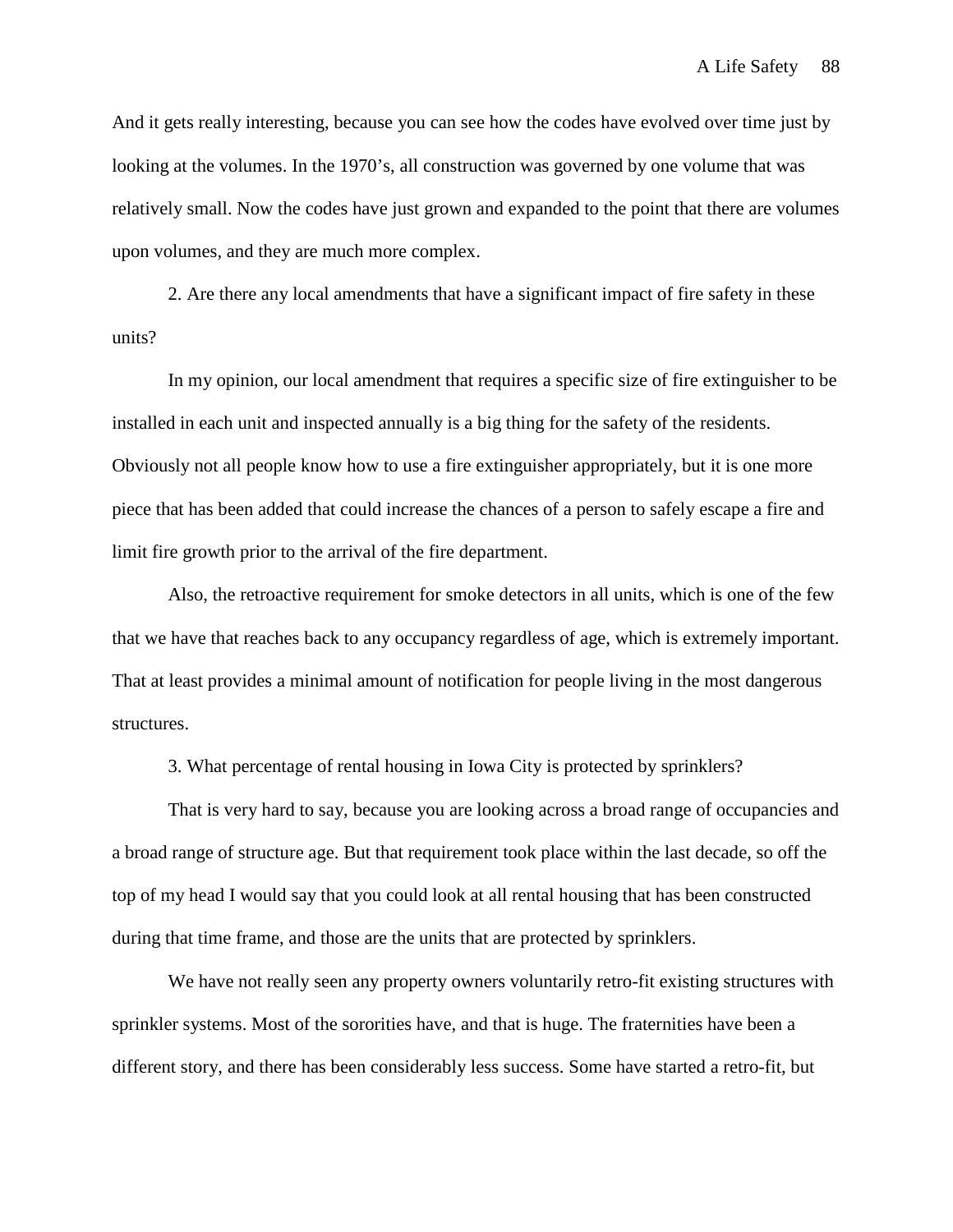they get a stand-pipe in and run out of money, and the project stops and becomes stagnant. But for the most part, Iowa City has a great deal of older housing stock, especially the old singlefamily houses that have been converted to apartment units, and they are our most dangerous housing. And we aren't seeing any retro-fits in any of those units.

4. How is a legal rental unit defined?

Well, the way we look at it is that it has a living area, a sleeping area, a cooking area. Our City code defines a legal dwelling unit as "and habitable room or group of adjoining habitable rooms located within a dwelling and form a single unit with facilities that are used or are intended to be used for living, sleeping, cooking, eating of meals, as established herein. " And then we get into a specific section of code that defines what the minimum structure standards are for all dwellings. It goes into health and safety, square footage, where you can have fuel-burning equipment.

I'll give you a copy of this City code, but there are so many things that I don't think kids would ever think about. A big one, in my mind for instance, is the spacing of electrical outlets so that people aren't stretching extension cords all over and overloading existing outlets, causing a fire hazard. I think that there is a huge potential for education there, because after a while you have seen so many frayed extension cords, cheap extension cords, and electrical outlets that are overloaded to frightening degree, and you talk to the kids about them, and they sort of give you the eyeball, and you come to understand that they don't believe at all that those cords and outlets represent a significant risk. People tend to think that we are imposing these rules because we are the enemy of fun, and they sometimes don't realize that we are doing it because we really do care, and there is plenty of information out there that proves that this situation has resulted in the death of people just like you, and we really want to prevent that.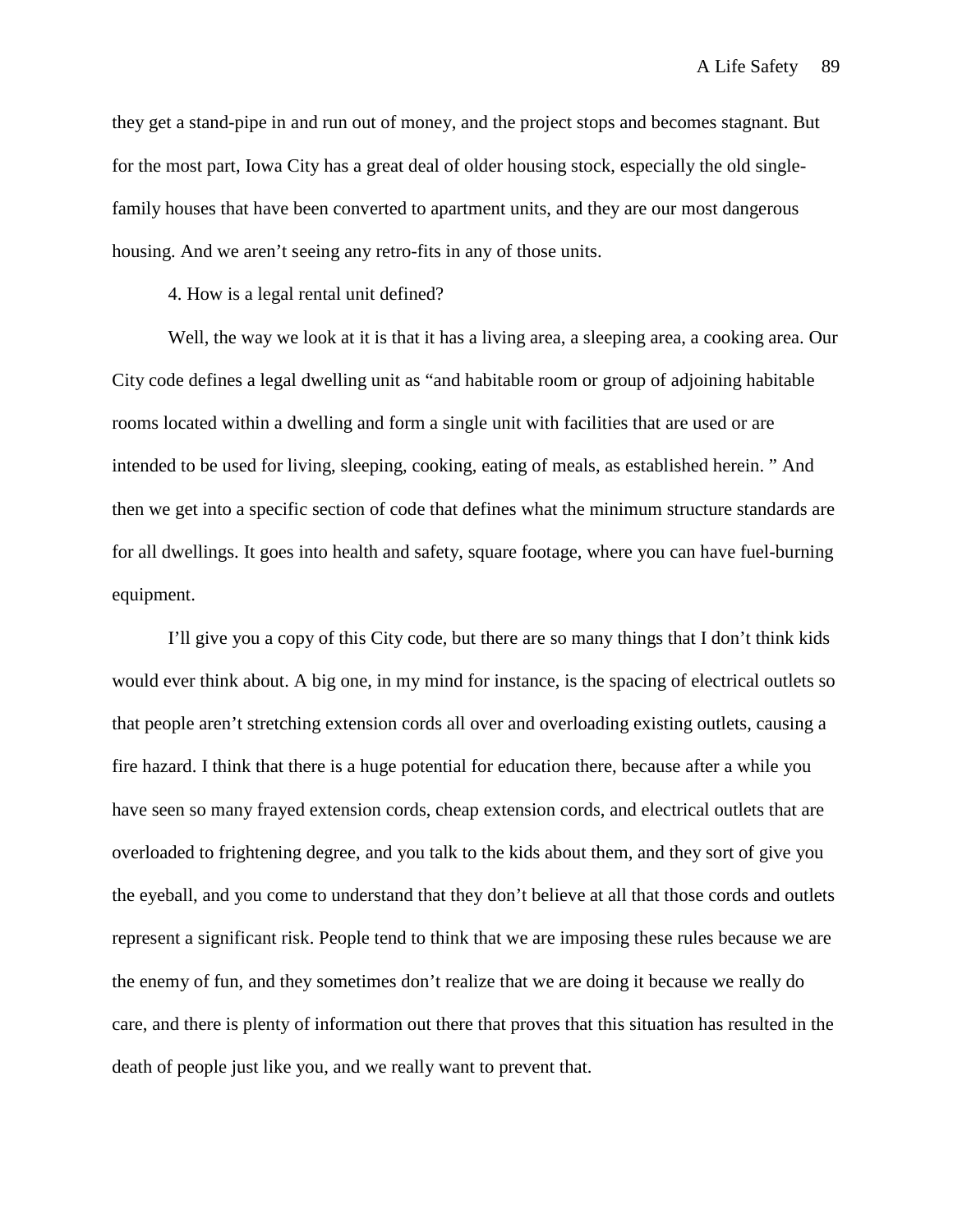5. What are common fire-safety violations that you see during inspections?

I would say that 5 years ago we most commonly saw a lot of light gauge extension cords, but now I think we are seeing a lot less of those violations. That is because power strips have become so cheap, and they do offer a small level of built-in safety.

Our biggest problem is that we see a lot of smoke alarms that are down. The good thing about having smoke alarms in the hallways, and on each level and in each bedroom is that we are getting to a point where we have so many smoke alarms in an apartment that at least one of them is going to work. So we will usually find at least one working smoke alarm in an apartment, but most are required to have four or five, and it isn't uncommon to see the majority of those disabled or taken down completely. Effective in 2008, we required these smoke alarms in all of these bedrooms and common areas in all rental properties, and so that was a retro-fit measure that was required of even existing housing.

We also saw a high failure rate among a particular brand of fire extinguisher. The plastic top Kiddes we were finding about 30 percent of them to fall below discharge pressures within two years, but we were able to identify that and have really been able to work through that with the property managers.

Our housing inspection program has been around since the early 1970's, and we have really worked on making continuous incremental improvement in our enforcement measures, and I think that has had a real impact on resident safety. We go into each of these living areas every two years, inspect it, and when violations exist we have them rectified and re-inspected within 30 days, typically. While I think we are doing a pretty thorough and progressive job, there are just some things that we can't monitor at all times, and the biggest of those is probably the smoke alarms. We can inspect an apartment building, make certain all of the alarms are installed and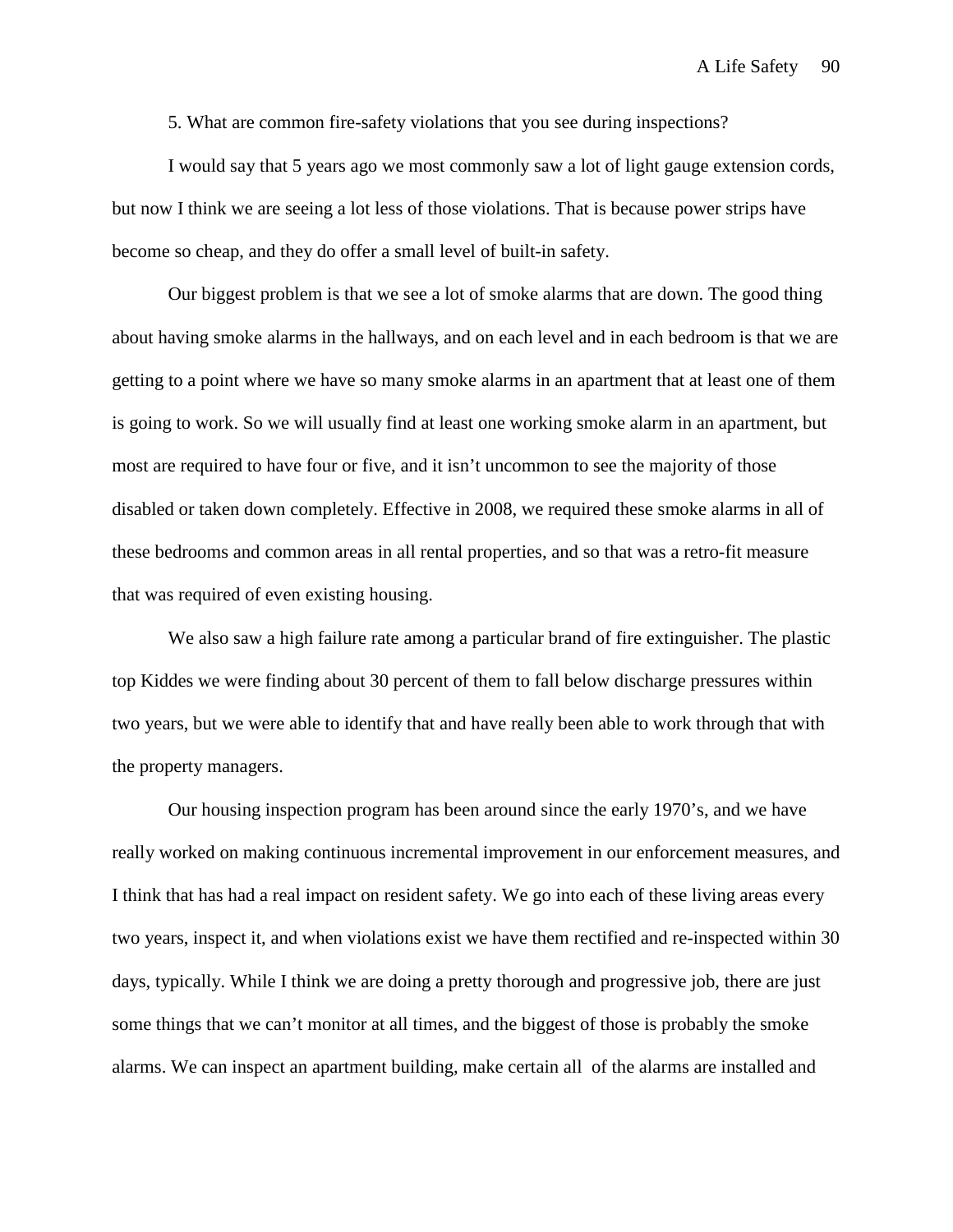functional, and the next time someone burns a pizza in the oven the alarms come down, the batteries come out, and they frequently aren't put back up until we inspect again. The good aspect is that everything in newer buildings are hard-wired, and in those we see many of them that are just unattached from their mounting bracket and hanging from the wires – presumably because the person trying to disable it couldn't figure out how to detach it from the wire harness. The good thing is that smoke detector is still functional. It is the battery-operated alarms in the older buildings that we see are frequently taken down completely, and those are the real problem.

6. Are there illegal apartments in Iowa City?

Absolutely. We have a couple of issues there that we have identified. Our biggest problem is the single-family homes – some people might rent a room in their home, while others have a home on the market and can't sell it, so they rent it. Still others exist where parents buy an investment property for their kids at college, and then rent it when the kids move on.

There is also an issue of occupancy classification. Landlords tend to look at occupancy limitations as the government seeking to limit their ability to make more money by overoccupying a room or building. We have instances where the occupancy limit is determined by the zoning designation and number of bedrooms, and I just think of a typical case that we ran across yesterday where a home had a rental occupancy limit of 3 due to the zoning designation. The home had three bedrooms and a storage room in the basement, without proper egress, that was being used as a non-conforming bedroom. The landlord's message for the tenants was that all four could live there and all four could pay rent, but only 3 of them could have their names on the lease so that the over-occupancy wouldn't be noticed by our department.

7. How is your department able to identify and control the number of illegal apartments in Iowa City?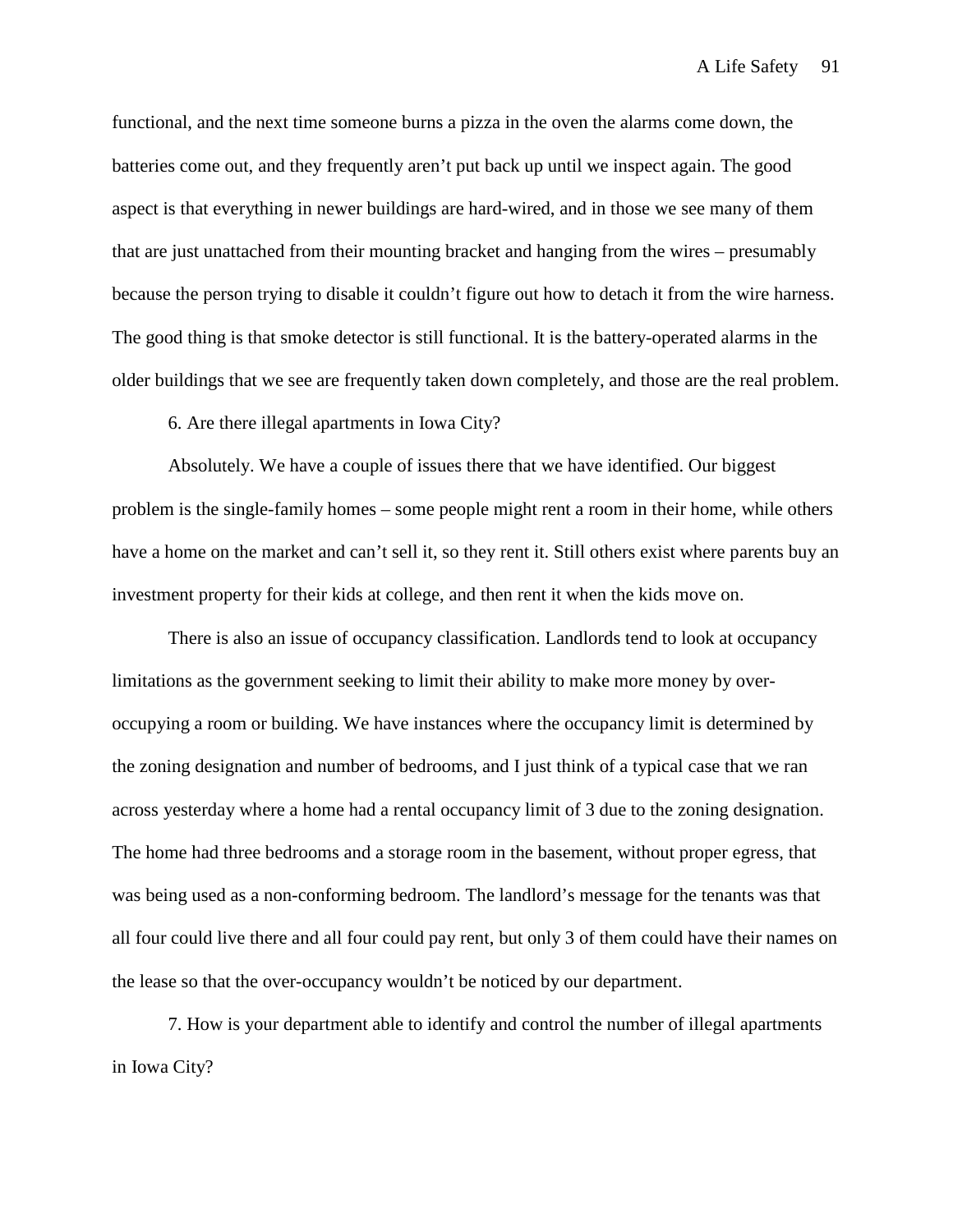We do a pretty good job – we identified well more than 100 unsafe and illegal overoccupancy issues in single-family homes last year alone. Everything is online now, and we use the internet as our friend. We have a nice program set-up that allows us to monitor Craig's List for landlords that are seeking to rent a unit to more people than what is allowed. We also have access to utility records, as far as who is the responsible party and who is paying for utilities, and that allows many opportunities to identify housing that is being rented illegally. We also have a history of certain occupancies and certain landlords that try to violate the occupancy requirements, and we know that is a certain landlord has a history of trying to cram 12 renters into a space that allows only 6, then we check-up on that pretty frequently. We have a pretty progressive and reliable system that will only get better as we build our database and refine our investigative techniques.

8. Is the attitude of property owners toward fire safety a positive one, or a negative one?

I am pretty pleased with the majority of property owners in Iowa City. We have a specific individual that owns a great many of the much older housing stock, and he is very conscientious. In fact, we have found that he tends to try to write more of the violations than we do. He has a great deal of personal responsibility when it comes to codes and safety measures, and we know that he will not short-cut anything, nor will he allow an unsafe situation to exist in his buildings. We have some of the major property-holding companies in Iowa City that are very responsible when it comes to building and planning for safety, and they maintain their properties in accordance with the strictest codes, and we know that kids that choose to live in those properties are choosing to live in a place that was safe.

We have had some owners in the past that grumbled and tried to push back, but even that has begun to change. I just spoke yesterday with a long-time rental property owner in Iowa City,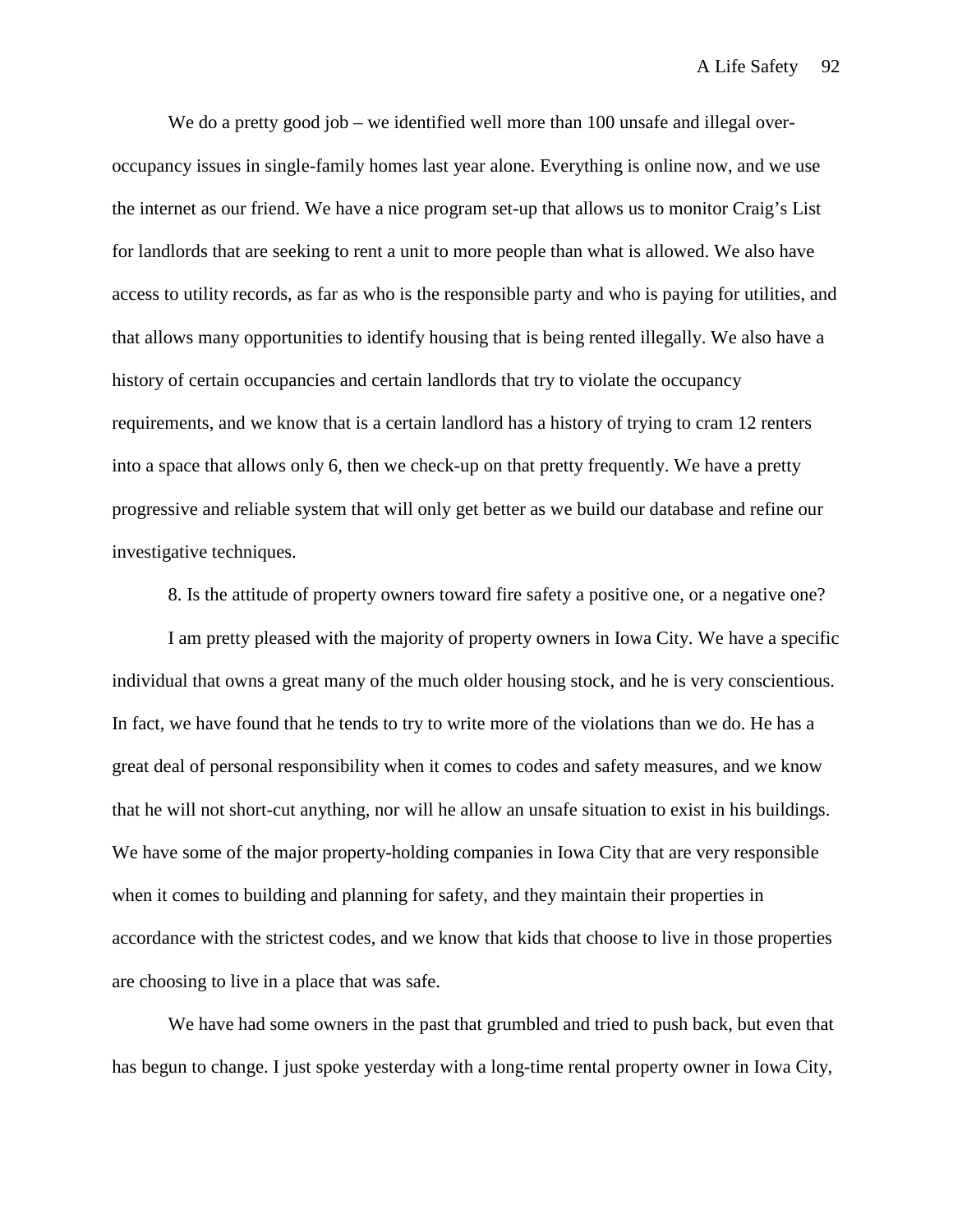and he said to me that a decade ago, he really wasn't concerned with safety in his buildings, and felt that code enforcement was an inconvenience to him that took away from his bottom line. But he shared with me how his attitude had changed, and that he realized both the liability and the responsibility that he bore, and that now he is a great advocate for helping to ensure safety and code compliance in his buildings. All of this, in my experience, is pretty typical for our community, and I think that it is somewhat a-typical for similar communities.

9. You are sending your child off to college – what are your encouragements and warnings?

I have experience with this. I have had family members move here to attend the University, and I require that they go through me. We made sure that we narrowed down a list of apartments and chose one that was a little farther away from campus, but was fully-sprinklered and had a good alarm system, as well as other health and safety features. Safety features in these buildings are the highest priority, even over convenience and location.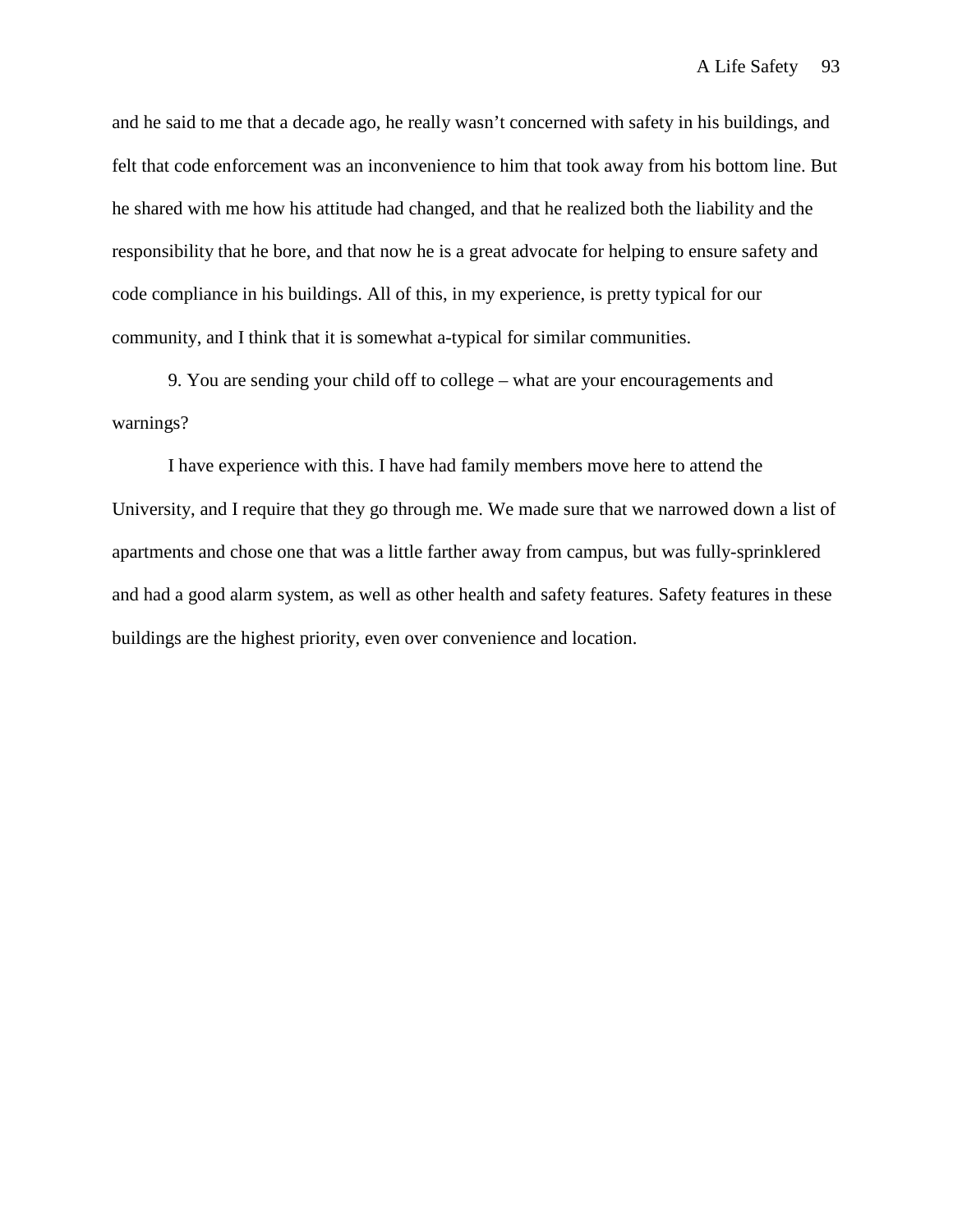Appendix C Personal Interview February 15, 2011 Kate Fitzgerald, Assistant Director University of Iowa Housing

Note: This appendix represents the content of a personal communication between the author and the interview subject. Results may not be reproduced without the expressed consent of the interview subject.

1. As Assistant Director of University Housing, what programs fall under your supervision?

From the time a new student gets assigned to the residence halls and prepares to move in, to the time they move out, basically everything. I oversee programming for the students, both social and academic, I oversee the residence halls and their respective managers, I oversee the discipline process, as well as crisis management and roommate management, safety and security of the residence halls, and many other collateral programs.

2. This year, a record number of students enrolled at UI. How do you characterize the University's responsibility to ensure that they are kept safe while at UI, whether living on or offcampus?

I certainly think that if they are living in designed campus housing, or in housing that is off-campus and leased for our use – and we are doing more and more of that as our enrollment and our demand on housing continues to climb – there is definitely a high-level of responsibility on us to guarantee for the student a safe place to live that has working safety systems. That can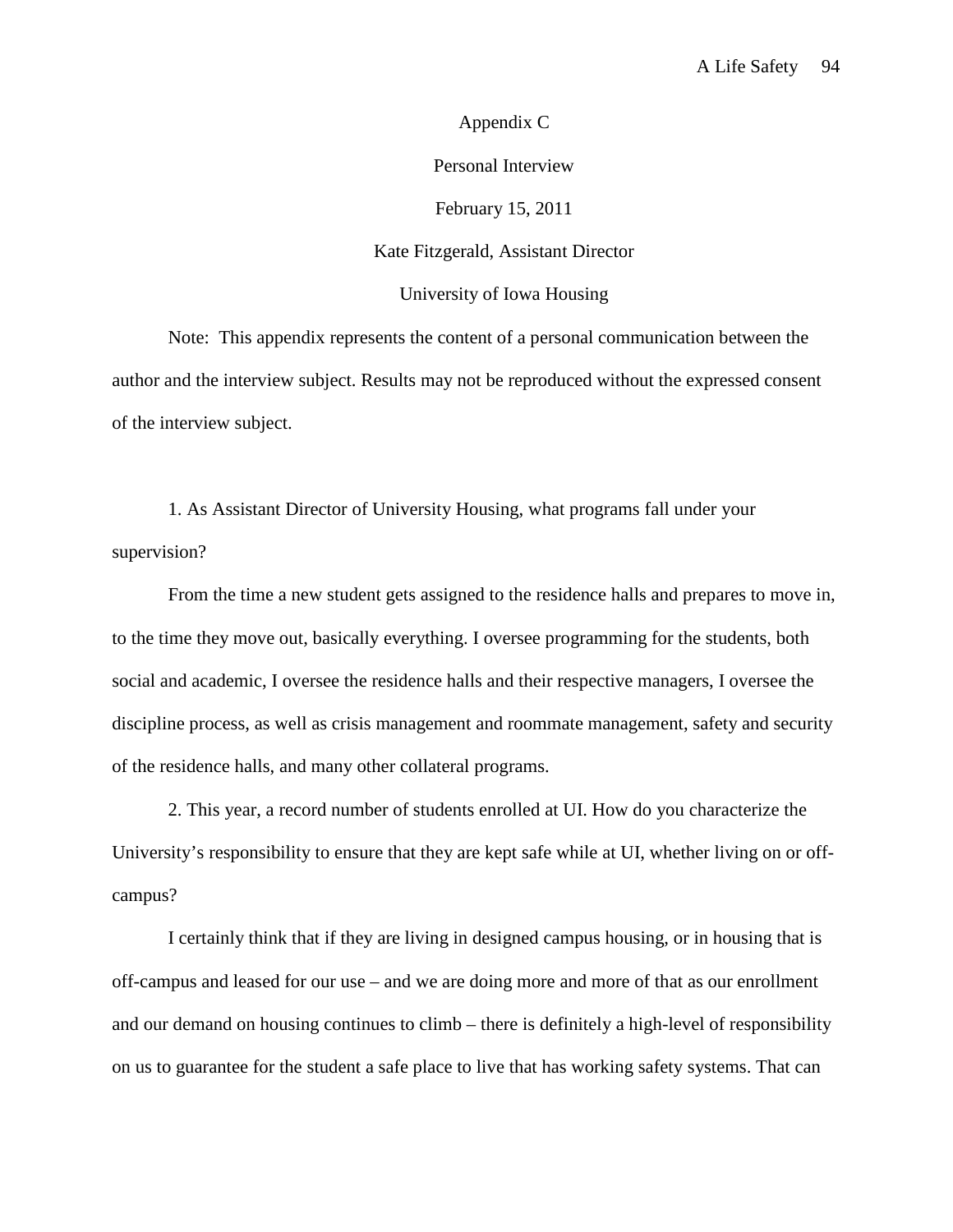range from properly locking doors to fire alarm and fire sprinkler systems. I certainly think that in the case of Greek houses, even though they are privately owned, the university still has responsibility to guarantee or require the safety and security of the structure, simply because that fraternity or sorority would not exist but for the having the University's official recognition.

I think in the private rental properties that are used for off-campus housing, the University does not have any authority to mandate any requirements, but they certainly do have influence with state and local government. I think that they can use that influence to make certain that fire safety regulations are crafted in a certain way and that landlords are building and maintaining these properties in a certain way, and I think that the University should use its influence to make certain that these properties are as safe as they can be.

3. Is there any group of students required to live in the Residence Halls for any specific length of time?

Officially, no. There are some cases involving specific programs that are offered through the Center for the Talented and Gifted that have a program requirement for the students that are typically 16 and 17 years old where they are required to live in the residence halls for one year. But that's all, and that is a program requirement and not a University of Iowa requirement.

Some colleges and universities have a policy that certain underclassmen – typically freshmen, or freshmen and sophomores – must live in the residence halls. We do not have any such policy, but we do house 98% of the freshman class in the residence halls, so the policy isn't really needed, as we seem to get almost all of those students as a matter of their choice.

4. What is the capacity of UI Residence Halls?

We currently have 5800 beds in our residence halls and our residences that we rent offcampus, and we are currently running at full capacity. And all of those spaces have monitored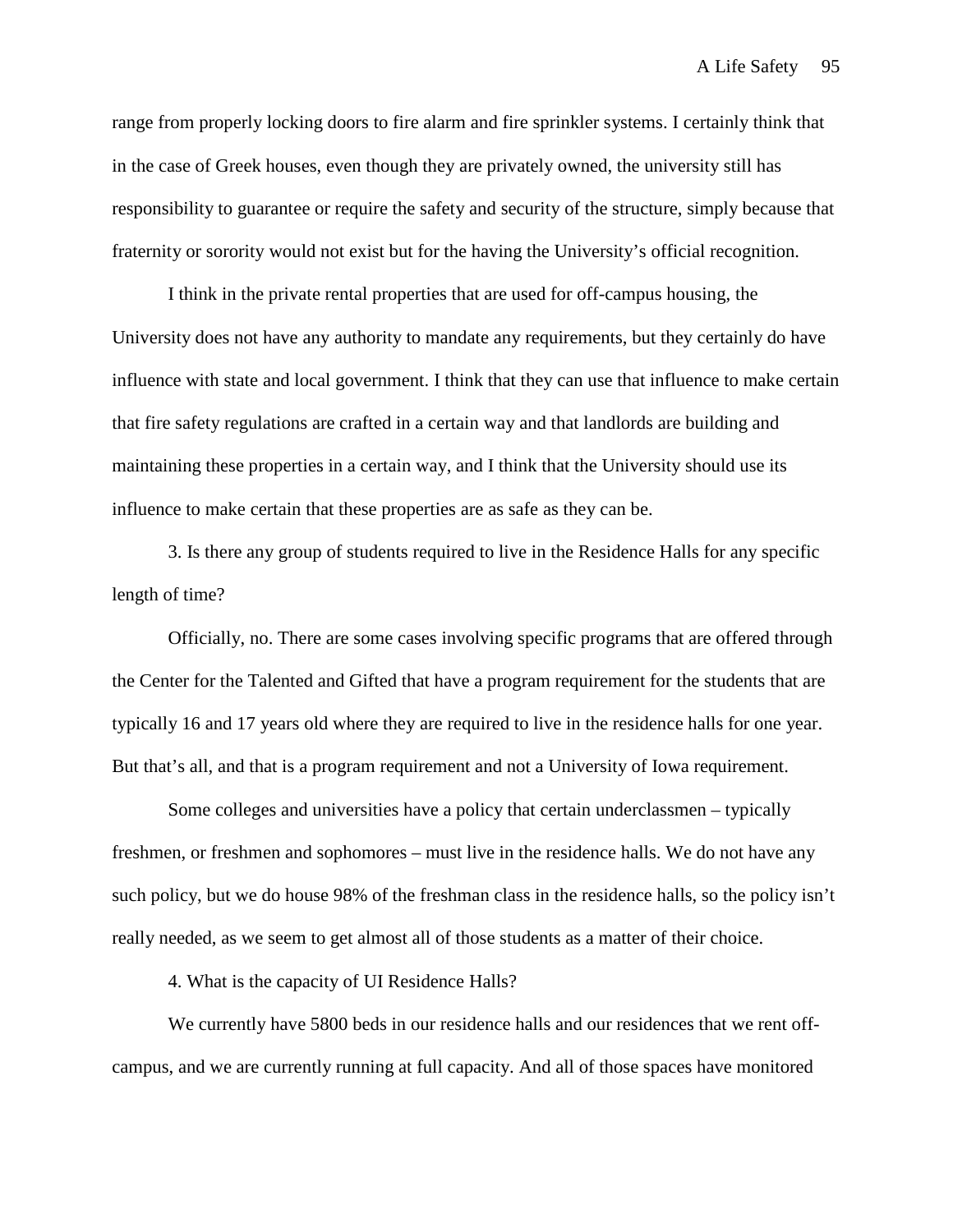alarm systems, automatic sprinkler systems, and all of the building code requirements that would help to prevent fire problems.

5. What initiatives are currently in place to educate students on the dangers of fire? Are any new initiatives being considered?

We have a comprehensive body of rules and regulations in our guidebook, which is the document that we refer students to for everything that they might do or think of doing while they live in the residence halls. When students come here for orientation in the summer and fall, they all go through a session in the residence halls where we talk about fire safety and what our rules are regarding that. This covers candles, cooking, what appliances are allowed and what are not, safe and unsafe behavior, response to fire alarm systems, and a whole host of things related to fire safety. When they check in to the residence halls, they are issued a copy of the guidebook, which again addresses fire safety. In their first 24 hours of being an official resident on-campus, they are required to attend a policy meeting, where again fire safety is one of the major topics covered. In their first week of classes every campus resident must attend a floor meeting with their Resident Advisor, where again fire safety is stressed heavily. In their second week of campus, we have fire drills that are monitored and critiqued by the fire department. These drills are debriefed, and later there is a follow-up e-mail to each student detailing how they did during the drill, and again stressing expectations related to fire safety. So within that first impact, we formally address fire safety with each student six times before they have been on-campus for two weeks.

Another initiative that has had an important impact is the Resident Advisor Fire Academy, which the Iowa City Fire Department developed and helped to implement about five years ago. Prior to that, when our RA's were going through their week-long orientation, we spent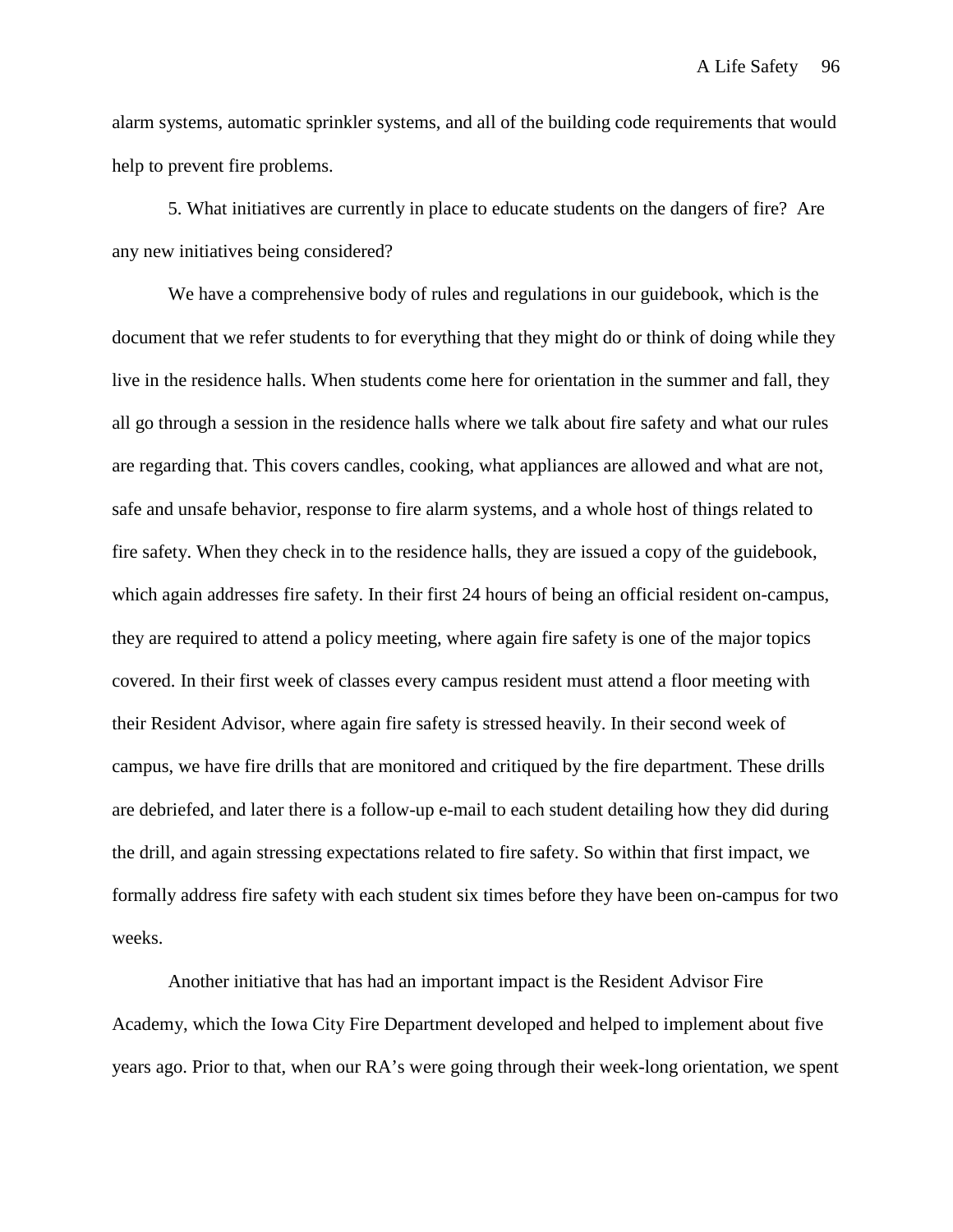A Life Safety 97

about an hour or two covering fire-safety topics. We now dedicate an entire day of hands-on, important fire training that really opens the eyes of our RA's and enables them to carry the fire safety message back to their students.

As far as new initiatives go, the mock-dorm room burn that the ICFD has recently implemented as a training tool has really been identified as an important educational tool. Now we are looking to move that to Hubbard Park in the middle of campus, so that we can expose all students to that, rather than just the RA's. Our Assistant Director for Greek Housing is also very excited about this as well, and hopes to require all fraternity and sorority members to attend this demonstration as well, and we have definitely talked about making this a much bigger deal in the coming fall. I think doing that so that all students can be exposed to that would be great, and then having University of Iowa TV document that so that we can get it up on the TV's around campus would be helpful.

6. In your experience, how have these educational initiatives impacted students' understanding of fire safety?

When I first started my position 8 years ago, and I reviewed policy violations, I know that we had at least one trash-room fire every year, as well as multiple incidents of people lighting the contents of bulletin boards on fire. It was about that time that we really started to emphasize our commitment to fire safety education and beefed-up our enforcement of the discipline programs. Since that time, we have had one trash room fire, and – knock on wood – we haven't had those incidents of bulletin board fliers being set on fire.

Also, 8 years ago I remember that we could not go one weekend without having a majority of our exit lights – either with them being disabled, damaged, or stolen – and through monitoring, education, and enforcement of our policies we have minimized that problem.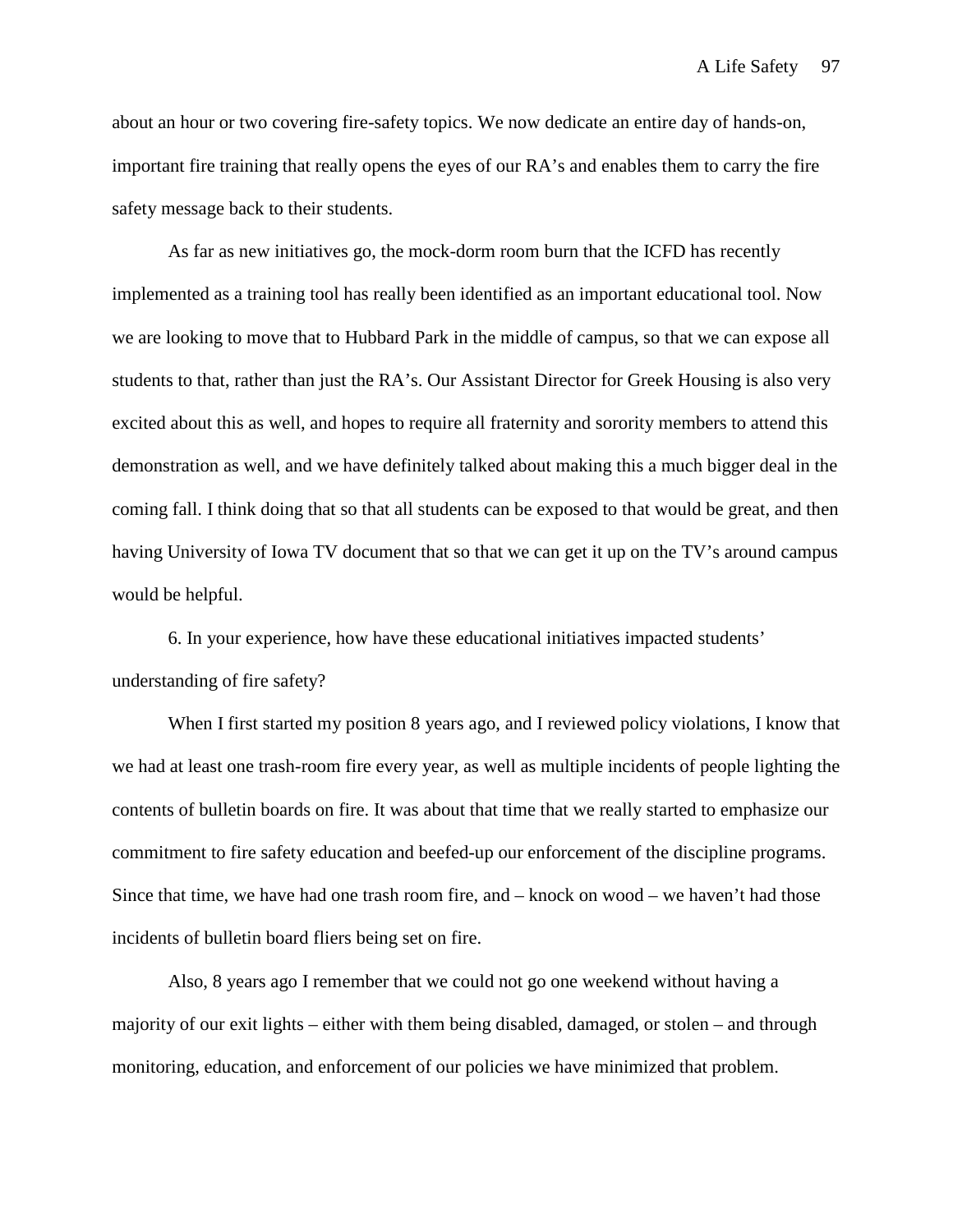A Life Safety 98

We also used to have a problem with residents discharging the fire extinguishers in the residence halls, but through enforcement of our policies and education we have also minimized that problem. I think that as we have done a better job of educating the RA's, and really stood behind our policies, we have empowered the RA's to efficiently and effectively address unsafe behavior when they see it, and I think that has made all the difference.

I think the only area of concern that we still have is students that like to hang things from the sprinkler heads, and some wind-up breaking them. When that happens, though, the entire residence hall becomes affected to some degree, and peer pressure then helps us to address the problem.

But the RA's are definitely the critical component here, and when I started the RA training process really had an inadequate focus on fire safety. Now that we have increased that training to a full day, and it is conducted by firefighters who can really make the education hit home from a completely different perspective. For instance, the training evolution that the ICFD conducts with the RA's where they have to escape the hallway that is completely filled with theatrical smoke, they have a very different and much more educational perspective on what happens if they are caught in a fire, and we have empowered than to want to be more proactive to prevent a fire, and also educated them on what to do if a fire occurs.

7. When students leave the residence halls for off-campus housing, do you think they have been adequately prepared to make informed decisions regarding fire safety?

No. I think that the students, because they are so well-taken care of here with fire alarm systems and pull-stations and sprinklers and bells and strobes that are guaranteed to activate, I don't think that our students really focus on it that much. I mean, we train them how to prevent fire, and enforce a whole host of rules to make the residence halls safer, and make certain that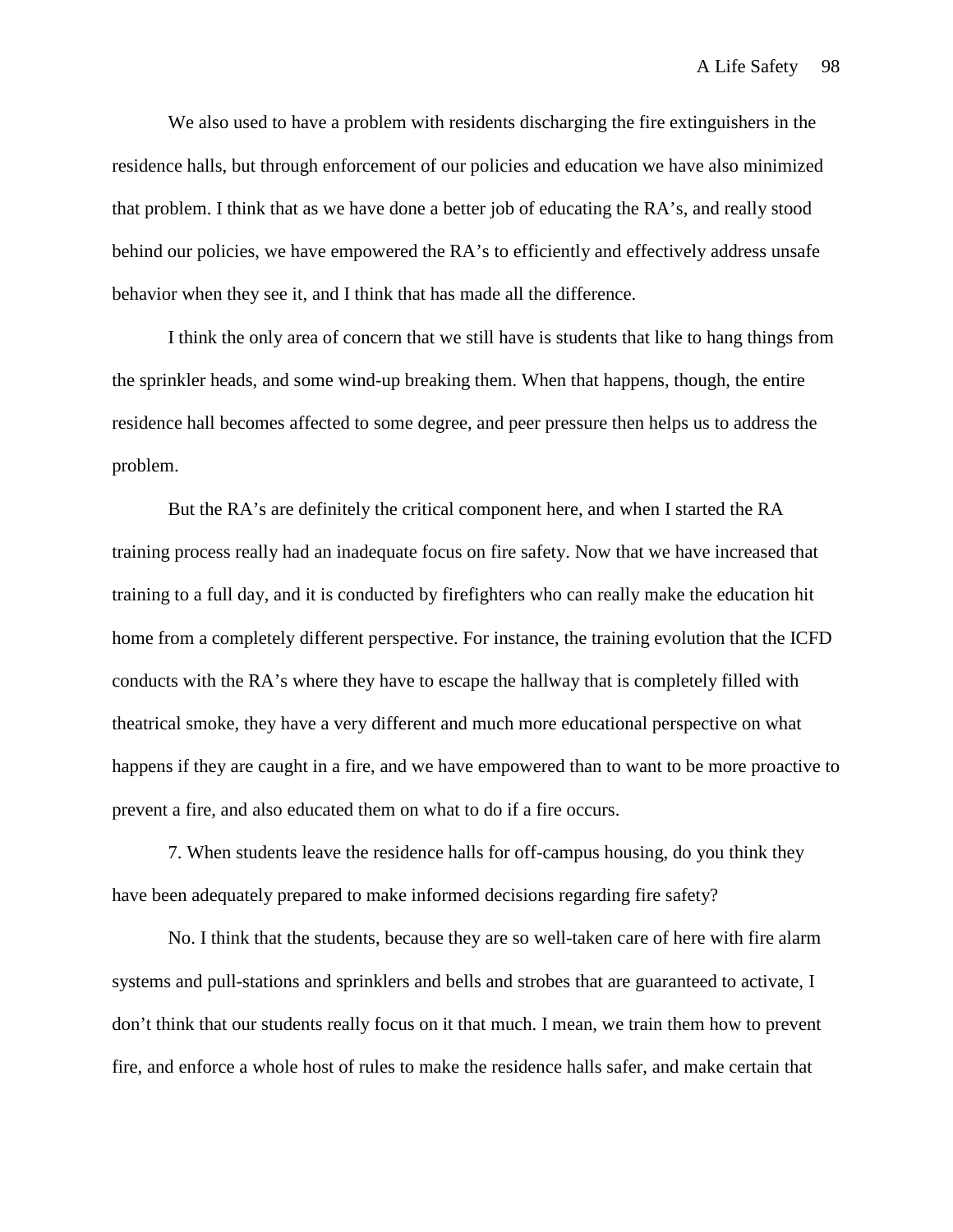they are trained what to do if the fire alarm sounds. But I don't think that your typical 19 or 20 year-old is going to go look for an off-campus apartment and ask the landlord about the firesafety capabilities of the building. Having known that when we took over, through a rentalagreement, hundreds of units at the Lodge apartment complex, and found exit lights that had dead batteries that would not have activated in case of fire, and smoke alarms that were disabled so that they would not sound in case of fire, really opened our eyes. And it was us walking through these buildings with the ICFD Fire Marshal that revealed these existing problems, and led the management of the Lodge to fix those problems, not only in the buildings that we were going to rent, but also in the existing buildings that were under their control, and that are used primarily for rental to college students.

So I don't think that it is something that people think about. They live in a building that has fire safety equipment and they take it for granted, and when they move into another building they don't bother to check to see if it has that equipment.

8. In your opinion, what is the key to deliver the fire-safety message to students so that they understand it and appreciate it?

I think you have to bring it to them. So in an instance where the ICFD could do the burn of the mock dorm room, with one side being a dorm room that has a working sprinkler head and the other one that does not, if you could bring that to them and let them see it that would really make a difference.

I think of drawing from personal experience – for instance, a couple of years ago there were several arson fires in the same neighborhood, and one of the homes that was burned was occupied by a former RA, and his girlfriend was a current RA that lived in the residence halls happened to be in the house at the time of the fire. He went out to student groups and did some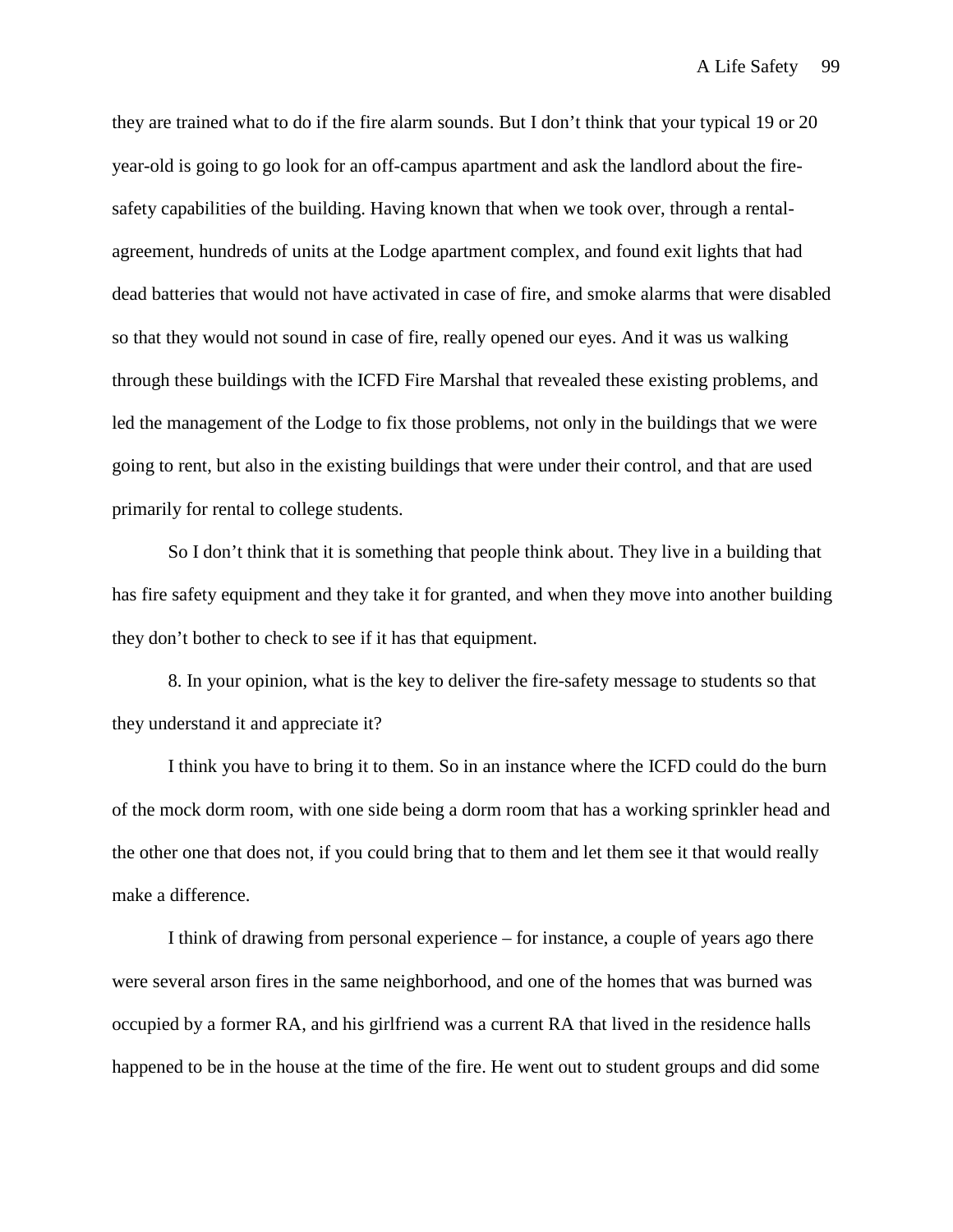talking about it, and she was part of the University Student Leadership group, and she went out and did some talking about it, and I think that making it real for some students is the key to getting through to them. I don't believe that the majority of students in off-campus housing even think about the fire escape plan for their house, or develop a contingency for how to get out of a room if it is on fire. The way that students describe off-campus housing to me, I think that there are probably a lot of non-conforming occupancies with non-conforming bedrooms that don't even have two exits. So I think that helping students think about that and develop plans, like when you are in elementary school and you have to go home and draw a map and make a plan and have a fire escape drill  $-1$  think that we have to share that perspective that will help encourage students to come up with a plan, because when your house is on fire and your room is filling with some, you don't have time to stop and develop a plan then. I think the whole University needs to do some more education in that area.

We also have to find ways to use new technology to deliver the message. If you make a You Tube video and can send it to their cell phones, they will watch it. So finding those real-life ways that educates on a perspective that they don't have, like video-taping a fire the next time a student apartment building catches fire, and that will help students be educated about it.

9. What rules does the UI require students to obey to keep residence halls fire-safe?

Those are spelled out in our student guidebook, but we have changed our discipline system over the years to make fire-related violations much more severe when it comes to punishment. If a student were to start a fire, they would be expelled from both the residence halls and the University. If you disable fire-safety equipment, you will be removed from the residence halls. Also, we have changed it so that any student that has violated any of our fire-safety rules – no matter how minor – comes to see me, and we have a very serious conversation about it. And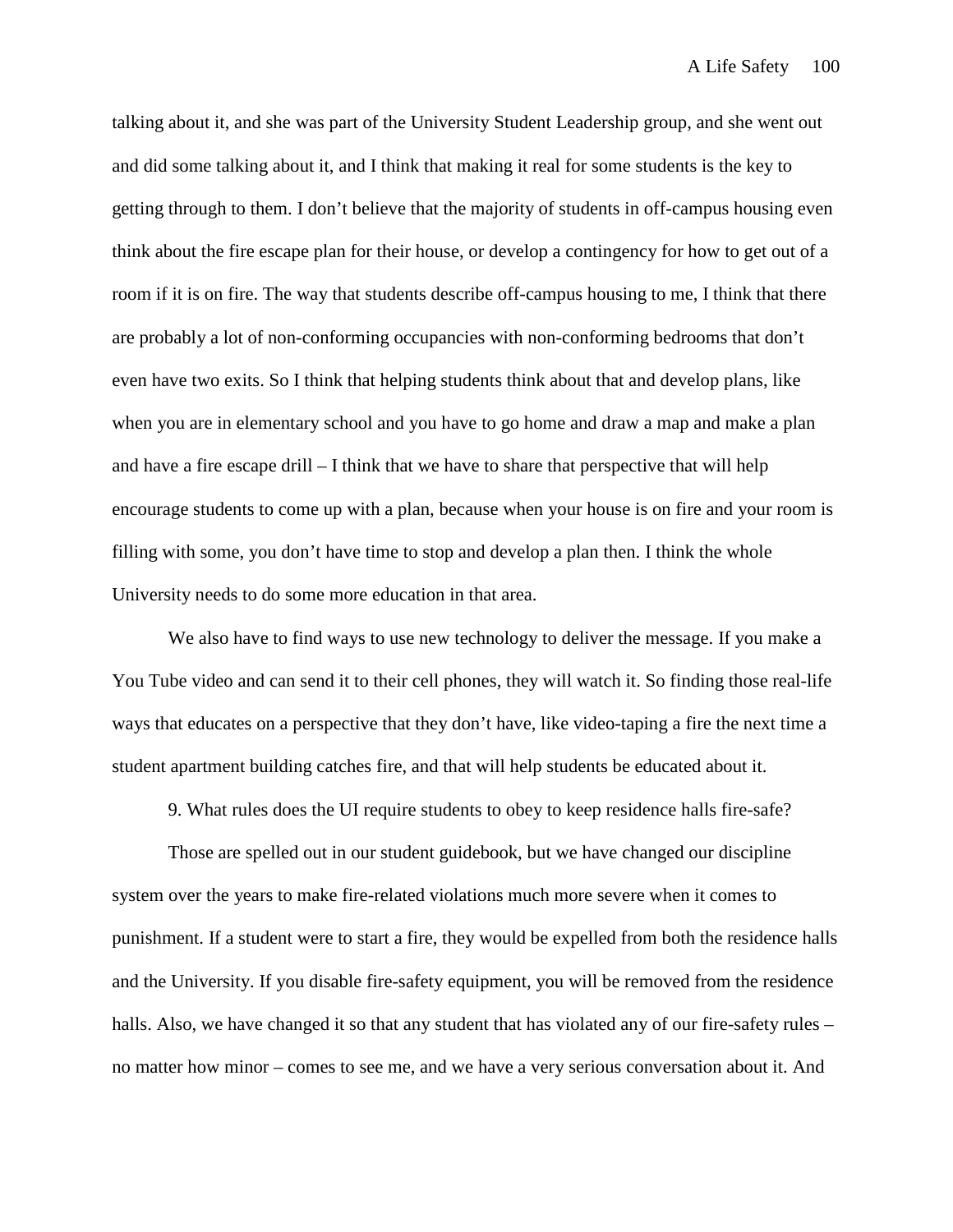there is latitude for me to get creative – one of the last students that I spoke with regarding a fire safety violation had a father who was a firefighter. So I made it mandatory that the next time his parents were in Iowa City, the student and his father had to come talk to me together. And when I shared with the father what the student had done, and his father became very angry, and reacted in such a way by sharing instances from his personal experience where a similar prank had led to the deaths of innocent people, that the student had a totally different perspective, and I was confident that we would never again see a fire-safety violation out of that young man.

10. In your experience, what fire-safety rules are most commonly violated?

Dismantling or disabling the smoke detector is the most common violation, primarily because it interferes with the students' ability to smoke in their rooms illegally. Thankfully, all of our alarm systems in the dorms are being upgraded so that is a smoke alarm is disabled or removed, it will transmit an alarm signal that will allow us to investigate it immediately.

The other thing is decorations in the room. We have a constant fight with people that want to have a little bit of privacy, so they hang a blanket or a sheet around their bed for a partition, so I think it is bringing those sorts of things to their attention, and constantly reminding our RA's that when they are in these rooms visiting their students, that they have their eyes open for these sorts of violations for what could be a possible safety problem. It certainly isn't anything that the typical student would think about.

But we don't have a problem anymore with illegal appliances, we have upgraded all of the electrical systems to safely handle whatever the student brings from home, we don't have people playing with fire extinguishers anymore, and we have greatly reduced the amount of "false alarms" that we have in the residence halls, so the smaller number of alarms we have, the more likely the students are to take them seriously and evacuate the building without us having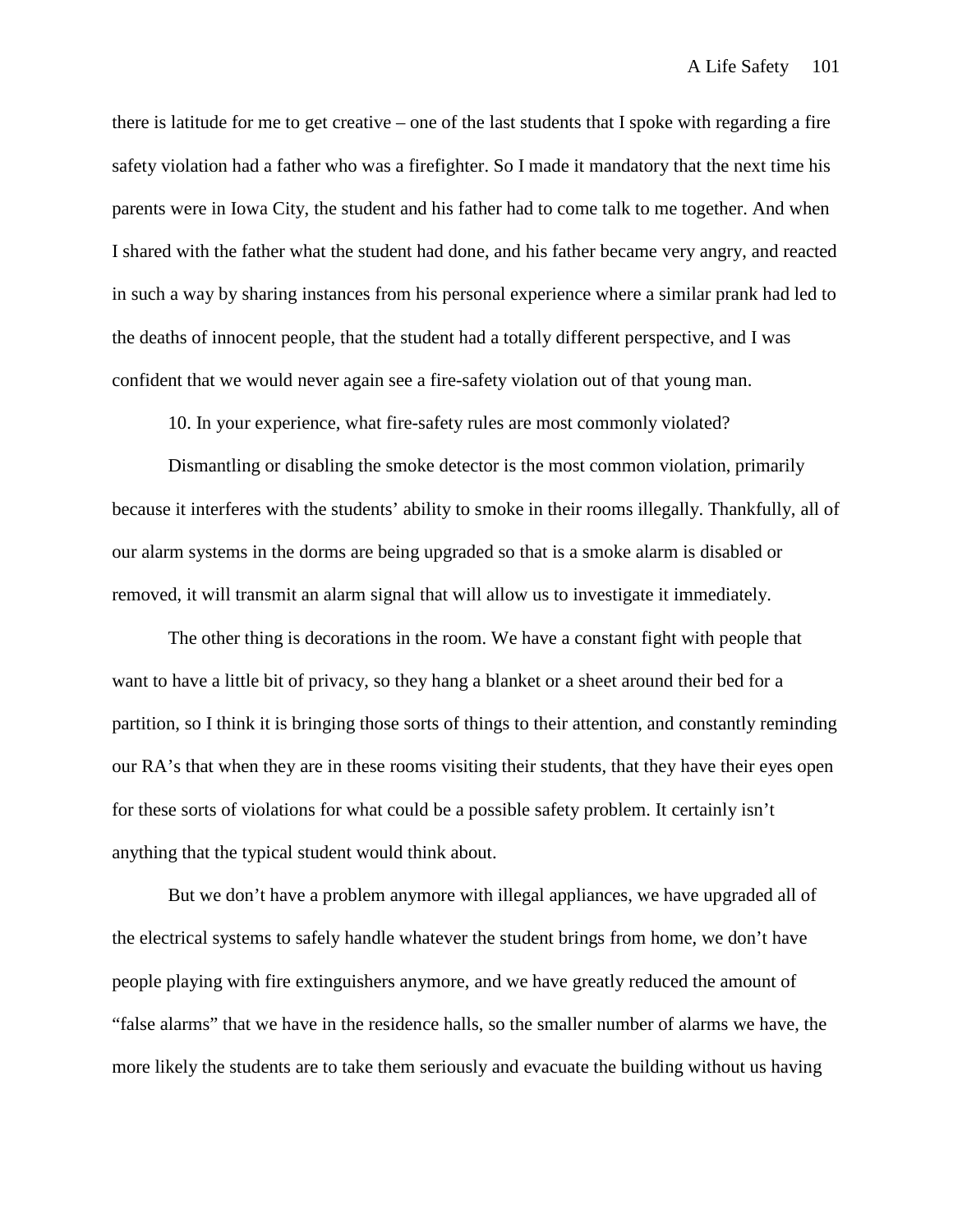to do a lot of follow-up and enforcement. So whenever we have a building where there are starting to be alarms either through behavior or through malicious pulling of the alarms, we get on that right-away to figure out what is causing that and how do we stop that, because those are the things that are going to cause people not to respond when there is a real fire.

11. In your experience, what student behaviors that are observed in the residence halls might be most likely to contribute to a fire incident in off-campus housing?

I think that unattended cooking is a big thing. Every fire that we have had in the Married Student Apartments since I have been here has been from unattended cooking. Also falling asleep with a candle, or incense, or a cigarette going, and that is coupled with the uncleanliness of putting your cigarette out, but not knowing where the ashes went, or if the cigarette is really out, or if the ashtray is going to topple over. So I think that careless behavior is the big thing.

Also, I don't know this for a fact when you are talking about the off-campus housing in Iowa City, but we used to have instances left and right where the electrical system wasn't able to handle all of the appliances the students were bringing in, because it was designed in a time that they didn't have that much stuff, and we were popping breakers all the time. I have to believe that, especially in some of these older houses, electrical fires can be problem because all of the things we have today are just overloading the capabilities of the electrical system.

12. In your opinion, what is the University of Iowa's attitude and capability for adding an formal education requirement for all incoming students?

I would almost think that the time we would want to do that is when a student makes the decision that they do not want to live on-campus. I feel like when they choose to live on-campus, they are getting a safety net from us already. So I think that whenever they choose to live offcampus that they would have to take a course. I also think that right now, because of the new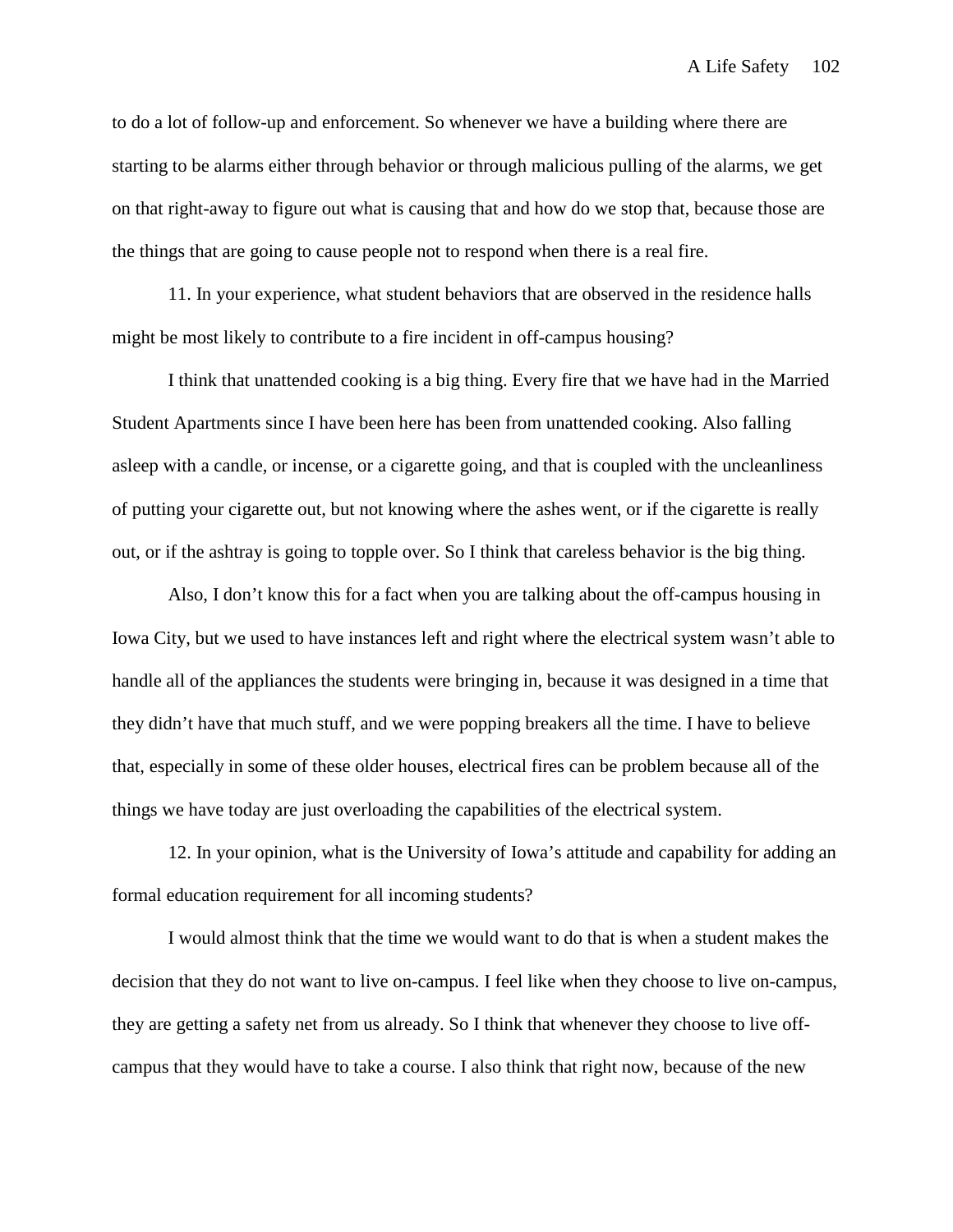relationship between the University and the City of Iowa City in combating binge drinking, that the Vice President in charge of student services would be very receptive to something like that. We have an alcohol and sexual assault program on-line that students are required to complete when they register, and if they do not complete according to a timeline then they drop their registration. Whether we would take it to that extreme I don't know, but I do know that when you tell our students that they are required to do something, they comply quickly and voluntarily. For instance, even before we began to enforce the penalty on the alcohol and sexual assault class, we already had 84% compliance. So even if we did not attach a penalty, you would still have a high degree of compliance. And if you institute a culture change, you take an incoming class, and when we confirm whether or not people will be living on-campus, we would take all of the people choosing to live off-campus and require that they complete some sort of module. Then in 4 years you have covered all students, and then it is part of the University culture.